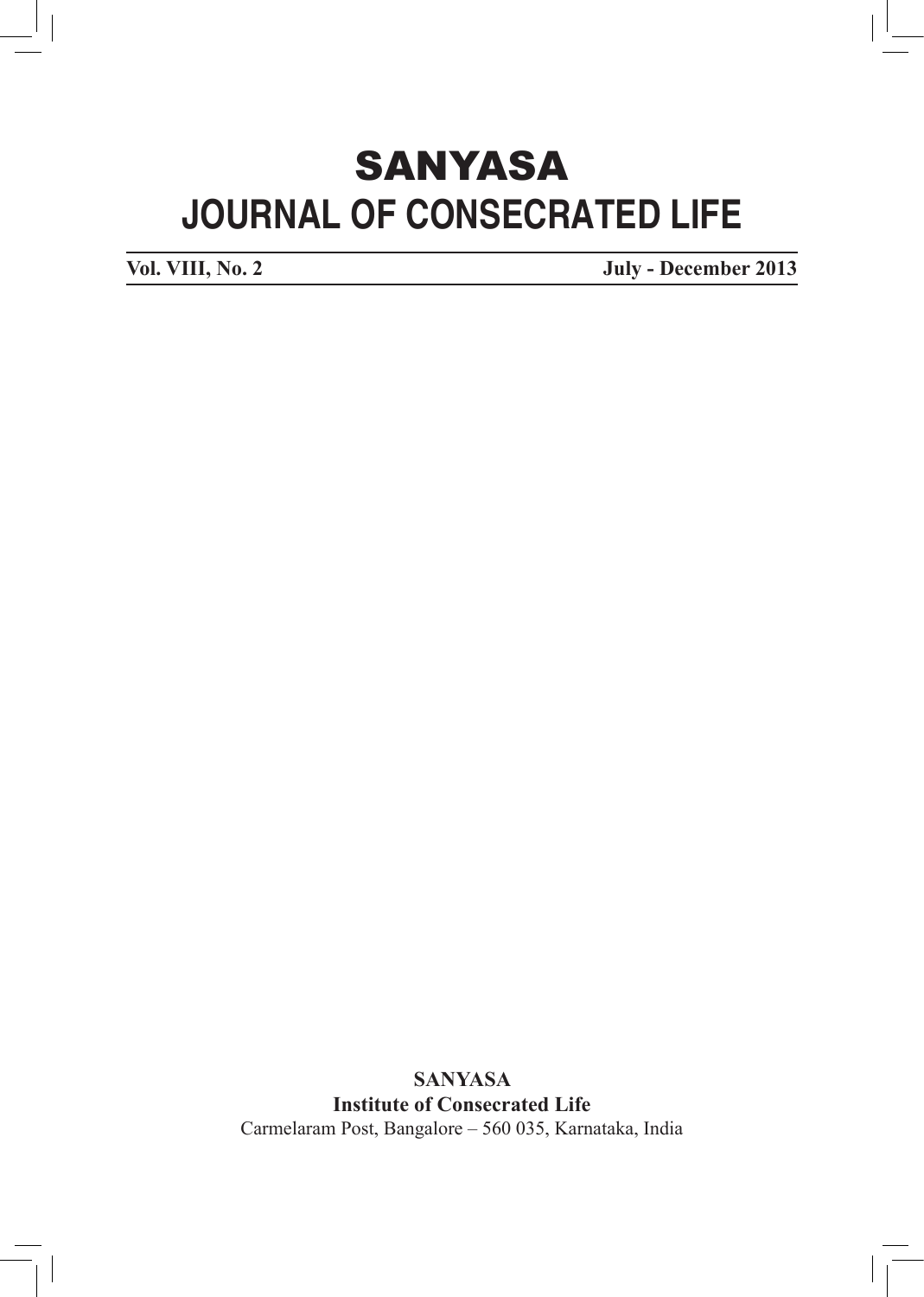SANYASA *Journal of Consecrated Life* A biannual published by Sanyasa: Institute for Consecrated Life, Bangalore

**Chief Editor** Xavier E. Manavath, CMF

### **Editorial Board**

Arul Jesu Robin, CMF Jacob Thekkanath John Thadathil, CMF Joseph Mattam, SJ Martin George, CMF Paulson Veliyannoor, CMF S. Devadoss, CMF Tresa Purayidam, EF Vineeth, CMI

Manuscripts for publication, books for review should be addressed to: **The Editor,** and business communications (correspondence, subscription, change of address) to: **The Administrator**

SANYASA: JOURNAL OF CONSECRATED LIFE Sanyasa Carmelaram Post Bangalore – 560 035, Karnataka, India Tel: 080 – 28439259; 28439944 E-mail: sanyasac@gmail.com / sanyasa.in@gmail.com Web: www.sanyasa.com

*Published by SANYASA: Institute of Consecrated Life, Bangalore in collaboration with Claretian Publications, Bangalore, India*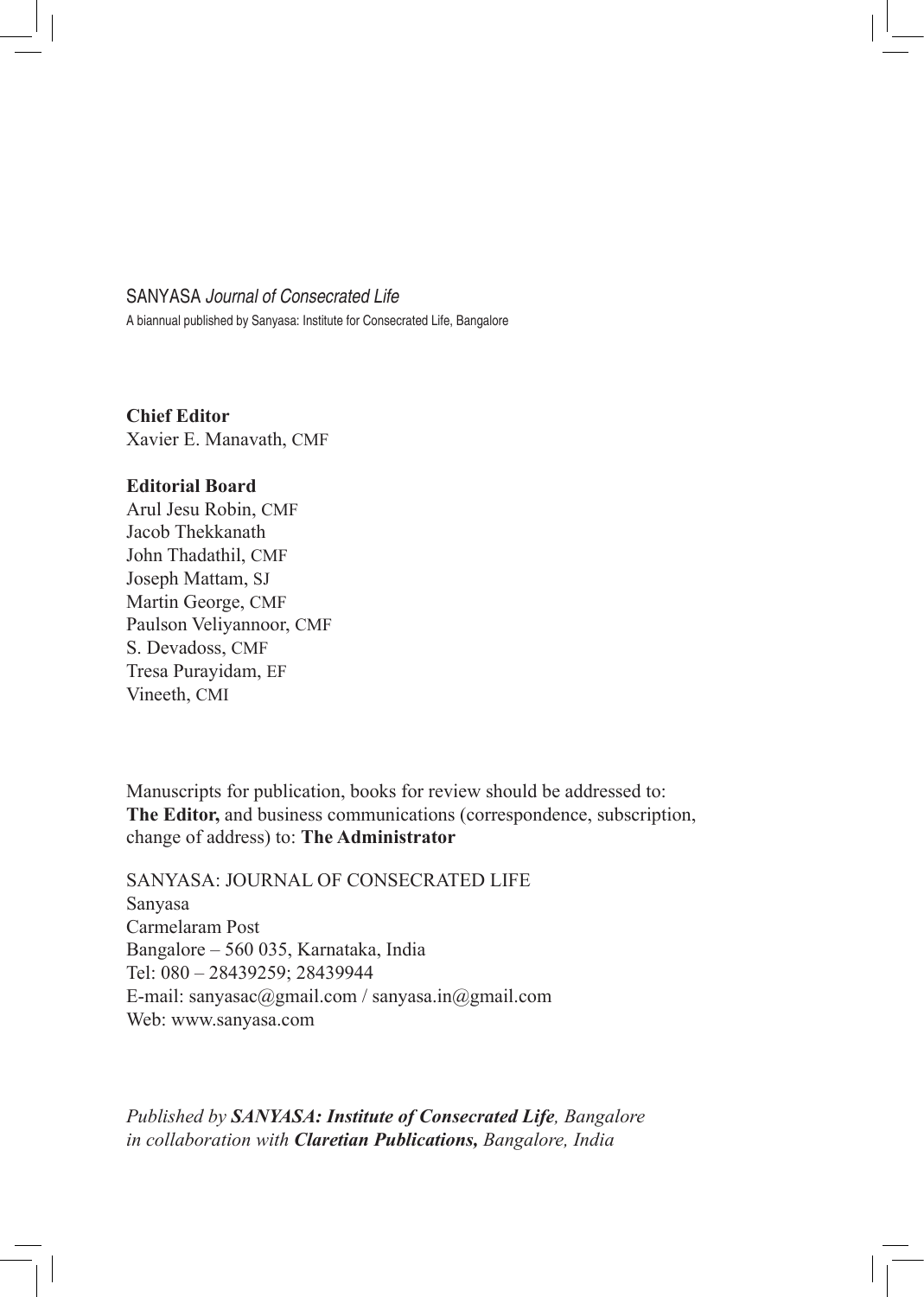# **CONTENTS**

| Diarmuid O'Murchu, MSC<br>The Sequela Christi: Christian Discipleship                                                            |     |
|----------------------------------------------------------------------------------------------------------------------------------|-----|
| Pushpa Joseph, FMM<br>Eco-Feminism and Faith:                                                                                    |     |
| Xavier E. Manavath, CMF<br>Call to New Evangelization: Scope and Relevance<br>a Contextualized Reading of Instrumentum Laboris33 |     |
| K.J. Thomas                                                                                                                      |     |
| Joseph Mappilaparambil, CMF<br>Consecrated Life in Response to the Call                                                          |     |
| M.K. George, SJ<br>Challenges to New Evangelization:                                                                             |     |
| Cynthia Stephen<br>Creative Responses to the Challenges of New Evangelism:                                                       | .89 |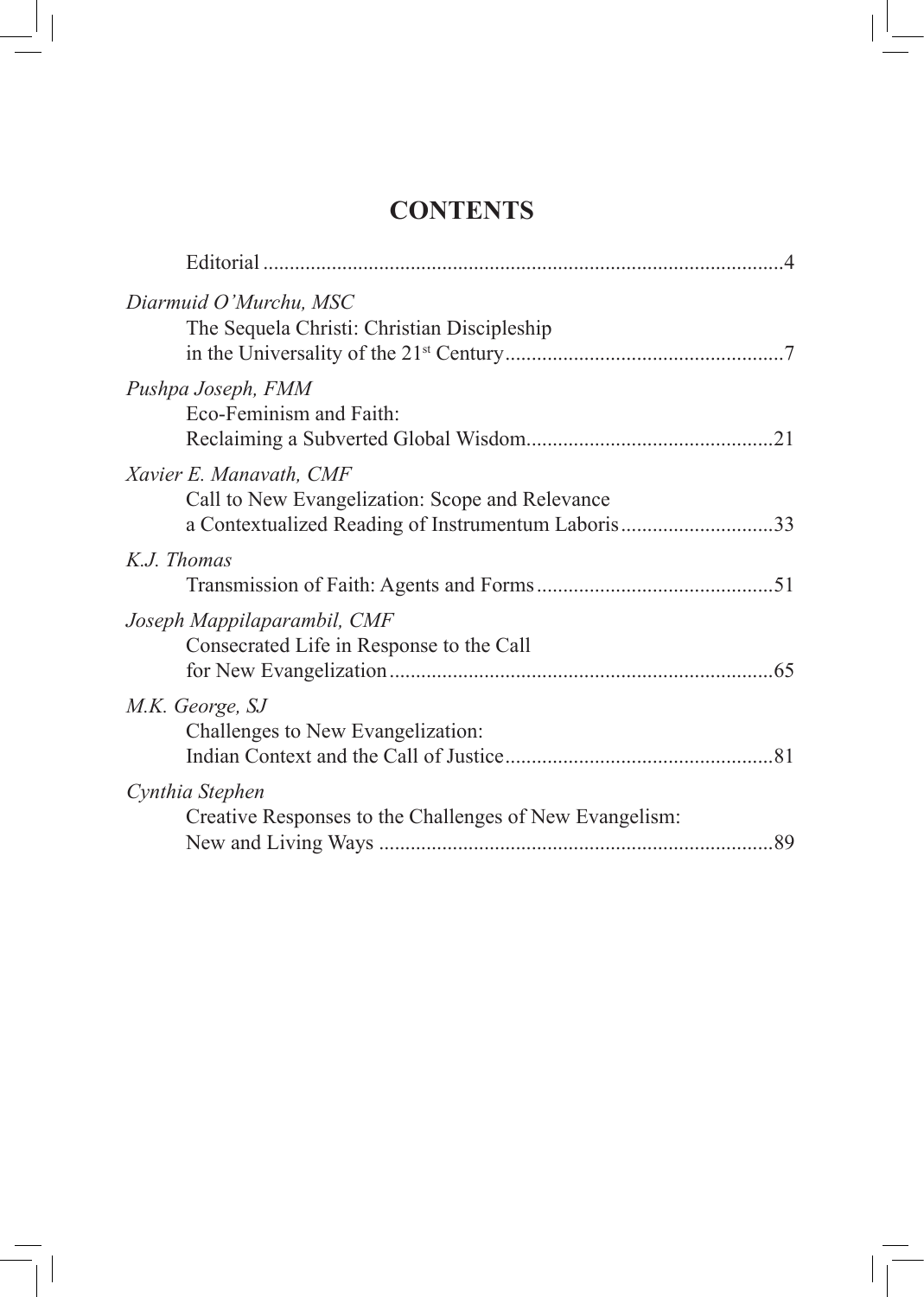# EDITORIAL

The Apostolic Exhortation, *Evangelii Nuntiandi*, of Pope Paul VI, published in 1975, is considered as the first and the major systematic reflection of the evangelizing mission of the Church in the modern world since Vatican II. Since then the Church and the world have been undergoing major changes due to those upheavals that have been happening in all the major spheres of human life and interaction. All these changes have been affecting the way we perceive ourselves, the Church and the world. If the humans form the object of the evangelizing mission of the Church, the changes in their perceptions will also call for a revisioning of everything in relation to the human reality. Sensing this, Pope John Paul II alerted the Church to the need for a "new evangelization" on various occasions.

Pope Benedict XVI followed up on this and, sensing the urgency of this matter, decided to declare the Year of Faith and convoke the XIII Ordinary General Assembly of the Synod of Bishops on the theme, *The New Evangelization for the Transmission of the Christian Faith.* It was held in Rome from October 07-28, 2012. The "newness," advocated by the Synod in its call for new evangelization is to be understood, not in the sense that the Gospel is old, its message is irrelevant or outdated, or the methods employed in its proclamation were incorrect; it simply means that the situation that the proclamation of the Gospel faces today is new and, therefore, the process of evangelization has to be new in its ardour, methods and expression.

Consecrated men and women are called to be evangelizers from the heart of the Church as they "are in mission by virtue of their very consecration, to which they bear witness in accordance with the ideal of their Institute" (VC.72). As we are in mission, we need to listen to these challenging times, the changes that are happening all around us and reflect with a discerning heart and mind on where and how to re-position ourselves, what new methods are to be used and what kind of formation we need if we are to respond to the call for new evangelization more effectively. This has been the rationale behind the choice of the title, *Call to New Evangelization: A Challenging Journey of Faith for Consecrated Life* as the major theme for the annual Consecrated Life Week Seminar, held at Sanyasa: Institute of Consecrated Life from February 08-10, 2013. The present issue of the Journal carries the major papers presented at the seminar. One paper is an addition as it is closely relevant to the theme.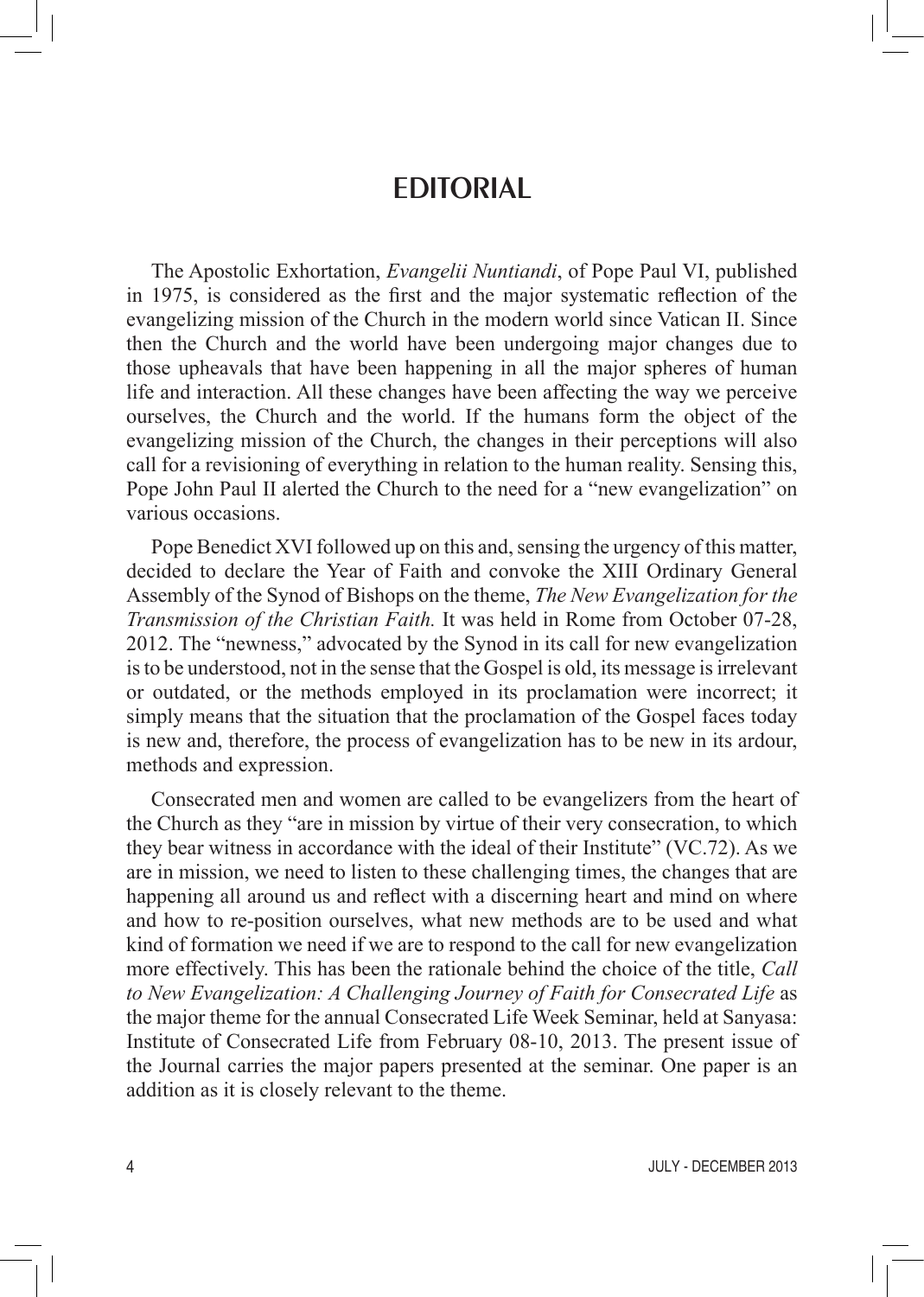#### *Editorial*

*Diarmuid O'Murchu*, in his much researched article, explores Christian discipleship as understood, lived and carried over from the past and brings out its inspirational motivations based on presuppositions which are irrelevant to the world of today. He argues for new understanding of the *Sequela Christi*, within the enlarged horizons of a *New Cosmology* that supports a spirituality of engagement than escape. He reinterprets key biblical concepts with the aid of modern biblical research and reveals their inner meaning that are quite in tune with implications of this emerging cosmology. His intention is to prepare and empower the evangelizers with a new vision of the Kingdom of God as the companionship of empowerment.

Although from a particular perspective of eco-feminism and faith, the concern of *Pushpa Joseph* is also to reclaim a global wisdom that has been subverted during the evolution of Christian spirituality. Her main contention is that all forms of oppression are connected and that structures of oppression must be addressed in their totality. Oppression, whatever the form may be, must be examined together or neither can be confronted fully. Adopting a conscious partiality in favour of the most oppressed and silenced in society, she seeks to replace the 'view from above' with a 'view from below' that embodies both scientific and ethical-political dimensions. The author, finally, outlines seven principles of interpretation from a eco-feminist perspective that can help evangelizers critically analyze the inherited oppressions, searches for alternative wisdom and suppressed history, and risks new interpretations of the Christian faith tradition in dialogue with women's lives.

The next article by *Xavier E. Manavath*, is in view of helping us familiarize with the working document of the Synod, *The New Evangelization for the Transmission of the Christian Faith* and, especially, the scope and the relevance of the call to new evangelization as envisioned by the Synod. After giving us a brief overview of the document, showing its significance, purpose, preparation involved and the outline, he goes on to show the urgency and the relevance of the call to new evangelization, necessitated by the sweeping changes happening in the world. He also shows the responses from the part of the Church that culminated in the convocation of the Synod and, finally, brings out some very important and essential dynamics involved in the process of transmission of Christian faith in the contemporary world.

*K. J. Thomas*, in his article, takes up the theme of the transmission of faith, its struggles, perils, obstacles, agents and forms. Exploring the doctrine of faith historically from Vatican Council I to II, he shows us some effective ways to transmit faith and also the difficulties in making faith experiences contemporary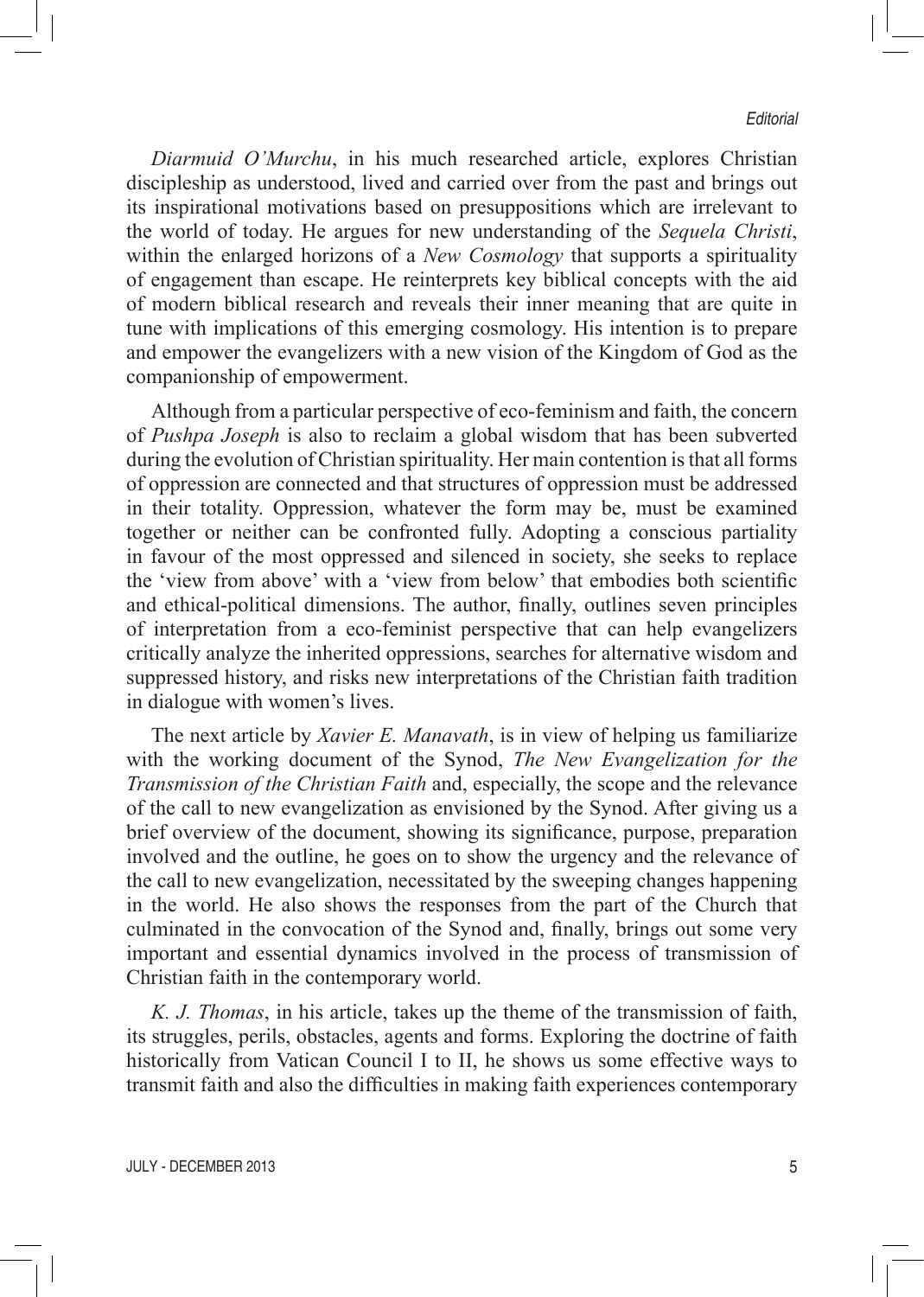and transmissible. He moves on to describe some major struggles of faith in our age and enumerates in detail, the different persons involved in the transmission of faith and their specific roles in this transmission, showing us how the whole church is involved in the proclamation and transmission of faith.

Explaining more specifically what new evangelization is and detailing the evolution of this concept historically, with its different types and characteristics, *Joseph Mappilaparambil*, brings us specifically to the response of consecrated men and women to the call for new evangelization. Speaking briefly about the crisis that affects religious life, he sees, within the crisis, the hidden potentials for renewal. The eleven areas that he outlines are the ways through which consecrated men and women can re-vitalize themselves so that they can effectively respond to the call for new evangelization and become primary agents in their evangelizing mission.

*M.K. George* situates the concept of new evangelization in the social, political and economic context of India and picks up the challenges that consecrated men and women would face, more specifically, in the area of social justice. He elucidates the problems of distress that lie beneath the Indian reality and guides us through an analytical framework to help us understand these problems and respond to them. Though he admits that the present context of the social and economic reality of India is truly complex, the analytical insights that he offers are very helpful to the religious in their crusade for justice, peace and integrity of creation.

 As a follow up to the above article, *Cynthia Stephen*, presents us with new and creative ways of responding to the challenges we face as evangelizers in India. She uses the term, "consecration" in a wider sense, namely, the daily walk of faith of the individual believer, religious, ordained or lay, in experiencing and living out an ongoing consciousness of God's presence in his or her life. She finds evangelizing as a call to a more creative engagement with the world. While giving us a glimpse of the deeper currents in the Indian society that are avenues for new evangelism, she helps us recognize the internal, structural and external challenges and invites us to respond to them effectively, while moving forward in the path of faith, worship and witness.

May this issue of the journal enkindle our evangelizing spirit and make us true proclaimers of the Gospel of God and witnesses of His Kingdom!

> **Xavier E. Manavath, CMF** (Chief Editor)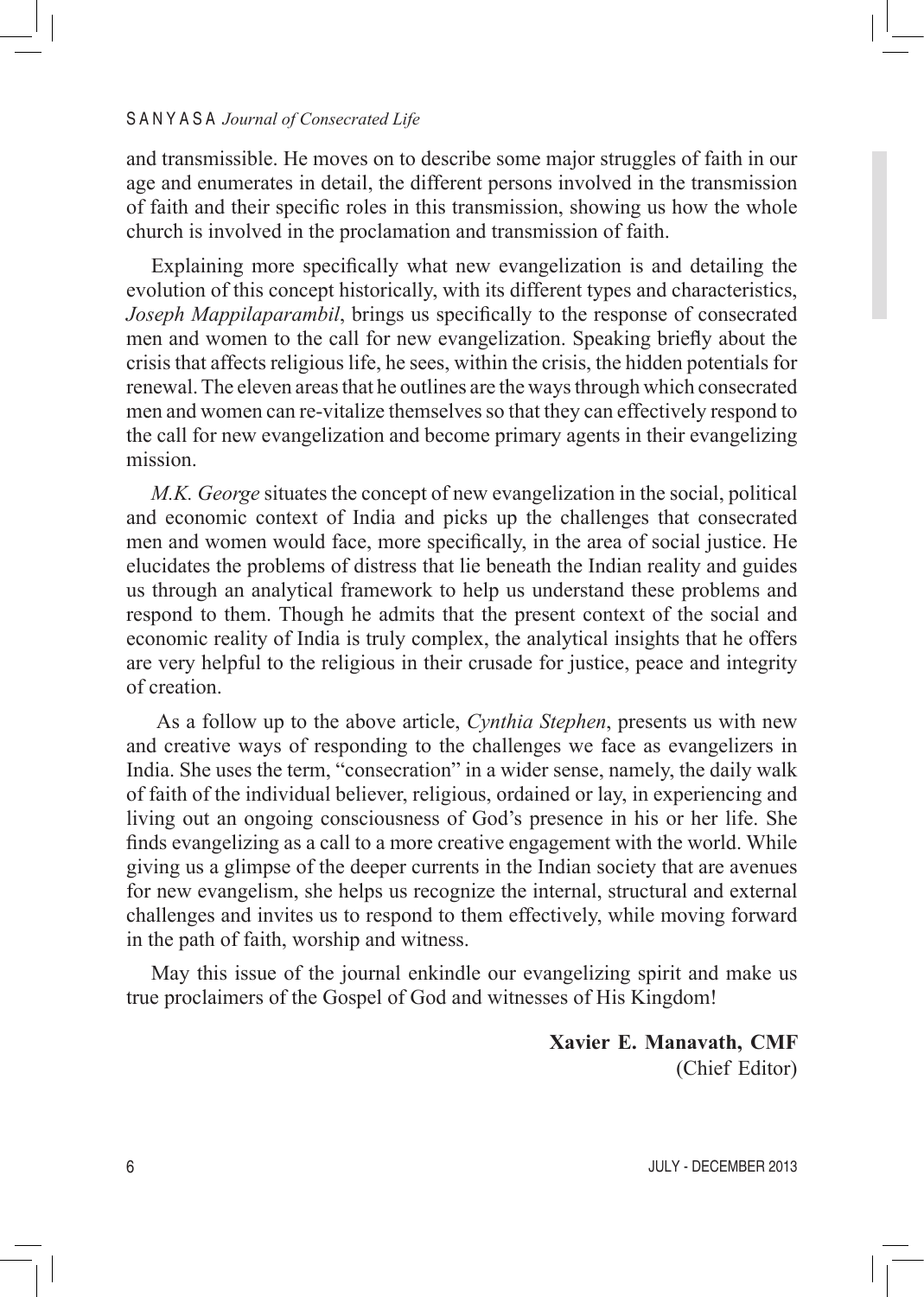# THE SEQUELA CHRISTI: CHRISTIAN DISCIPLESHIP IN THE UNIVERSALITY OF THE 21<sup>ST</sup> CENTURY

### **Diarmuid O'Murchu, MSC**

When early Christians adopted the following of Christ (the *Sequela Christi*) as the central focus for the vowed life, they were making a declaration with a set of internal convictions that have been largely unexplored. The monastic scholar, Herbert Workman (1913), is not alone in discerning early Christian monasticism as a protest movement against a Church becoming ever more engrossed in the culture of imperial power. Monks fled to the desert hoping to recapture a Christian counterculture that had been seriously compromised by Constantine's collusion with the colonial imperialism of the day. Even some of the monks refused to receive Christian sacraments, such was their passionate disapproval of what they perceived to be unfolding.

Another significant group in early Christian times were the *Virgins*, frequently described as women dedicated to God through prayer and penance, and devoted to the care of the sick and needy. However, historian, Mary Ann McNamara (1996) claims that the Virgins also represented a protest movement against the misogynist culture of the time whereby a woman was identified as somebody's daughter or somebody's wife, but of no significance as a person in her own right. By opting for virginity (non-marriage) the Virgins circumvented the oppressive system and were effectively declaring a new cultural and sociological identity for women of the time. Most history books never allude to this countercultural phenomenon.

Over the centuries, the *Sequela Christi* morphed into several modes of discipleship. Even early Benedictinism was characterized by a fascinating blend of prayerful enclosure and secular entrepreneurship, as Benedict's monks pioneered learning, commerce and agriculture throughout mainland Europe of the time. The Mendicants – Franciscans, Dominicans, Servites – matched the

*Diarmuid O'Murchu is member of the Missionaries of the Sacred Heart of Jesus (MSC). He is a global bestselling author and social psychologist who has focused on social ministry as a couple's counselor, bereavement worker with homeless people and refugees. He has led workshops, retreats and adult faith and development programs around the world. He can be contacted at: diarmuid.13@gmail.com*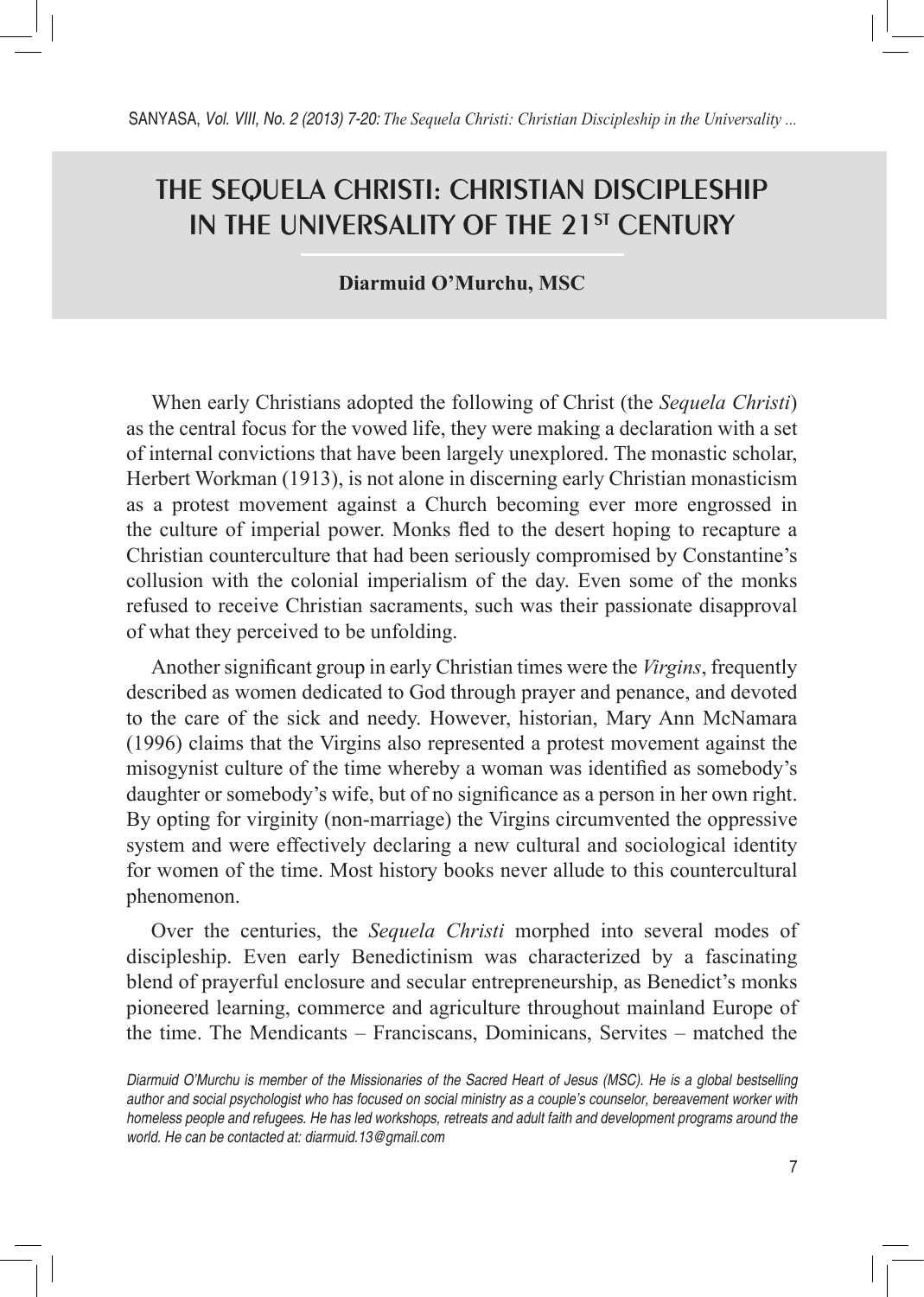enclosed devotion of the monastic movement with a new transformative vision for the open world. The apostolic Religious – pioneered mainly by the Jesuits along with some outstanding Congregations of Brothers and Sisters – rooted the service to Christ in a range of apostolic expressions particularly in schooling and medical care. Finally, as we moved into the  $19<sup>th</sup>$  century, the great missionary movement brought the vowed life to all corners of the globe, with a remarkable zeal to spread the Good News of the Gospel, tainted at times with conquering intent of European colonialism.

# **1. THE INHERITED FOCUS**

In all these charismatic endeavours, the inspiring motivation was based on the following key factors:

- a) A personal commitment to Jesus understood primarily in anthropocentric terms; divinity mediated primarily through and with the human.
- b) A strong dualistic distinction between the sacred and the secular.
- c) Christian discipleship embodied primarily in males, rather than females, even where the latter made outstanding contributions.
- d) A Roman/Eurocentric base, assumed to be more advanced and enlightened than elsewhere on the planet.
- e) Following on all of the above a worldview, predominantly earth centered (other planets did not matter), anthropocentric (human-focused), and imperial (Roman or European) in its core values.
- f) After the Council of Trent in the  $16<sup>th</sup>$  century, the male celibate priest emerges as the primary model for all forms of Christian discipleship, undermining the prophetic potential unique to the vowed life.

Each of these features needs considerable elaboration. Historical and cultural influences underpin each of the factors outlined above. Sometimes all the features prevailed, but at other times some were more to the fore than others. I take the liberty of concretizing this brief list, primarily to highlight their current prevalence in our understanding of the vowed life as we encounter new challenges facing Religious Life today. These challenges – appropriating the *Sequela Christi* for the  $21<sup>st</sup>$  century – are global and evangelical in nature and will be explored in greater detail throughout the rest of this article.

For much of Christian history, the following of Christ was based on a literal interpretation of Scripture. For instance, such literalism has impacted strongly on our understanding of the Eucharist, as a special meal reserved to Jesus and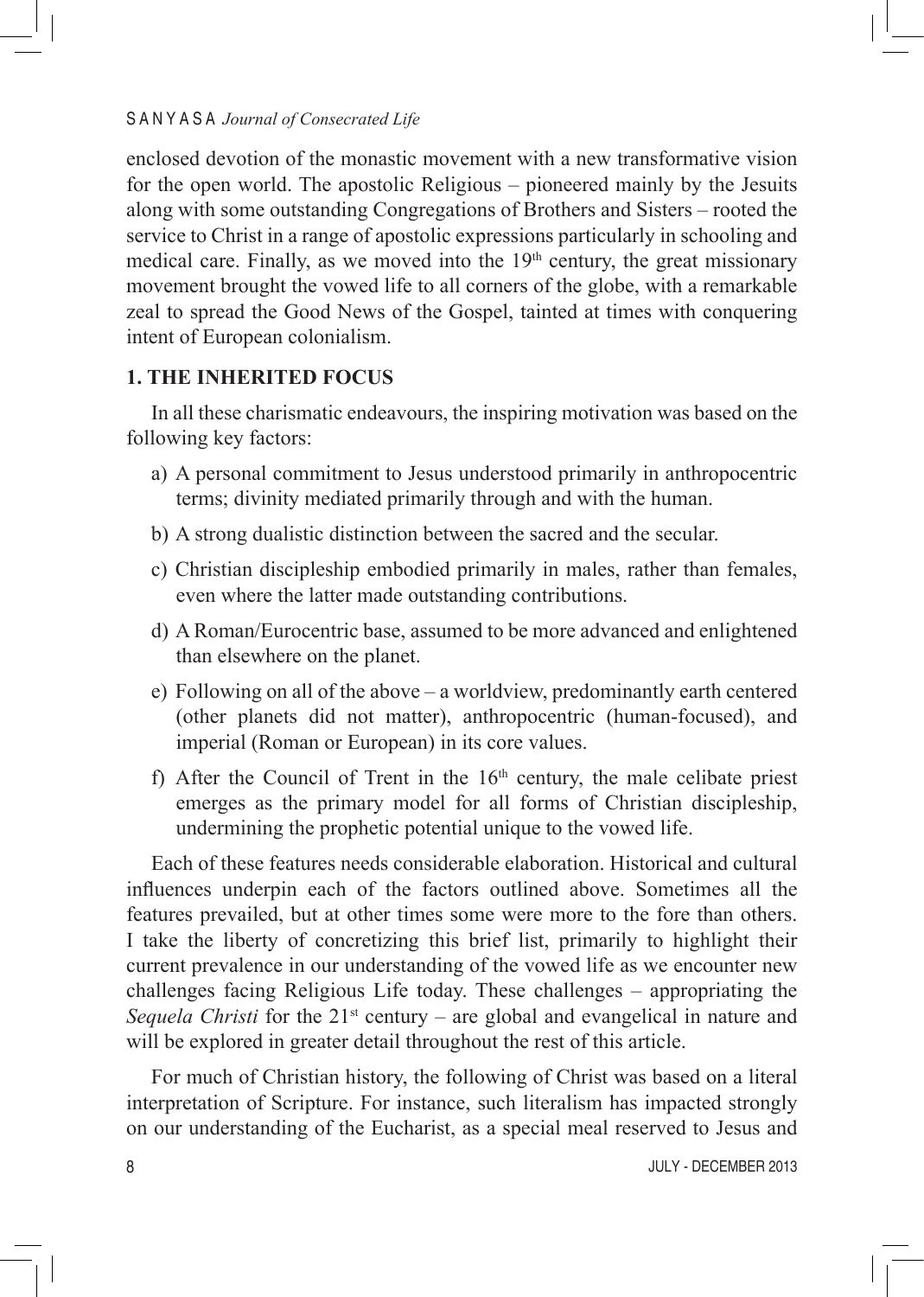the twelve male apostles. A rhetoric of penance, sacrifice and suffering has long informed Christian faith and devotion, with particular influence of Christian asceticism. Like the Christ who gave his life in radical obedience to his Father, and in unselfish suffering to rid the world of sin, the monastic person too was called to excel in such generous immolation. The vows were the primary structures facilitating this total sense of self-sacrifice.

As noted above, it was those self-same ascetical devotees that rendered unstinting service to humanity, uplifting the downtrodden, empowering the disadvantaged and providing much needed services in education and health care for millions of needy people. It has long been assumed that the ascetical inner life was the powerhouse for such unstinting outer apostolic zeal. We also know that these two movements were often in conflict leaving the devotee with much inner torture, and a great struggle to embrace the dualistic split between the sacred and the secular.

# **2. CHRISTIAN DISCIPLESHIP IN THE 21ST CENTURY**

Around the middle of the  $20<sup>th</sup>$  century, much began to change in our understanding and appropriation of Christian faith. Already in the late 19<sup>th</sup> and early 20<sup>th</sup> centuries, scripture scholars embarked upon the search for the historical Jesus (Albert Schweitzer). The Gospels particularly came under renewed scrutiny, and literal interpretation rapidly lost its former credibility. Strategies such as Biblical Criticism (Bultmann, Dibelius, Gunkel, Weiss), came into vogue while Scripture scholars adopted insights from other sciences – notably archeology, history, cultural anthropology, social sciences – in pursuit of deeper truth. To some it felt like authentic Christian truth was under severe and reckless attack.

Notable in this new wave of Scripture research was the ascendancy of the notion of the *Kingdom of God* in the Christian Gospels. This phrase – with a range of possible meanings – gradually came to be recognized as the heart and soul of the Gospel message. Occurring 149 times in the four Gospels, scholars highlighted the fact that this phrase (K*ingdom of God*) was continuously on the lips of Jesus and seems to have been the primary focus for the message that Jesus was seeking to deliver. To access the mind of the historical Jesus, one had to discern what the Kingdom of God denoted and signified.

For much of Christian history, the preoccupation with imperial kingship obfuscated our ability to see the deeper significance of the kingdom of God. In all the major religions, God was deemed to operate on earth like an imperial king, fully faithful to the regal God reigning above the sky. The Christian revelation of this God was assumed to be through a new imperial figure who like King David

JULY - DECEMBER 2013 9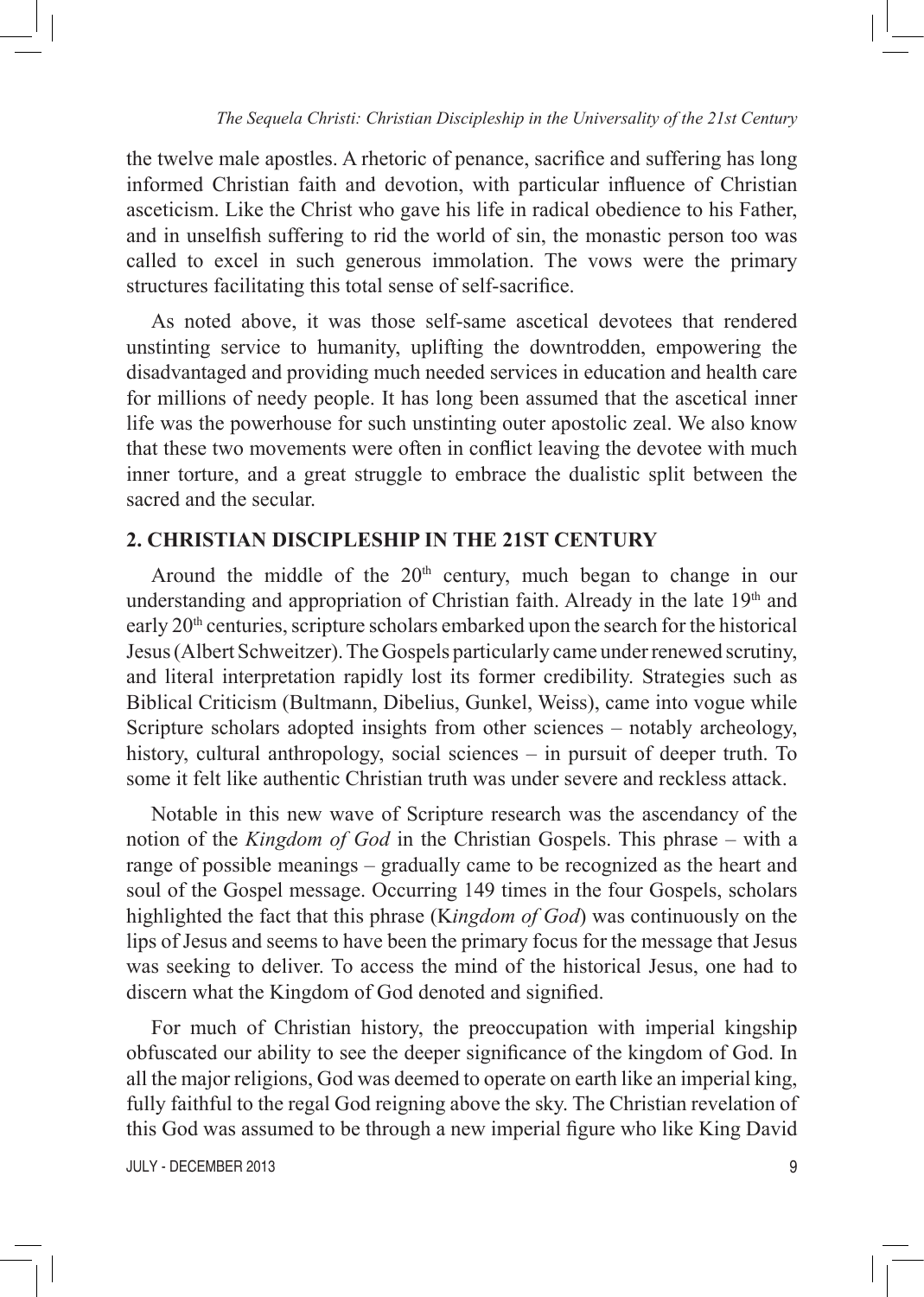of old would restore the good fortune of Israel. For the early Christians, many assumed that Jesus was of royal decent and would deliver liberation through some mighty regal achievement. The Kingdom of God, therefore, would have had a double significance: Firstly, Jesus was considered to be a true representative of the reigning God from on high and this divine, king-like status was encapsulated in the phrase *the Kingdom of God*; secondly it also served as a counterculture to the Kingdom of Roman Imperialism.

In the 1970s, Christian scholars devoted considerable attention to the Jewish background of the historical Jesus, noting that in his preaching and teaching, Jesus would have used Aramaic, and not Greek, the language through which we now access the teaching of Jesus. Greek is a written language, the meaning of which is judged primarily through what we see on the written page, but Aramaic was a spoken language only the meaning of which is judged primarily by sound and not by sight. 2000 years later it is impossible to recover the precise meanings Jesus would have conveyed through the Aramaic idiom – and scholars seem reluctant to probe too deeply - but it certainly would have been different from the more precise literary structure of the Greek. Aramaic is considered to embody a much more ornate, elaborate and poetic set of meanings, that may have been neglected or even undermined in the Greek rendition of the Christian Gospels.

One suggested rendering for the Kingdom of God in Aramaic is that of the *Companionship of Empowerment*. Apart from the linguistic details the merit of this translation is that it opens up a range of Christian meanings more congruent with the parables and the several empowering strategies adopted by the historical Jesus in his preaching and befriending of the poor and marginalized. However, it changes considerably the notion of the *Sequela Christi,* and poses substantial challenges for living the vowed life today.

# **3. ENLARGED HORIZONS**

In the inherited conventional spirituality of the vowed life, much emphasis rests on the notion of fleeing the world, the invitation to abandon and turn one's back on the world. The "world" denoted not merely all that led towards sin and temptation, but the material creation itself which was deemed to be imperfect and incomplete, something that would be destroyed at the end of time and transformed into the fulfillment of heaven and life everlasting. One central issue here was the dualistic split between the all-perfect realm beyond, and the flawed creation of the here and now. It was a narrow, reductionistic moralistic worldview, seriously challenged in our time even by the discoveries of atheistic, rational science.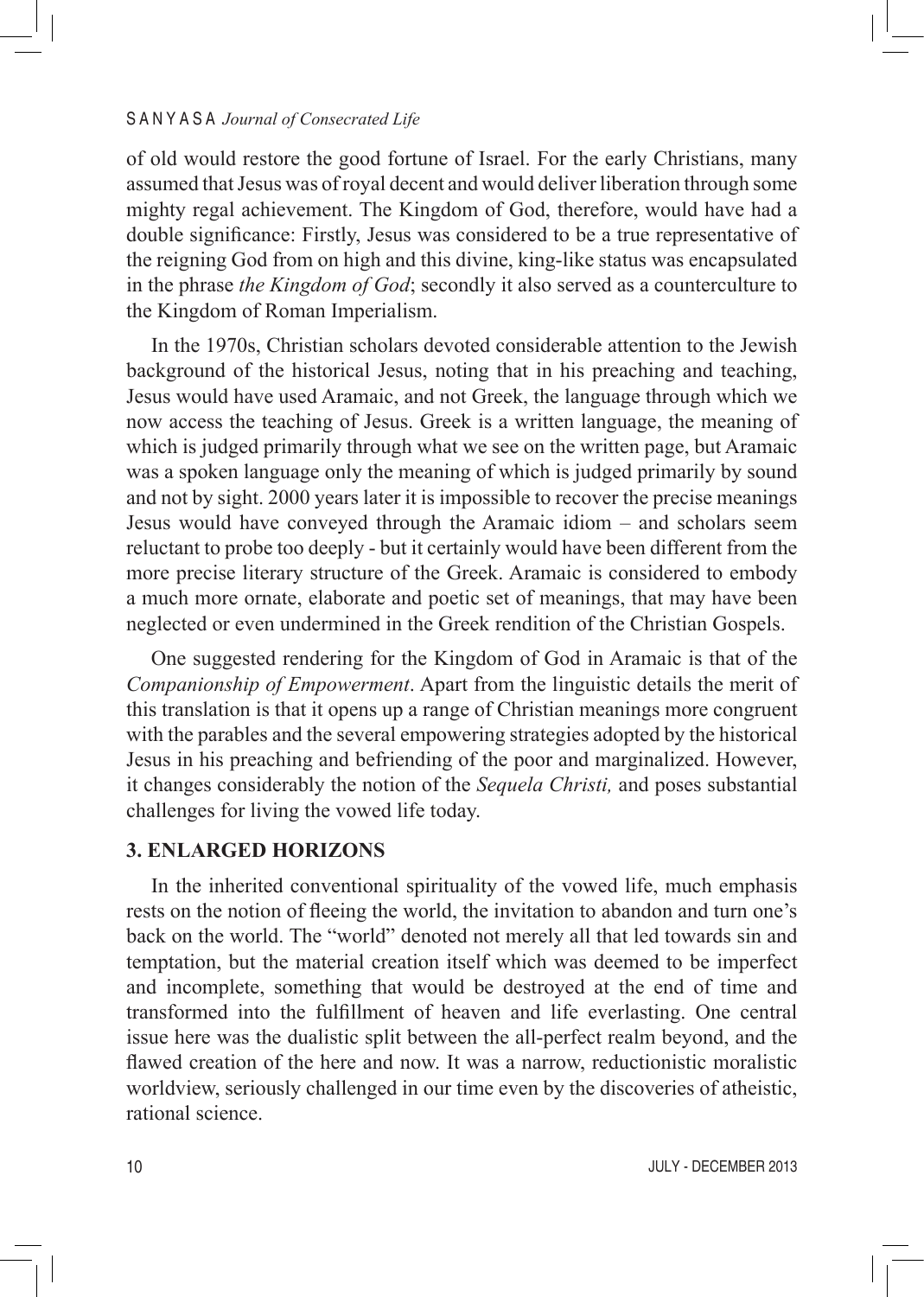#### *The Sequela Christi: Christian Discipleship in the Universality of the 21st Century*

Today – as Joan Chittister highlights – Religious, like all Christians, are being challenged to embrace a spirituality of engagement rather than one of escape (Chittister 1998). Serious ecological and global issues confront the human species. These can only be addressed by engagement with creation and not abandonment of it. The call in our time to eco-justice, or geo-justice, not merely has a timely current appeal, but is a central feature of the Companionship of Empowerment (as highlighted later in this article).

However, it is not merely the precarious predicament of planet earth that inspires and motivates Religious in the 21st century. There is something a great deal more expansive – and to many illusive – namely, the cosmic universal creation itself. In our time this has been renamed as the *New Cosmology*, contrary to the dominant mechanistic world view that prevailed from the  $16<sup>th</sup>$  century till recent times. The appeal in this expanded cosmic vision is essentially a mystical one, and mysticism has always been endemic to the spirituality of the vowed life although largely undervalued and misunderstood.

The attraction of the New Cosmology, therefore, for contemporary Religious has a twofold inspiration: firstly, our passionate commitment to God is increasingly understood as engaging a God whose primary presence is in the cosmic creation itself as its energetic inspiring source (and ongoing sustenance), and not an imperial figurehead governing creation from a distant heaven. Secondly, our engagement with God implies living in a more Godlike way in how we treat everything in God's creation and how to use the gifts of this creation in a more sustainable and responsible manner. In Christian terms this dual shift in perception and understanding makes more sense in terms of the Companionship of Empowerment rather than in the conventional term, the Kingdom of God.

# **4. THE NEW COSMOLOGY**

A great deal is written on this topic and several web pages provide illuminating and easily accessible overviews. The late Thomas Berry, priest and geologian, is internationally recognized as one of its primary and most informed proponents. He describes the challenge in these words: "Our story of the Universe, and our human role within it, is our primary source of intelligibility and value. Only through this story of how the universe came to be in the beginning, and how it came to be as it is, does a person come to appreciate the meaning of life, or to derive the psychic energy needed to deal effectively with those crisis moments that occur in the life of the individual and in the life of the society. Such a story communicates the most sacred of mysteries. It not only interprets the past, it also guides and inspires our shaping of the future" (Thomas Berry 1990, 54).

JULY - DECEMBER 2013 11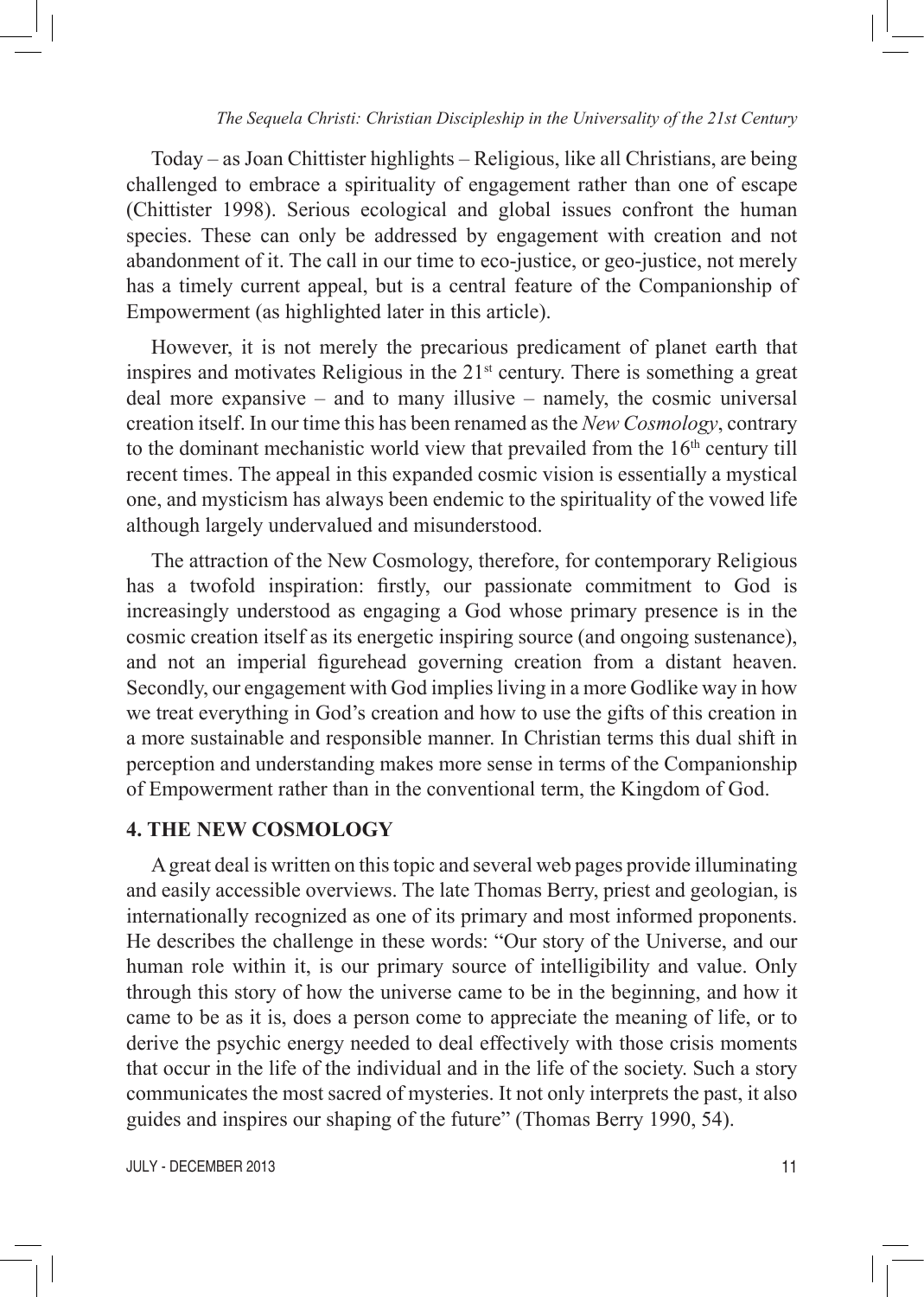The following are some of the key features of the New Cosmology, requiring substantial shifts in understanding and engagement, and quite new challenges for discerning God at work in the world of our time.

- a) The universe is not an object that can be mechanically measured or quantified; it is an evolving unfolding process, probably without beginning or end.
- b) It is not merely the creation of an external divine manufacturer, but a process of co-creation involving each and every constitutive creature, humans and non-humans alike.
- c) It cannot be reduced to a mere conglomerate of isolated parts (the whole equals the sum of the parts), but flourishes as a holarchy in which the whole is always greater than the sum of the parts.
- d) Aliveness is not a feature merely of organic creatures, and less so an exclusive property of human beings. Aliveness belongs primarily to the universe, the primary source from which every life-form derives its sense of being alive.
- e) In scientific terms, we try to understand the universe as a collection of closed systems, when in fact evolution flourishes through open systems, often chaotic and unpredictable but always creative and open to evolutionary surprise.
- f) Instead of a flawed creation within which we can postulate the redemption wrought by the Christian Jesus, the New Cosmology postulates a fundamental paradox in which creation and destruction forever interweave and inform each other. This is a fundamental paradox, and not a pervasive flaw; without the paradox, creation long ago would have come to nought.
- g) Revelation does not belong primarily to formal religion, but rather to creation itself in which God was fully at work for billions of years before humans or religions ever came to be.
- h) Our conventional time-spans are heavily anthropocentric, congealing and destructive. We need to adjust to God's time-scales which are in billions of years and not merely in a few recent millennia.
- i) Humans are not in charge of creation and were never intended to be masters. We are servants to an elegant unfolding process. We are invited to be co-creators enhancing the complexity of creation with the self-reflexive consciousness with which we are uniquely endowed.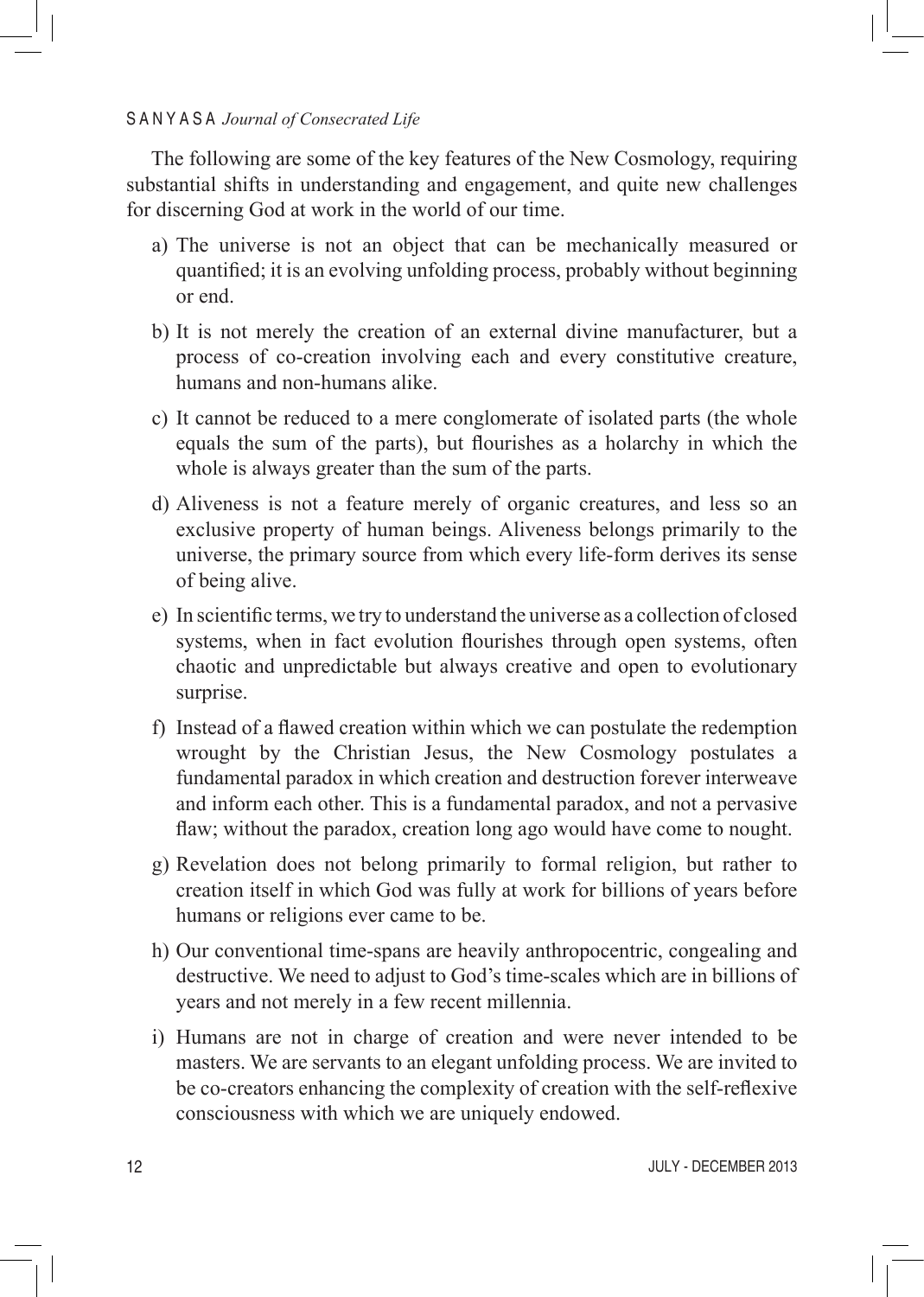*The Sequela Christi: Christian Discipleship in the Universality of the 21st Century*

j) Monotheistic religions, being primarily human-centred, operate out of very narrow worldview, one rapidly losing credibility in the light of our new understanding of creation today.

Religious life today can only speak meaningfully, and with appropriate prophetic engagement, after it has come to terms with the world we inhabit and the spiritual consciousness we bring to that endeavour. Any semblance of fleeing or turning our back on the world makes neither human nor spiritual sense in our time. Creation is God's primary revelation for us. It is in and through creation we primarily encounter the living presence of the Holy One. The world, rather than the Church, has become the new Jerusalem of the  $21<sup>st</sup>$  century.

# **5. THE CHRISTIAN PERSPECTIVE**

Several contemporary Christians are attracted to the New Cosmology and warm to its innate spiritual empowerment. Problems arise, however, when we seek to reconcile the new story with our inherited Christian faith. Christianity is perceived to be distinctively about the human, the incarnation of God with a human face. How do we reconcile the intimacy and personal nature of this belief with what seems to be the rather impersonal nature of the New Cosmology?

The wisdom of the New Cosmology requires us to reexamine all our inherited worldviews, the Christian one included. There is a cosmology to our Christian story that has gone unrecognized almost since the beginning of Christianity itself. It is embodied in the notion of the *Kingdom of God*, a phrase frequently used by the historical Jesus to articulate his dream for humanity. A better understanding of the Kingdom of God is essential to authentic Christian faith today and carries formidable challenges specifically for those of us committed to the vowed life.

We naively assume that Jesus subscribed to the prevailing three-tier worldview of his day, with Heaven above, Hades (the underworld) beneath, and the Earth in between. The hierarchical structure was governed and controlled by the Sky God, reigning and creating from above the sky. And on earth, the male king was the one and only true representative of the ruling God. Such was the prevailing worldview at the time of the historical Jesus. It seems that the twelve apostles all subscribed to this view, and hence their eagerness to crown Jesus as their new imperial king. It seems the four evangelists also endorsed this regal cosmology while Constantine, in the  $4<sup>th</sup>$  century, so enthusiastically embraced this royal vision that it became the foundation stone of Christian faith (and practice) up to the middle of the twentieth century.

JULY - DECEMBER 2013 13 The soul-searching question for our time is this: *What worldview did the historical Jesus subscribe to?* Such was the veneer of Roman and Jewish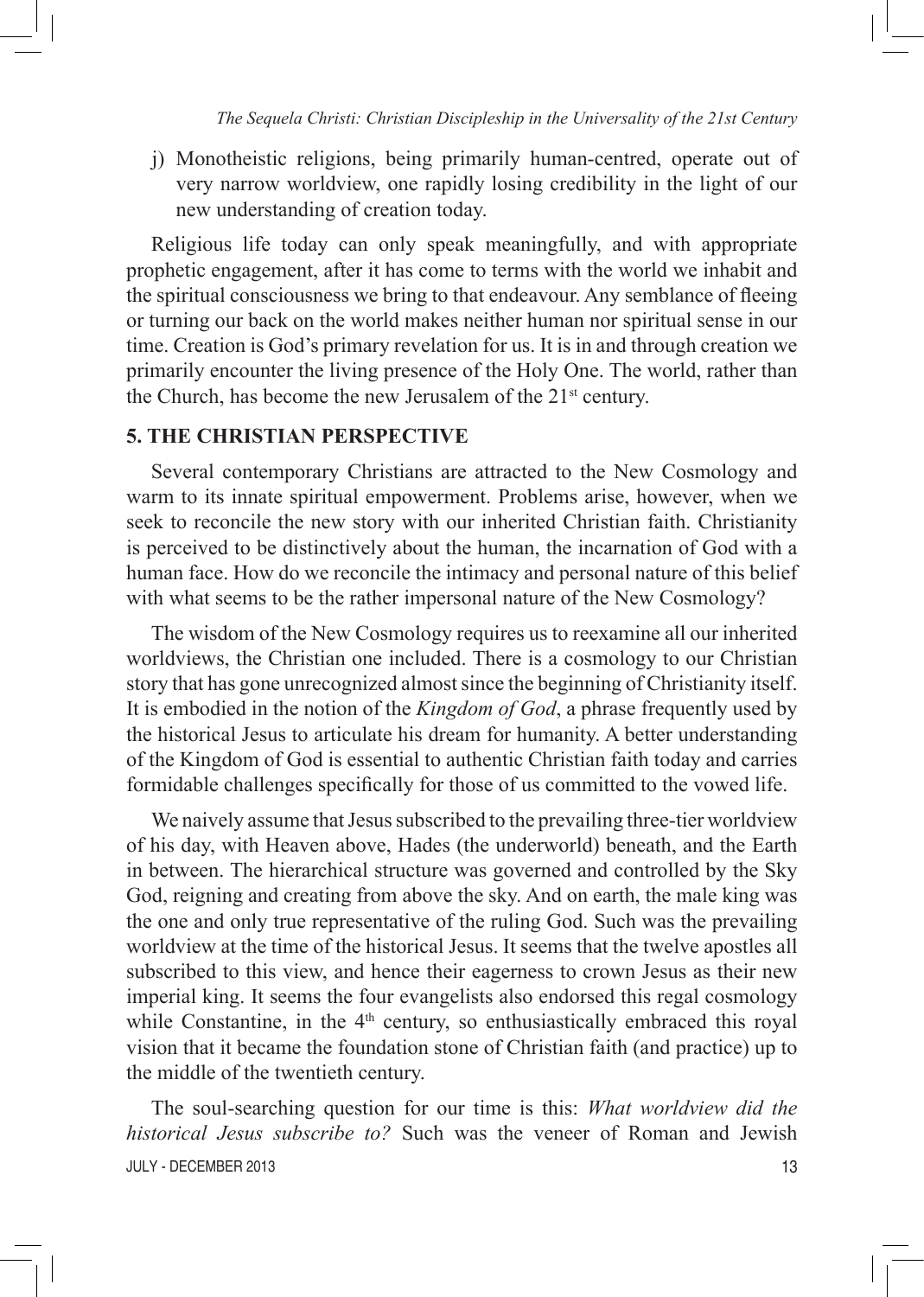imperialism in his day that nobody even considered that Jesus might have held a different worldview. And after the evangelists wrote the Gospels with frequent references to the *Kingdom of God* (Greek: *Basileia tou theou*), Christians assumed that Jesus was using the phrase to endorse and embrace what later came to be known as the divine right of kings.

In the 1800s liberal Protestant theologians in UK and Germany became suspicious of the imperial veneer, and suggested that there were other ways of understanding the phrase, *Kingdom of God*. Not until the mid twentieth century however, did the alternative interpretation come to the fore with increasing reinforcement from Scripture scholars of all Christian persuasions. They came to realize that the Kingdom of God is not an endorsement of divine kingship, but a blistering critique of it. It seems that Jesus totally denounced divine regal prerogative, postulating instead an empowering, ground-up alternative movement with justice and liberation as its core values.

In short, Jesus had espoused a different world view from the dominant one of his day. It becomes much clearer when we look at the notion of *kingdom* in Jesus' own native Aramaic language (Jesus spoke in Aramaic, not in Greek). The word for kingdom in Aramaic is *Malkuta,* with the root *kut* denoting empowerment rather than power, in other words, "power with" rather than "power over." And from this we can extrapolate a different way of identifying the Kingdom of God, namely as the *Companionship of Empowerment*. This is a much more accurate way to describe the empowering vision underpinning the words and deeds of the historical Jesus. His worldview marked a radical departure from the kingly imperialism of his day. It is a daring new cosmology which has eluded Christian followers for almost 2000 years.

Two key concepts are invoked in this new naming. Firstly, the shift from power to empowerment. For much of its history, Christianity has indulged in powergames, politically and ecclesiastically, and has liberally adopted patriarchal power structures mainly of Roman and European origin. Discipleship, therefore, has been construed as submission to authority and virtue has been hailed as passive acquiescence (obedience) to the imperial-like demand of rule and law. Empowerment, of course, can be mediated downward by a benign patriarch, but it appears that such top-down mediation was not acceptable to Jesus and, hence, the significance of the other key word, *companionship.*

It appears that Jesus wanted to rid the world of *all* top-down systems of power, replacing condescending models with constructs characterized by mutuality, community and circular formations. This new sense of empowerment is invested in circles, not in pyramids. The empowerment comes from within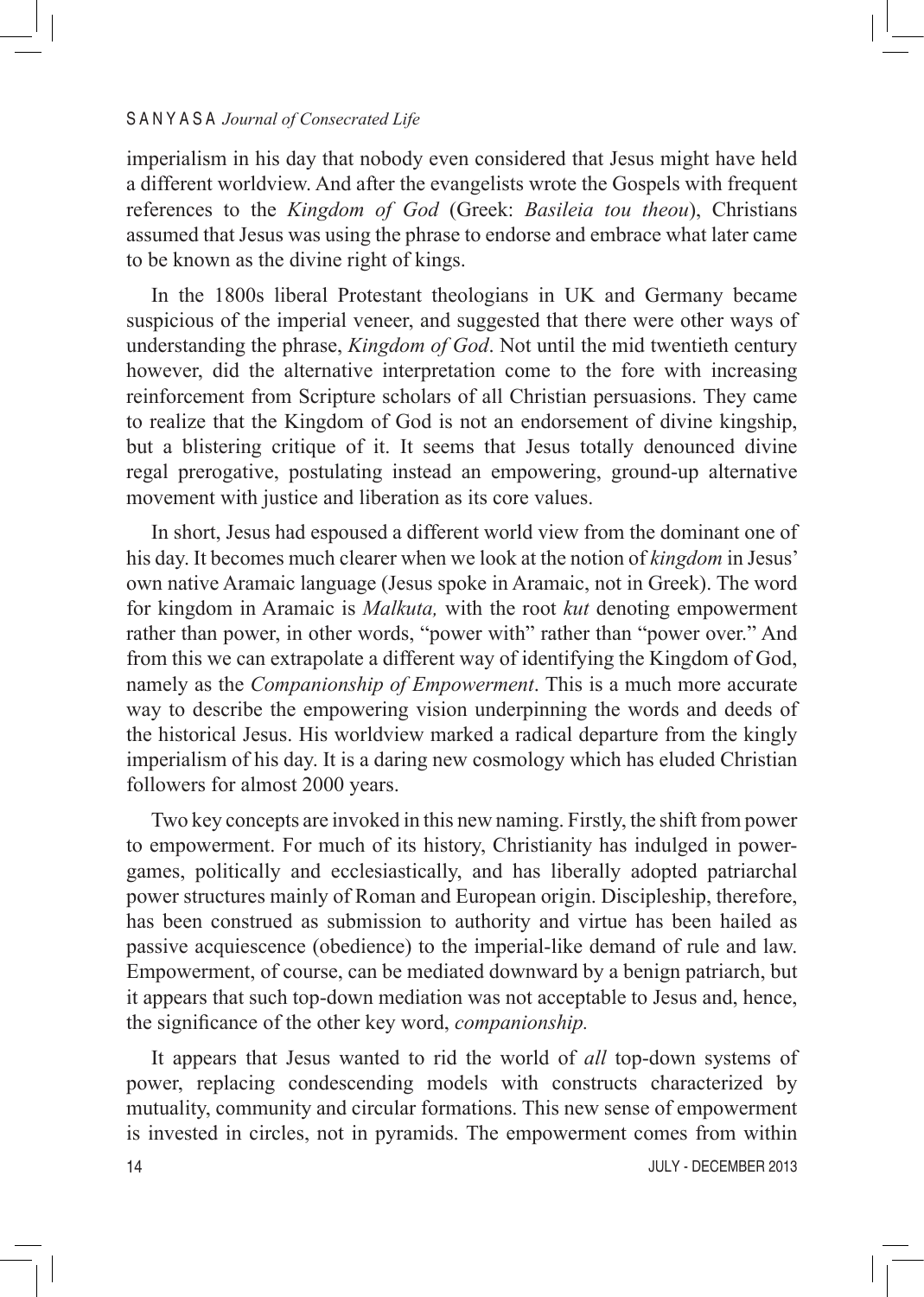not from without. Obviously a whole new paradigm of leadership and authority is envisaged here, glimpses of which we glean from the parable stories of the Gospels.

# **6. IS THERE A CHRISTIAN COSMOLOGY?**

Delivering the Gospels in Greek certainly enhanced their cultural acceptability, and won for the fledgling Church a degree of credibility in the intellectual culture of the time. However, Greek philosophy with its strong emphasis on logical rationality, metaphysical distinction and epistemological precision dictated a literary outcome that had strayed significantly from the more relational interdependent value-system inherent to Hebrew thought. And the dualistic split between the sacred and the secular, body and soul, matter and spirit became endemic to the new religion, although largely absent in its mother culture.

The biggest shift however was in the newly adopted worldview. Plato and Aristotle are often credited with laying the foundations for modern science and cosmology, and this is largely true for the mechanistic, Newtonian science developed from the  $16<sup>th</sup>$  century onwards. It was the Greeks who introduced the notion of the world being made up of atoms, tiny bits of material stuff, bouncing off each other like billiard balls thus creating friction and tension which came to be understood as the basis of all the energy and structure in the universe. And while Aristotle acknowledges a Creator God, it is God's representatives on earth, namely rational human beings – who are in charge of the atomistic creation. Anthropology controls cosmology.

Arguably, the Hebrew worldview is also quite anthropocentric, and as described in the Hebrew Bible (O.T.) viciously violent at times. It depends on how we interpret the role of Torah, and the ensuing notion of the Covenant. While scholars hold divergent views, many highlight the relational basis of the Covenant and claim that the wisdom inherent to Torah embraces cosmic, planetary and personal dimensions.

Whether inspired by the alternative wisdom of his Jewish background (a view upheld by several scholars today), or by a wisdom largely unknown in previous times, Jesus embraces a radically different world view, one that is not merely at variance with the adopted Greek cosmology, but one that opposes and challenges all the key values of the Greek context. What worldview was Jesus adopting in proclaiming the new Companionship of Empowerment? When we examine closely the dynamics and challenges of the new companionship, it is difficult to avoid the conclusion that the worldview adopted by the historical Jesus is none other than the one described earlier in this essay, namely, the New Cosmology.

JULY - DECEMBER 2013 15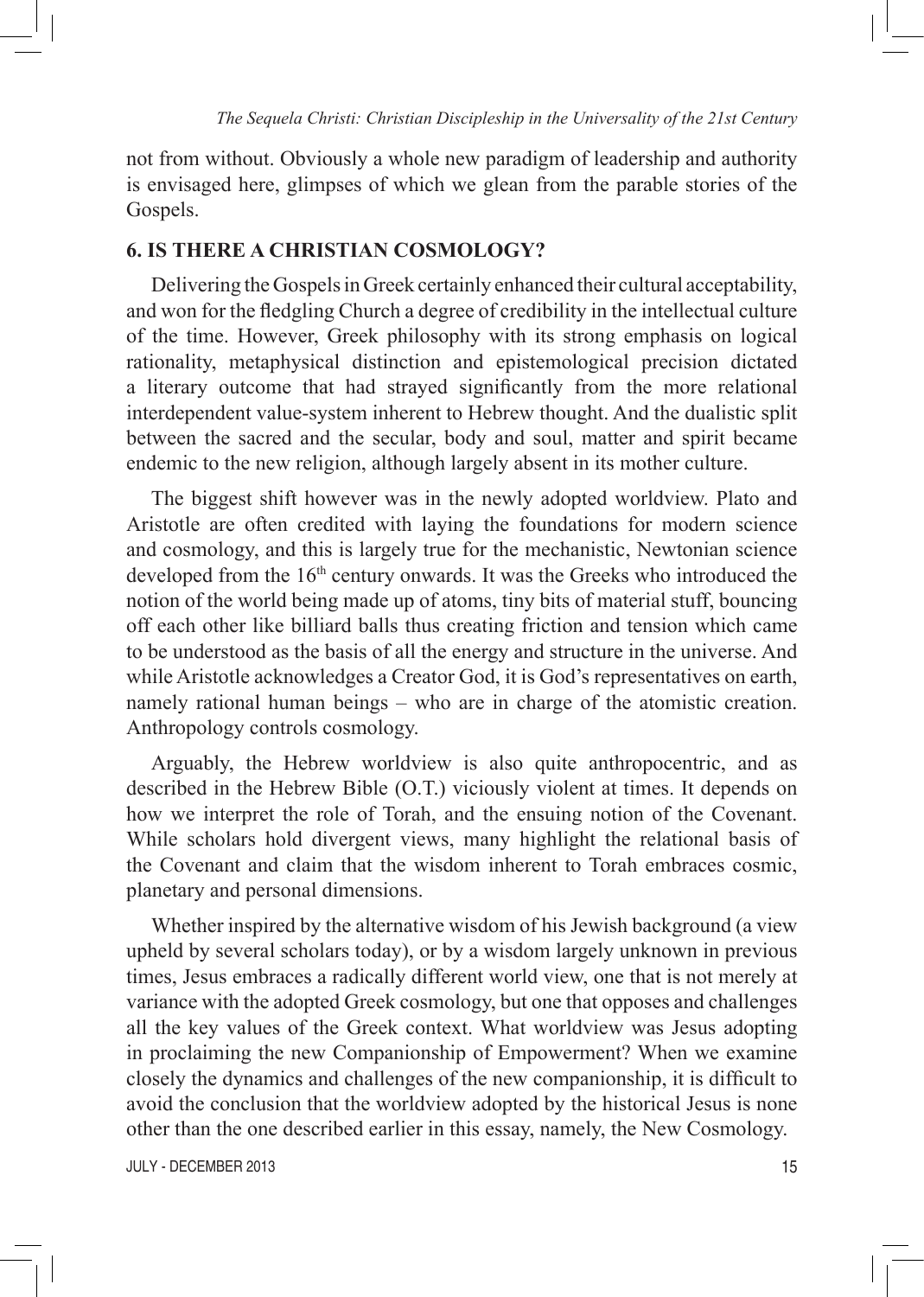We cannot ascertain precisely why or how Jesus would have adopted this worldview. It certainly was very different from all the cultural models available to him, including his native Jewish background. It is in the unpacking of the notion of the Companionship of Empowerment that we begin to glimpse a worldview that is expansive, relational, trans-rational and warmly embracing the living earth itself. The Gospels give us few insights into this expanded view, as the evangelists themselves were not grounded in it. However, the several allusions to land and landscape in both the parables and the Sermon on the Mount do give significant hints that Jesus was on to an enlarged cosmic perspective.

In the limited space of this article, I cannot elaborate any further on this newly understood world view of the historical Jesus – with far-reaching consequences for all forms of Christian discipleship, including that of the vowed life. By way of resume, I have tried to highlight the fact that there is no conflict between the wisdom of the New Cosmology and the worldview which inspired the historical Jesus. More significantly, we need the insights of the New Cosmology that fully appreciate and internalize the vision of the Kingdom of God, reappropriated for our time as the Companionship of Empowerment.

# **7. PERSONAL DISCIPLESHIP**

In our appropriation of the New Cosmology, contemporary Christians encounter another major stumbling block, namely the understanding of the human person. Shifting the emphasis from the person of Jesus to impersonal concepts like the Kingdom of God or the Companionship of Empowerment, undermines the more personal sense of calling and interpersonal sense of responsibility that many Christians deem to be central to vocation and mission. The call to Christian discipleship is personally communicated to each one by a personal God, and at the end of life each one of us must render an account for how we respond.

The sense of personhood being evoked in this understanding belongs once more to the invasive Hellenistic culture rather than to the Hebrew context of Judaeo-Christian faith. Under consideration is the notion of personalism promoted by classical Greek culture and specifically in the thought of Aristotle. For Aristotle, the core of personal integrity is the use of reason, whereby a persona differentiates from all the intuitive and emotional attachments to the natural world. An authentic person should stand over against the natural world as an autonomous, self-reliant, rational individual. Just as the supernatural is above and outside the natural, so should each person strive to differentiate – and become separate from the entrapment of the natural world.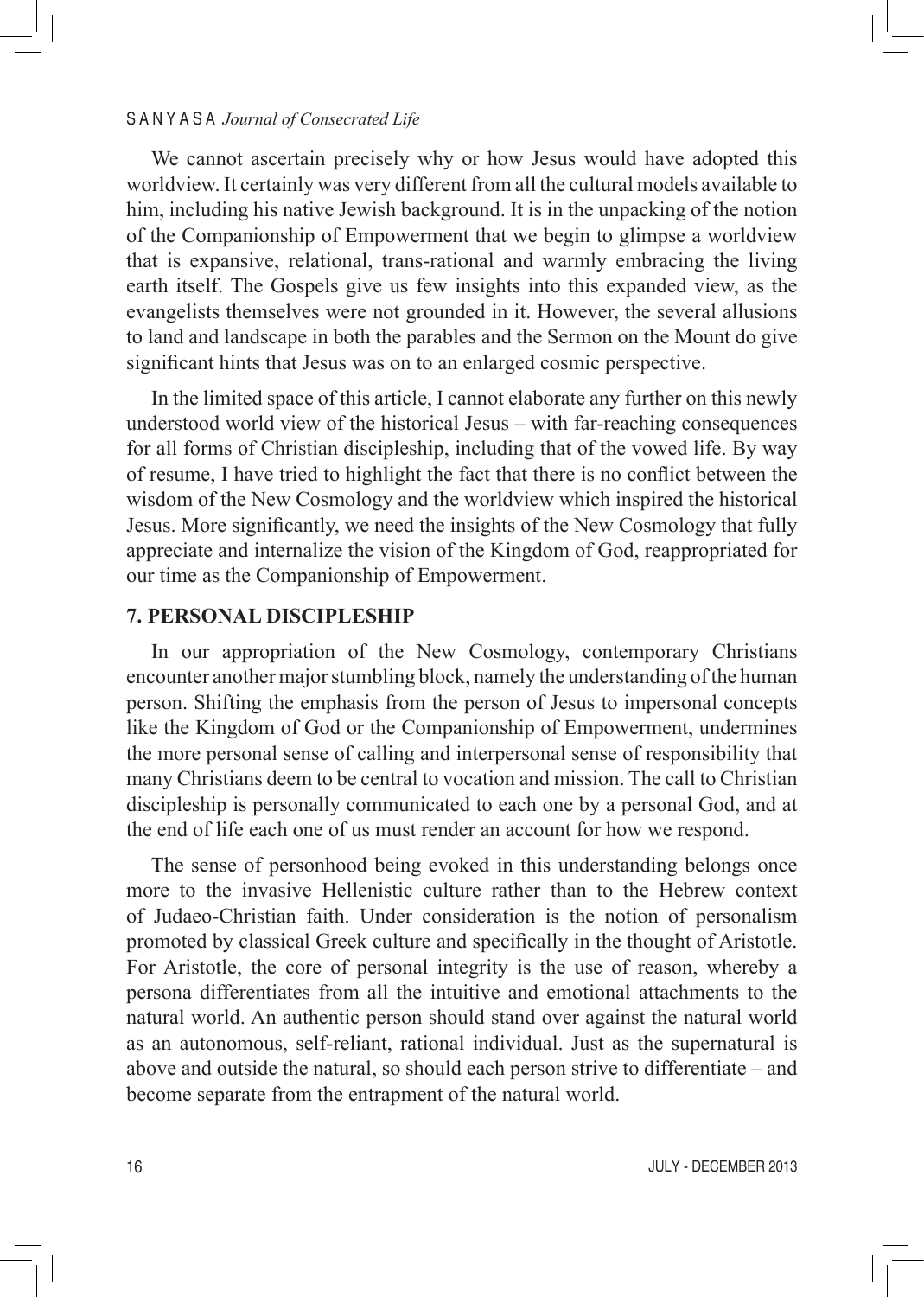#### *The Sequela Christi: Christian Discipleship in the Universality of the 21st Century*

Today, we accept this understanding without question or reservation. Such is the cultural and patriarchal conditioning of the past two thousand years, the person as a lone-ranger, skilled from a young age for fierce competition and adversarial conflict, is a construct nobody ever dreamt of questioning. More disturbing still is the realization that this understanding is quite alien to the prevailing self-understanding that was ours as an earthly species for most of our evolutionary time on earth. So deep-seated is this ideological construct it is well nigh impossible to engage in an informed and creative way with any alternative sense of what it means to be a human being.

An alternative does exist, and indeed it flourished for thousands of years before the Aristotelian understanding ever came to the fore. It is the relational construct of human personhood, widely known throughout Africa as the *Ubuntu principle* (I am because we are), and sometimes defined thus: "I am at all times the sum of my relationships, and that is what confers my identity." It is this relational understanding that is at the heart of the Companionship of Empowerment, and central to every teaching and practice of the historical Jesus.

Here is where we confront the inner core of the *Sequela Christi*. It is not about following an individual Jesus, but rather an interconnected web*- a new relational matrix* ("I call you friends  $\ldots$  – Jn.15:15), with Jesus as the primary disciple of the new companionship. The historical Jesus serves as a model of communal discipleship, not to be imitated as an individual, but followed in adopting a similar quality of commitment to the cause for which Jesus lived and died. The following scholarly quotes captivate the depth and complexity of how we now are invited to understand our call to the *Sequela Christi*:

"God was "incarnate" not in the physical nature of Jesus as such, but in the gestalt that coalesced both in and around his person – with which his person did in some sense become identical, and by which, after his death, he took on a new, communal identity. . . For Christians the person of Jesus of Nazareth played and continues to play a normative role in mediating the shape of God in history, which is the shape of love in freedom. Jesus' personal identity merged into that shape in so far as he simply was what he proclaimed and practiced. But Jesus' personal identity did not exhaust this shape, which is intrinsically a communal, not an individual shape. . . the communal shape of Spirit is the true and final gestalt of God in history" (Peter C. Hodgson, 1989, 209-210).

"Jesus pointed to something he called God's domain, something he did not create, something he did not control. I want to discover what Jesus saw, or heard, or sensed that was so enchanting, so mesmerizing, so challenging that it held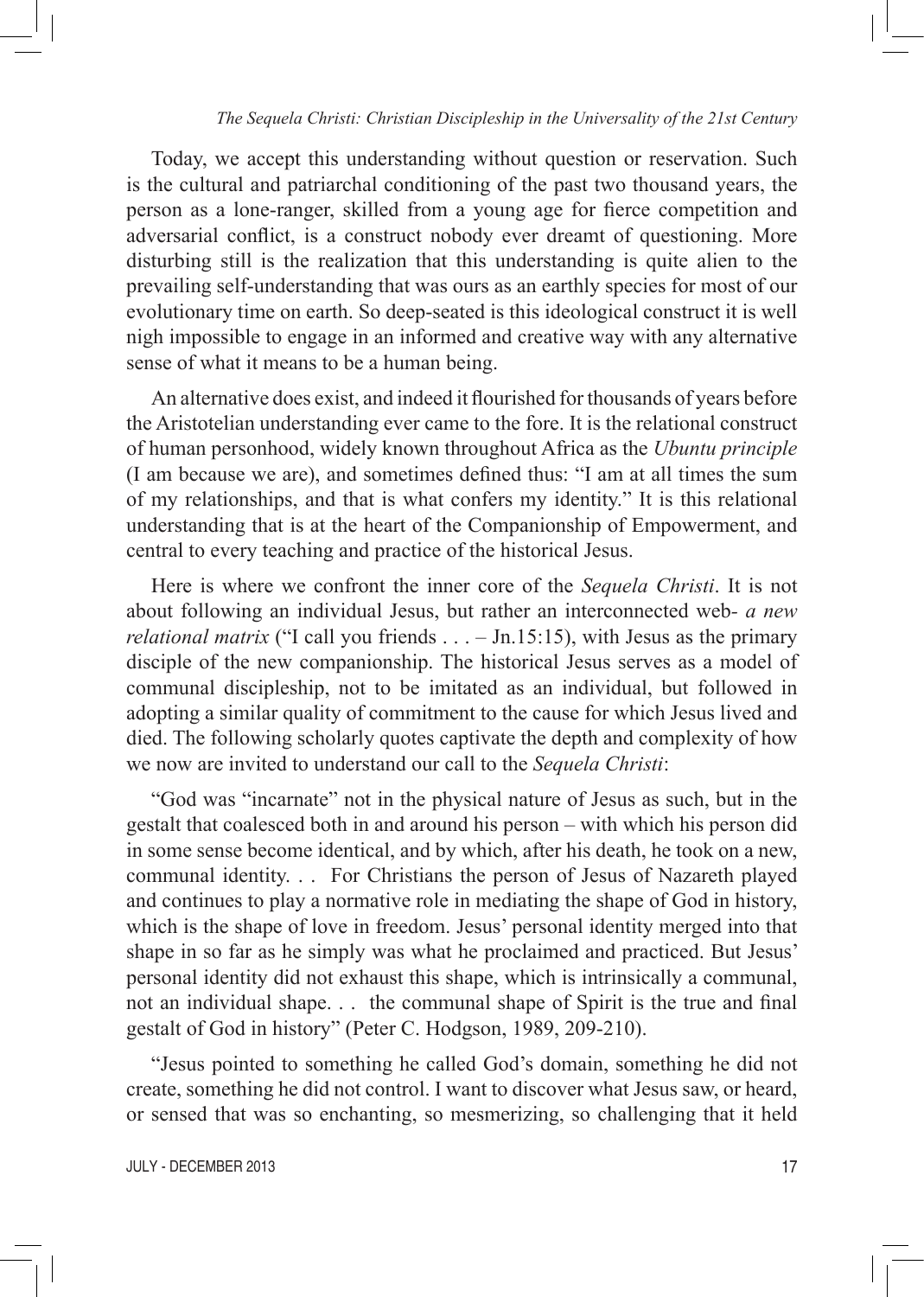Jesus in its spell. And I do not want to be misled by what the followers did: instead of looking to see what he saw, the devoted disciples tended to stare at the pointing finger. Jesus himself should not be, must not be, the object of faith. That would be to repeat the idolatry of the first believers" (Robert Funk 1996, 305).

# **8. COMMUNAL EMPOWERMENT**

We speculate at great length on the personal identity of Jesus, as the early Christian theologians did at the councils of Nicea and Chalcedon. At the end of the day, however, the call to discipleship is not about some kind of metaphysical clarity, but about transformative action that is essentially communitarian in nature. We share with the Jesus partnership in the web of life. In our Christian faith Jesus engaged with the web though the cultural context known as the Companionship of Empowerment. Jesus is our primary empowering model in that undertaking and we are called to be co-disciples in the transformative mission of bringing about on earth a newly empowering reign of God.

There is, therefore, no individual salvation apart from communal transformation. God's saving grace touches each one of us to the extent that we touch each other's lives with the empowerment to live more creatively in God's universe. We work out our salvation by co-creating heaven on earth. "As long as you did it to one of these the least of my loved ones, you did it to me" (Matt. 25:40). Today, however, "the least" must include the suffering earth itself, a planetary home without which we cannot live out our God-gifted potential as planetary and cosmic co-creators.

The late Belgian theologian, Eduard Schillebeeckx, on being asked if he could briefly summarise the mission of the Kingdom of God, responded with one sentence: *It is about making God's world a better place for everybody*. There are criteria, however, on how Christians are called to activate the transformation. Some are the lofty ideals outlined in the Gospels and elsewhere in the Christian scriptures, particularly the key values of love, justice, liberation, healing, inclusivity and empowerment. For Religious, the key values are mediated through our vowed living, our communal discernment, and our apostolic endeavours.

It is the practical implementation however that can prove difficult and even daunting. Our over-spiritualized emphasis in Religious Life can actually alienate us from the contemporary call to mission. We need to match the spirituality with a grounded praxis simultaneously serving both the New Cosmology and the Companionship of Empowerment. I wish to recommend one empowering strategy which I borrow from a social analysis of poverty in the contemporary world.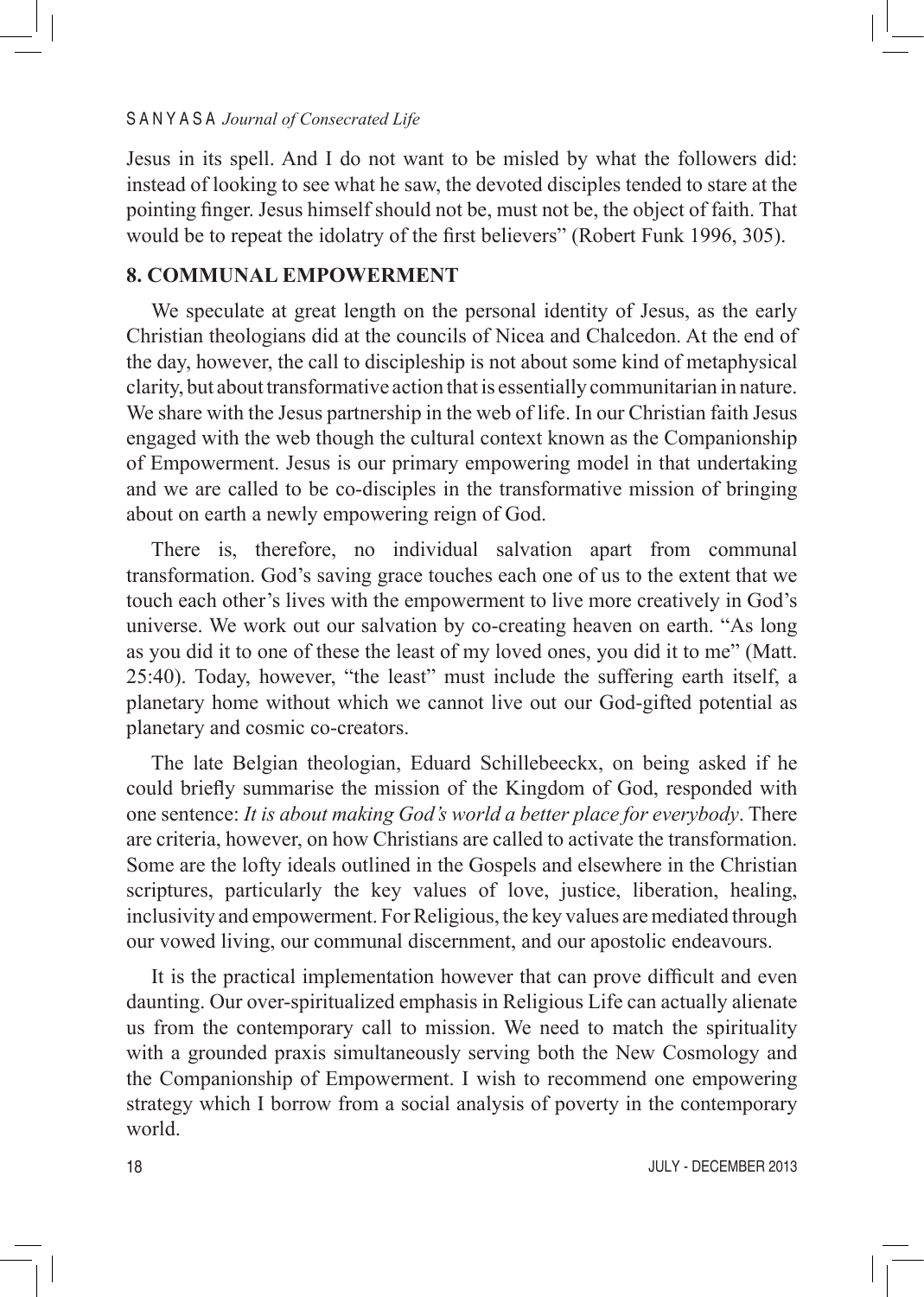#### *The Sequela Christi: Christian Discipleship in the Universality of the 21st Century*

In order to address and rectify poverty in our world today, Stephen Smith (2008), professor of economics at George Washington University (USA), proposes eight empowering strategies, most of which sound distinctly secular. To overcome the remnant conditioning one may still be carrying around dualistic splitting; keep in mind the word empowerment as you read through these eight criteria. In my opinion, they focus our calling at this time to become co-disciples in the Companionship of Empowerment:

- 1. *Health Care*: without at least rudimentary facilities to enhance healthy living, people will feel grossly disempowered.
- 2. *Basic Education*: One's God-given potential cannot be realised without some basic structures of education.
- 3. *Credit and Insurance*, facilitating a degree of access to money to be able to live with dignity.
- 4. *Functioning Markets*, providing a forum whereby one has the opportunity to exchange goods, thus feeling a useful member of society.
- 5. *Phones and Internet*. We live in a world where information means power, and its lack inevitably results in a sense of being disempowered.
- 6. *Non-degraded Environment*. Without a healthy environment, people will not enjoy good health, without which we cannot realise our God-given potential.
- 7. *Personal Empowerment to gain freedom from exploitation*, but also to know that one can contribute meaningfully to the common good
- 8. *Community Empowerment for participation in the wider world*, through some degree of meaningful involvement in cultural activity and development.

A meaningful Religious Life presence in the contemporary world, and a credible form of mission, will require the personal and communal skills to deliver some or all of these empowering strategies. In turn this will require new forms of lay collaboration largely unknown in the recent past. Networking with various NGOs and government agencies, previously seen as peripheral to mission and witness, will now assume a much more central and critical role. The *Sequela Christi* in our globalized world requires us to translate the Companionship of Empowerment into real liberating action.

To realize this goal we must outgrow the dualistic split between the sacred and secular. In the new companionship God works through the integration of

JULY - DECEMBER 2013 2009 19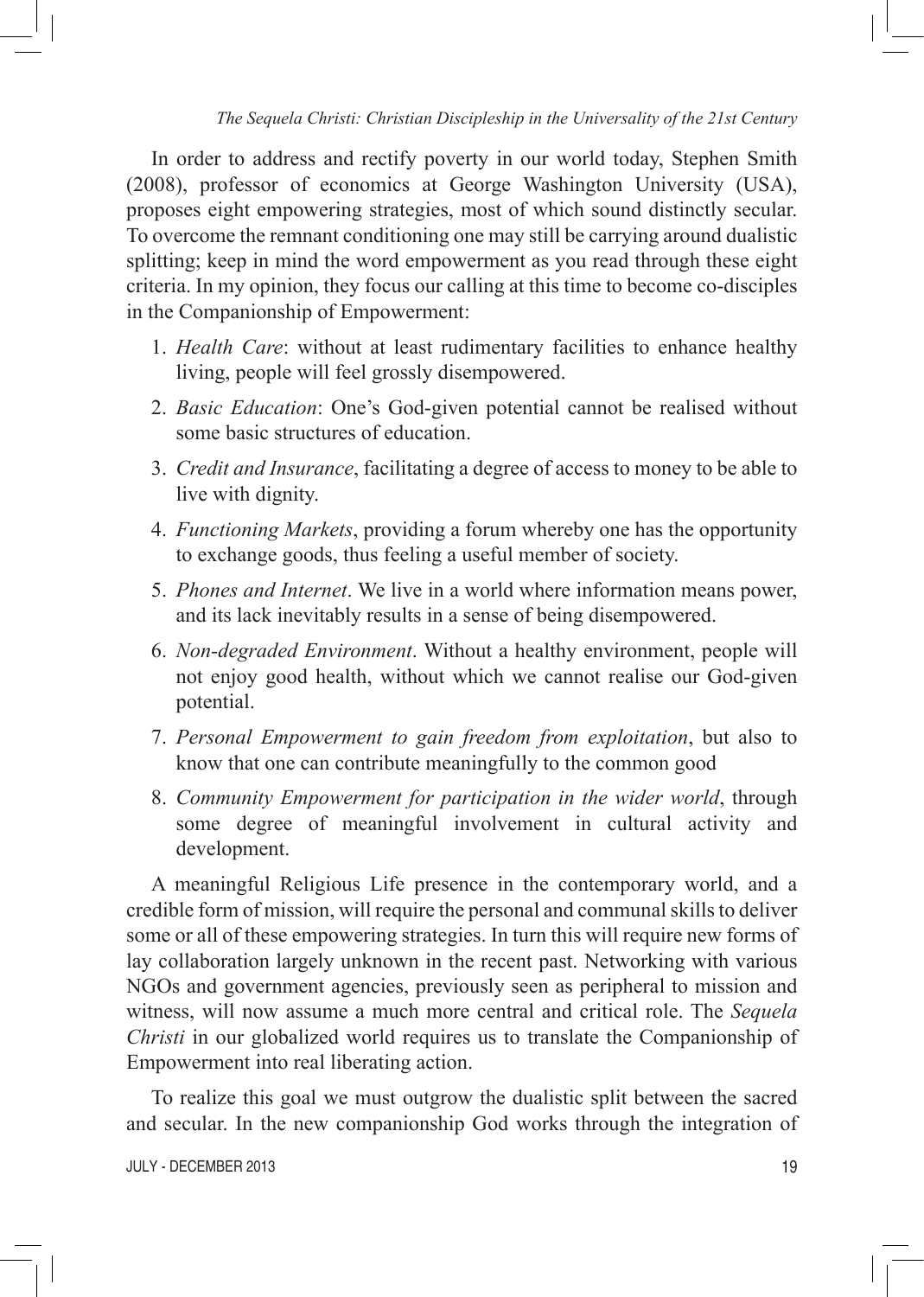sacred-cum-secular, and so must we as credible witnesses to the living Gospel in the contemporary world.

# **Reference Bibliography**

Berry, Thomas. *The Dream of the Earth*. San Francisco: Sierra Book Club, 1990.

- Chittister, Joan. *Heart of Flesh: A Feminist Spirituality for Women and Men*. Grand Rapids, MI: Eerdmans, 1998.
- Funk, Robert. *Honest to Jesus*. San Francisco: Harper San Francisco, 1996.
- Hodgson, Peter C. *God in History*. Nashville: Abingdon Press, 1989.
- McNamara, Jo Ann Kay. *Sisters in Arms.* Cambridge MA: Harvard University Press, 1996.

O'Murchu, Diarmuid. *Christianity's Dangerous Memory*. New York: Crossroad, 2011.

Smith, Stephen. *Ending Global Poverty*. London: Palgrave Macmillan, 2008.

Workman, Herbert*. The Evolution of the Monastic Ideal*. London: Epworth Press, 1913.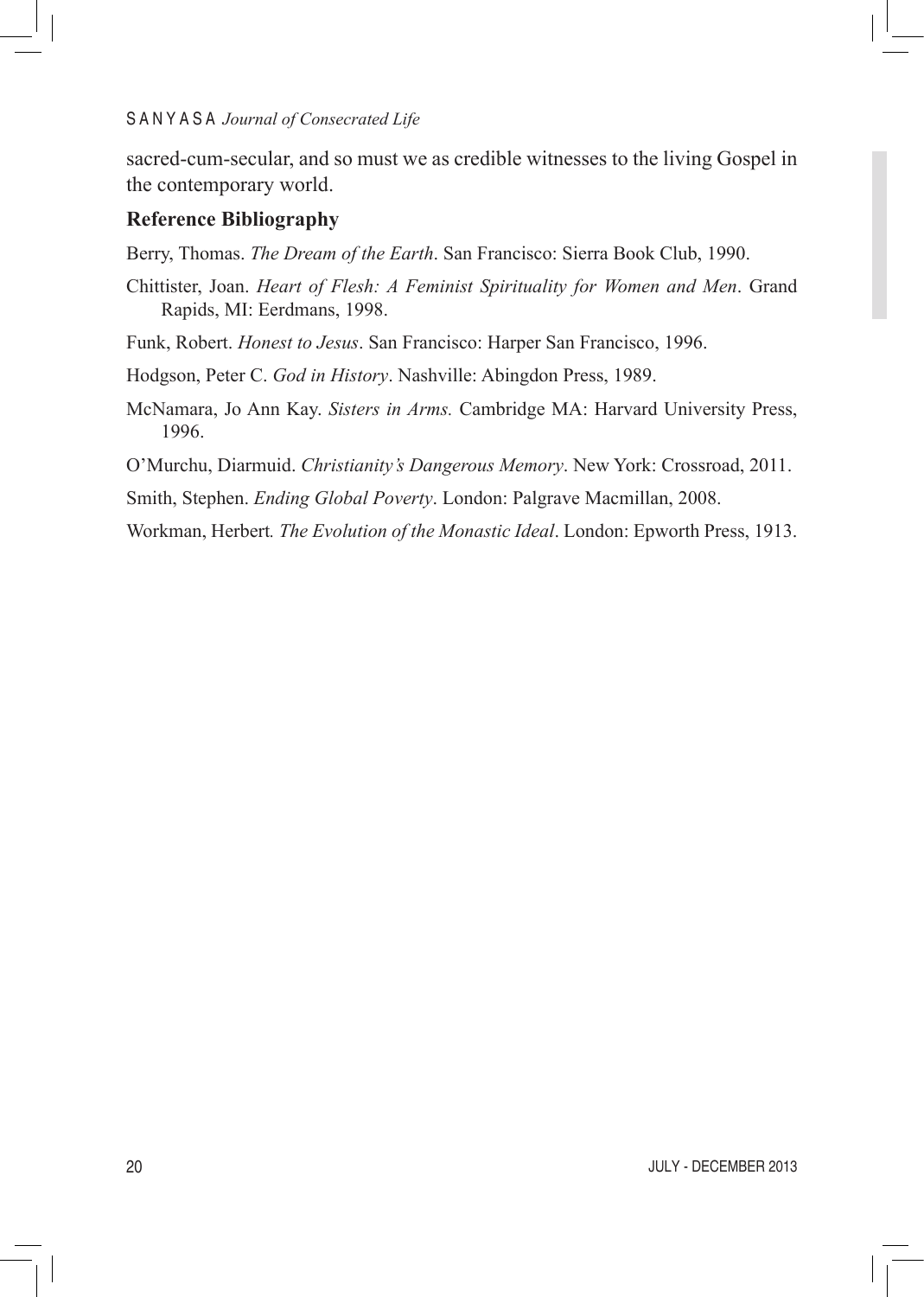# ECO-FEMINISM AND FAITH: RECLAIMING A SUBVERTED GLOBAL WISDOM

# **Pushpa Joseph, FMM**

Eco-feminism emerged in the 1970s and 1980s as myriad forms of feminist and environmental theories and activisms intersected. The term was introduced by Francoise d'Eaubonne in her book *Le Feminisme ou la Mort* (Feminism or Death), published in 1974. Some theorists, such as Ynestra King, name it as a third wave of feminism, while others place it in the general category of deep ecology. Eco-feminism acts in both, and simultaneously serves as an environmental critique of feminism and a feminist critique of environmentalism. Eco-feminist trajectories are varied; there is no one accepted as orthodox "eco-feminism." Rosemary Radford Ruether, Ivone Gebara, Vandana Shiva, Susan Griffin, Alice Walker, Starhawk, Sallie McFague, Luisah Teish, Sun Ai Lee-Park, Paula Gunn Allen, Monica Sjöö, Greta Gaard, Karen Warren and Andy Smith are among the voices speaking from eco-feminist positions.

Eco-feminism asserts that all forms of oppression are connected and that structures of oppression must be addressed in their totality. Oppression of the natural world and of women by patriarchal power structures must be examined together or neither can be confronted fully. These socially constructed oppressions come out of the power dynamics of patriarchical systems. In one of the first eco-feminist books, *New Woman/New Earth*, Ruether states: "Women must see that there can be no liberation for them and no solution to the ecological crisis within a society whose fundamental model of relationships continues to be one of domination. They must unite the demands of the women's movement with those of the ecological movement to envision a radical reshaping of the basic socioeconomic relations and the underlying values of this modern industrial society."1 Ruether makes clear a central tenet of eco-feminism: earth and the other-than-human experience the tyranny of patriarchy along with women.

*Pushpa Joseph is a Franciscan Missionary of Mary, holding a Masters Degree in English Literature from Calicut University and a Masters Degree in Religion and Philosophy from Kamraj Univeristy, Madurai. She was a Resident Graduate at Harvard Univeristy. She completed her Ph.D. from the University of Madras. She has taught for nine years in the University of Madras. She is at present Provincial of the Bangalore Province of the Franciscan Missionaries of Mary in India.*

JULY - DECEMBER 2013 21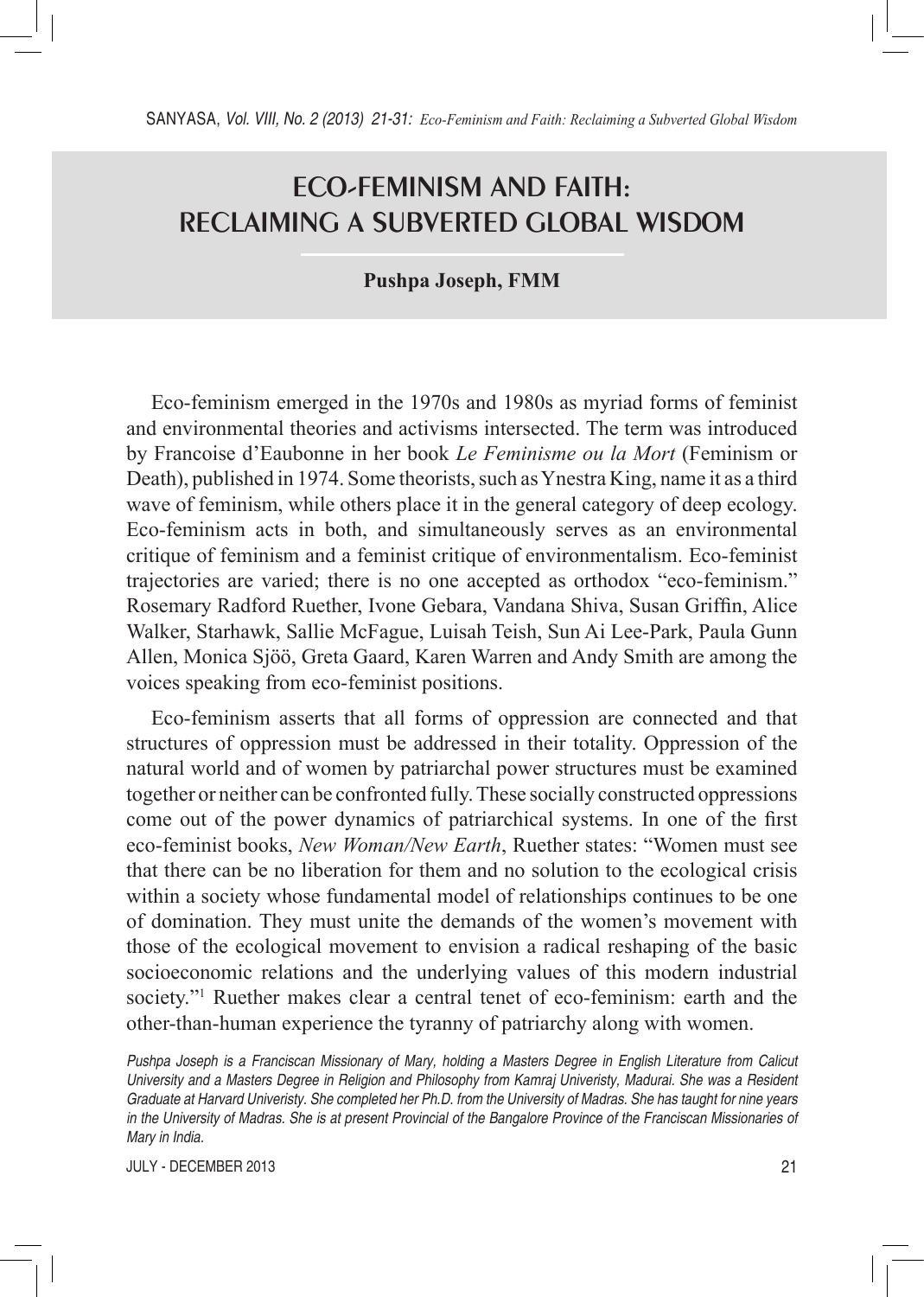Eco-feminism is multi-faceted and multi-located, challenging structures rather than individuals. By confronting systems of patriarchy, eco-feminism broadens the scope of the cultural critique and incorporates seemingly disparate but, according to eco-feminism, radically connected elements. Combining feminist and deep ecological perspectives – in and of themselves extremely varied ways of thinking about reality – is a complex, transgressive process that is often in flux. Eco-feminist positions reflect varied political stances that may be, and usually are, transformed through time and place. In other words, the political activisms and alliances stemming from eco-feminism modify in relationship to the perceived justice issues being confronted in differing cultural and historical settings. Because of this constant morphing, eco-feminism simultaneously challenges patriarchies from different angles. This is one of the myriad strengths of the fluid and radically diverse positions assumed by eco-feminism.

Eco-feminism claims that patriarchal structures justify their dominance through categorical or dualistic hierarchies: heaven/earth, mind/body, male/ female, human/animal, spirit/matter, culture/nature, white/non-white. Established oppressive systems continue to manifest their abusive powers by reinforcing assumptions of these binaries, even making them sacred through religious and scientific constructs. Eco-feminism posits that as long as any of the dualisms exist as an integral component of societal structuring and justification, they will all continue to serve as starting points to justify patriarchy. Therefore all dualisms and binary oppositional forms must be dismantled otherwise humanity remains "divided against" itself, a phrase that Griffin uses to describe the ideological impact of dualism.2

There is no single definition of eco-feminism, but there are core principles. Eco-feminists agree that the domination of women and the domination of nature are fundamentally connected and that environmental efforts are therefore integral to overcoming the oppression of women.

# **1. QUALITIES THAT DISTINGUISH ECO-FEMINISM**

Eco-feminism is characterized by certain principles. As a significant example of critical hermeneutics, its core issues have been constant despite the variety of its positions. In this section we will deal with some of its distinguishing characteristics.

# **1.1. Challenge to Gender Asymmetry**

Eco-feminism focuses continuously and reflexively on the significance of gender and gender asymmetry as a basic feature of all social life and texts. The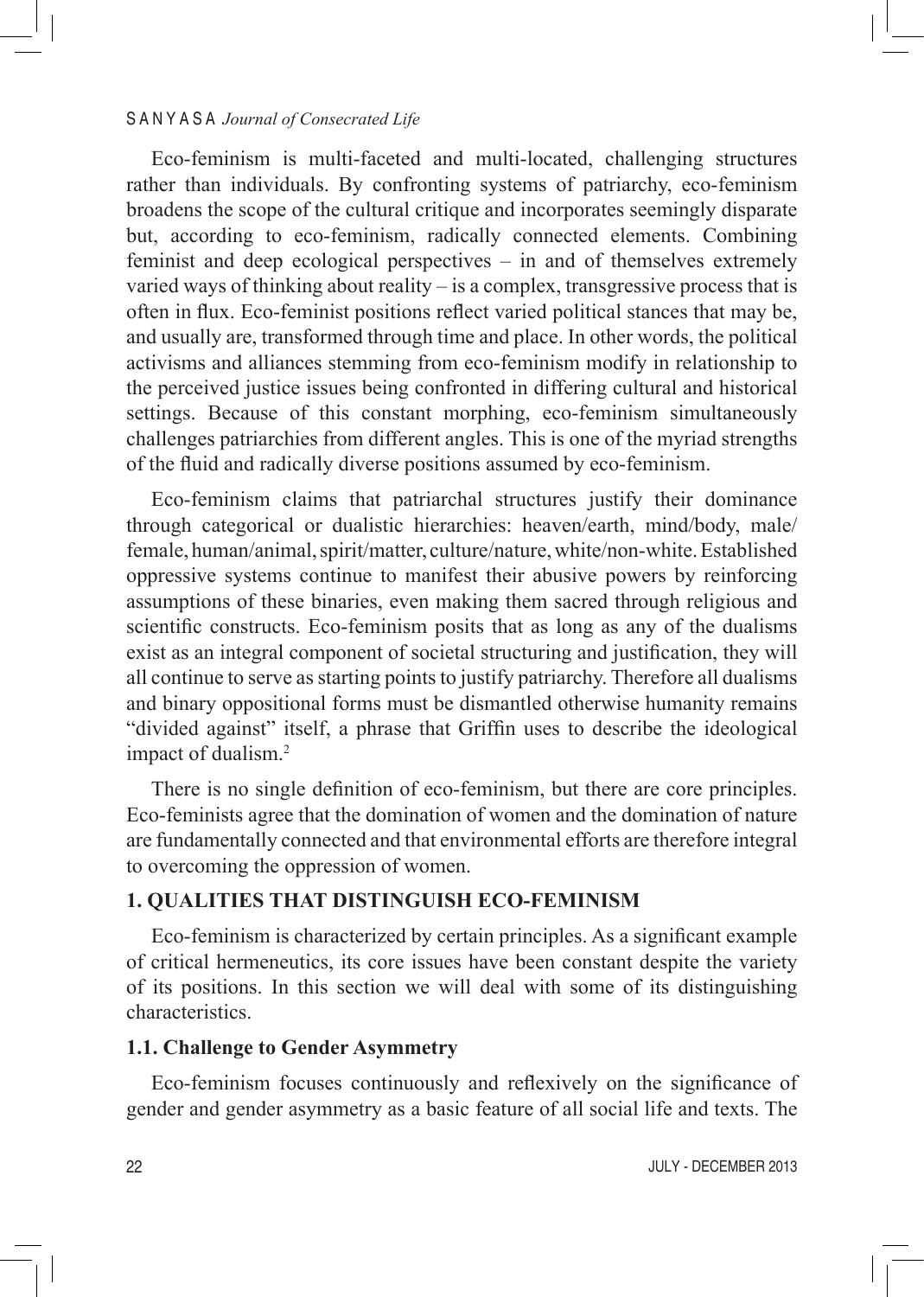#### *Eco-Feminism and Faith: Reclaiming a Subverted Global Wisdom*

dichotomies of the public and private realms have influenced how we interpret gender. Here, the public world is associated with men. It is the world of activity, logic, reasoning, leadership, authority and culture. The private world of the home has been associated with women and as a place of reproduction, emotion, intuition and dependency. In Greek/Roman thought women were defective and incapable of reaching full humanity and transcending this lower nature. There was one way for a woman to be a guardian in Plato's *Republic*: she could give up her female nature and transcend to become a pseudo male. Eco feminists question this dichotomy of private/public and reason/intuition that has influenced how we interpret gender. Eco-feminist interpreters of the Bible affirm that all of our lives are wholly before God and both male and female are created in the image of God with the cultural mandate to multiply, fill the earth and care for it. Eco-feminism considers it mandatory to question the ideas and structures that impede the full humanity of all.

# **1.2. Challenge to Masculinist Thinking: A Cultural Critique**

It challenges the male as the human norm and the collapse of the male into the human as identical. Thus in masculinist thinking the distinction between maleness and humanity is clouded over and 'man' truly becomes the measure of all things. Femaleness is viewed as an exception to this standard or as the 'other.' This results in the male experience as the defining experience of what it means to be human and ignores the unique experiences of women as fully human experiences.

Eco-feminism has brought up the issue of women's voice, agency, identity and power in regard to every academic discipline. It has challenged the male viewpoint and masculinist assumptions about the world. Feminist philosophy of Science has questioned the interpretation of 'objective' science. It has pointed out male bias in research and interpretative models by challenging sex difference research, including the assumption that if we find a sex difference in some ability or behavior that means that all males or all females will behave in the same way. They also challenged the idea that sex differences are biologically based and therefore inevitable and unchangeable. They have questioned how science is done and interpreted. They question the ability of scientists and classical hermeneutics to discover and describe 'Truth' without a male bias. They questioned not only how things were studied but also what is chosen or considered worthy of study. The scientific study of women done mostly by men in which women were the objects was particularly assaulted. In eco-feminism thus, woman becomes the subject.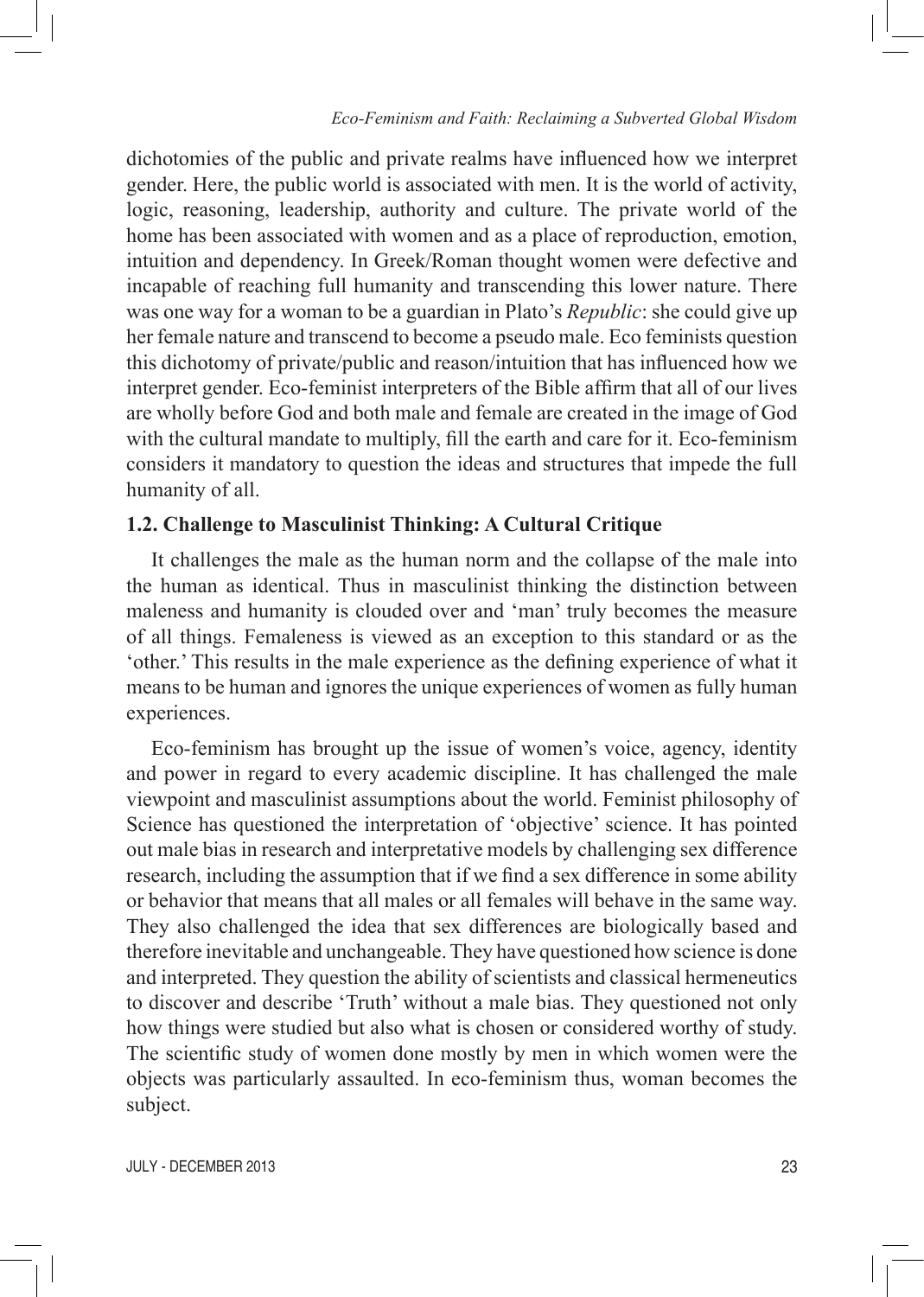### **2. A VIEW FROM BELOW**

Interpretation from a eco-feminist perspective proposes that the traditional goal of objective and disinterested interpretation be replaced by conscious partiality. Traditional theories have been committed to being scientific and objective. Feminist scholars have candidly acknowledged androcentric biases and patriarchal interests in such a value neutral interpretation. They challenge the norm of objectivity that assumes that the subject and object of research can be separated from one another and that personal and/or grounded experiences are unscientific. Embracing conscious partiality in favour of the most oppressed and silenced in society, leads to replacing the 'view from above' with a 'view from below' that embodies both scientific and ethical-political dimensions. Analyzing symbol systems and concepts, feminists emphasize, is not sufficient; one must question the impact and relation that they have on the historical reality of women in the past, present and future. An eco-feminist hermeneutic of the Bible for example, must become a critical-evaluative and transformative interpretation, subjecting the Bible to its own canon of liberation.

# **2.1. Focus on the Politics of Interpretation**

Whereas masculine hermeneutics has always prescribed to a hermeneutics of discovery based on the notion that meaning lies either *behind* (author centered), *within* (text centered) or *in front* (context centered) eco-feminist hermeneutics is not so much concerned with where meaning lies as in how meaning is constructed and who constructs meaning and for whom. It grapples with issues of power dynamics associated with the project of interpretation and meaning making. It critiques a historical positivism that fails to detect its own biases in the name of an objective universalism. As such the questions that a feminist hermeneutics raises will be how is meaning constructed? Who constructs it and for whom? What are the power dynamics associated with Meaning making? What is the social location of the one who constructs meaning? Whose meaning survives and becomes part of tradition? Why? What are the implications thereof? What are the political intentions with which such meaning is constructed?3 The very act of questioning becomes a deconstructive interaction both with the text and the history of the text. A feminist hermeneutics thus has two moments, one, the moment of suspicion and deconstruction. The second moment is a creative moment of reconstruction accompanied by creative remembering by giving voice to the silence of the marginals, a reconstruction of meaning from a perspective and stance hitherto neglected.4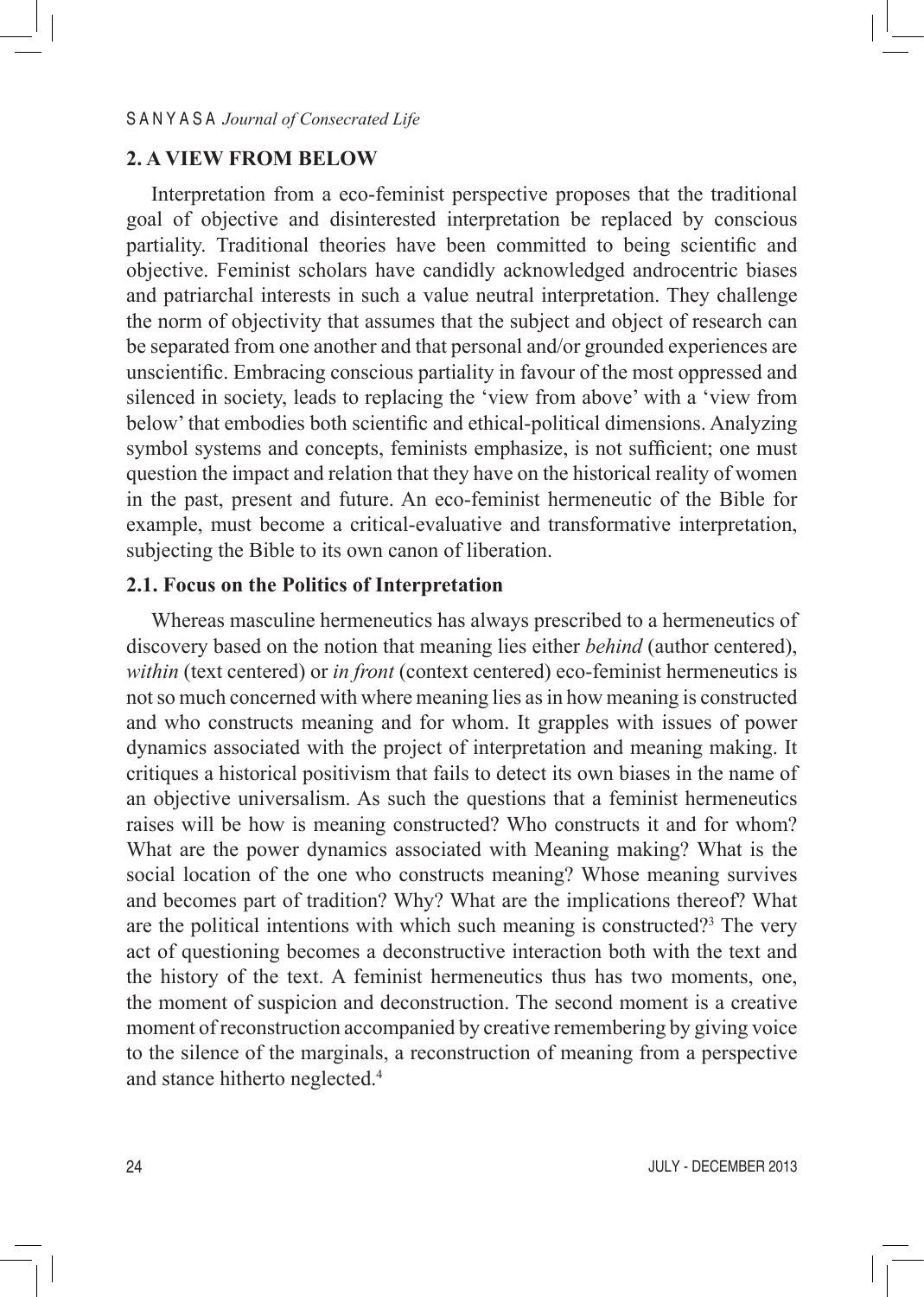### **2.2. Embodied**

Feminists have highlighted that traditional epistemologies neglect women's ways of knowing and being and feminine aspects of understanding, many of which are essential to sound interpretation and theorizing. To approach these issues requires us to have a theological and philosophical renaissance that intersects with culture. Meaningful gender dialogue depends on us being able to articulate an understanding of the body from our theological and philosophical worldviews. All gender issues are based on what we believe about the body. This irreducible bedrock of who I am is located in time and space. The body is the concreteness on which we layer culture and faith. As such eco-feminist hermeneutics focuses upon the body as the locus for human experiencing, reflection and action<sup>5</sup>

A reappraisal of body and, especially, the female body is crucial for four reasons. First, body is so inextricably bound up with the self and identity of a woman and her agency. Second, the power of patriarchy is most dominating over the realm of women's body and sexuality. Third, religious and philosophical traditions have contributed in varying measure to the devaluation of women's bodies through their doctrines and practices – a point which is so evident from history and present practices.

Classical theories repeat the traditional dualism of nature and culture, body and mind, which has resulted in the objectification of women's bodies even in scriptural discourse. To counter such a dualism, the embodied hermeneutics of eco-feminism presupposes a feminist ethics and epistemology, which has four distinctive features: a relational ontology; a relational ideal; a methodology of caring attentiveness; and an insistence upon knowledge of the particular. Thus feminist hermeneutics stresses the sheer physicality of our mutual understanding, not only cognitively or emotionally, but also with our bodies.<sup>6</sup>

The critical principle of eco-feminist hermeneutics is the promotion of the full humanity of women. Theologically speaking, eco-feminist hermeneutics underscores that whatever denies or diminishes the full humanity of women must be presumed not to reflect the divine, or reflect the authentic nature of things. What positively promotes the full humanity of women is of the Holy and reflects a genuine relation to the divine. Eco-feminist hermeneutics wishes to change unjust structures and distorted symbol systems so that a new community of equality becomes possible in the church and in society. Equality does not diminish the diversity of men and women, it simply reflects the valuation of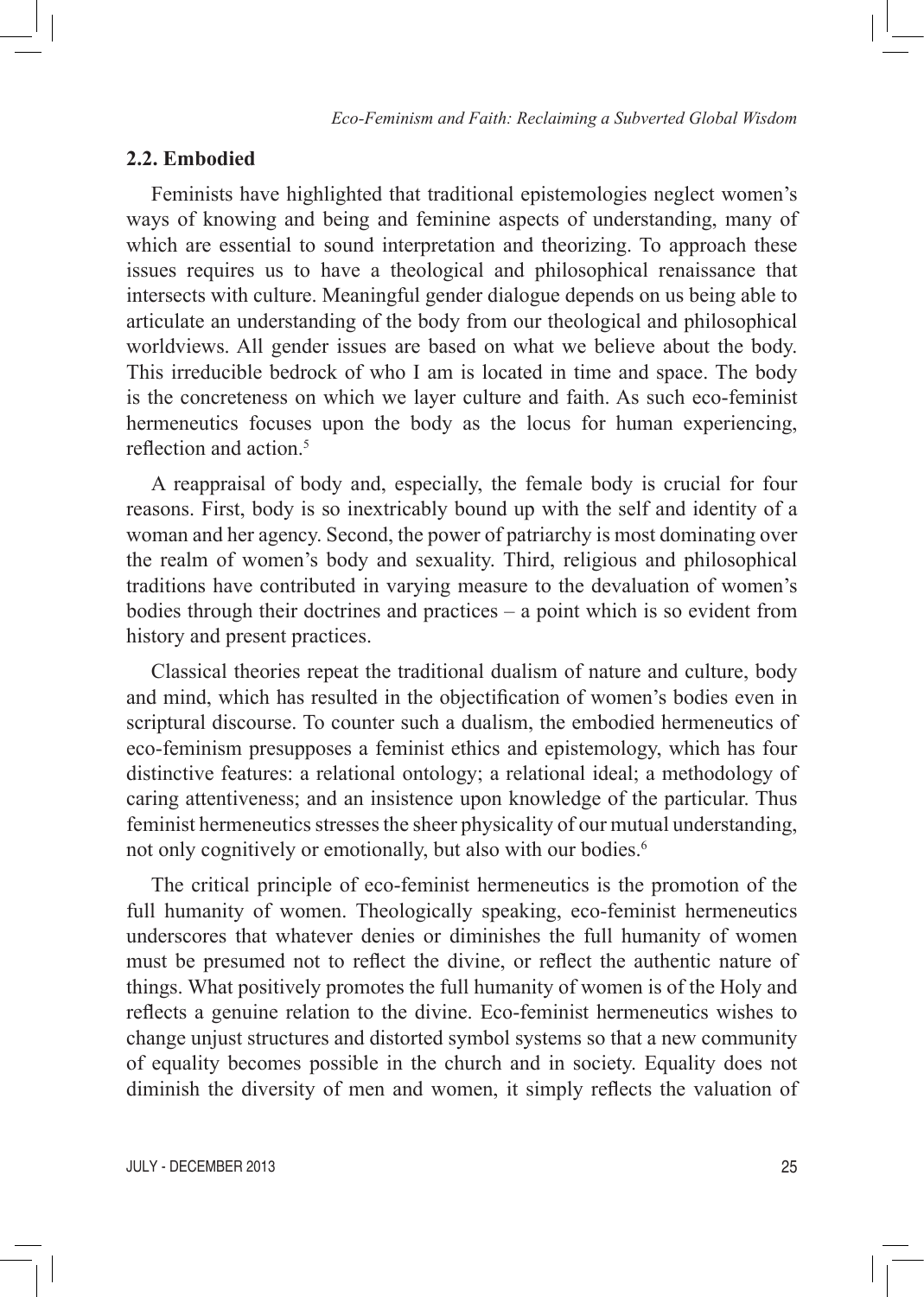women as human beings–created, sinful, redeemed–having all rights, dignity and responsibilities intrinsic to human beings. The common goal of feminist hermeneutics, despite its varied perspectives, is not to make women equal partners in an oppressive system. It is to transform the system as we shall see in the next section on the different schools in feminist hermeneutics.

# **3. THE METHODOLOGY OF ECOFEMINSM**

This section draws from the seven part critical and rhetorical feminist model of interpretation for liberation proposed by Schüssler Fiorenza for reading texts in emancipatory ways. The seven steps that make up the hermeneutical model proposed by Schüssler Fiorenza are the hermeneutics of experience, the hermeneutics of social location, the hermeneutics of suspicion, the hermeneutics of critical evaluation, the hermeneutics of imagination, the hermeneutics of remembering and reconstruction and the hermeneutics of transformation.<sup>7</sup> This model of feminist hermeneutics is used by scholars in Asia and India as a viable model of eco-feminist hermeneutics even for the Indian context.

# **3.1. A Hermeneutic of Experience**

Experiences of women which are so linked with nature and ecology are the starting point of eco-feminism. This comes from the awareness that the experiences of women have been neglected and marginalized. Moreover sad stories of oppression form the content of women's lives. Nonetheless women's stories are not only one of oppression but also of agency and affirmation. In addition the marginalization of women is linked with the atrocities on nature.

Experience as the starting point of eco-feminist hermeneutics has three characteristics. First of all experience is mediated linguistically and culturally. There is no pure experience. Secondly, the personal is political. Individual experiences are not private but public and are affected by variables of class, gender, caste, race and so on in their construction. Thirdly, since experience is determined socially and religiously it calls for an analysis.

The notion of feminist experience begins with a 'break through' moment, leading to a critical vision. This is the moment of feminist consciousness. Feminist interpretation has consciousness raising and ideological and societal transformation as its goal. This calls for a critical analysis of our social and religious location.

# **3.2. Hermeneutics of Domination and Social Location**

A critical interpretation for liberation reflects not only on the experiences of women with a particular text and interpretation. It also reflects on the manner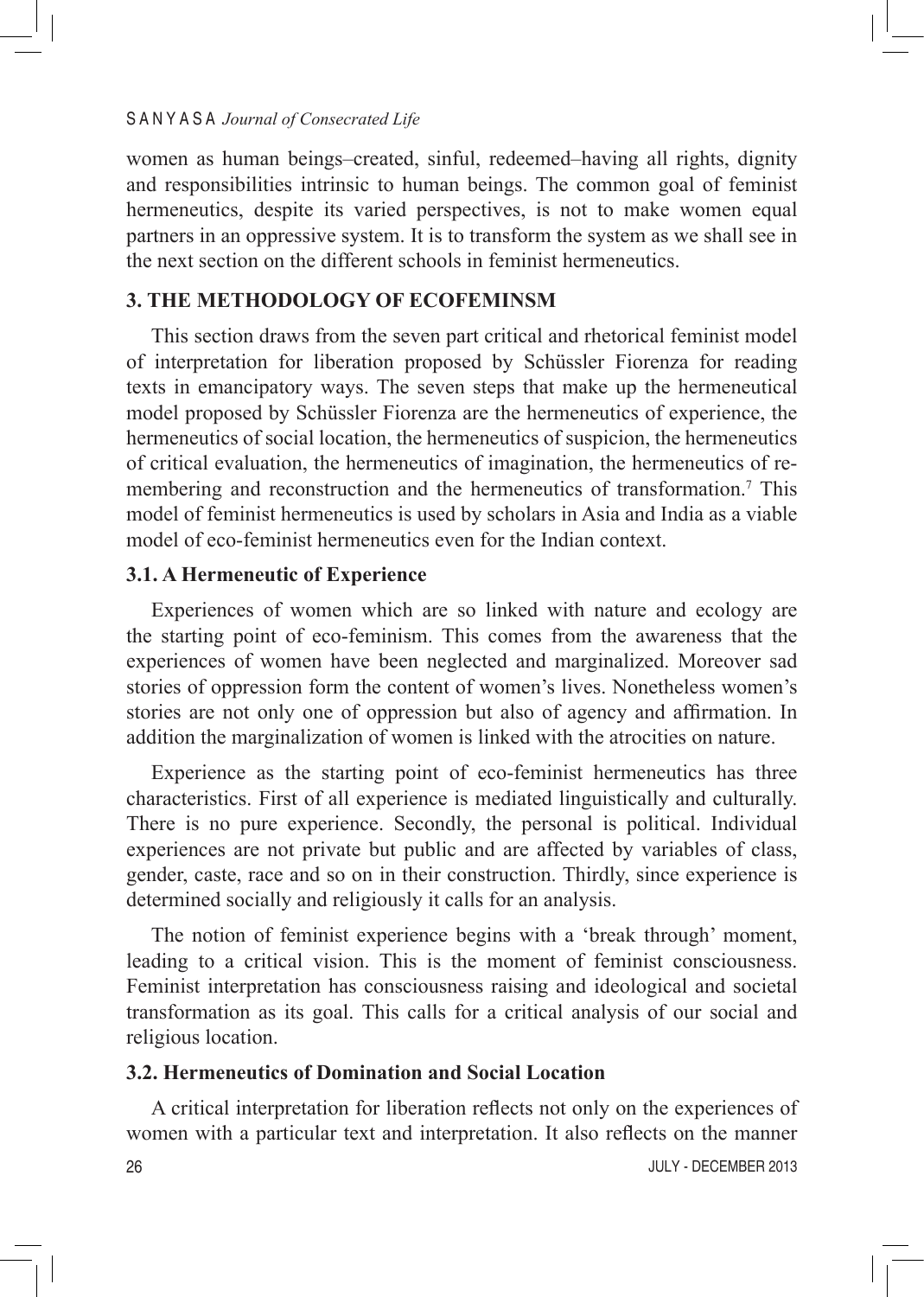#### *Eco-Feminism and Faith: Reclaiming a Subverted Global Wisdom*

in which our social, cultural and religious location has shaped our experience with a particular text. It is to this end that feminist interpreters engage in the critical analysis of domination and social location. The kind of systemic analysis we adopt will determine our interpretation of a text. An eco-feminist hermeneutics insists on a systematic analysis that will both disentangle the ideological functions of the texts that legitimate patriarchy and also set free the potential within texts to foster justice and liberation. Such a systemic analysis identifies both contemporary situations of domination and situations inscribed in an instrumental approach to nature.

In short any hermeneutical theory which does not inspire people to question their own social location and its patriarchal power relations, nor conscientize people politically nor engender the search for justice as an ongoing principled struggle is to be suspected. That leads us to the third strategic move – the hermeneutics of suspicion.

# **3.3. Hermeneutics of Suspicion**

The hermeneutics of suspicion can be defined as a deconstructive practice of inquiry that denaturalizes and demystifies linguistic and cultural practices of hegemony. It is concerned with the distorted ways in which women's presence and practices are constructed. When applied to Biblical hermeneutics, a hermeneutics of suspicion, first of all, does not take the androcentric text and its claim to divine authority at face value. It investigates it as to its ideological functions in the interest of domination. Suspicion, however, does not denote paranoia. It is aroused by the insight that all Biblical texts are articulated in grammatically masculine language. It challenges and demystifies the structures of domination that are inscribed in the Biblical text, in our experience, and in contemporary contexts of interpretation.

In short, a hermeneutics of suspicion does four things. Firstly, it makes a critical analysis of dominant strategies of meaning making. Secondly, it draws out and makes manifest masculine/feminine, superior/inferior, we/others roles and values inscribed in the text. Thirdly, it consciously articulates the ideological strategies of the text. Fourthly, it makes apparent the text's interaction and resonance with our experience and cultural value system. Ultimately, it seeks to determine and circumscribe the rhetorical situation and context in which the text was formulated and operates today.

Schüssler Fiorenza has developed her hermeneutics of suspicion in terms of liberation theology. She uses Stephen Breck Reid's description of the hermeneutics of suspicion to explain her own position. According to Stephen

JULY - DECEMBER 2013 27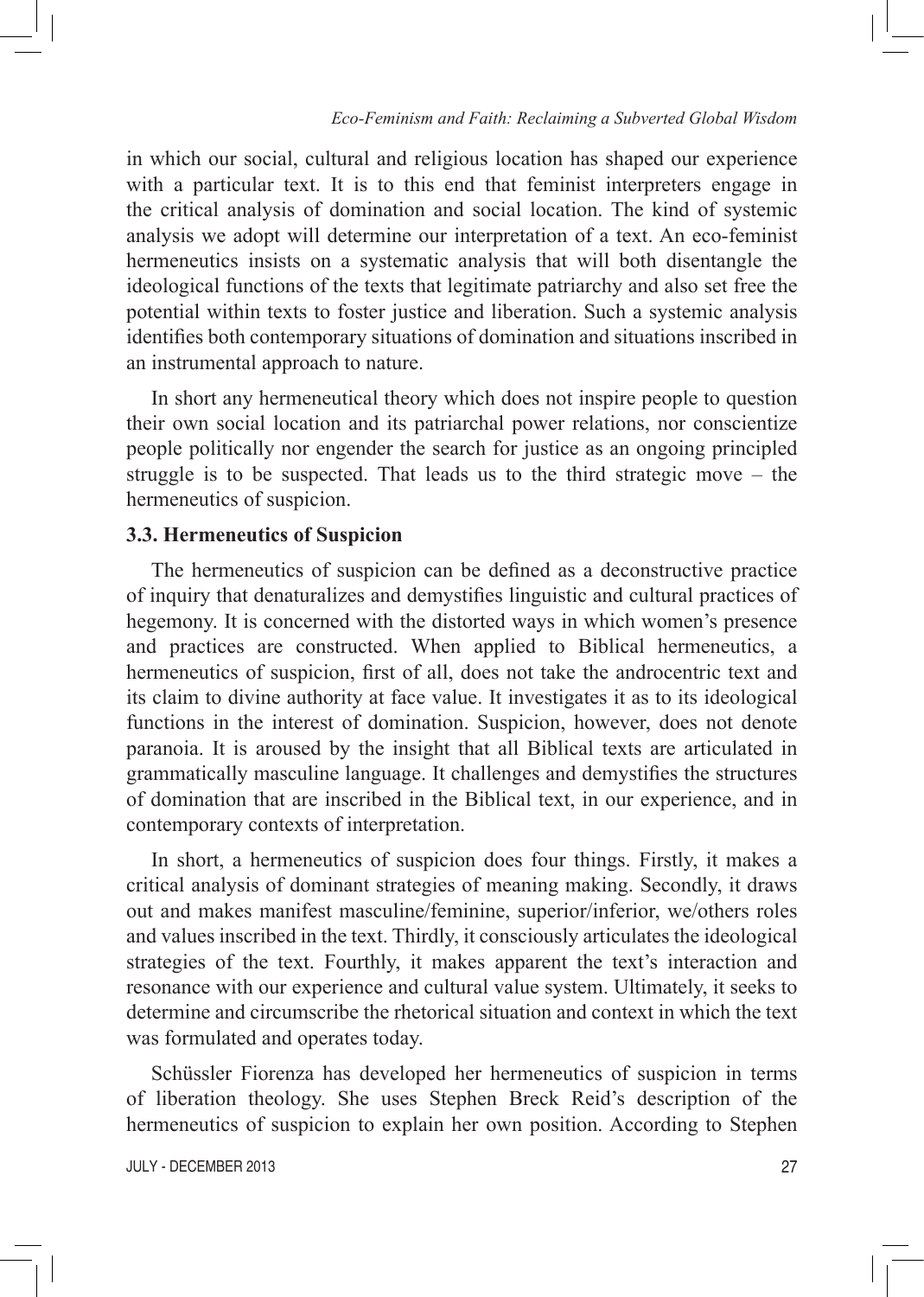Breck Raid, "the African-American community of slaves is a 'stepchild' of the Enlightenment which constructs a world where the 'natural' view is Eurocentric and the 'natural children' are of European origin… As the stepchildren to the Enlightenment African-American scholars/preachers employ a hermeneutics of suspicion to which they add hope… The stepchild learns through deciphering texts and experience that the natural child's view of truth is based on a lie . . . Their hermeneutics of suspicion formulates new readings to replace what the dominant group calls the 'accepted reading.' It clears away the debris of conventional reading and moves to a different style of deciphering."8

To employ the hermeneutics of suspicion means to act as a detective or a sleuth in order to disentangle the ideological workings of androcentric language.

# **3.4. Hermeneutics of Critical Evaluation**

The hermeneutics of critical evaluation both presupposes and completes a hermeneutics of suspicion. It is necessary because texts have a multiplicity of meanings. The main aim of the hermeneutics of evaluation is to assess and appraise texts and traditions in order to examine if they are emancipatory. When applied to Biblical interpretation, the hermeneutics of critical evaluation emphasizes that a text can be proclaimed as the word of God only if it is emancipatory. Otherwise they are to be proclaimed as the word of John or Luke or the word of men. Such an evaluation and appraisal is done in terms of a feminist scale of values. The criterion of evaluation is the well being of every woman.

In short the main goal of a hermeneutics of evaluation is to adjudicate whether a particular text and tradition is emancipatory or not. It does this in terms of a feminist scale of values.

#### **3.5. Hermeneutics of Creative Imagination**

A hermeneutics of imagination offers us the possibility of imagining a new world of justice and well-being. It is a space of memory and possibility, of freedom and fantasy. In this space possibilities are explored, boundaries and crossed. We have had many men and women who dared to create such expanses for the liberation of humanity. In the Indian scenario, we have the great example of Pandita Ramabai. She envisioned a new and free world for the widows of her time who were given very inhuman treatment. Living in the first part of the  $20<sup>th</sup>$ century was not easy for a Brahmin woman and widow who dared to dream of a new future for her sisters. But she created a space where possibilities are explored, boundaries are crossed. In this space she entered into the feelings, longings, anxieties, dreams and sorrows of others. Imagination has power. It helps us to tell the story differently, in a way other than the Patriarchal stories of exclusion.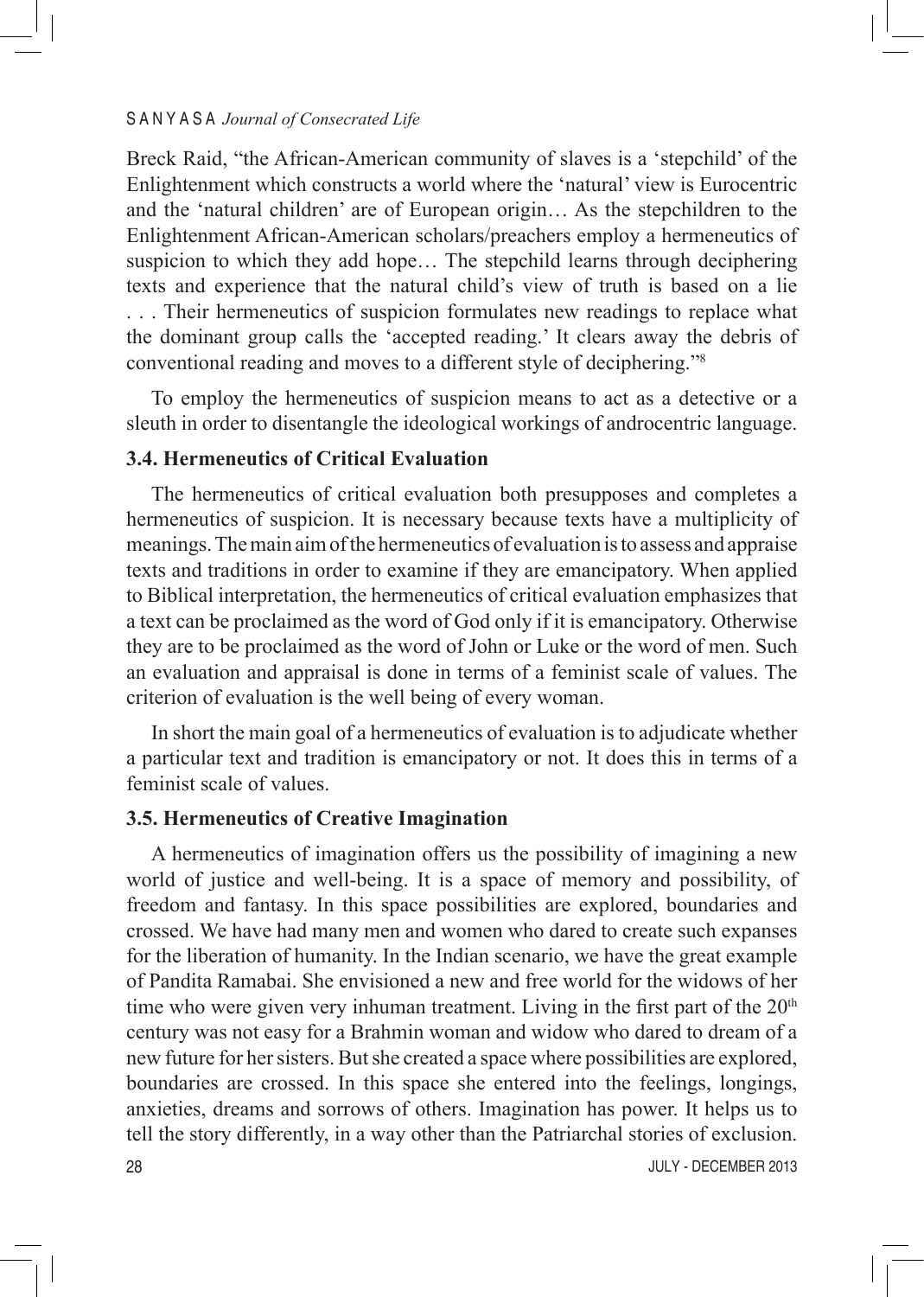#### *Eco-Feminism and Faith: Reclaiming a Subverted Global Wisdom*

This strategy employs aesthetic methods like role-play, bibliodrama, pictorial arts, dance, story-telling and so on. However it is very important to couple it with the hermeneutics of critical evaluation and suspicion lest imaginative retellings of Scripture reinscribe cultural and stereotypical notions of women

# **3.6. A Hermeneutics of Re-Membering and Reconstruction**

To re-member means to bring together different parts of a larger structure in order to construct a new design. In this case, the different elements are the surviving bits and pieces of women's forgotten and petite histories. Thus the hermeneutics of remembering widens our historical imagination.

Feminist historiography highlighted the rhetorical nature of texts. In order that we reclaim women's lost heritage, it is important in this new construction of history to place at the centre hitherto silenced voices. Such a model of historiography does not understand texts as a window to the past or as a mirror image of reality. It demands that every stage of historiography – research, explanation and writing be accompanied by the hermeneutics of critical evaluation and suspicion.

Whereas the mainstream models of historiography are positivist, a feminist model of historiography which Schüssler Fiorenza has likened to patch-work quilting calls for new hermeneutical assumptions. Firstly, the assumption that women were present and active in history unless proven differently. Secondly, injunctions on women that seek to censure are to be taken as prescriptive and not descriptive. Thirdly, texts and information should be contextualized in their various cultural and religious environments and reconstructed in terms of alternative social movements for change.

The specific characteristic of a hermeneutics of re-membering and reconstruction are that it affirms women's historical existence and claims women's historical subjectivity. In the Indian theological context, such a strategy is being adopted by Dalit theology. Dalit theologians are involved in the reconstructive process of articulating history by a revalorization of Dalit participation and agency.

## **3.7. Hermeneutics of Transformative Action for Change**

The process of critical reconstruction is complete only when accompanied by transformative action for change. Thus the goal of the feminist hermeneutics is change which is figuratively explained in terms of the "journey to the open house of wisdom." A process of transformation, visualized as changing texts, traditions and everyday life is accountable to the women who are at the bottom of the patriarchal pyramid, in Indian terms the "Dalit of the Dalits." With its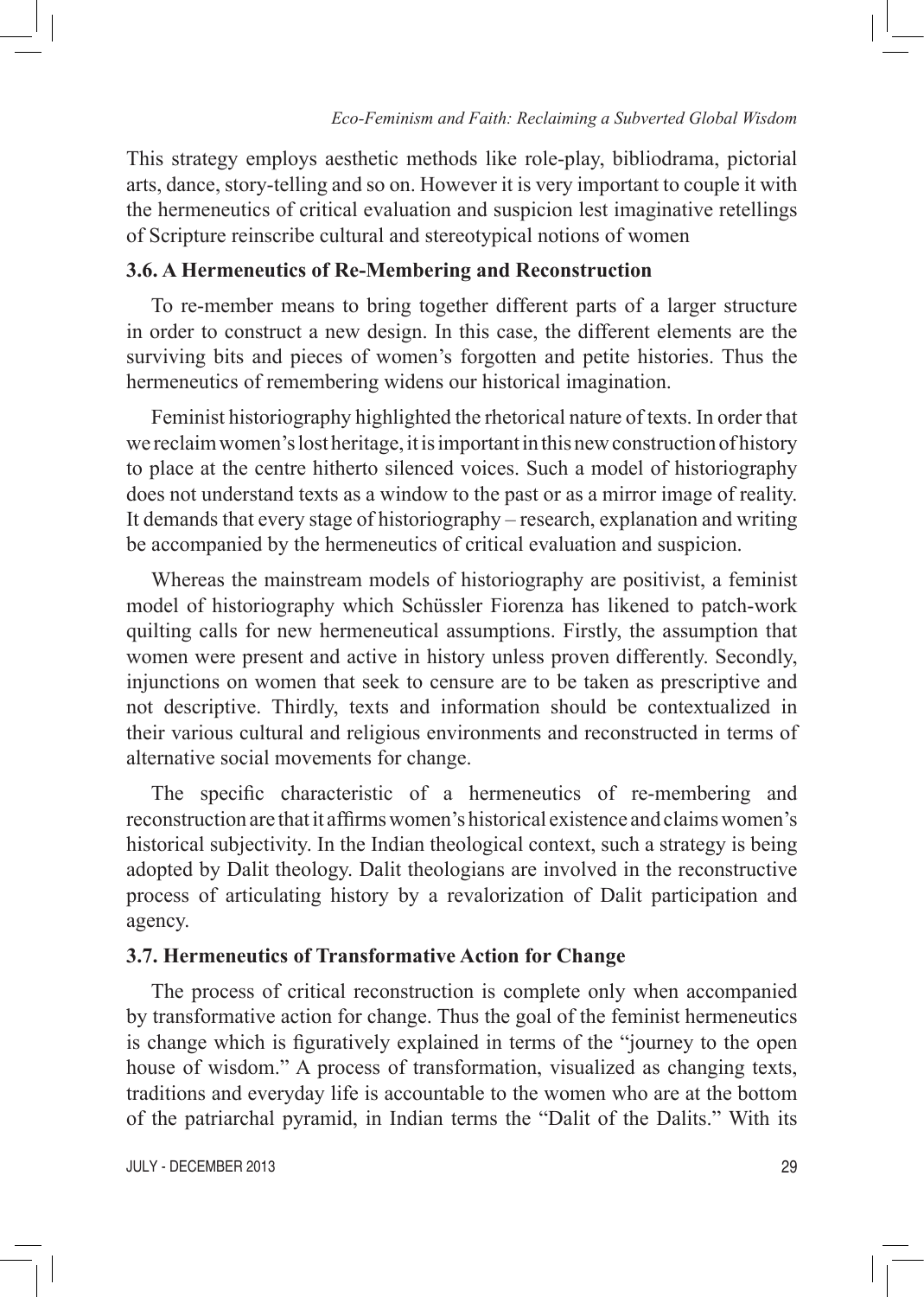commitment to transformation, biblical interpretation and biblical theology evolves from the mire of individualized and privatized rhetoric to a public and political discourse. In order to realize the goal of transformation, it is important to articulate and create new visions.

Feminist hermeneutics shows us that it is possible for us to reclaim our heritage through a complex, committed critical struggle. Such a hermeneutical approach offers wide possibilities not only to Christian women but to millions of women in other religions who have experienced victimization as a result of the culture of patriarchy.<sup>9</sup>

# **4. CONCLUSION**

Eco-feminist hermeneutics deals with interpretation from a feminist perspective. A thoroughgoing critique of sexism is the primary intent driving the methodology, criteria, and goals of feminist hermeneutics. By appealing to women's experience, oppressive patriarchy is exposed and a new understanding is embraced. Empowered by this seldom considered resource of feminine social experience, feminist hermeneutics engages in at least three interrelated tasks: it critically analyzes inherited oppressions, searches for alternative wisdom and suppressed history, and risks new interpretations of the tradition in conversation with women's lives."

Inherited oppressions are critically probed through the unmasking work of deconstruction. The hidden dynamic of patriarchal domination in traditional language, custom, memory, history, sacred texts, ethics, symbolism, theology, and ritual are exposed. Throughout history, women have been denied political, legal, and educational rights. For most of Christian history women have been subordinated in theological theory and ecclesial practice at every level. Feminist criticism seeks equality and dignity for all who are oppressed in both theory and praxis. It continues to self-define, revealing its weaknesses and strengths in the process. In light of its long awaited recognition by the academy and the Church, the movement will undoubtedly continue to grow and mature, presenting opportunities for exploration and discourse.

# **Endnotes**

- 1 Rosemary Radford Ruether, *New Woman New Earth: Sexist Ideologies and Human Liberation,* New York: Seabury Press, 1975, 204.
- 2 Susan Griffin, *The Eros of Everyday Life: Essays on Ecology, Gender and Society,*  New York: Double Day, 1995, See pp. 31-36.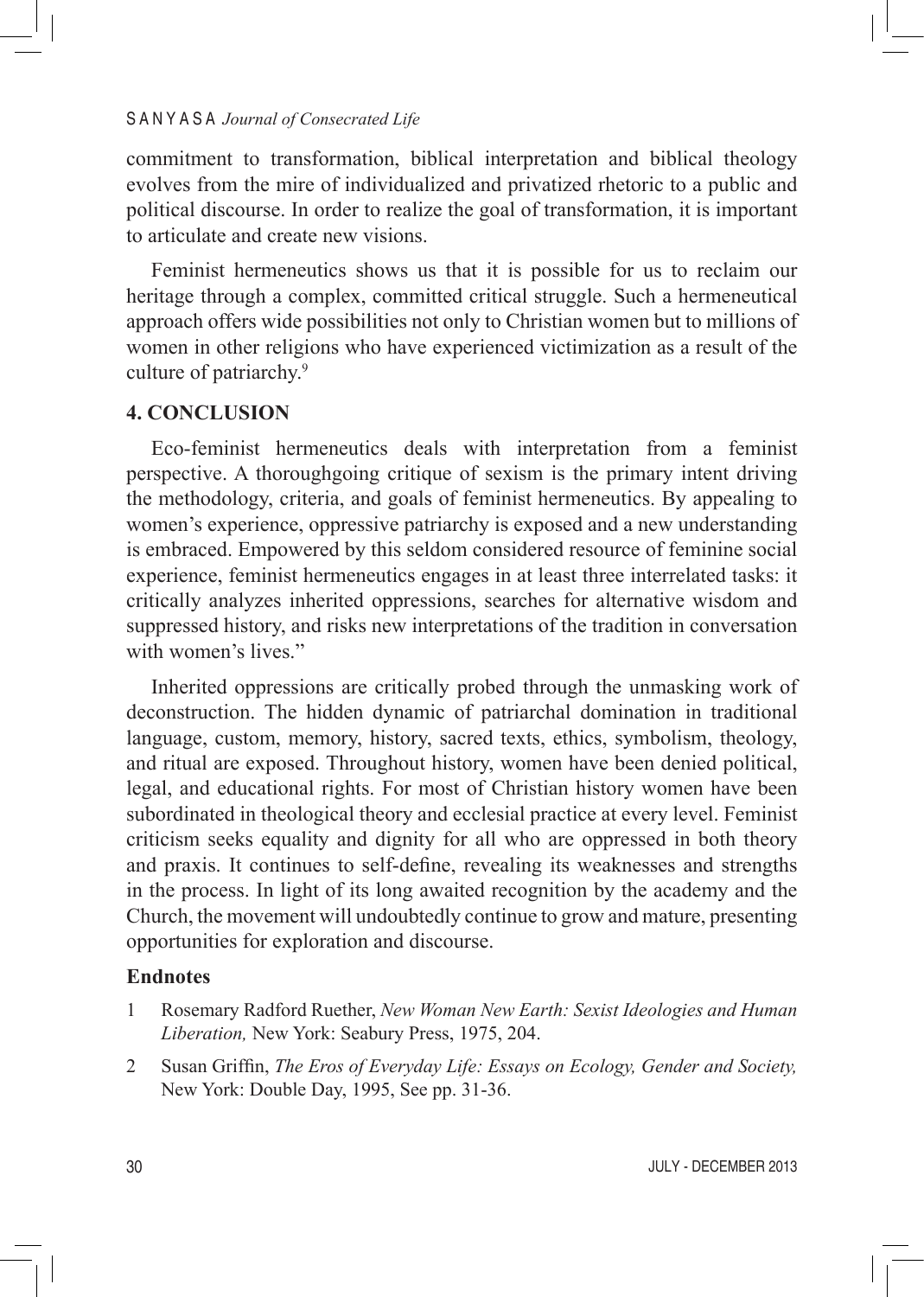#### *Eco-Feminism and Faith: Reclaiming a Subverted Global Wisdom*

- 3 Elisabeth Schüssler Fiorenza. *Jesus and the Politics of Interpretation*, New York: Continuum, 2000, 23- 28.
- 4 See Elsa Tamez. "Women's Rereading of the Bible", in Ursula King (ed), *Feminist Theology from the Third World: A Reader,* Mary Knoll, New York: Orbis Books, 1994, 190-201.
- 5 For such an argument, cf. Evangeline Anderson-Rajkumar, "Significance of the 'Body' in Feminist Theological Discourse" in Bangalore Theological Forum, Volume XXXIII, No.2 December, 2001, 80-98.
- 6 For such an argument, cf. Pushpa Joseph, "Pushpa Joseph, "Philosophizing from Feminist Perspectives" in George Thadathil (eds.), *Philosophizing from Subatern Perspectives*, (Bangalore: ATC, 2005).
- 7 Elisabeth Schüssler Fiorenza, *Wisdom Ways: Introducing Feminist Biblical Interpretation*, ( Maryknoll, New York: Orbis Books, 2001), 45-55.
- 8 As quoted in Elisabeth Schüssler Fiorenza, *Sharing Her Word: Feminist Biblical Interpretation in Context.* (Boston: Beacon Press, 1998), 89.
- 9 Lilian Calles Barger, "Women's Culture: The Gospel and the Future," A speech delivered *at one of the plenary sessions at the God and the Academy conference for Christian Professors held in June.* http://www.leaderu.com/real/ri0009/barger.html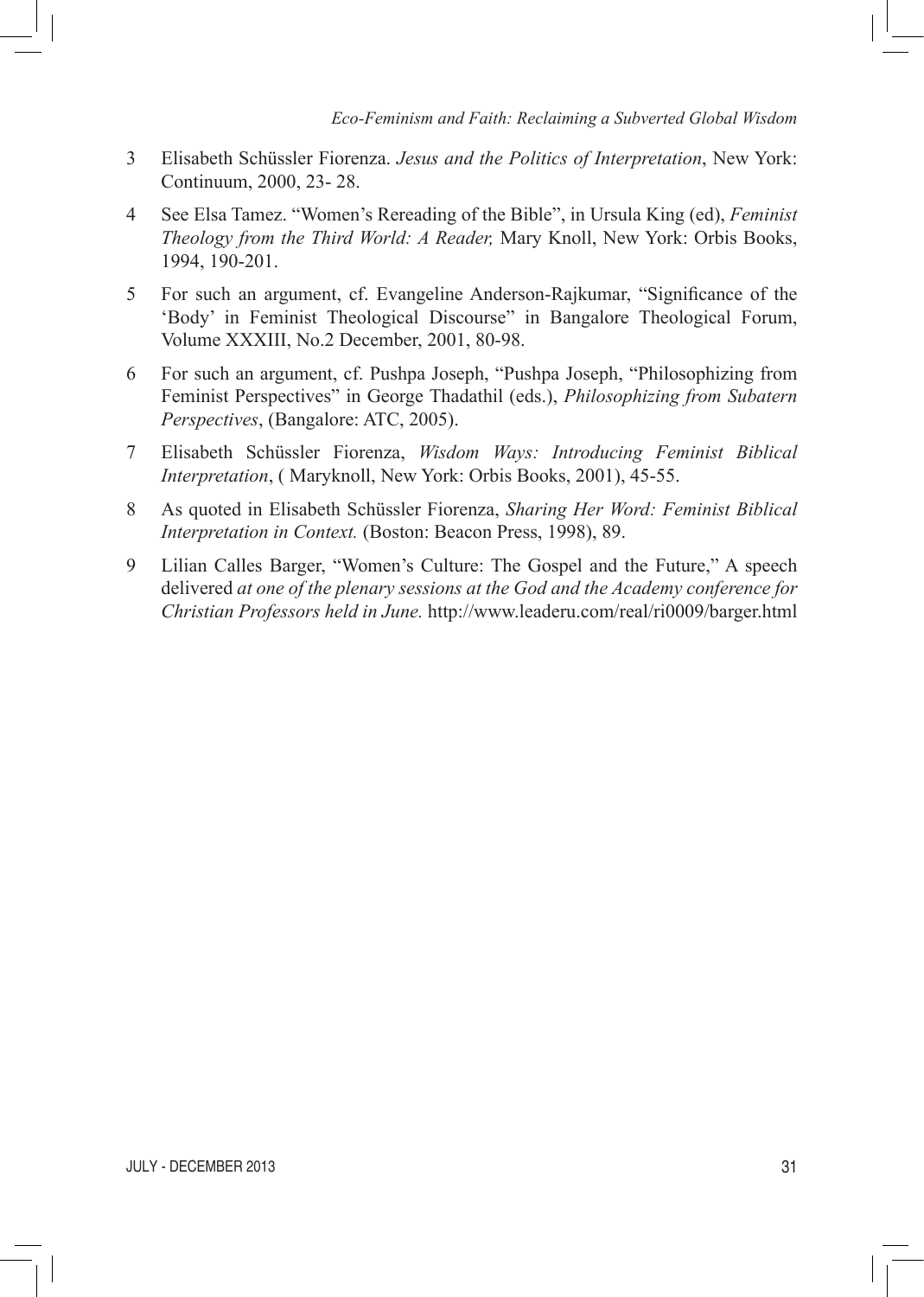$\frac{1}{\sqrt{2}}$  $\frac{1}{\sqrt{2}}$  $\frac{1}{\sqrt{1-\frac{1}{2}}}$ 

 $\frac{1}{\sqrt{2}}$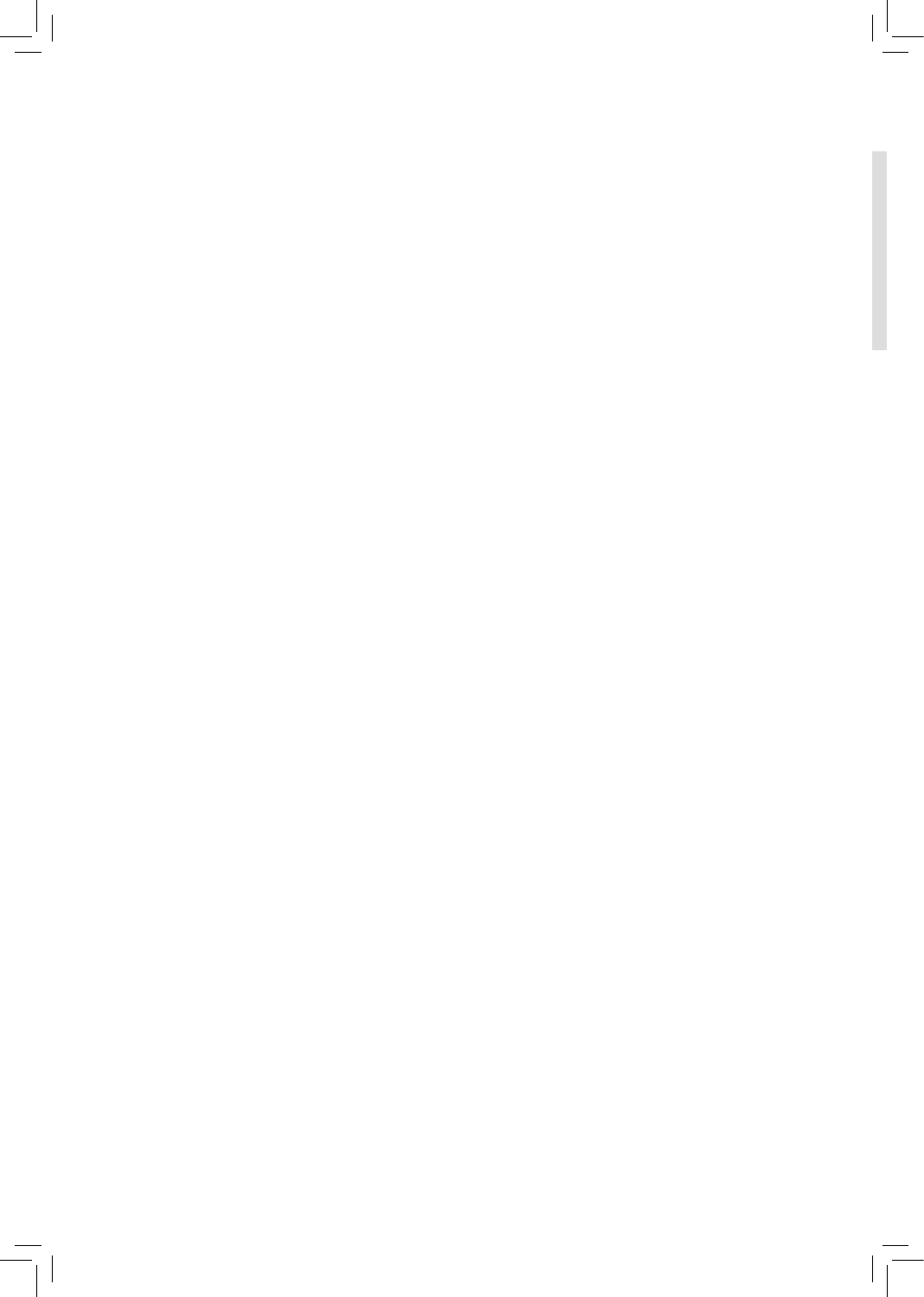SANYASA, *Vol. VIII, No. 2 (2013) 33-49: Call to New Evangelization: Scope and Relevance ...*

# CALL TO NEW EVANGELIZATION: SCOPE AND RELEVANCE A CONTEXTUALIZED READING OF INSTRUMENTUM LABORIS

# **Xavier E. Manavath, CMF**

What is the story beneath the call of the Synod of Bishops to New Evangelization? Let us just explore the scope and relevance of this theme from the perspective the working document, *Instrumentum Laboris* of the XIII Ordinary General Assembly of the Synod of Bishops which was held in Rome from October 07-28, 2012. This working document is titled as *The New Evangelization for the Transmission of the Christian Faith.*

# **1. AN OVERVIEW OF THE DOCUMENT**

First of all, let me give you an overview of the document, showing its Significance, Purpose, Preparation involved and the Outline.

#### **1.1. Significance**

This working document was prepared in view of the Synod of Bishops. We all know that this Synod was convoked at a significant time as it coincided with three major historic events:  $50<sup>th</sup>$  anniversary of the opening of the II Vatican Council,  $20<sup>th</sup>$  anniversary of the publication of the Catechism of the Catholic Church, and the Declaration of the Year of Faith by Pope Benedict XVI.

Evangelization is the energy which gives the Church the dynamism needed for the realization of her goal. Evangelization is intrinsic to her very identity because the Church exists in order to evangelize. We know, however, that the world that she seeks to evangelize has changed drastically during the last 50 years and is still changing. Therefore, the Church must constantly seek the proper means and language for presenting, or representing to it God's revelation and faith in Jesus Christ. Though this process calls for a redefinition of the Church's

JULY - DECEMBER 2013 33

*Xavier E. Manavath is a Claretian Missionary who has long experience of service in formation and on-going formation. He has a doctorate from Van Kaam's Institute of Formative Spirituality, Duquesne University, USA and has been the founding director of Sanyasa: Institute of Consecrated Life. After having served as Provincial Superior of the Claretians of Bangalore and the President of KRCR, he is currently the Director of Sanyasa and the chief editor of its Journal. He may be contacted at: xmanavath@gmail.com*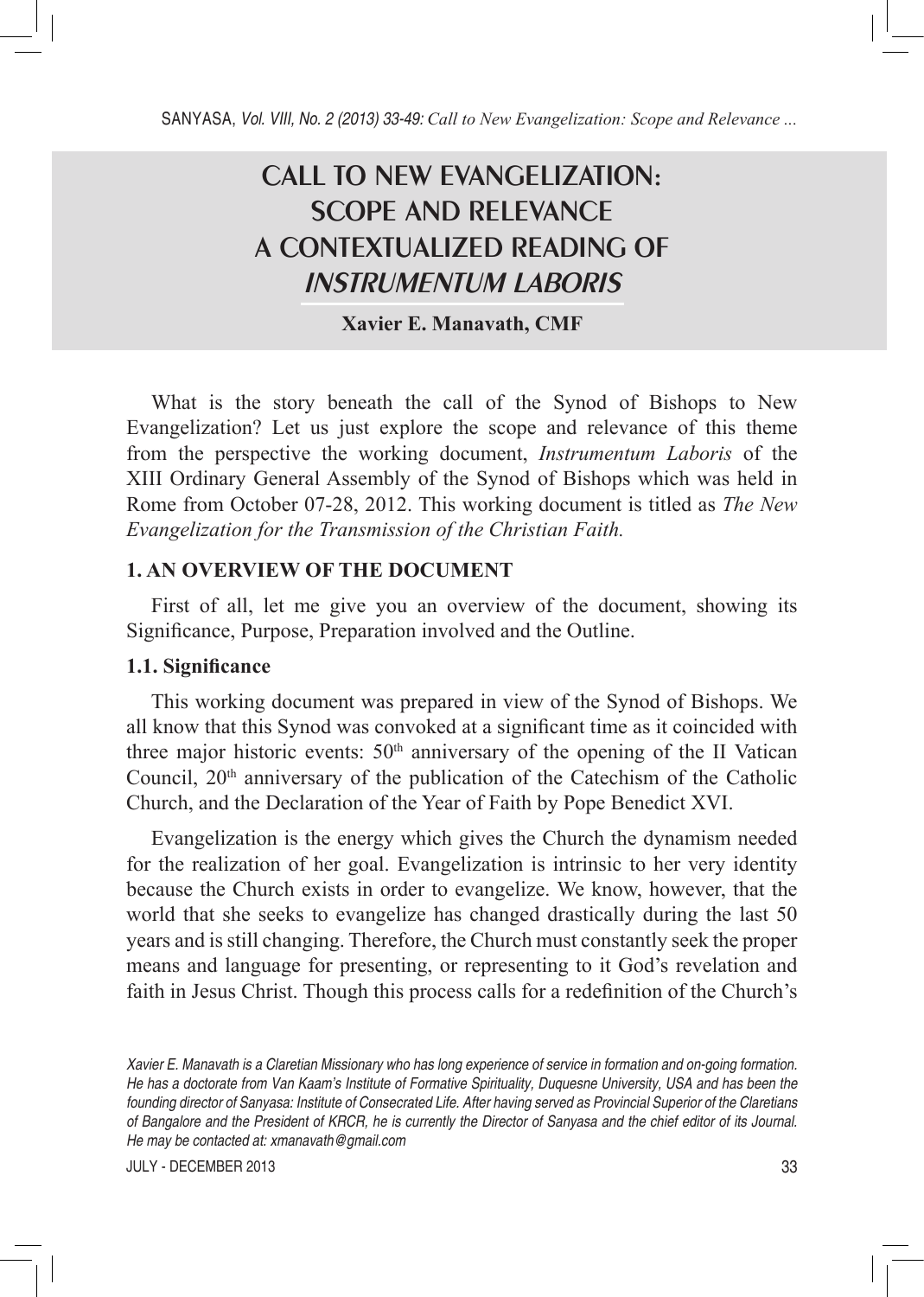relation to the world, it presupposes, first of all, "an ongoing internal renewal, a continuous passing  $\ldots$  from being evangelized to evangelizing" (NE.13).<sup>1</sup> The Church is convinced that without a renewal of faith in our times, there cannot be a new proclamation and transmission of faith needed for our times. Only a re-evangelization can ensure the growth of a clear and deep faith capable of encountering the new world and regenerate forces of authentic freedom needed to transform the world. Pope John Paul II writes: "Without doubt, a mending of the Christian fabric of the society, is urgently needed in all parts of the world. But fort this to come about, what is needed is to first remake the Christian fabric of the ecclesial community itself present in these countries and nations.2 This is the task of new evangelization facing the Church today, especially in countries with a Christian tradition.

### **1.2. Purpose**

This Synod of Bishops, therefore, was an attempt to grasp and re-propose to the people the invitation to rediscover the faith. The declaration of the Year of Faith by Pope Benedict should also be seen as a determined effort to give new fervor to faith and to the testimony of Christians and their communities.

In convoking the Synod, the Church wants to " lead people out of the desert, towards the place of life, towards friendship with the Son of God, towards the One who gives life and life in abundance" (NE.8). It wants to "devise new tools and new expressions so that the word of faith "be heard more and be better understood even in the new deserts of this world" (NE.8). She wants us to rediscover the joy of believing and a re-kindling of enthusiasm in communicating faith (NE. 9).<sup>3</sup> What is involved is not just devising something new or undertaking heroic initiatives in spreading of the Gospel, but calling us to live the "faith in the spirit of it being a divine proclamation" (NE.9) In rediscovering the love of God, revealed in Jesus, the missionary commitment of believers attains force and vigor that can never fade away. "Faith grows when it is lived as an experience of love received and when it is communicated as an experience of grace and joy. It makes us fruitful, because it expands our hearts in hope and enables us to bear life-giving witness" (PF.7), capable of leading those people who are seeking it to the "door of faith."

#### **1.3. Preparation Involved**

In order to facilitate the preparation of this document, a set of guidelines, called *Lineamenta* was prepared, including questions to be answered and was sent to all the Conference of Bishops of different countries, Synods of Bishops of Eastern Catholic Churches *sui juris*, the Departments of the Roman Curia, and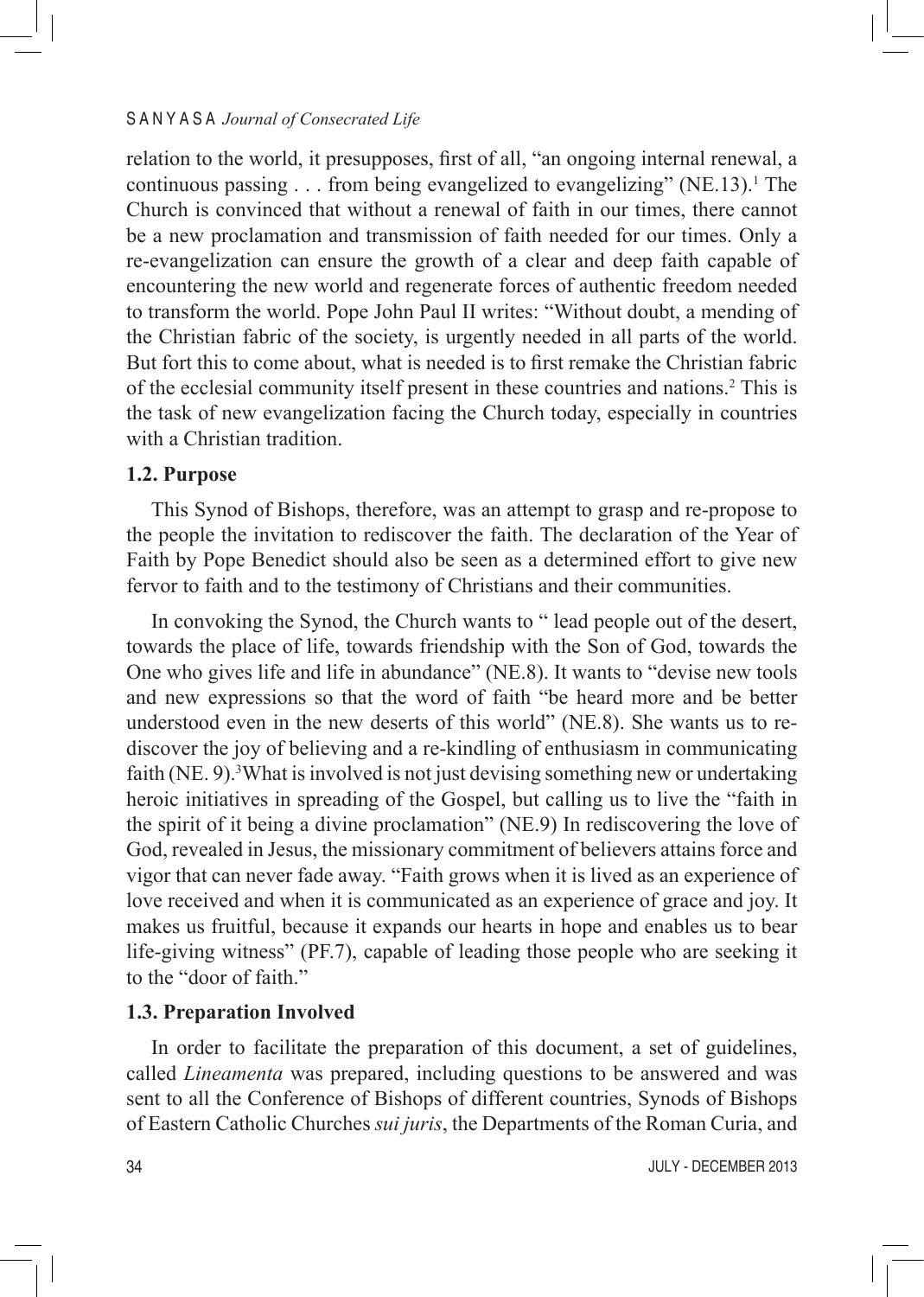the Union of Superiors General. Their responses were collected. Observations were also gathered from individual bishops, priests, members of the Institutes of Consecrated Life, lay associations and ecclesial movements. All these responses, observations and comments were collected, summarized and synthesized in this working document of the Synod.

# **1.4. Outline**

Chapter One helps us discover the heart of evangelization in the experience of faith as an encounter with Jesus Christ, the Good News of God to Humanity; it also shows how this new experience transforms, gathers, and introduces us to a New Life as a Church, and how this new life becomes a source of joy which makes us witnesses and heralds of the gift received, urging us to travel to the streets of the world.

Chapter Two describes the context of this call for new evangelization, helping us to discern the changes that affect the way we believe and live our faith and evaluating the reasons for the call to New Evangelization; it also shows the different ways the Particular Churches can get involved and brings out the sectors of evangelization.

Chapter Three details the basic places, means, persons and activities in the transmission of faith and how in this transmission, faith needs to be professed, celebrated, lived and prayed.

Chapter Four discusses the various areas of revivifying pastoral activity, specifically dedicated to proclamation and transmission of faith

### **2. NEW EVANGELIZATION: URGENCY AND RELEVANCE**

### **2.1. Looking for a Definition**

What is New Evangelization? Seeking to define this concept, the Congregation for the Doctrine of the Faith, proposes the following. "In its precise sense, evangelization is the *mission ad gentes* directed to those who do not know Christ. In a wider sense, it is used to describe ordinary pastoral work, while the phrase "new evangelization "designates pastoral outreach to those who no longer practice the Christian faith."4 This definition indicates the geographical area for the new evangelization, primarily, though not exclusively as the Christian West, where the baptized are facing new experiential and cultural situation that threatens their faith and witness. The same situation is also emerging and affecting younger Churches as they are also faced with social and cultural changes associated with the rapidly expanding urban centers all over the world.

JULY - DECEMBER 2013 35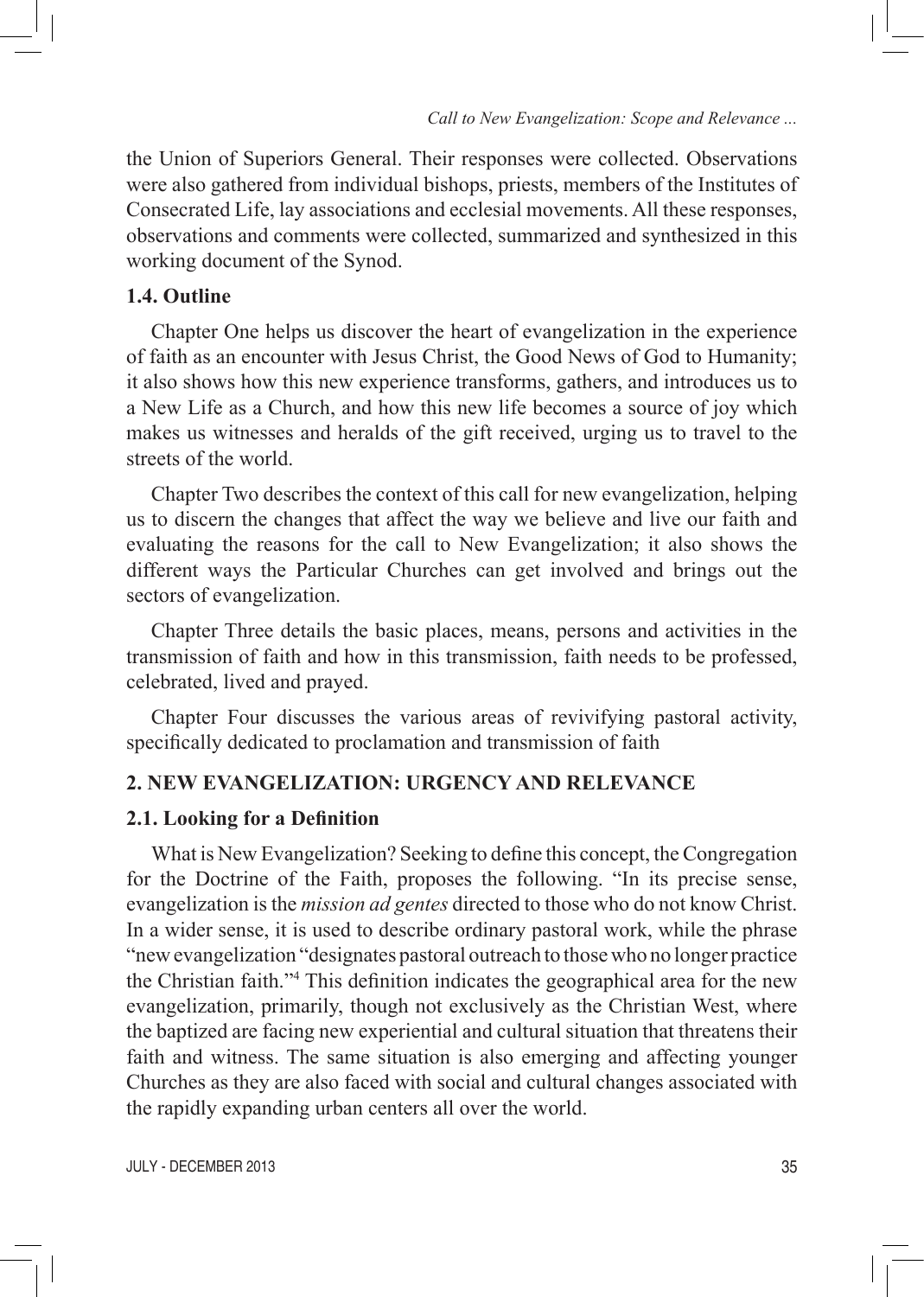The call of the Church to new evangelization and its urgency, therefore, have to be understood in the context of the challenges emerging in today's world. We cannot understand the challenges unless we situate ourselves properly in our world today and read what is happening to us. Vatican Council II reminds that "groups among which the Church dwells are often radically changed for one reason or other, so that an entirely new set of circumstances may arise."5 We need to look at the world around us and try to identify some of the most important manifestations of the challenges we face as evangelizers.

### **2.2. Situating the Theme in the Proper Context**

If there is one word that would synthesize best the different aspects of the challenges that we perceive in today's world, it might be the word, "change." We live in a world of increasing changes—though not as rampant and pervasive as in the West. We may say that there is nothing new because each age has lived through important changes such as those taught us by history. But there exists an awareness that we are going through a time in which this change has been accelerated and that its consequences are beginning to be felt very strongly in the life our congregations and their evangelizing mission.

There is change in one important area; we are truly changing in terms of values, in terms of relationships and in terms of institutions and systems. First of all, there are these social and cultural changes that are profoundly affecting our perception of the self, the world and cons**e**quently, our personal way of believing in God.6 The underlying causes of these socio-cultural changes that we witness today are complex. There is a conglomeration of factors unleashed by secularization and globalization, the first one tracing its origins far back in time and the latter, being a recent phenomenon. Taken together, these phenomena affect the climate of faith in both the North and South and the East and West; in both countries with age-old christain tradition and countries which have been evangelized during the last few centuries.7

# *2.2.1. Secularization*

What is secularization? Prevalent in a particular way in the West, secularization is the result of certain social and philosophical happenings and movements, which had a profound effect on its history and identity. There are indeed many positive aspects which are visible to all and are often perceived as invaluable contributions to the development of human culture and surge of knowledge in many fields.<sup>8</sup>

However these changes have also caused many to take a critical look at values and some fundamental aspects of daily life which deeply affect people's faith.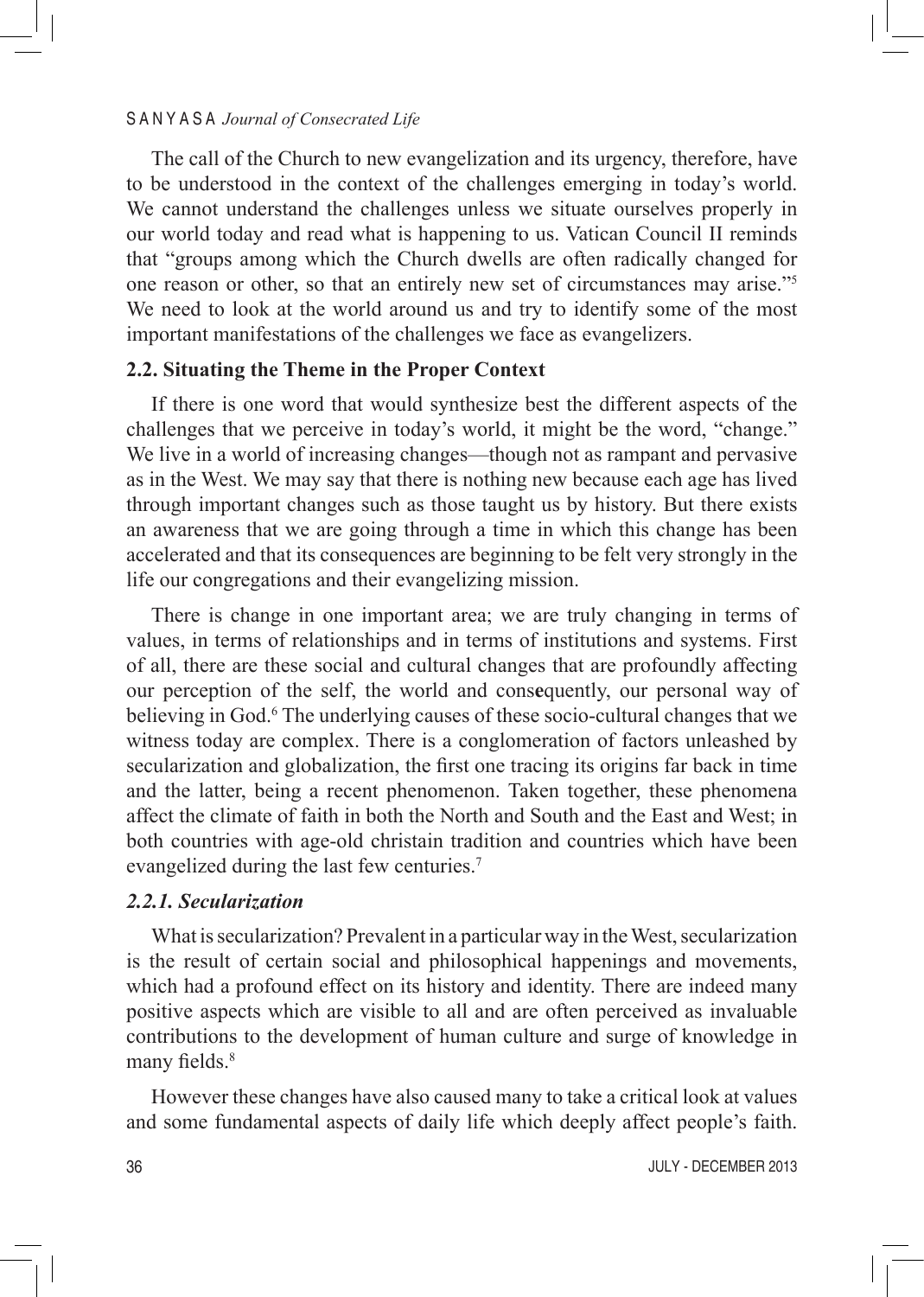There exists, particularly in the West, a wide spread disorientation leading us to form a mistrust of all that has been passed down and a certain unwillingness to surrender to what has been revealed as the profound truths our being. We could call it a "certain detachment from faith," as a way to live as if God does not exist at all.

There has been a "troubling loss of the sense of the sacred, which has even called into question foundations once deemed unshakable, such as faith in a provident creator God, the revelation of Jesus Christ as the one Saviour, and a common understanding of basic human experiences: i.e., birth, death, life in a family and a reference to a natural moral law . . . (and) the human being wishing to be the soul architect of his nature and destiny" (NE.43).

Besides, this trend of secularization is often seen by some people as a sign of liberation, providing openness to possibility of "envisaging life in this world, and human life in general, without any reference to the transcendent. In recent years, secularization has not assumed the form of publically or directly speaking out against God, religion or Christianity, even though, it expresses itself discretely in anti-christian, anti-religious and anti-clerical tones. In fact, the Synod rightly recognizes a *subdued tone* in secularization with its charm and seductive character which invades people's daily lives to the point that some have developed a "mentality in which God is effectively absent, in whole or in part in human consciousness" (NE. 52) or eliminates the questions of God from a person's examination of self. Traces of a secular understanding of life are seen in the habitual attitude and behavior of many Christians. It has given rise to an "unproductive, hedonistic and consumer mentality, which leads to a highly superficial manner in facing life and responsibility" (NE. 53). Faith runs the real risk of losing its fundamental elements. Religious persons revert to individualistic forms of spirituality or forms of neo-paganism to the point of loss of convictions and forcibly spreading a general kind of relativism.

## *2.2.2. Globalization*

Next major reason for the changes that we witness is globalization. Globalization has overcome distances and brought individuals and people closer together, and is capable of starting activities and movements of diverse character that rapidly overcome national and cultural frontiers. It brings about an ambiguous reality with great potential for the creation of powerful networks of solidarity, but with the real threat of being manipulated by those who hold power with the aim of consolidating and increasing it.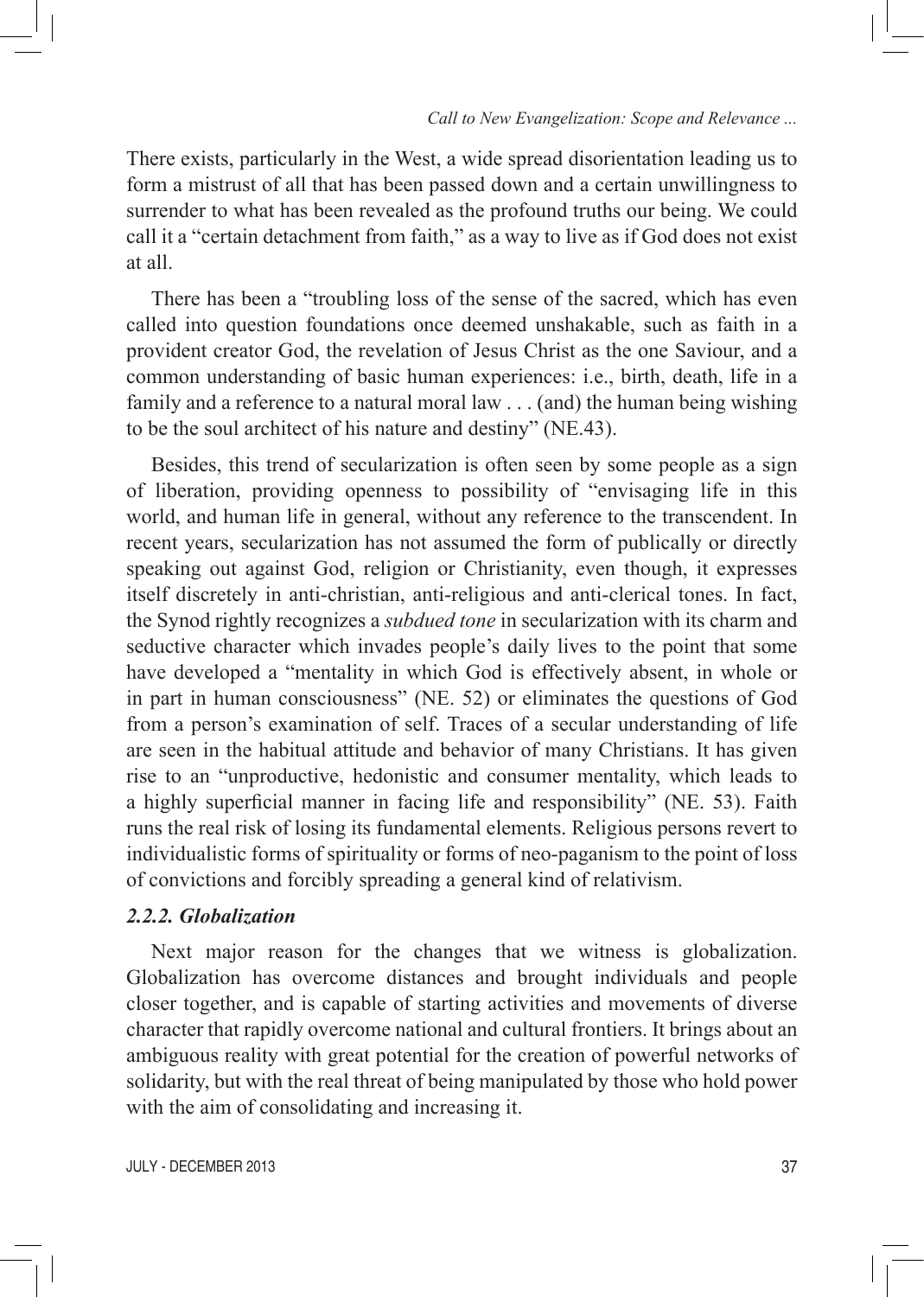The global consciousness that is emerging is also the one created by the media. No one can doubt its influence. Every place on the globe can be reached by communication and, therefore, is subject to the influence of the media. It creates an entirely "new social space where the connections created have the potential of influencing society and culture . . . by incisively entering into people's experiences and widening human potential" (N.E. 60). The media and the social space it creates must be viewed positively, as a "resource which requires a discerning eye and a wise and responsible employment" (NE.60). The same social space, however, can be controlled by those in power and driven by their own interests. They can suppress the voice of truth and justice, and projects whatever they want as truth to be believed.

Added to this is the *phenomenon of great migration* which is causing an increasing number of people to leave their own places of origin and live in urban settings resulting in a meeting and mixing of cultures. Though this promotes, on the one hand, economic advancement and better living standards, on the other hand, contributes to the erosion of basic reference points to life, values and the very bonds through which people build their identity and come to know the meanings of life. This causes "extreme cultural liquidity, which increasingly leaves less room for long-standing traditions, including religious ones" (NE. 55).

Globalization, in the long run, becomes discriminatory, imposes models of thought and values of those in power and can initiate a process that can weaken "traditions and institutions and thereby rapidly eroding both social and cultural ties as well as their ability to communicate values and provide answers to perennial questions regarding life's meaning and the truth. The result is a significant fragmentation of cultural unity and a cultures' inability to hold fast to the faith and live the values inspired by it" (NE.47). Various areas of globalized liberal culture display a certain intolerance towards anything claimed to be the truth. The modern idea is that "freedom means absolute autonomy from truth, which finds relativism the only way of thinking suitable for living in cultural and religious diversity" (NE. 126).

Such a situation, as the Synod rightly points out, runs the risk of weakening the faith, and consequently, the ability to bear witness to the Gospel. Whether we admit or not, such a situation has unfortunately become a "reality in most of the countries where, for centuries, the Christian faith has contributed to the up building of culture and society" (NE.7).

The effects of such a negative environment on experiencing the faith and on the various forms of ecclesial life are: a weakening of faith in the Christian communities; a diminished regard for the authority of the magisterium; an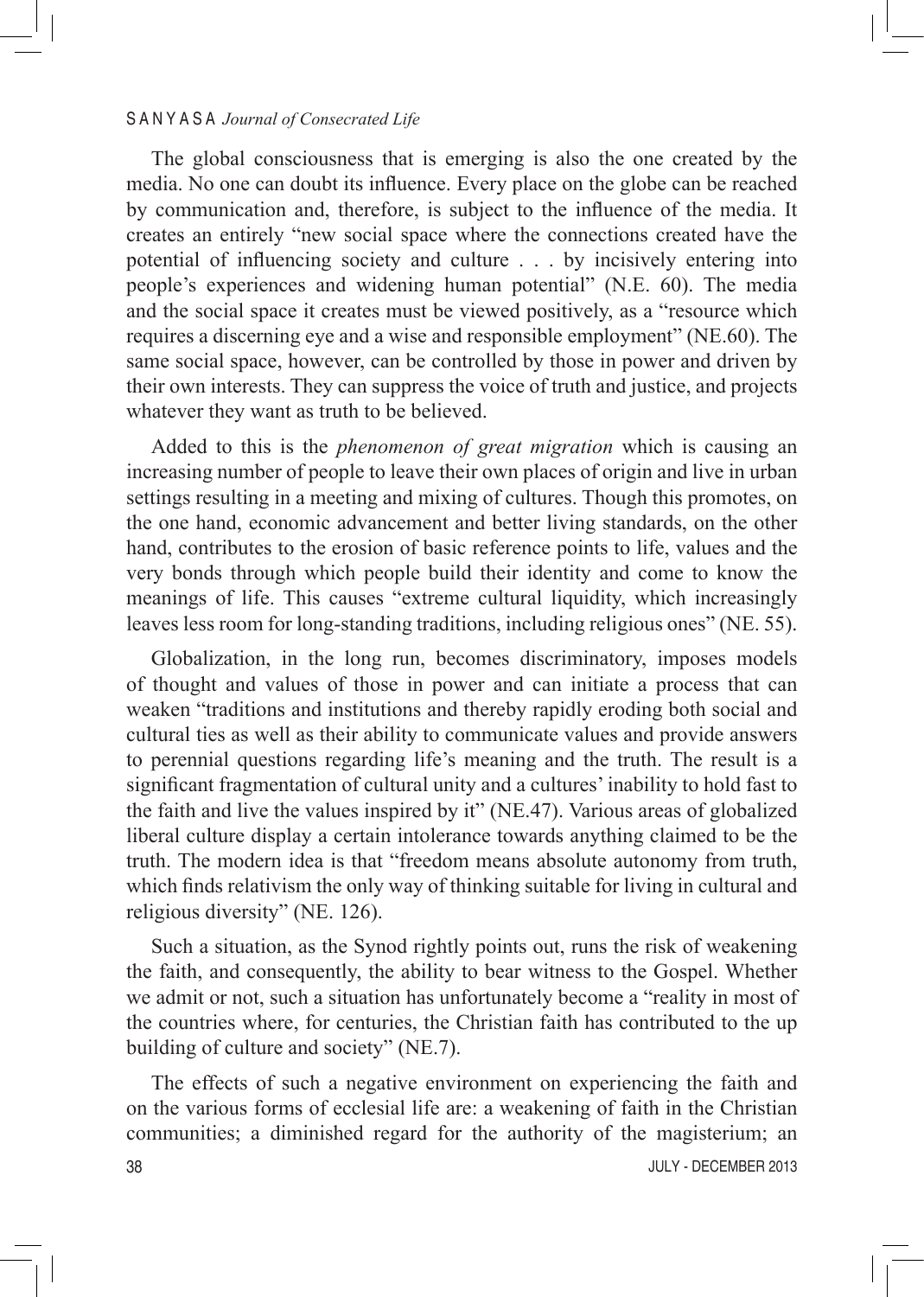individualistic approach to belonging to the Church; a decline in religious practice; and a disengagement in transmitting the faith to the new generations.

Secularization and globalization can push faith into a private domain and an individual matter. Faith becomes more a "presupposition" than a conviction that seeks to express itself in the way we live and relate. Some may have faith, but only have an imperfect knowledge of its basic tenets and their implications in everyday living. It can also happen that faith in its deepest sense is often not understood or not actually taken up and lived. Many of the ordinary catholics may have learnt about their faith during the catechism classes of their childhood. Since then, there may not been any serious learning about their faith in their adult lives. Many communities lack an instruction program geared to growth and development of a mature faith. As we pass through the different developmental stages, we also need to be fed with the knowledge of faith appropriate to the successive stages of life journey, capable of dealing with and responding to the challenges that we face today. It is no wonder that many sense the need to know Christ in a different way from what they have been taught.

## *2.2.3. Cultural, Linguistic and Religious Pluralism*

As Indians living in the Asian Continent, we do not need a lecture on cultural, linguistic and religious pluralism. Globalization has put us in close proximity with a great diversity of religions, cultures and languages. On the other hand, the tendency to level out, inherent in the globalizing process, has produced, at the same time, some powerful movements that affirm cultures that demand respect and attempt to protect themselves, at times, even with a fundamentalist bias, when they feel themselves threatened by other cultures, above all those that are dominant.

The inter-cultural and inter-religious dialogue is as passionate as it is difficult. The awareness of this pluralism arouses questions that will make us uneasy. It is true that every person has the right to hear the Gospel of God to humanity, which is Jesus Christ and we cannot but proclaim to others what we experience deep down in our hearts. St. Paul says: "For necessity is laid upon me. Woe to me if I do not preach the Gospel" ( 1 Cor 9:16). To give to others the possibility of having a similar experience requires that someone be sent to proclaim it. But how do we proclaim our faith to non-christains, especially that we are a minority in the midst of dominant non-christian relgions? Is this done by preaching superiority of Christianity and looking down on others or to leave the missionary command of the Lord unheard and ineffective? Are these the solutions? Often it is maintained that any attempt to convince others on religious matters is a limitation of their freedom and so it is legitimate to present one's own ideas and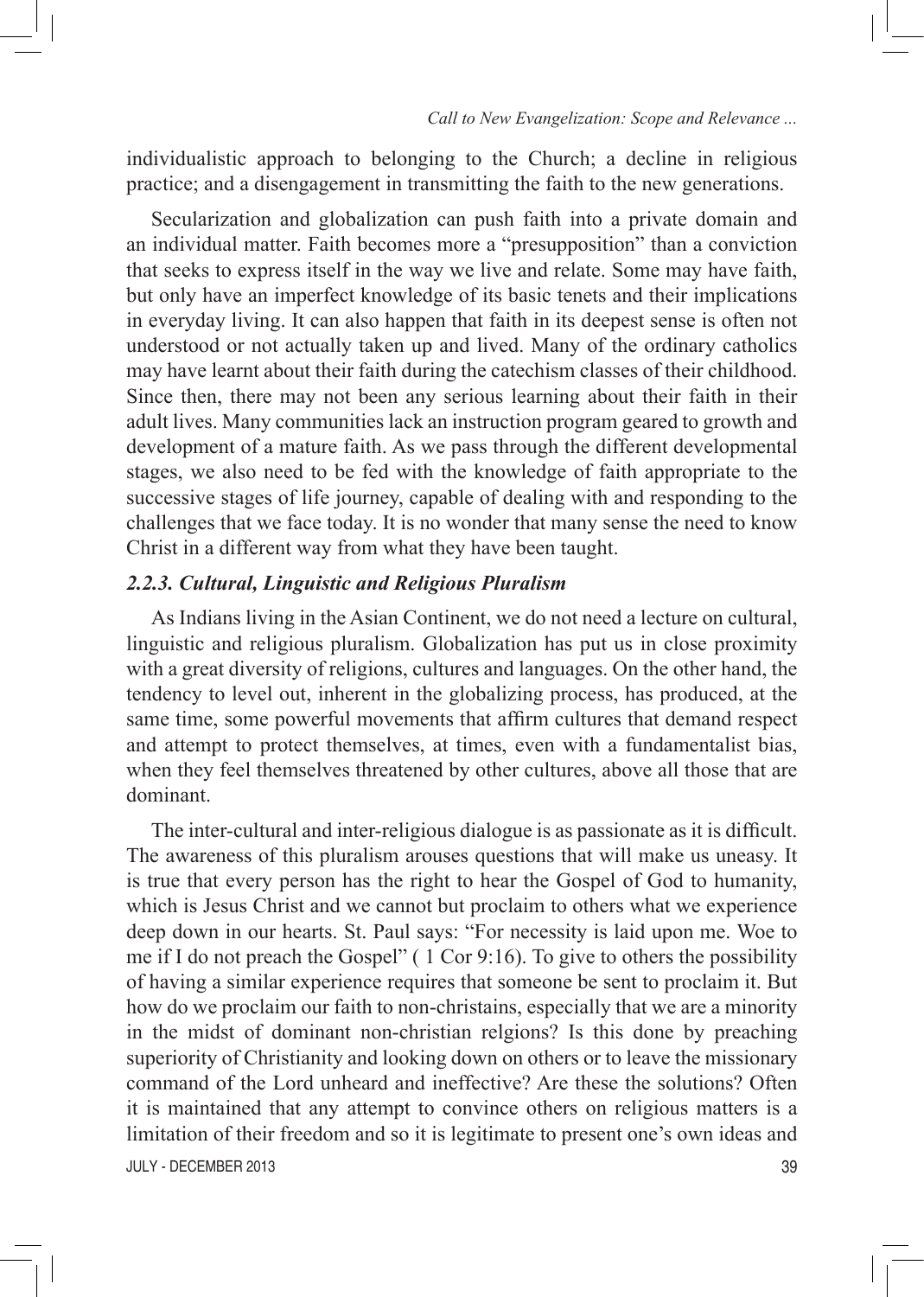to invite people to act according to one's own consciences without aiming at their conversion to Christ. Is it enough that we help people to become more human and more faithful to their own religion and build communities which strive for justice, freedom, peace and solidarity? Should we proclaim Christ to those who do not know him since it is possible to be saved without explicit knowledge of Christ? (NE.37) All these questions will challenge us as we are faced with the reality of religious and cultural pluralism.

## **3. ECCLESIAL RESPONSE**

Obviously such a critical situation in society and also in Christian life demands a response. The Church has been sensing these challenges and the deteriorating situation in the life of faith of her members, and therefore, came the convocation of the Synodal Assembly on the theme: *New Evangelization for the Transmission of faith*.

The term "new Evangelization" calls for a new manner of proclaiming the Gospel. It was Blessed John Paul II who sanctioned and defined this term during his discourse to the Bishops of Latin America. He exhorted the Bishops for a commitment, "not of re-evangelization, but rather of a new evangelization; new in its ardor, methods and expression."9 The adjective "new" refers to the changing situations of our world and the need for the renewed energy, determination and the resourcefulness that the Church needs to look at the way she lives and transmits her faith. New evangelization expresses the commitment of the Church to renew her communal experience of faith and to proclaim it within these new situations. In order to do that she must "muster her spiritual energy and be determined in this new cultural setting to take a clear and active role by acknowledging whatever is good in these new areas, while giving renewed vitality to her faith and her duty to evangelize" (NE. 49). It also involves making Christian communities aware of the magnitude of the challenges generated by the new environment and of preparing them to dialogue critically and creatively with the challenges that we enumerated before.

## **3.1. Re-Stating the Core of Christian Faith**

At the heart of the efforts of the Church to evangelize in a new way, is the indispensable task of restating the core of the Christian faith which is not understood or remains unknown to many Christians. This core which is the theological foundation for any evangelizing activity cannot be overlooked; instead, it needs to be authentically re-stated in order to give dynamism and proper framework to her evangelizing mission. The new evangelization, therefore, provides a providential opportunity, as individuals and communities,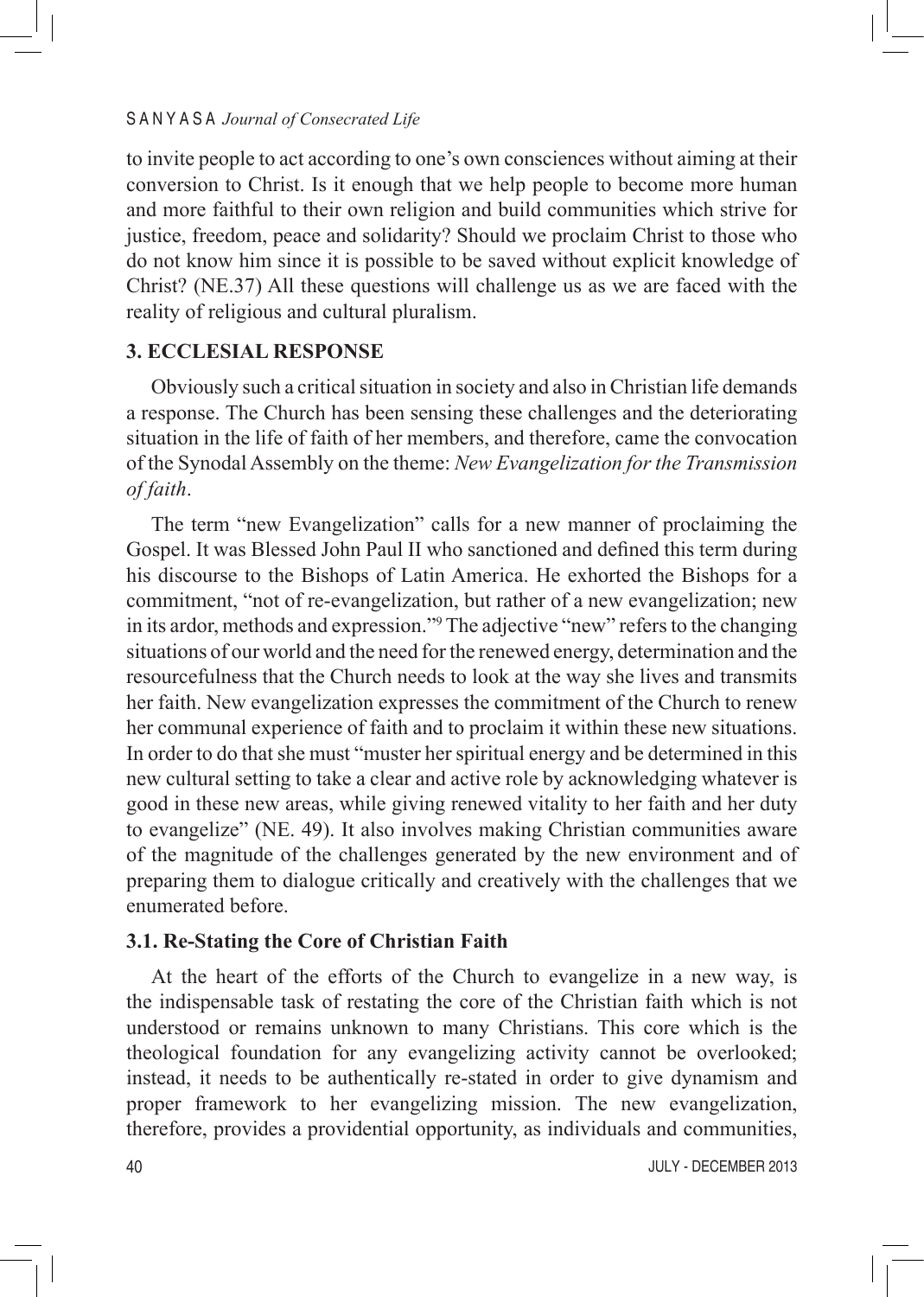to "return . . . and drink from the sources of our faith and so become more disposed to undertake the work of evangelization and testimony" (NE. 20).

#### **3.2. Faith as an Encounter and Relationship**

We need to begin by removing the misconceptions about faith. Christian faith, as often understood, is not simply teachings, wise sayings, a code of morality or a tradition. It is not simply a package of dos' and don'ts or a package of obligations and rituals.

It is a true *Encounter* and *Relationship* with Jesus Christ, the Good News of God to humanity. This encounter gives life a "new horizon and a decisive direction" as we see ourselves mirrored in his love as He has first loved us (1 Jn 4:10). This encounter and the relationship takes place in "accordance with the Scriptures' ( 1 Cor 15: 3, 4) and the Church is formed precisely through the grace of this relationship. In such an encounter, we feel an "attraction which leads to our transformation, causing us to see new dimensions to who we are and making us partakers of divine life" (NE 19). Gradually, faith takes the form of a relationship with him and in remembrance of him, especially in the Eucharist and Word of God; it creates in us the mind of Christ (personal), makes us recognize our brothers and sisters gathered by the Spirit (community), see ourselves as heralds and witnesses of this Gospel (Proclamation), and equips us to do new things (Mission) and witness to the transformation of our lives in the works of (conversion) as announced by the prophets (Jer 3:6ff; Ez 36: 24-36) (NE.19). Once this encounter happens, everything is different as a result of this *metanoia* or conversion.

## **3.3. Learning from Christ, the First and the Greatest Evangelizer**

Jesus reveals himself as being sent to proclaim the Gospel of God to humanity. The purpose of his evangelizing mission was to draw people into a relationship with God. It was not simply driven by a desire for social or cultural change, but to offer a "profound experience, accessible to each person of being loved by God and learning to recognize him in the face of a loving and merciful Father" (NE. 23). The way Jesus treated people reveals an essential element of his method of evangelizing, welcoming everyone and never excluding everyone; the poor, the rich, the outsiders, the righteous, prostitutes and public sinners. He knew how to reach into the depths of a person and elicit faith in the God who first loved us (1Jn 4:10, 19), whose love always precedes us and is not dependent on our merits, because he is love itself: "God is love" ( 1 Jn 4:8, 16). Thus Jesus teaches us how to evangelize, demonstrating for us the heart of the Christian faith, which is, to believe in Love and in the face and voice of this Love, Jesus Christ.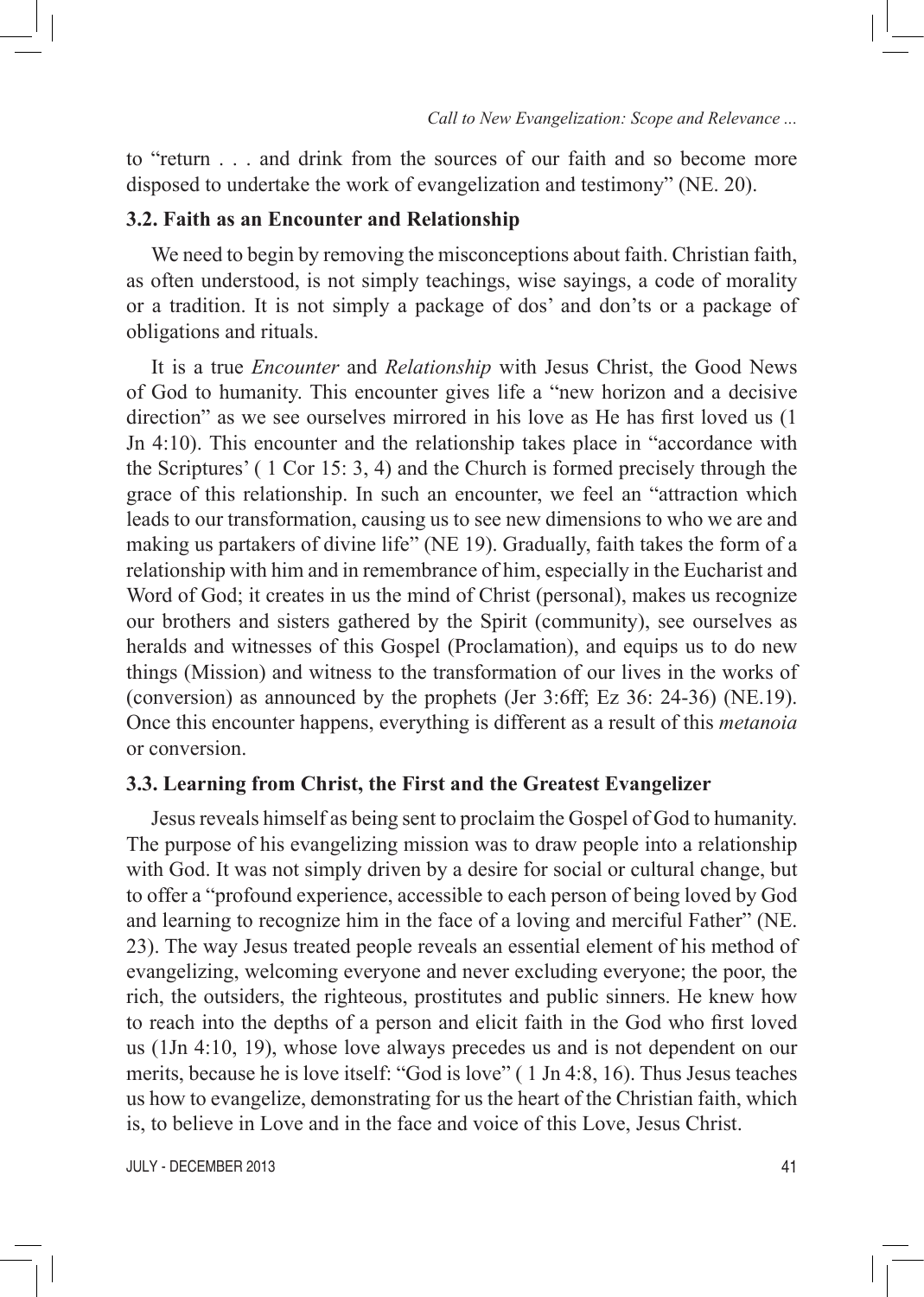The evangelizing actions of Jesus lead people to an experience of conversion, bring us also to a profound truth that evangelization and the call to holiness and conversion are intricately bound together. As we set out to evangelize, it is good to examine to what extent the call to holiness and conversion is present in our communities today and thereby nourish the lives of those around us or to whom we minister.

#### **3.4. Evangelization as Transmission of Faith**

The Church exists in the world to continue this evangelizing mission of Jesus. The goal of all evangelization is transmission of faith. This transmission means "creating in every place and time the conditions which lead to this encounter between person and Jesus Christ" which is "intimate, personal, public and communal" (NE.18). It means that we have to look and search for innovative ways and means so that this encounter of persons and communities with Jesus Christ, the Good News of God to Humanity can happen. It consists in "proposing the Gospel which transforms the human individual, his world and his personal story" (NE. 31). We must learn how to take every human experience and give it rebirth through the death and resurrection of Jesus (Roma 6:4) with the conviction that the experience of the newness of the Gospel transforms every person. Countless are the examples as we look at history (NE. 31). Every person has the right to hear the Gospel of God to humanity and the Church has the duty to give it, creating every possibility for this encounter to happen. Every action on behalf of the Church is an evangelizing action when it becomes an "act of witness, a source of attraction and conversion and a preaching and proclamation of the Gospel" (NE.27). She needs to make every effort so that every person is drawn into an intimate and transforming relationship which the proclamation of the Gospel creates between the person and Christ.

#### **3.5. Transmission of Faith: Some Essential Dynamics**

In order that such a transmission of faith can happen, we need to be attentive to some essential dynamics. For clarity, let us enumerate them.

1. What is fundamentally required is a willingness to engage the new world with a discerning eye, learning to evaluate its changes along with the potentials for both life and death on the basis of the Gospel.10 We need to be bold in entering this new "Areopagus" and dialogue, enlarging our own vision of faith, accepting and assimilating whatever is good, and unmasking the deceptions that lie in the culture of death, always with an unflinching loyalty to the spirit of the Gospel. The changes need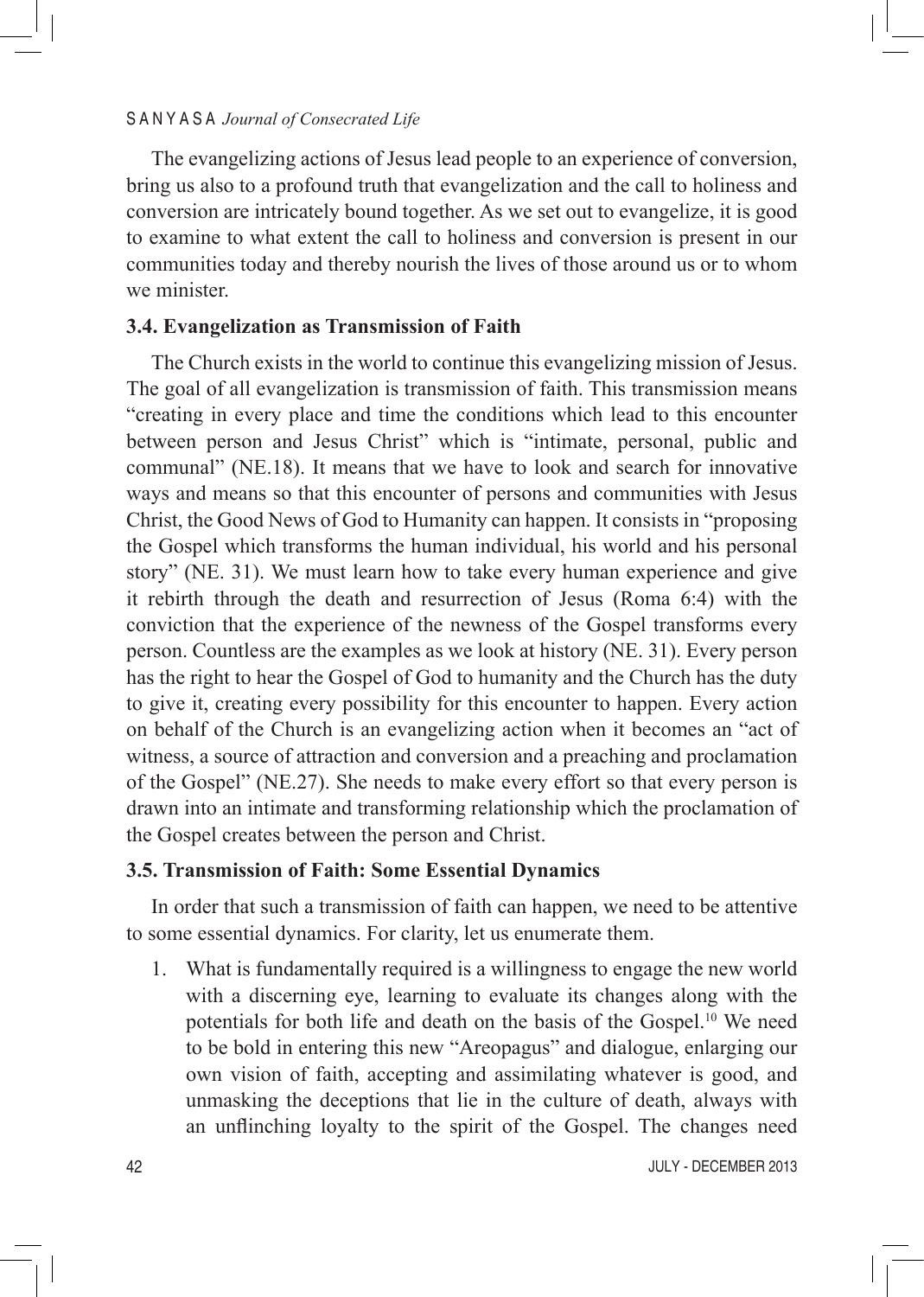to be taken up and purified through a process of discernment in their encountering and experiencing the Christian faith. At the same time, it also provides an opportunity for self examination whether our manner of life and pastoral activity are really suited to the task ahead of us. It calls for "reforming our manner of 'being Chruch' among people and avoiding the pitfalls of 'sectarianism' and a 'civil religion' all the while retaining the form of a missionary Church" (NE. 83).

- 2. We cannot convey what is not believed or lived. "Gospel cannot be transmitted in a life which is not modeled after the Gospel or a life which does not find its meaning, truth and future based on the Gospel" (NE.91). Transmission happens through the basic works of the life of faith: charity, witness, proclamation, celebration, listening and sharing (NE.92), the five wings in the transmission of faith.
- 3. Transmitting the faith is not the work of just one individual. Neither is it the exclusive work of priests and religious. Instead, it is the responsibility every Christian and the whole Church (NE. 92). Precisely for this reason, there cannot be clear cut boundaries between pastoral care, new evangelization and specific missionary activity. We need to actively follow up on the new ecclesiology of communion, developed by Vatican Council II, where there are varieties of charisms and ministries, all inspired by the same Spirit (I Cor 12: 4-11).
- 4. Principle obstacles to transmission are, both internal and external. Internal are: a faith that is lived in a private and passive manner, not feeling the need to be instructed in faith, a separation of faith from life, excessive bureaucratic character of ecclesiastical structures, very formal and almost routine celebration of the rituals; external are: consumerism, hedonism, cultural nihilism (NE. 95).
- 5. The best place to transmit the faith is a community nourished and transformed by the liturgical life and prayer (NE.97). That is why parishes are seen as an entry way, to everyone in every place on the globe to the Christian faith and an experience of the Church. Parish is not just place for religious activities, but as a "gathering place for families, Bible groups and renewed lay movements, where a true sense of church is experienced" and as a place for coordination for a wide range of church realities and pastoral initiatives (NE. 107). Parishes are places where a person "receives instruction on searching for the truth, where faith is nourished and strengthened and where Christian message and God's plan for humanity and the world is communicated"(NE. 81). Other resources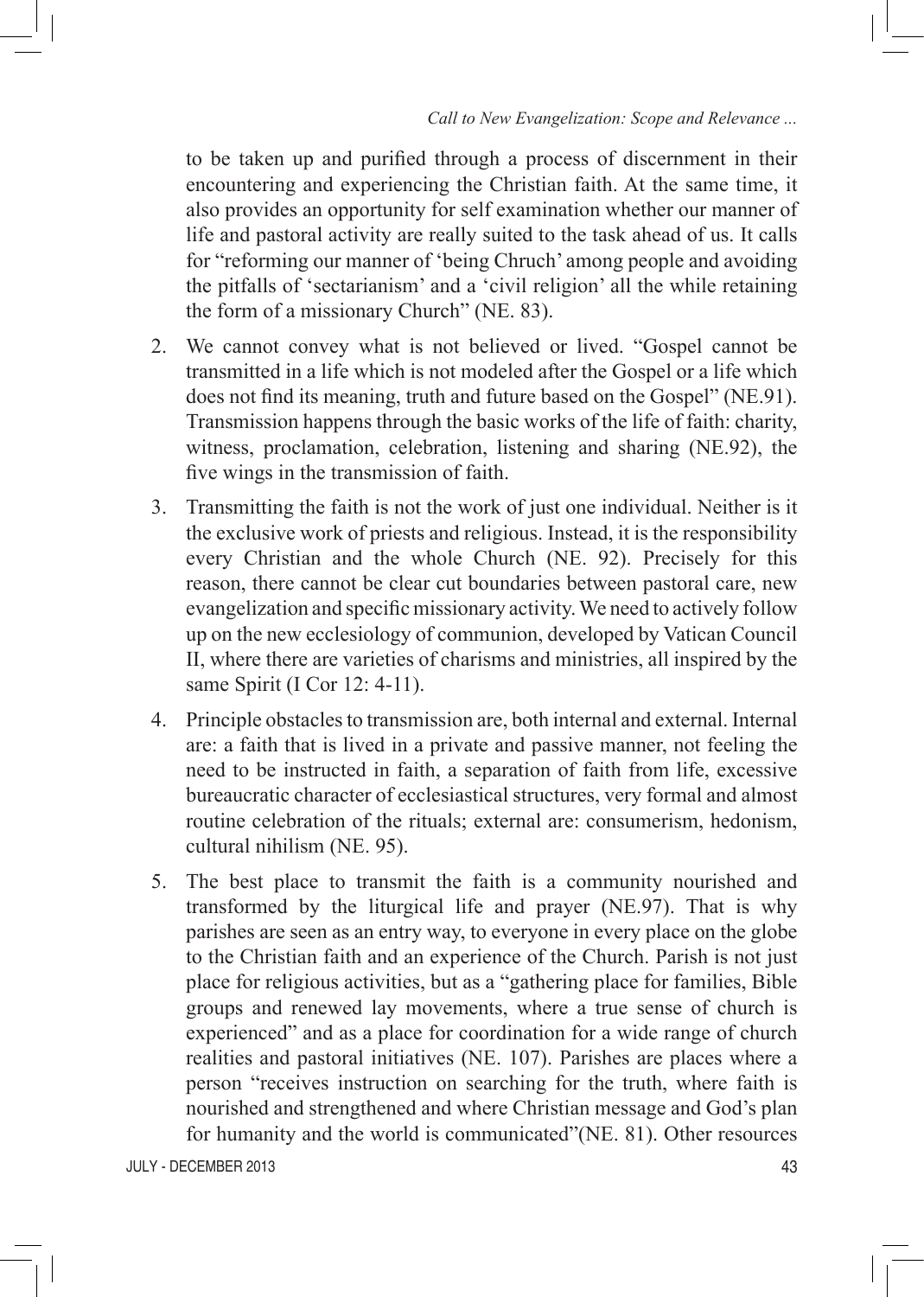for the transmission are baptized lay people, communities of consecrated life, various ecclesial groups and movements, and the many devotional shrine centers.

- 6. For faith to be transmitted, it must be "professed, celebrated, lived and prayed" --creed, sacraments, the commandments and Lord's Prayer (PF.9). *The Catechism of the Catholic Church* has developed the methodology based on this pattern with a dual purpose: to set for the basic tenets of faith and at the same time, to indicate the pedagogy for its transmission. Its goal is to stir faith to life in the heart of every believer, which is both adhering to the truth and proposing it. Hence there has to be a sincere and dedicated commitment to attentively consider the format and the deeper meaning to the catechism of the Catholic Church. We will have to devise a program of catechesis that follows the principle of faithfulness to God and the person, a program which is "able to transmit fully the core elements of the faith, and at the same time, knows how to speak to people today, in their cultures, while listening to their questions and inspiring their search for truth, goodness and beauty" (NE.104).
- 7. To accomplish this task, mere information on the basic tenets of faith is not enough, but a formation in them. This would call for a personally digested faith which through the power of the Gospel is capable of affecting "humanity's criteria of judgment, determining values, points of interest, lines of thought, sources of inspiration and models of life, which are in contrast with the Word of God and the plan of salvation" (EN.19). All Christians, especially the lay faithful, are to be formed to show how Christian faith is a valid response to the pressing problems of life in every age and culture that affects every person, including the agnostic and unbeliever (NE. 118).
- 8. We need to develop a broader and comprehensive understanding of the pastoral mission in the transmission of faith that makes the Church enter different, local and social settings with the participation of the various persons in the Christian community—priests, deacons, parents, religious and catechists, each exercising their proper task and responsibility (N.E 105-115).
- 9. New Evangelization would call for a greater involvement of catechists and a greater commitment by the Church on their behalf. It is because they are "immediate witnesses and irreplaceable evangelizers" who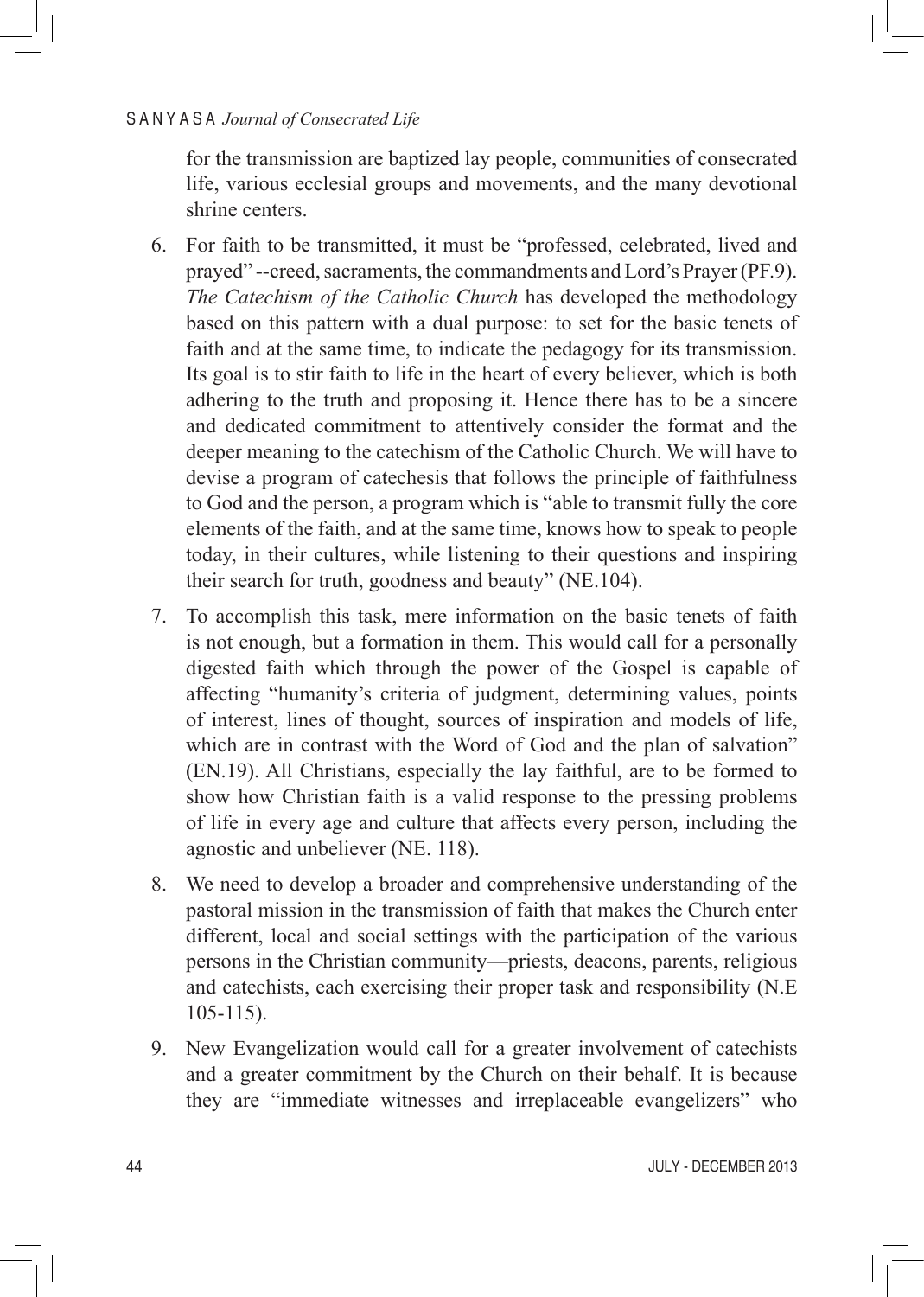manifest the basic strength of the communities. Church needs to reflect more creatively on their task and provide them with more stable living conditions, greater training and visibility in their service (NE. 108).

- 10. Family is, indeed, the model place for witnessing to faith because of its "prophetic capacity in living the core values of the Christian experience." The basic spiritual dispositions of trusting, loving, relating, praying, respecting, sharing, forgiving etc. are learnt in the intimate ambience of the family. Due to the great stress that family is undergoing due to various kinds of pressures of the modern times, family needs the support of the wider parish community and should feel accepted and listened to. Pastoral projects should aim at strengthening families as active agents in the process of transmission of faith (NE. 110-113).
- 11. Religious Communities, with their prophetic and evangelizing charisms, form a dynamic source of energy in the life of faith of entire Christian communities and a great number of the baptized. As timely, credible and living signs and parables of God's Kingdom, they,through their evangelizing presence and manistires, sow the seeds of God's kingdom, even beyond the frontiers of the Church, so that these seeds can sprout and grow, making the proclamation of the Gospel more incarnational and effective (NE. 114). Their prophecy must be in denouncing all modern forms of idolatry (making idols out of the finite) and must reveal in their presence and action what they are truly passionate about: the New Reign of God, inaugurated, mediated, symbolized and expressed by the Lord in the Gospels. They are called to reincarnate this Reign of God, contextually meaningfully and relevantly in the way they are, live and act and signify. Unfortunately, their life styles often reveal something contrary to this vision of the Gospel
- 12. Church also recognizes various groups and movements that are also "new evangelizers" as long as they are clear and consistent in the values they espouse and live out. Such values are: a desire to profess their faith in a public manner without fear of false modesty; actively seeking moments of lived communion through prayer and fraternal sharing; an instinctive preference for the poor and the downtrodden; and a zeal in the work of forming succeeding generations. In the animation of these groups and movements in the way they live and transmit faith, there has to be an evaluation of the close relationship between charism and institution, between charismatic gifts and hierarchical gifts, operative in them.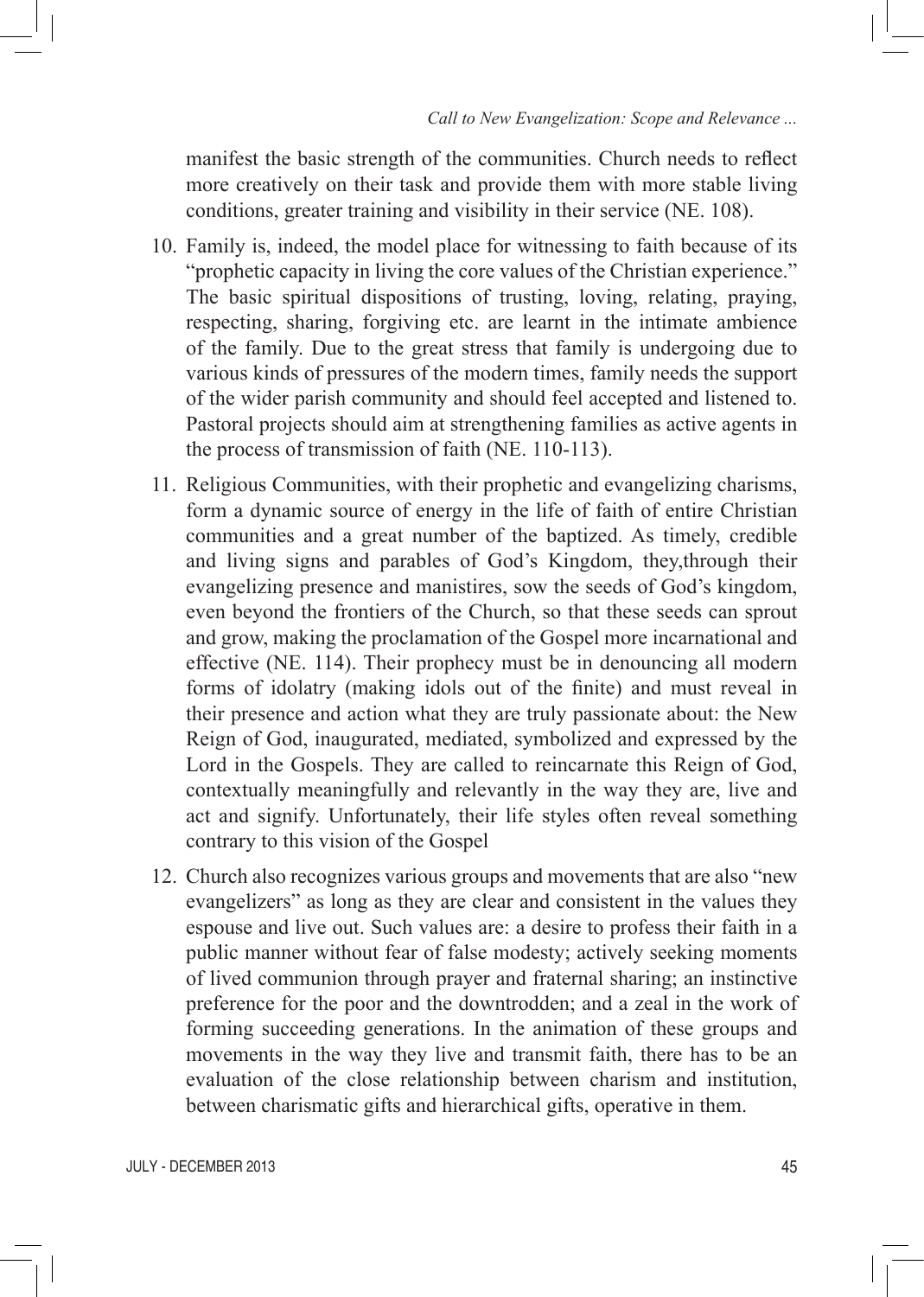- 13. The modern situations with all their challenges demand the task of proclaiming and handing on the faith be rendered more visible, operative and credible. The essential elements of faith are to be re-stated and examined always in a new manner so as to bear witness to the faith in a coherent way in an entirely new historical situation. This also involves the challenge of overcoming the separation of Gospel from life and rebuilding, in the midst of the activities of the home, work and society, the unity of a life, sourced in the Gospel which also gives strength to realize it fully. Credibility comes as we manifest the fruits of the transformation, made possible by the life of faith $11$  (NE. 122, 125). "Just as faith is manifested in love; so love without faith is philanthropy. For the Christian faith and love are essential to each other; one supports the other" (NE.123).
- 14. In facing the modern situation with all its challenges, we need to able to communicate effectively to others the reasons for our faith. This involves sharing with others the evangelical reasons beneath whatever we do. This is very important in the present context in which choosing the faith and following Christ are not easy and little understood by the world, if not resisted and opposed. St. Peter asks us to give an account and respond to anyone who asks for the reason for the hope which is in us (1 Pt 3:15). Questions concerning the reasons for our faith provide occasions for us to renew ourselves, to be pruned so as to bear more fruits and thereby make the hope and salvation given to us by Jesus Christ more effectively present in the world in which we live. This demands a new manner of responding that involves not only a "state of mind, but personal deeds and public testimony as well as the internal life of our communities and their missionary zeal . . . marked "with gentleness and respect, with clear conscience" (1Pt 3:16), by zeal, trust and frankness as seen in the preaching of the Apostles (Acts 4: 31; 9: 27-28) (NE.118-120). Along with the collective proclamation of the Gospel, it is also important that we engage every one personally whereby "an individual's personal conscience is reached and touched by an entirely unique word that he receives from someone else."12 In this sense, the call to transmit our faith is also an invitation to an authentic and renewed conversion to the Lord.
- 15. We must admit that everyone of the actions of the Church has an evangelizing character and must never be separated from the duty to help others encounter Christ in faith. If as a Church, "we bring people only knowledge, ability or technical skills and tools, we bring them too little"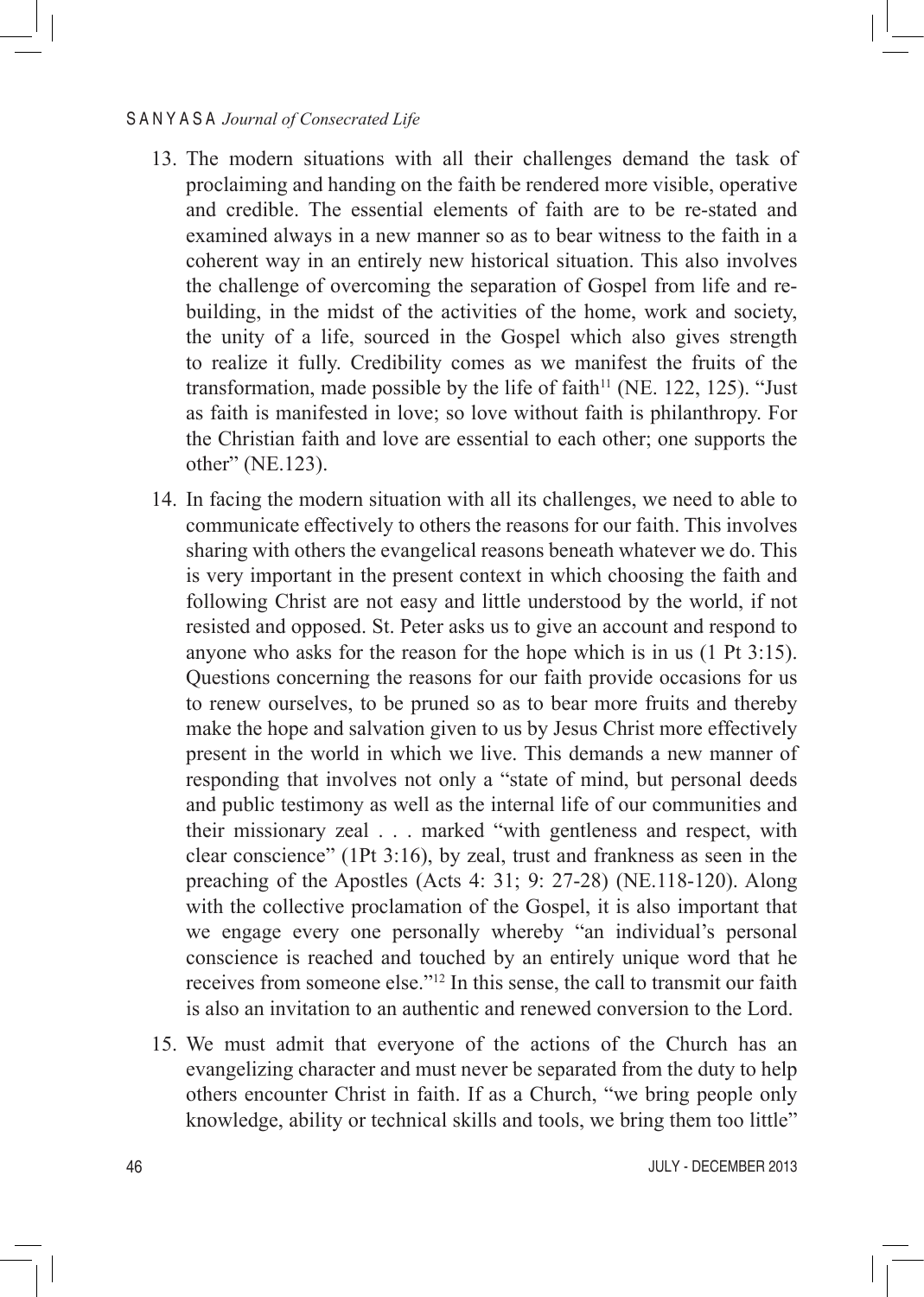(NE. 34). The primary goal of evangelization is to bring people to Christ though not by the "use of coercion, or of devices unworthy of the Gospel but by the power, above all, of the word of God."13

- 16. The word dialogue is often on our lips. It must be admitted that, dialogue whatever its form may be, must begin by listening to agonies, pains, situations of unbelief, to the context that people live in and the ways in which this context affects and forms them. For dialogue, there has to the capacity and the skills to get connected to people living around us, build up rapport, share at least in the special moments of their lives so that they do not look at us as strangers. This is the most indispensable aspect of every form of dialogue.
- 17. We must be ready to face up to the challenges that come from religious pluralism. In the midst of the emerging anthropological, cultural, social and religious paradigms, we may have to enter into dialogue with religions and cultures and search for new ways of posing the fundamental questions of meaning and contemplate on the beauty of the responses provided progressively throughout history. Such moments can be opportunities for us to understand our own faith in virtue of the questions that such dialogue and encounter raise in us. We must search for the signs of God's presence, signs of His Kingdom already present in the lives of the people and their cultures, recognize, affirm, foster and build on them. This must be so even if they are non-catholics, non-christians or even atheistic. As evangelizers, our concern must be to elicit God's presence out of them, out of their life, situations and faith and form traditions, when placed in the horizon of the evangelical vision of life.
- 18. The search for God clearly involves, in a supreme way, the freedom of the individual. This search, however, is truly free when it is open to truth which does not impose itself by force but by the power of its own truth.<sup>14</sup> As the II Vatican Council states: "Truth, however, has to be sought in a manner proper to the dignity of the human person and his social nature. This inquiry is to be free, carried on with the aid of teaching or instruction, communication and dialogue, in the course of which people explain to one another the truth they have discovered, or think they have discovered, in order thus to assist one another in the quest for truth. Moreover, as the truth is discovered, it is by a personal assent that people are to adhere to  $it.$ "<sup>15</sup>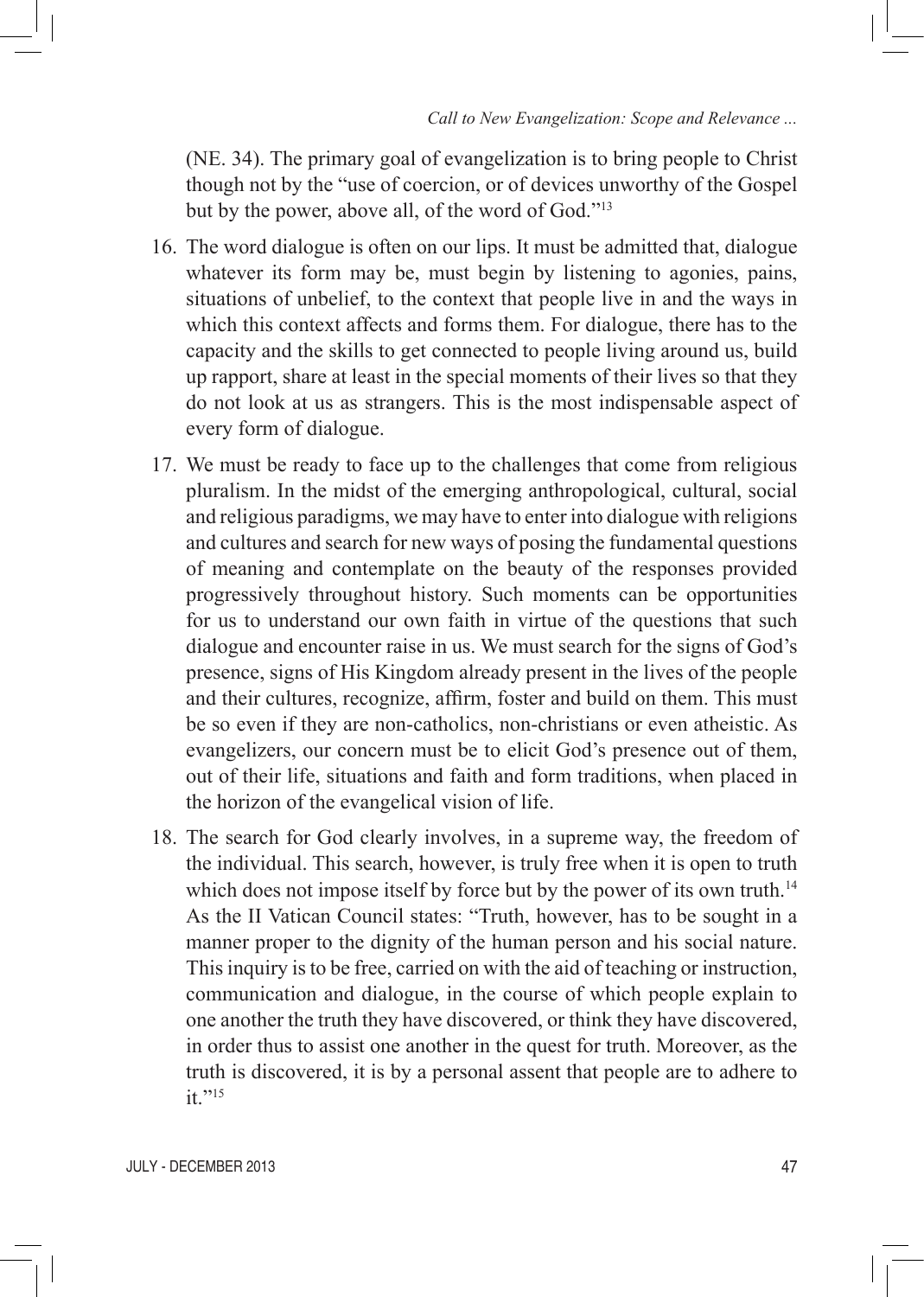- 19. If we are completely dedicated to God, such a commitment is bound to create in us a "special sensibility to know how to support the calls that He directs to us through the richness of the cultures and religious traditions that we encounter."16 Accompanied by Jesus, we recognize the love of the Father in the "words' that have been filling the journey of so many of our brothers and sisters with meaning and hope. This, indeed, is a real challenge. Against the forces that threaten the emergence of God's reign, perhaps, it is necessary to build Christian unity and show to the world in a convincing way the prophetic and transforming power of the Gospel.
- 20. The return to religion manifested in some spiritual revival movements must also be analyzed whether they awaken people's search for truth and facilitate a liberating experience. Due to some of these revival movements that are not very liberative, the positive aspects of re-discovering God and the sacred are often seen as "impoverished and obscured by fundamentalism which frequently manipulates religion to justify acts of violence" (NE. 65)
- 21. Evangelization is no longer a North-South or West-East movement as it extends today to all five continents. "Going beyond the continental borders means having the energy to raise the question of God in every step of the process of encountering, interchanging and reconstructing social relations" wherever we are or sent (NE.70).

## **Endnotes**

- 1 The working document of the Synod, titled, *The New Evangelization for the Transmission of the Christian Faith*, is hereafter referred as NE. Numbers of the paragraphs are given in the text itself for easy reference.
- 2 John Paul II, Post Synodal Apostolic Exhortation, *Christifideles Laici* (30 December 1988), 34; AAS (1989), 454, 455.
- 3 See also Pope Benedict XVII, *Porta Fidei*, 2011, 7
- 4 Congregation for the Doctrine of Faith, *Doctrinal Notes on Some aspects of Evangelizatio*n (Rome: 2007), 12.
- 5 Vatican Council II, Decree on the Missionary Activity of the Church*, Ad Gentes*, 6.
- 6 Paragraphs (51-84) of the Document deal with the changes that are happening in the various sectors (cultural, social, economical, civic, scientific, media and religious). As such they are all potential fields for new evangelization. Read also the Circular Letter of Joseph M. Abella, Superior General of the Claretians, *Missionaries* (Rome: General Curia of the Claretians, 2012), 25-36.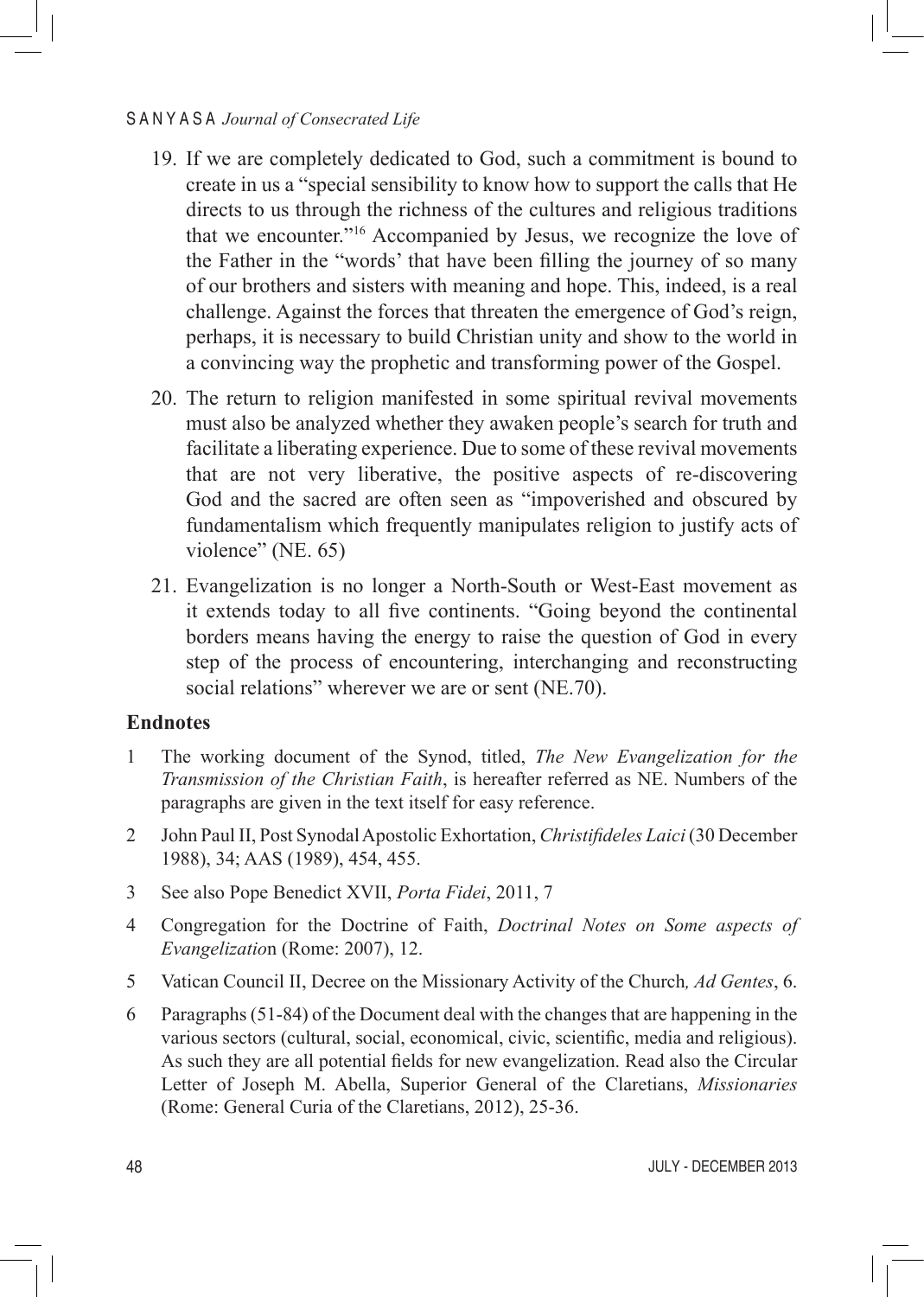- 7 John Paul II, Post Synodal Apostolic Exhortation, *Christifidelis Laici* (Rome: 1988), 34.
- 8 Some of these benefits are: commitment to peace; the development and liberation of peoples; better international relations and interaction of national governments; the search for possible areas of listening; co-existence, dialogue and collaboration between different cultures and religions; the defense of human rights and peoples, especially minorities; the promotion of the most vulnerable; and the integrity of creation and a commitment to the future of our planet (NE. 59).
- 9 John Paul II, *Discourse to the XIX Assembly of CELAM*, (Port Au Prince, 9 March 1983), 3.
- 10 See N.E. 78.
- 11 Some of these fruits are: families which are a true sign of love, sharing and a hope which is open to life, communities equipped with a true ecumenical spirit; the courage to support initiatives for social justice and solidarity; the joy of giving one's life to priesthood or the consecrated life; a renewed commitment to ecumenism and the courage to acknowledge the faults, infidelities and scandals in.
- 12 Paul VI, Apostolic Exhortation *Evangelii Nuntiandi,* (8 December 1975), 46.
- 13 Vatican Council II, *Declaration on Religious Freedom*, 11.
- 14 Cf. Benedict XVI, Message for the XLIV World Day of Peace, *Religious Freedom, the Path to Peace,* (8 December 2010).
- 15 II Vatican Council, *Declaration on Religious Freedom, 3.*
- 16 Joseph M. Abella, *Missionaries*, 33.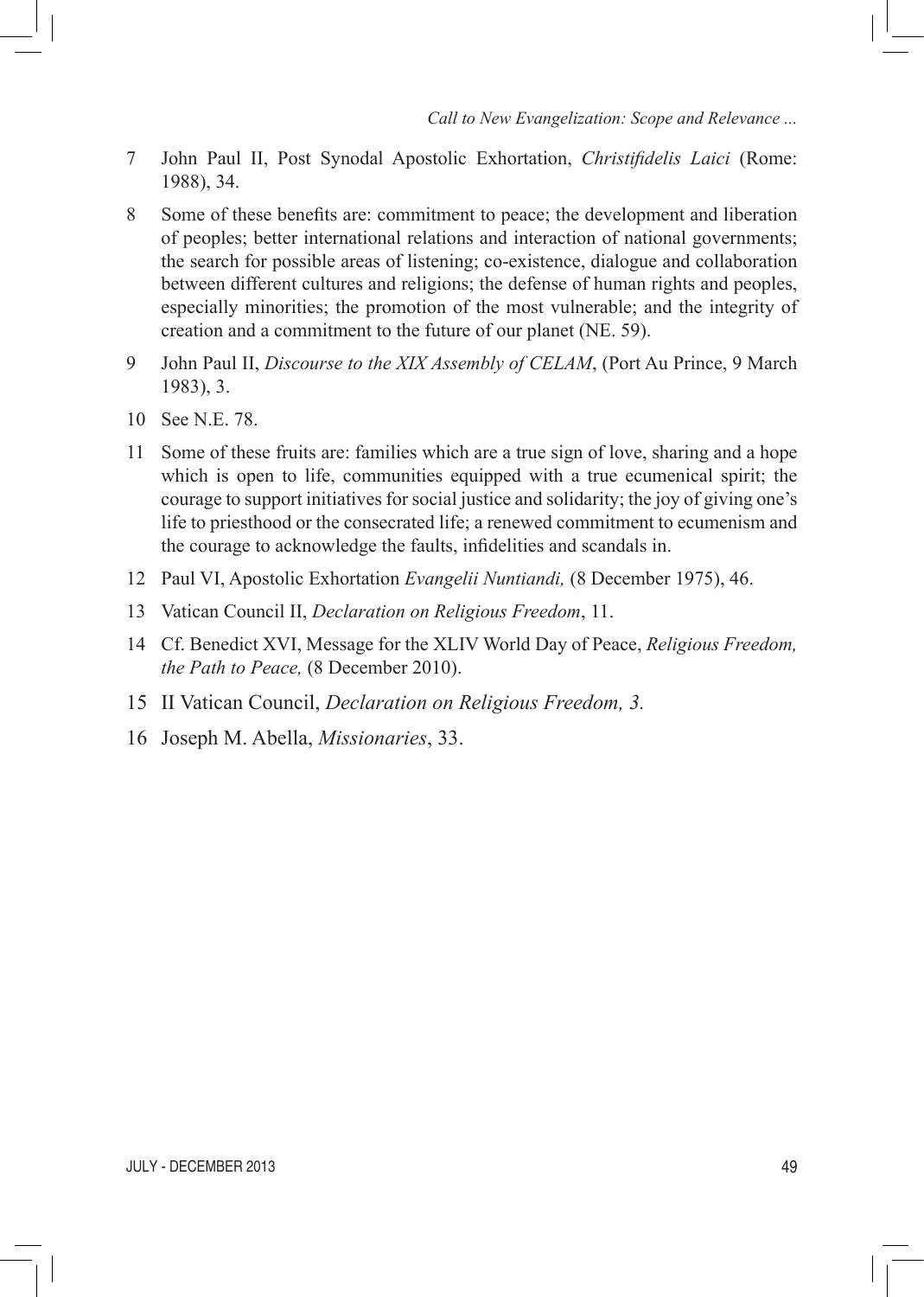$\frac{1}{\sqrt{2\pi}}$  $\begin{array}{c} \begin{array}{c} \end{array} \end{array}$  $\frac{1}{\sqrt{1-\frac{1}{2}}}$  $\frac{1}{\sqrt{1}}$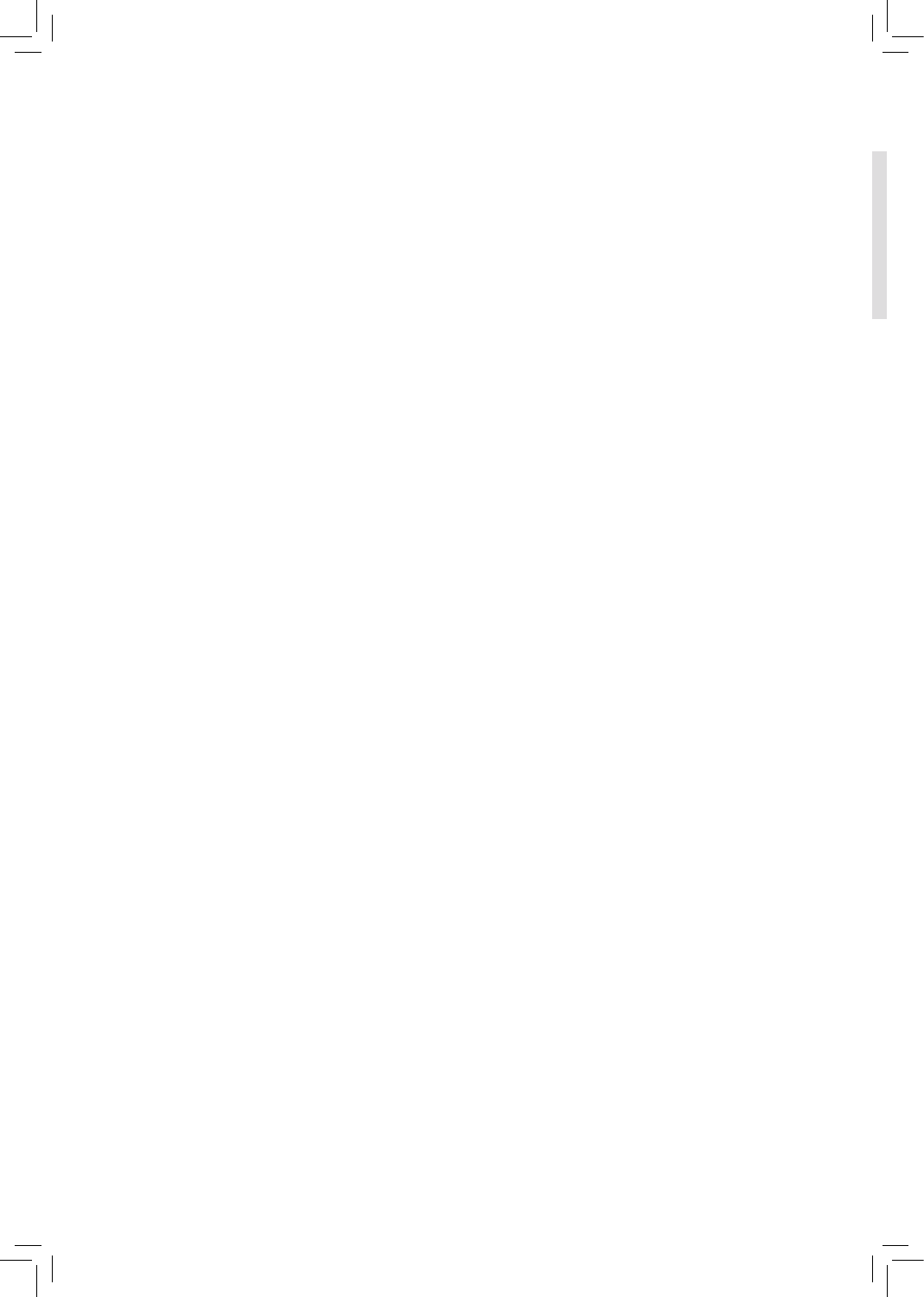## TRANSMISSION OF FAITH: AGENTS AND FORMS

## **K.J. Thomas**

The year of faith is a unique opportunity for the entire Church to reflect, speak, teach and propose New Evangelization (sharing the faith) and above all to live what we believe. The purpose of new evangelization is the transmission of faith with enthusiasm and vigour.<sup>1</sup> The Church by her very nature is missionary, therefore she herself lives by transmitting the faith. Transmission of faith is constitutive for the life and mission of the Church. All Christians are called to make their contributions to transmit the faith, no one is left out, and no one can be bypassed.2 The obstacles to the transmission of faith can be within the Church when faith lived passively or privately or one's refusal to be educated in one's faith, or when there is a separation between life and faith. It can be from outside the Church when we do not have religious freedom. Churches should "have the right not to be hindered in their public teaching and witness to their faith, whether by the spoken or by the written word. However, in spreading religious faith and in introducing religious practices everyone ought at all times to refrain from any manner of action which might seem to carry a hint of coercion or of a kind of persuasion that would be dishonorable or unworthy, especially when dealing with poor or uneducated people."3

#### **1. WHAT IS FAITH?**

It is often said that faith is a Christian term. Indeed all religions do have something analogous to what Christians call faith. All the revealed religions such as Judaism, Islam, and Christianity, regard faith as the appropriate response to the word of God. But the idea that faith should govern our whole relationship to God and man/woman is, specifically Christian. Christians believe that we are to be saved by faith, and that without faith no one can be saved. But before we

*K.J. Thomas is a priest who belongs to the Diocese of Ooty. He holds a Doctorate in Systematic Theology from*  Gregorian University and has been President of St. Peter's Pontifical Institute and later the Rector of the Seminary *until his tragic death on last April 1, 2013. This lecture must have been his last public address before his death and this article is published as a tribute to the legacy he has handed down to us. May all that he stood for take root and grow in all those who have known him!*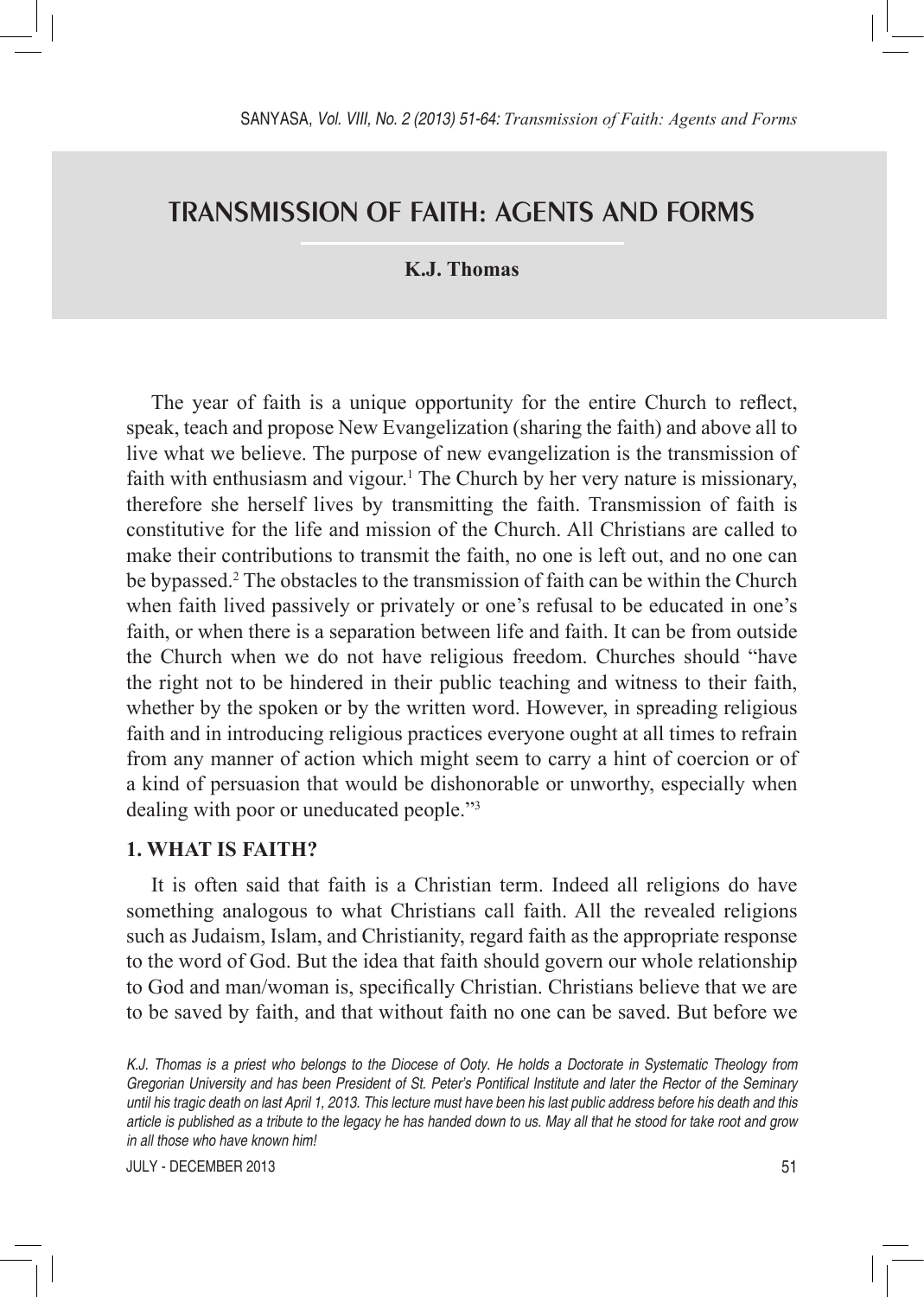get to doctrines such as these, we must consider more carefully the meaning of the word "faith." In English, and in most modern languages, "faith" has a great variety of meanings. It often corresponds to fidelity, as we know from expressions such as "keeping faith" and "breaking faith."4 It can also mean something like trust, as we say that we have faith in a person's leadership or honesty. Faith can also mean believing something to be true in spite of the absence of compelling evidence. Sometimes our belief goes beyond the evidence we have, then we take assent to the word of a witness or expert in a matter that escapes our personal competence. This final meaning comes closest to the meaning of faith in modern Catholic theology, though the other meanings form part of the context.

## **2. VATICAN I AND II**

The Catholic doctrine concerning faith is most concisely and authoritatively taught by the two Vatican Councils. Vatican I (1869-1870) in its Dogmatic Constitution on Faith, *Dei Filius,* taught that because we are totally dependent on God our Creator and Lord, "since created reason is absolutely subject to uncreated truth, we are bound to yield by faith the full submission of intellect and will to God who reveals himself."5 The Council then defined faith as "the supernatural virtue whereby, inspired and assisted by the grace of God, we believe that what he has revealed is true, not because of the intrinsic truth of things perceived by the natural light of reason, but because of the authority of God who reveals, who can neither be deceived nor deceive."<sup>6</sup>

52 JULY - DECEMBER 2013 Vatican II (1962-1965) in its Dogmatic Constitution on Revelation, *Dei Verbum,* used similar language: "The obedience of faith (Rom. 13:26; see 1:5; 2 Cor 10:5-6) is to be given to God who reveals, an obedience by which man commits his whole self freely to God, offering the full submission of intellect and will to God who reveals, and freely assenting to the truth revealed by Him. To make this act of faith, the grace of God and the interior help of the Holy Spirit must precede and assist, moving the heart and turning it to God, opening the eyes of the mind and giving 'joy and ease to everyone in assenting to the truth and believing it'. To bring about an ever deeper understanding of revelation the same Holy Spirit constantly brings faith to completion by His gifts."7 A slight shift of accent may be noted here. Whereas the key words in Vatican I's definition are "truth" and "authority." In Vatican II, "trust" and "obedience" seem to predominate. Whereas Vatican I emphasized almost exclusively the intellectual aspect of faith as assent, Vatican II spoke first of all the free submission of one's whole self to God, and only subsequently of the intellectual assent that is involved. Vatican I spoke more explicitly of the authority of God, whereas Vatican II preferred to speak of God's loving self-gift in revelation (DV 1 and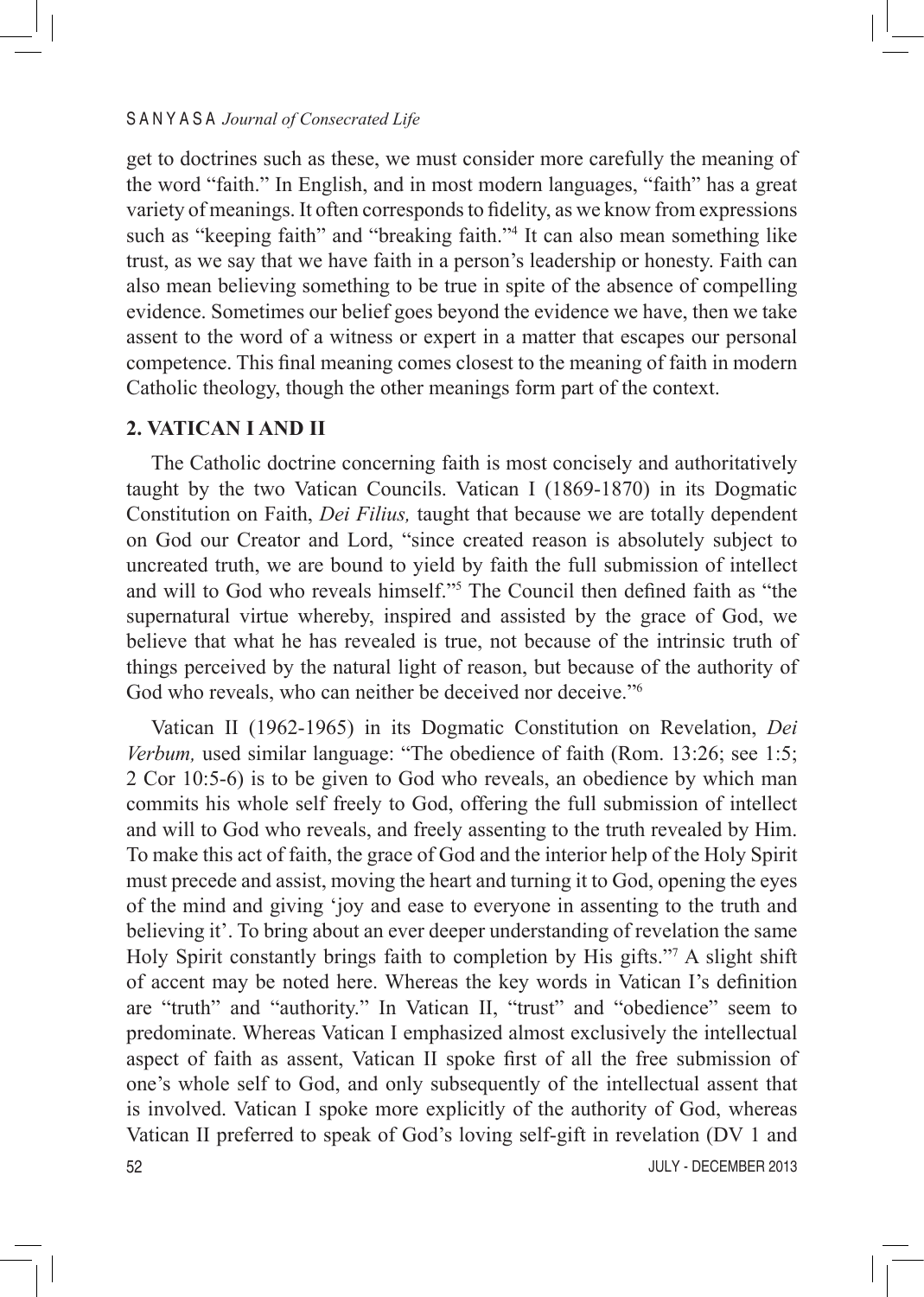2) and of faith as our grateful response. This change of accent, however, does not amount to a change of doctrine. Neither the Councils denies what the other affirms or affirms what the other denies.<sup>8</sup>

Both councils look upon the "submission of faith" (*obsequium fidei*) as a religious act by which the believer submits reverently to God. It is a kind of sacrifice – not exactly a sacrifice of reason but rather a "reasonable sacrifice" by which the believer entrusts himself to a God who is supremely loving and wise. On the necessity of faith, Vatican I affirmed that no one could ever be justified without having faith and persevering in it until death.<sup>9</sup> Vatican II at various points refers to texts such as Mk 16:16 and Heb 11:6 requiring faith as a condition for salvation. In order to clarify further, Vatican II declared that persons who are inculpably ignorant of the Gospel can, through the mysterious workings of grace, achieve at least an implicit faith that suffices for eternal salvation.10 The council indicated, in addition, that all who are in a position to find out that Christ and the Church are necessary for salvation are held to make more explicit acts of faith and to enter the Church.<sup>11</sup>

The principal characteristics or properties of faith can be deduced from the Conciliar statements already quoted. Faith, as explained by the two councils, is an interpersonal transaction, involving at least two persons; a revealer who vouches for some intelligible truth, and a believer who accepts it on the word of the speaker. In divine faith the person in whom we believe is none other than God and the content is whatever he declares. The content of revelation (and therefore of faith) is conveyed by the word or speech of God.12 Vatican I quotes: "In ancient times, many and various ways God spoke of old to our fathers by the prophets but in these last days he has spoken to us by a Son"(Heb 1:1-2). The actions of God in history, as seen by Vatican I, are the miraculous interventions by which God confirms the truth of the words. Vatican II likewise refers to the interplay of words and deeds, but it gives a somewhat greater emphasis to the revelatory character of God's significant deeds in history. "This plan of revelation is realized by deeds and words having an inner unity: the deeds wrought by God in the history of salvation manifest and confirm the teaching and realities signified by the words, while the words proclaim the deeds and clarify the mystery contained in them."13

Thus we can conclude that Christian faith is more than simply teachings, wise sayings, a code of morality or a tradition.<sup>14</sup> Christian faith is about an encounter and a relationship with Jesus Christ.15 Pope Benedict XVI rightly remarked: "Being Christian is not the result of an ethical choice or a lofty idea, but the encounter with an event, a person, which gives life a new horizon and a decisive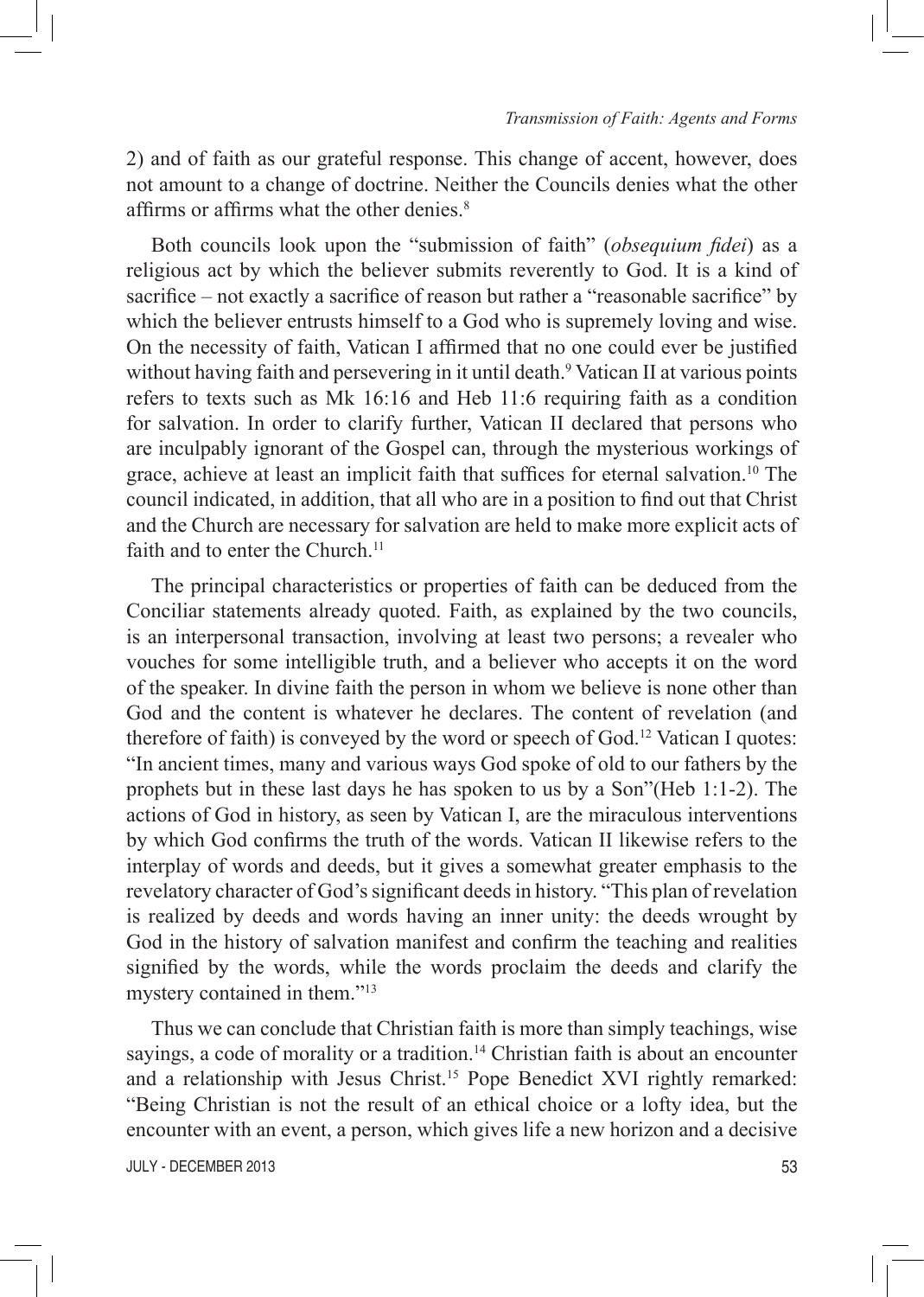direction. *Since God has first loved us (cf*. 1 Jn. 4:10), love is now no longer a mere command; it is the response to the gift of love with which God draws near to us."16

#### **3. SHARING AND TRANSMITTING OUR FAITH**

Many Christians are intimidated by the idea of sharing their faith. Jesus never intended for the Great Commission to be an impossible burden. God called us to be witnesses of Jesus Christ through the natural outcome of living for him. We make it complicated. We think we need some specialized formation on evangelism and apologetics before getting started. God designed an easy evangelism program. He made it simple for us by sending his only Son and the Holy Spirit (cf. Jn 3:16). Jesus followed the simple method of sending two by two saying: "Peace be with you: as the Father has sent me, so I send you" (Jn 20:21).

People can spot a fraud from a mile away. The absolute worst thing one can do is to say one thing and do another. If one were not committed to applying Christian principles in one's life, one will not only be ineffective, but will be seen as insincere and phony. People are not as interested in what one says, as they are in seeing how it's working in one's life. Pope Paul VI opined that "to evangelize is first of all to bear witness, in a simple and direct way, to God revealed by Jesus Christ, in the Holy Spirit, to bear witness that in His Son God has loved the world - that in His Incarnate Word He has given being to all things and has called men to eternal life."<sup>17</sup>

One of the best ways to share one's faith is to demonstrate the very things one believes by staying positive and having a good attitude even in the middle of a crisis in one's own life. Remember the story in the Bible about Peter walking out onto the water when Jesus called him. He kept walking above the water as long as he stayed focused on Jesus. But once he focused on the storm or on himself, he sank. When the people around us see the peace in our life, especially when it seems like we are surrounded by storms, we can bet they will want to know how to get what we got! On the other hand, if all they see is the top of our head as we sink into the water, there is nothing they could ask.<sup>18</sup>

Treat people with respect and dignity, no matter the circumstances. As the Council teaches: "…The chosen People of God is one: "one Lord, one faith, one baptism"; sharing a common dignity as members from their regeneration in Christ, having the same filial grace and the same vocation to perfection; possessing in common one salvation, one hope and one undivided charity."19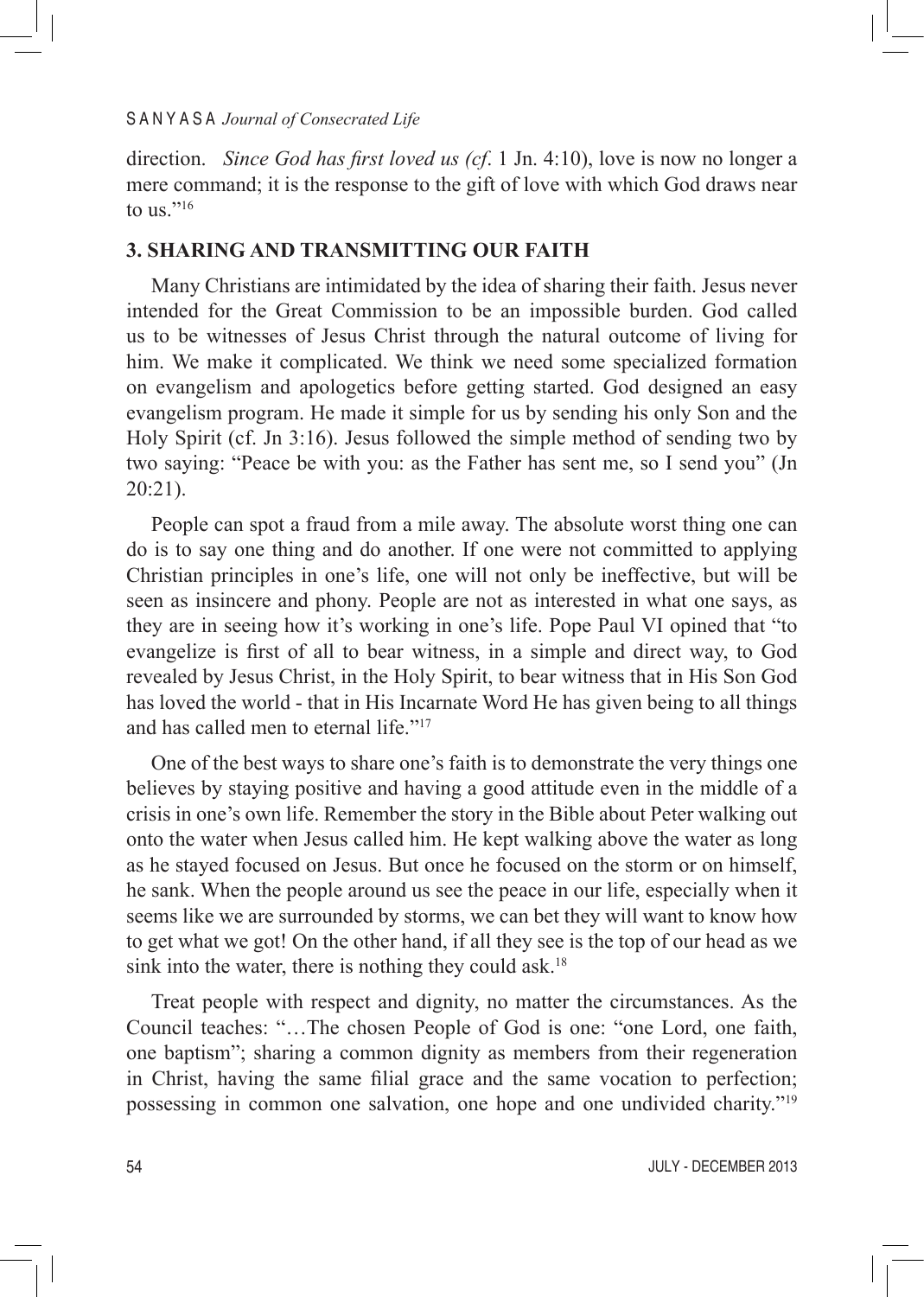Whenever we have the opportunity, show how we don't change; how we treat people even if they are wrong. One cannot identify mistakes or error with the one who makes an error.20Jesus treated people with dignity, even when they mistreated Him. People around us will wonder how we are able to show this kind of respect for others. You never know, they may even ask.

A true believer finds ways to become a blessing for others. Many times in our pursuit of excellence, achieving our goals and living life, we do not take the time to realize the impact of our behaviors on others, both good and bad. May be because we are struggling in our own lives or having our own pain and frustrations to overcome. Sometimes we do not put enough effort in order to be a blessing for others. Our Christian Faith is a constant reminder that we need to be blessing for others. "In the same way, let your light shine before others, so that they may see your good works and give glory to your Father who is in heaven" (Mt 5:16). This is not only planting amazing seeds for a harvest in our own life, but it shows that we live what we believe. Saying we are a Christian is one thing, but living it in tangible ways every day is something else. The Word says, "They'll know them by their fruit" (Mt 7:16).

The ability to forgive quickly is a very powerful way to show how Christianity really works. We have to become a model of forgiveness. Nothing creates division, hostility, and turmoil more than an unwillingness to forgive the people who hurt us. St. Paul wrote to the Colossians highlighting the need for forgiveness: "Bear with one another; forgive each other as soon as quarrel begins. The Lord has forgiven you; now you must do the same" (Col 3:13). If God is willing to forgive and heal us at the roots, then we have to practise the same in our lives. That forgiveness is a characteristic of Christian faith. Forgiving enemies is what Christianity is all about. Of course, there will be times when we are absolutely right. But being right doesn't give us a free pass to punish, humiliate, or embarrass someone else. Moreover, it doesn't eliminate our responsibility to forgive. In short, the best way to share our faith is to be an example of forgiveness.<sup>21</sup>

Today we speak of "the New Evangelization for the Transmission of the Christian Faith."22 It means: (a)giving new fervour to the faith and to the testimony of Christians and their communities; (b) enlivening and energizing the church in undertaking a new evangelization (not just *ad gentes* but to the baptized also); (c) rediscovering the joy of believing and a rekindling of enthusiasm in communicating the faith; and (d) realizing that faith is strengthened when it is given to others.23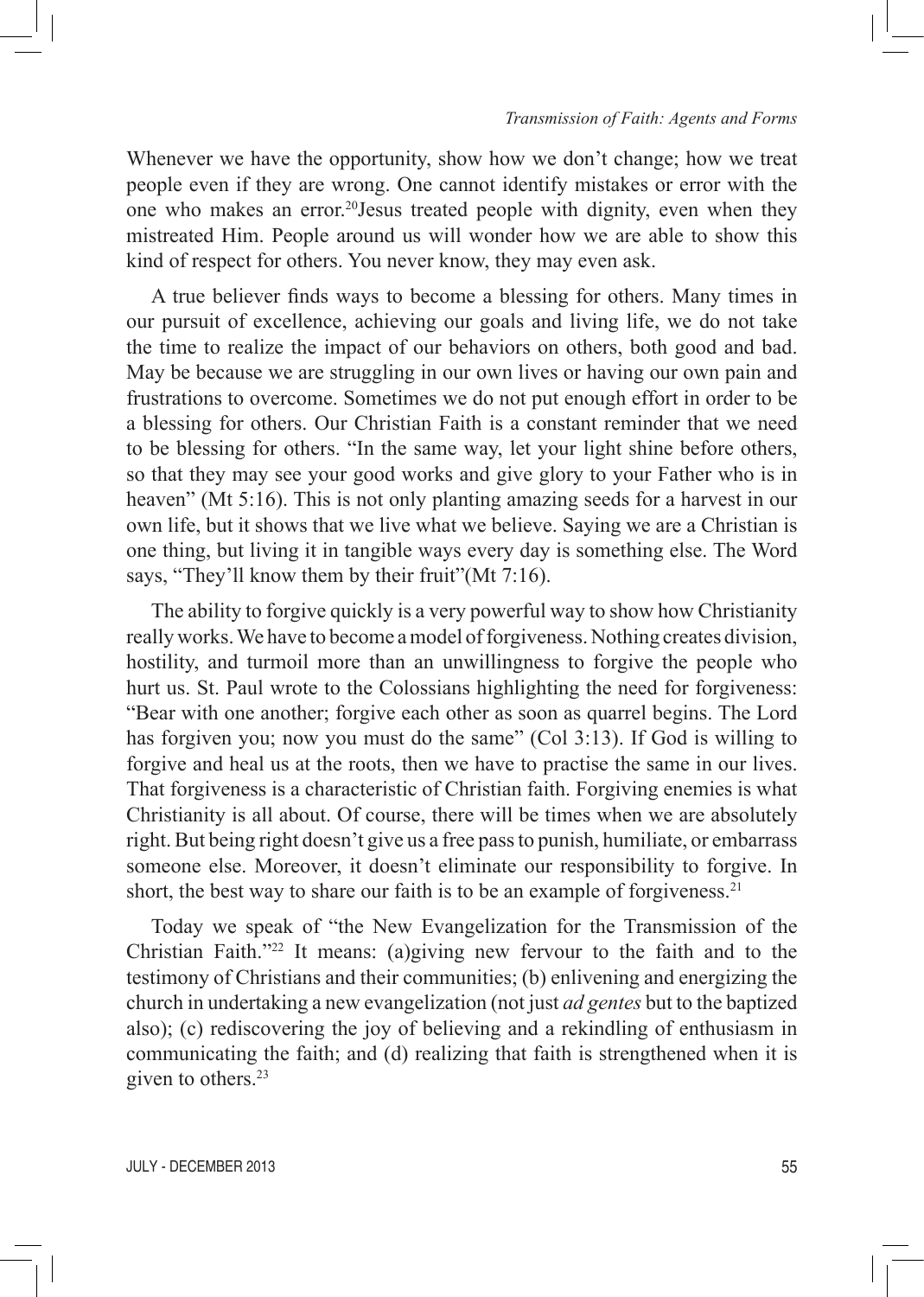## **4. DIFFICULTIES IN MAKING THE FAITH EXPERIENCES CONTEMPORARY AND TRANSMISSIBLE**

Sometimes, it seems that these historical works of the early Church are part of a past age and are confined there because they seem to lack the ability to communicate the evangelical character of their witness in the present day.<sup>24</sup> The evangelizing ministry of the Church has changed form and method through the years depending on places and situations. Vatican II reminded us that "groups among which the church dwells are often radically changed, for one reason or another, so that an entirely new set of circumstances may arise."25 Today, we witness a cultural change which challenges our mandate to proclaim the Gospel.<sup>26</sup>

These changes are both positive and negative. They advance human culture, increase knowledge, but they also cause many to question values and some fundamental aspects of daily life which affect people's faith. "If on the one hand humanity has derived undeniable benefits from these changes and the Church has drawn from them further incentives for bearing witness to the hope that is within her (1 Pt. 3:15), on the other hand, there has been a troubling loss of the sense of the sacred, which has even called into question foundations once deemed unshakeable, such as faith in a provident creator God, the revelation of Jesus Christ as the one Saviour, and a common understanding of basic human experiences: i.e. birth, death, family life, and references to natural and moral law. Even though some consider these things as a kind of liberation, there soon follows awareness that an interior desert result, whenever the human being, wishing to be the sole architect of his nature and destiny, finds oneself deprived of that which is the very foundation of all things."27

## **5. MAJOR FAITH STRUGGLES OF OUR AGE**<sup>28</sup>

- 1. The struggle with atheism of our everyday consciousness that is the struggle to have a vital sense of God within a secular culture.
- 2. The struggle to live ourselves in torn, divided and highly-polarized communities, as wounded persons, and carry that tension without resentment and without giving it back in kind.
- 3. The struggle to live, love and forgive beyond the infectious ideologies that we daily inhale, that is, the struggle for true sincerity.
- 4. The struggle to carry our sexuality with responsibility, the struggle for a healthy sexuality that can both properly revere and delight in this great power, .the struggle to carry our sexuality in such a way so as to radiate both chastity and passion.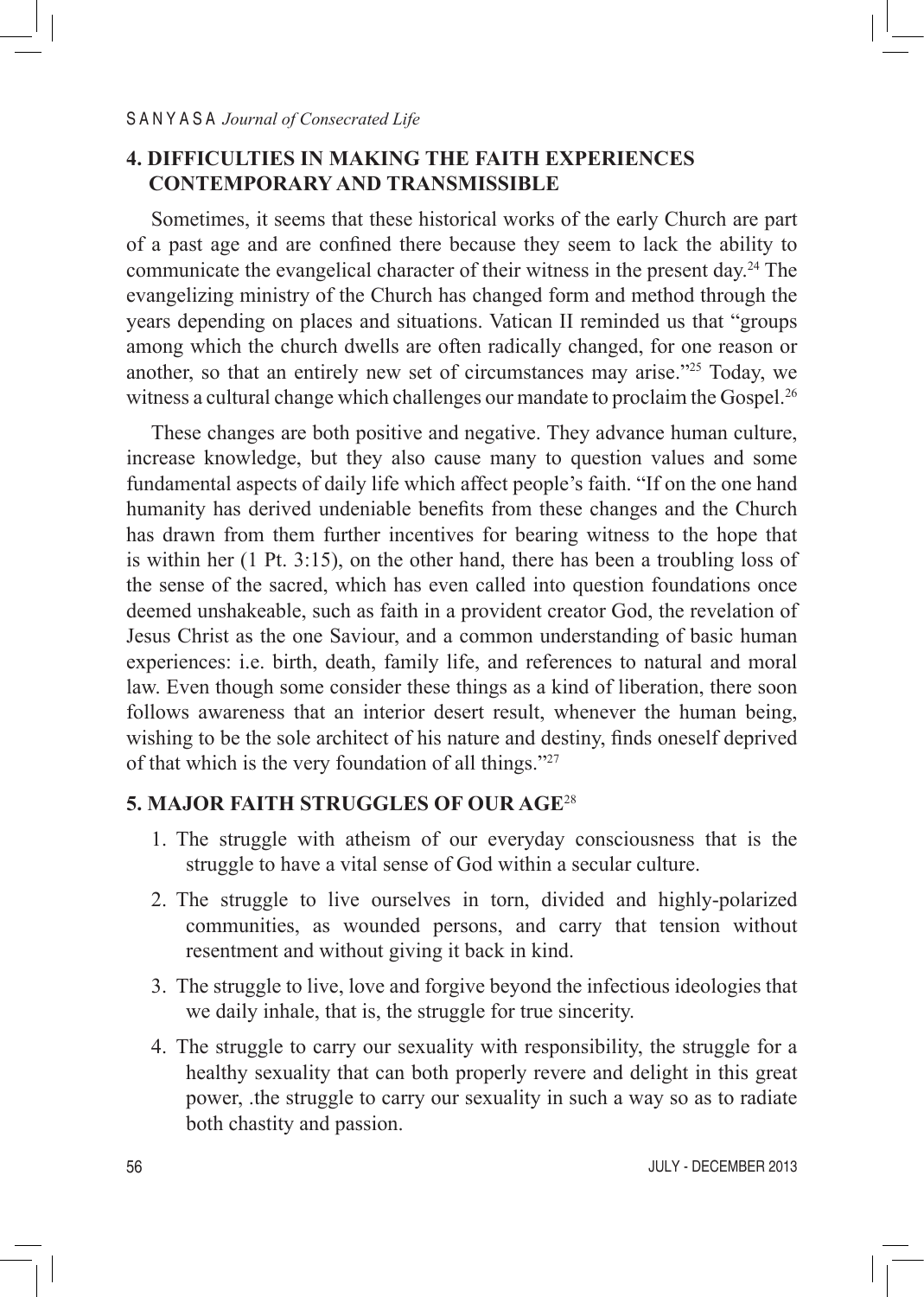- 5. The struggle for interiority and prayer within a culture that thirsts for information, and where distraction constitutes a virtual conspiracy against depth and solitude, that eclipse of silence in our world.
- 6. The struggle to deal healthily with the dragon of personal grandiosity, ambition, and pathological restlessness, in a culture that daily overstimulates them, the struggle to healthily cope with both affirmation and rejection.
- 7. The struggle to not be motivated by paranoia, fear, narrowness and overprotectionism in the face of terrorism and over powering complexity, the struggle to not let our need for clarity and security trample compassion and truth.
- 8. The struggle with moral loneliness inside a religious, cultural, political and moral Diaspora . . . the struggle to find soul mates who meet us and relate with us inside our moral centre.
- 9. The struggle to link faith to justice. . . . the struggle to get a letter of reference from the poor, to institutionally connect the Gospel to the streets, to remain on the side of the poor.
- 10. The struggle for community and Church, the struggle inside a culture of excessive individuality to find the healthy line between individuality and community, spirituality and ecclesiology . . . the struggle as adult children of the enlightenment to be both mature and committed, spiritual and ecclesial.

## **6. TRANSMITTING THE FAITH**

Announcing and proclaiming the Good News is not the task of any one person alone or a select few, but rather a gift given to every baptized person (male or female no difference) who answers the call to faith. The whole Church, in this very activity, continually rediscovers her identity as a People gathered together by the Spirit to live Christ's presence among us and discover the true face of God who is Father<sup>29</sup>

Transmission of faith is a fundamental act of the Church since the role of faith in salvation is fundamental. By faith humans recognize the reality and absolute gratuitousness of God's initiative in saving sinful humanity through Christ.<sup>30</sup> It leads Christian Communities to articulate the basic works of a life of faith: charity, witness, proclamation, celebration, listening, and sharing. The Church transmits the faith which she herself lives. Liturgy, particularly the Eucharist, transforms a community from a simple gathering of people into a community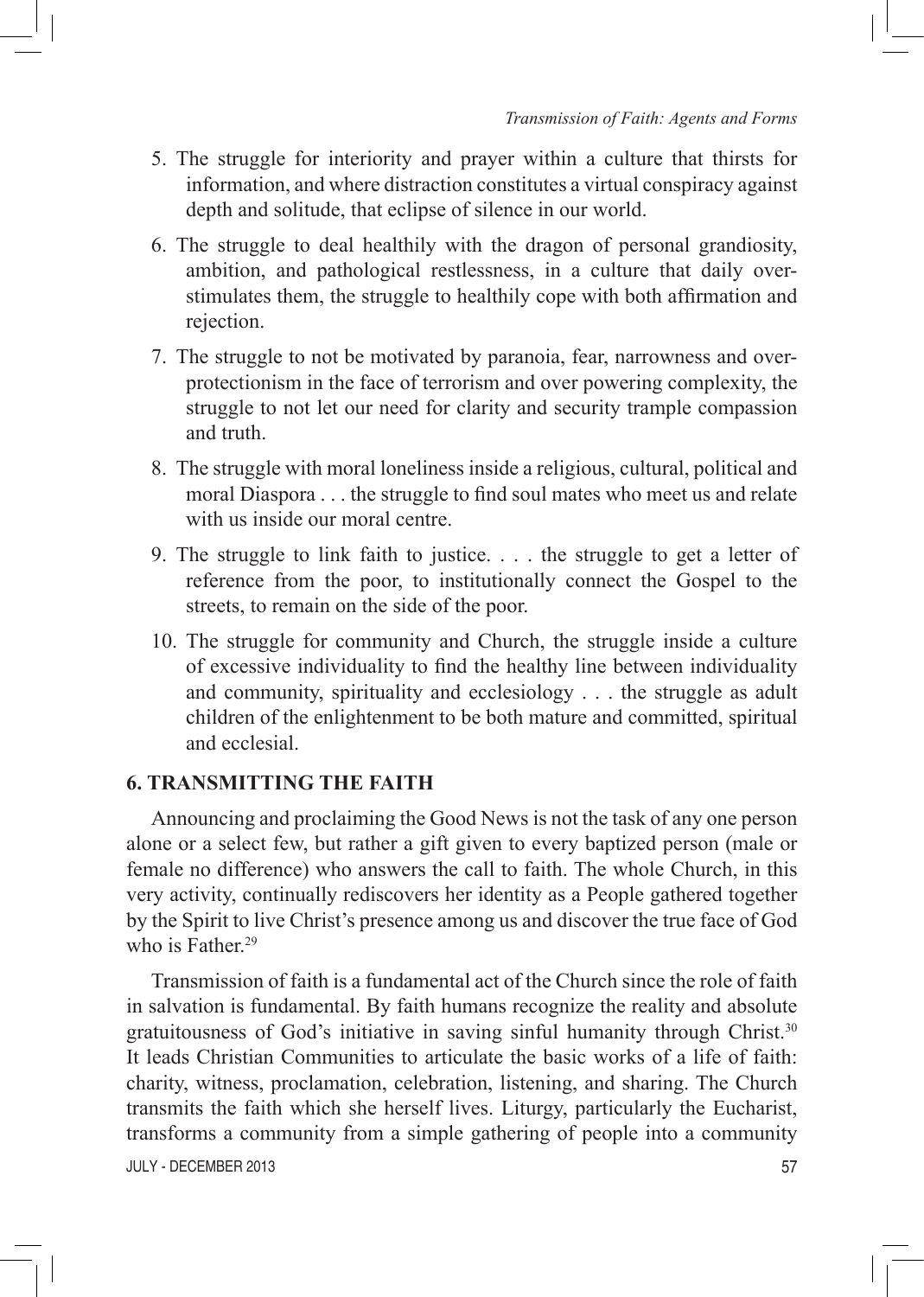which transmits faith in God the Father, Son and Holy Spirit. The Eucharist becomes a pattern for living that shapes the life of the community and reaches outward, through the community, into the world.<sup>31</sup>

## **7. THE PERSONS INVOLVED IN THE TRANSMISSION OF FAITH**

The transmission of faith involves the whole Church. Believers are gathered by the Spirit into communities to be nourished by word and sacrament, by witness and proclamation. Pastoral activity allows the Church to enter different, local, social settings and from within, display the richness and variety of ministries which bring life to everyday existence.

#### **7.1. Ordained Ministers**

Particular reference is to be made here to the ordained ministers (bishops, priests and deacons), who fulfill an essential role of leadership, coordination and discernment. Their mission should neither isolate them, nor place them above the community, since only by integration in the community can they fulfill their mission with efficacy. They should coordinate, stimulate and discern the transmission of faith, ensuring communion with the entire Church and fidelity to the faith. On the necessity of ordained ministers for the mission and ministry of the Church, Pope John Paul II says: "Without priests the Church would not be able to live that fundamental obedience which is at the very heart of her existence and her mission in history."32

The Bishops, "teachers of the faith"33 and guarantors of ecclesial unity are the ones primarily responsible for preservation and transmission of faith. They have the primary responsibility for coordinating and enabling in their Churches various ministries. They should not only watch over and control, but rather guarantee spaces of freedom and creativity, attentive mainly to the formation of the catechists and elaborating a good global project of faith formation. "For bishops are preachers of the faith, who lead new disciples to Christ, and they are authentic teachers, that is, teachers endowed with the authority of Christ, who preach to the people committed to them the faith they must believe and put into practice, and by the light of the Holy Spirit illustrate that faith. They bring forth from the treasury of Revelation new things and old, making it bear fruit and vigilantly warding off any errors that threaten their flock."<sup>34</sup>

The priests, as "educators of the faith"35 and collaborators of the bishops also have a great responsibility in this task, specially promoting the catechetical capacity of all and helping the community to grow in the gift of faith. As ordained ministers, they are to be at the service of the common priesthood,  $36$  by paying a special care to celebrate and foster the faith.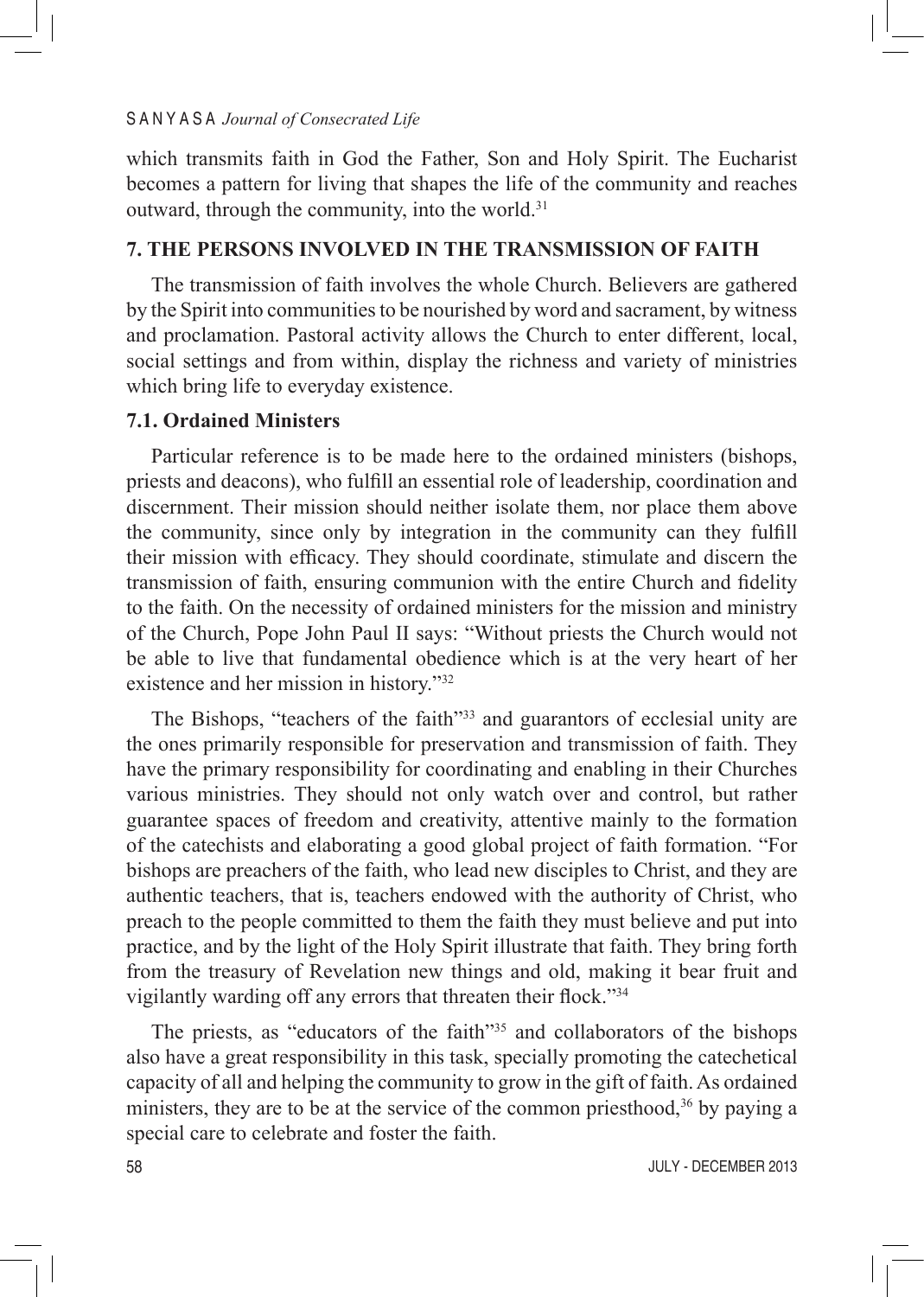The Deacons: The Second Vatican Council synthesized the ministry of deacons in the threefold "*diakonia* of the liturgy, the word and of charity."37 In this way diaconal participation through the ordained ministry in the one priesthood and the triple *munus* of Christ is expressed. The deacon "is *teacher* in so far as he preaches and bears witness to the word of God; he *sanctifies* when he administers the Sacrament of Baptism, the Holy Eucharist and the sacramentals, he participates at the celebration of Holy Mass as a 'minister of the Blood', and conserves and distributes the Blessed Eucharist; he is a *guide* in as much as he animates the community or a section of ecclesial life."38 Thus deacons play a vital role in transmitting the faith to the parish community.

#### **7.2. The Family**

The family is always the model-place for Evangelization and transmission of faith. The *Lineamenta* responses emphasized the place of family in the transmission of faith. Family is the place of witnessing a lived faith and values of Christian life-style. Formation and transmission of faith begins from the very beginning of life. Family needs the support of the faith community.<sup>39</sup> "Christian" marriage and the Christian family build up the Church: for in the family the human person is not only brought into being and progressively introduced by means of education into the human community, but by means of the rebirth of baptism and education in the faith the child is also introduced into God's family, which is the Church."40

#### **7.3. The Parish**

JULY - DECEMBER 2013 59 The Parish becomes an important centre, not simply as a place of religious services, but a gathering place for families and study groups and service groups, and a lived celebration of life.41 The family is the "place where the Gospel is transmitted and from which the Gospel radiates"<sup>42</sup> and a family cannot exist by itself, it has to be a part of the parish community. Christian parents exercise a true ministry towards their children by virtue of the sacrament of marriage. The family catechesis that "precedes, accompanies and enriches all other forms of catechesis"43 needs to be rediscovered and valued in its irreducible originality by rejecting any practice and overcoming a mentality that would ignore this responsibility which pertains to it. The celebrations of the sacraments very specially the sacraments of initiation such as Baptism, Confirmation and Eucharist are introducing people to faith. The customary entrance to Christian life is infant baptism. It is also a common practice of adults and adolescents to request Baptism. The course of preparation, the scrutinies and the celebration of the sacrament are moments which nourish the faith of the catechumens and the community. The more active engagement of catechumens, parents and Godparents in preparing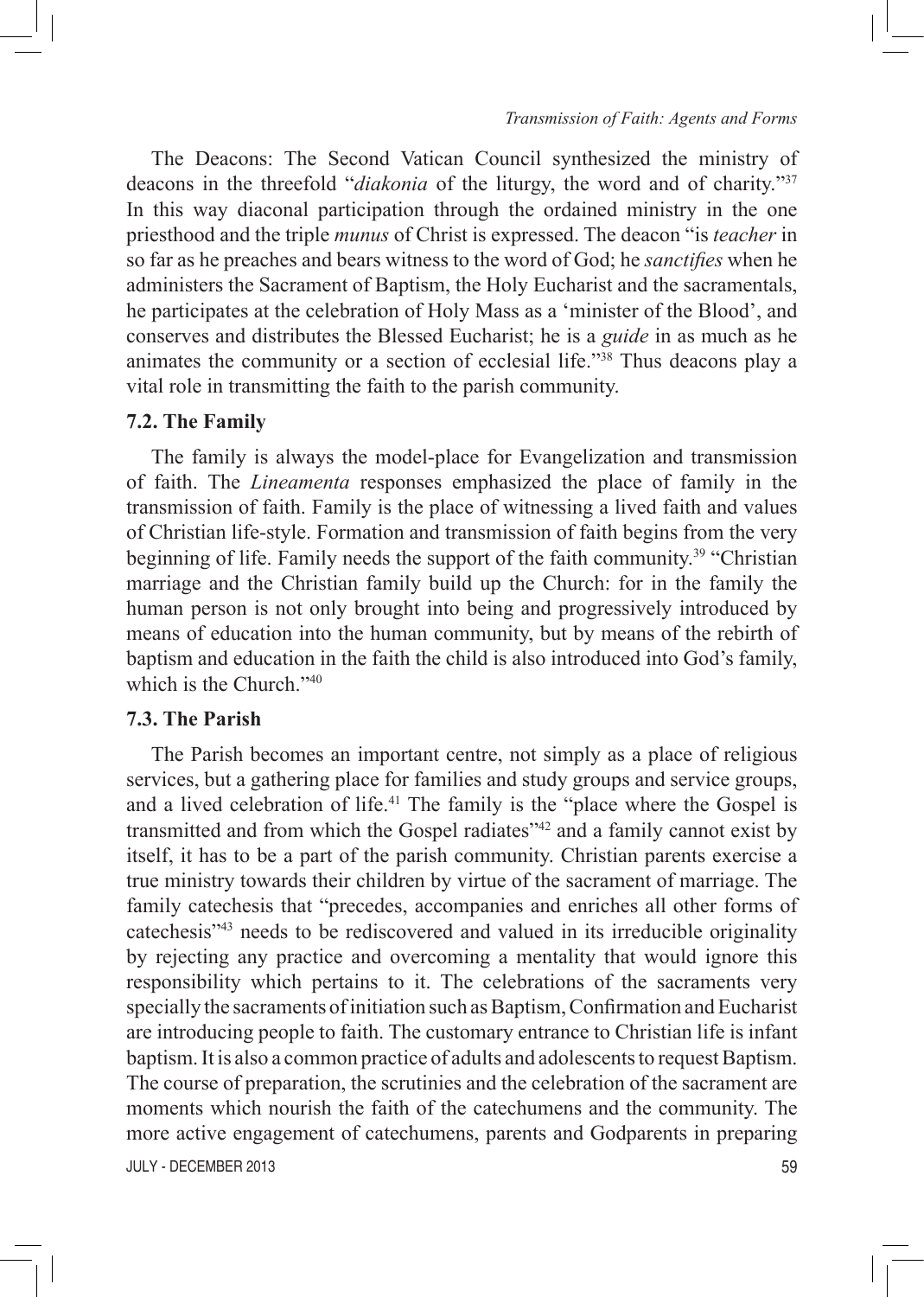for sacraments of initiation leads to better participation in subsequent Christian life. In many places they have initiated a "post-baptismal" catechumenate which is also very effective. Pastoral programmes for Baptism are one of the priorities of the new evangelization.44 Admission to the First Holy Communion usually takes place in elementary school, preceded by a course of preparation, which can also have experiences of mystagogy and guidance in later years.

The Sunday homilies, Parish missions, Marriage preparation, Novenas, Marian devotions etc. are the ordinary means for transmitting the faith. Catechists attached to the parish play a vital role in parish communities. Catechists are the immediate witnesses and irreplaceable evangelizers,<sup>45</sup> who represent the basic strength of Christian communities. They have made a unique and irreplaceable contribution in the proclamation of the Gospel and the transmission of the faith, especially in Churches which have been evangelized in the last centuries.<sup>46</sup>

The important role and dedication seminarians, religious and many committed lay man and women who are involved in catechesis cannot be ignored. In recent years, due to a declining number of priests and their being forced to minister to more than one Christian community, the practice of delegating to lay people their work of catechizing is increasingly becoming common.

## **7.4. Basic Christian Communities**

One of the significant developments in the Church after Vatican II is the emergence of Basic Ecclesial Communities or Small Christian Communities all over the world especially in Latin America, Africa and Asia. "In order to make Jesus' vision a reality, we recommend very strongly that the basic structure of the Church in India is to be a communion of communities and for this, Small/ Basic Christian Communities must be formed in every parish. 'They aim to help their members to live the Gospel in a spirit of fraternal love and service, and are therefore a solid starting point for building a new society, the expression of a civilization of love."47 These are small communities whose members are in unity and solidarity with one another and with their pastors. The members have a strong sense of belongingness and responsibility for one another. The members share the Word of God and are guided by regular catechesis. "These communities are a sign of vitality within the Church, an instrument of formation and evangelization, and a solid starting point for a new society based on a 'civilization of love.'<sup>148</sup> They can live and transmit the Christian faith in a profound manner today.

#### **7.5. Catholic schools, Colleges and Universities**

Educational institutions are present throughout the world. These institutions are intended to pass on to future generations basic values of life and moral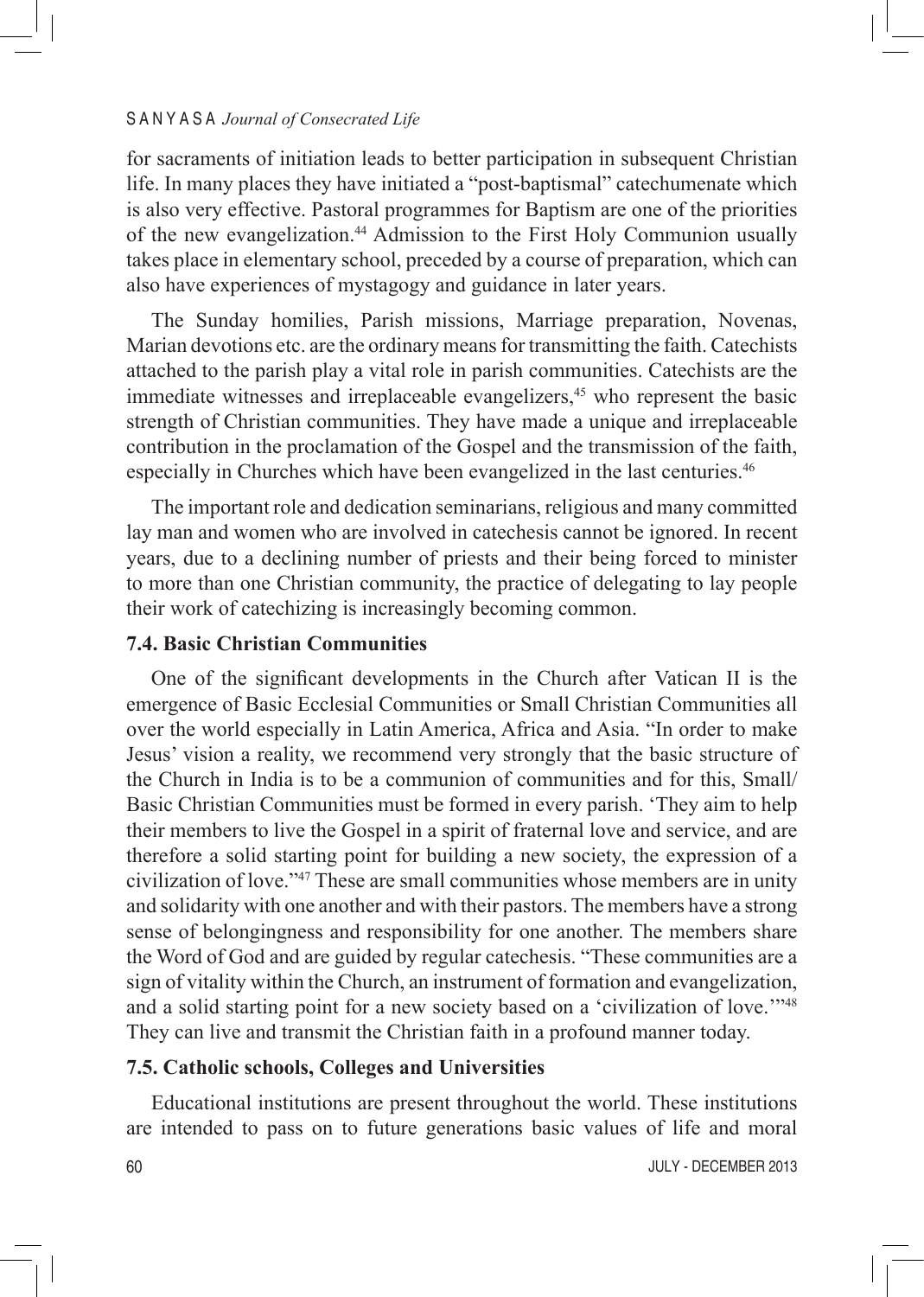conduct. Teachers and Management of the schools/colleges/universities if properly motivated would always be serving as instruments of transmitting the faith.

## **7.6. Religious of Consecrated Life and of Societies of Apostolic Life**

Religious can offer service towards the new evangelization with a renewed union to Lord Jesus, each according to their proper charism, in fidelity to the magisterium and to sound doctrine. Consecrated persons, as bearers of original charisms within the Church, have a specific role in the exercise of the catechetical action. Their contribution goes beyond a mere collaboration and substitution where priests and catechists are lacking. Their catechetical contribution is realized, first of all, by their "being" in the Church and in the world disciples and prophets, embodying the Church's "desire to give herself completely to the radical demands of the beatitudes,"49and announcing the primacy of the transcendence and the eschatological dimension of Christian hope. "In diocesan catechetical activity their original and particular contribution can never be substituted for by priests or by laity. This original contribution is born of public witness to their consecration, which makes them a living sign of the reality of the Kingdom."50 Contemplative communities by their prayers, specifically for the renewal of the faith among the People of God and for a new impulse for its transmission to the young transmit faith. Associations and Ecclesial Movements are invited to promote specific initiatives which, through the contribution of their proper charism and in collaboration with their local Pastors, will enrich the experience of the *Year of Faith*. The new Communities and Ecclesial Movements, in a creative and generous way, will be able to find the most appropriate ways to offer their witness to the faith in service to the Church. In the transmission of the faith and the proclamation of the Gospel the great religious orders and the many forms of consecrated life especially the mendicant orders had played a vital role. From the vantage point of faith, their presence, even if hidden from sight, is seen as a source of many spiritual blessings in the missionary mandate which the Church is presently called to fulfill. Many local Churches recognize the importance of this prophetic witness to the Gospel as a dynamic source of energy in the life of faith of entire Christian communities and a great number of the baptized.<sup>51</sup>

### **7.7. The Special Prophetic Charisms**

JULY - DECEMBER 2013 61 Within the Church, there has always existed the invigorating presence of the special charisms of the Word and of witness that accomplish the mission of deepening, motivating and provoking the faith. Faith is a gift of the Holy Spirit. "In the history of the Church, alongside other Christians, there have been men and women consecrated to God who, through a special gift of the Holy Spirit,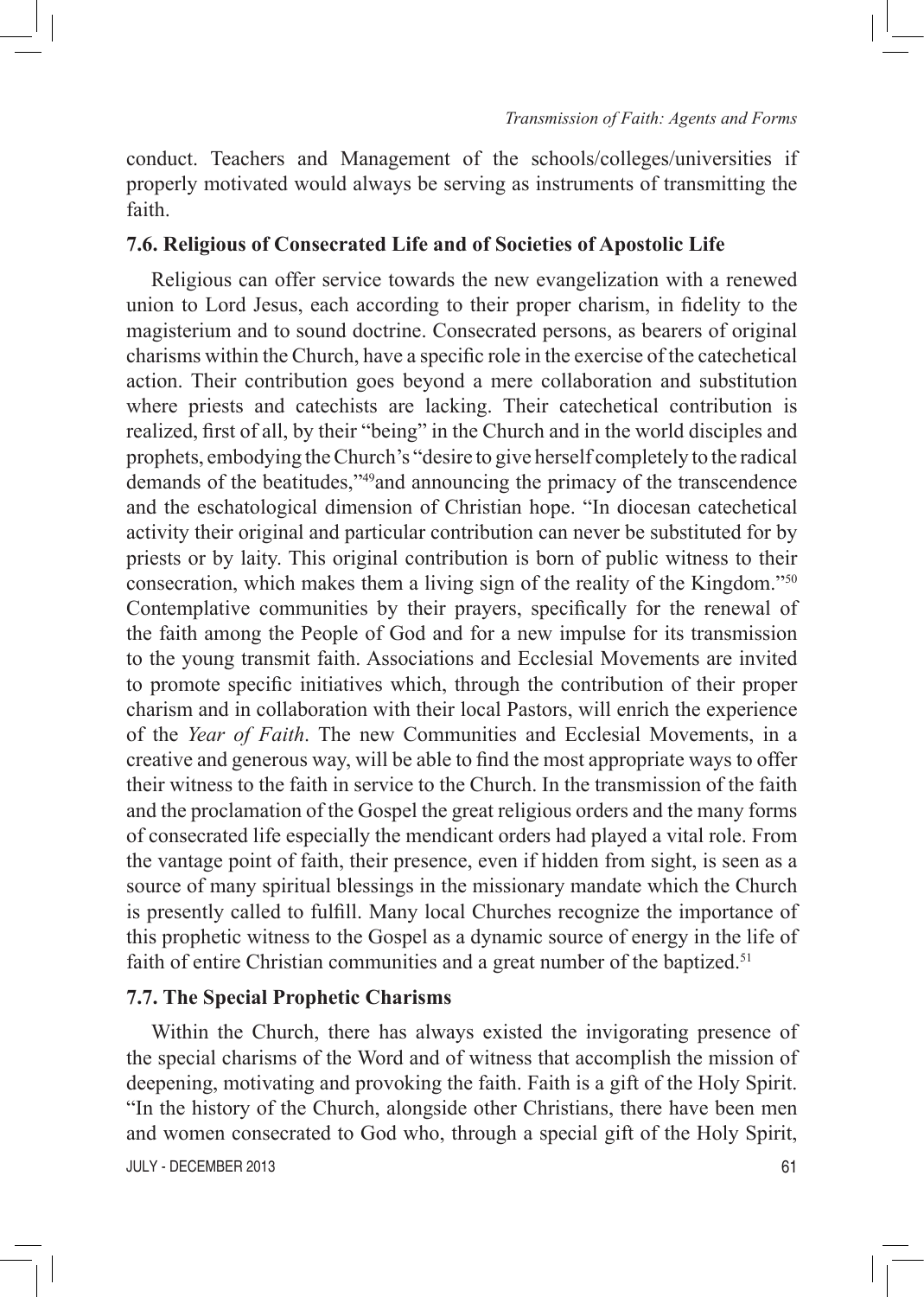have carried out a genuinely prophetic ministry, speaking in the name of God to all, even to the Pastors of the Church."52 It is not strange that, even prior to such a prophetic ministry, there has seemingly existed a tension between the institution and the charisms – a tension which has at times led to the exclusion of many prophetic voices. Such a presence, however, if authentic, becomes an eloquent sign of the action of the Spirit in the Church. Ignoring them or repressing them impoverishes the community and manifests a serious lack of faith.

In fact, these two elements namely *institution* and *charism* are not contradictory,53 since all ministries possess a charismatic foundation. Just as the ordained priesthood is in function and at the service of the ministerial character of the whole Church, so too the prophetic ministry is at the service of the universal prophetic ministry of the faithful. The exercise of the prophetic dimension by the magisterium is at the service of the Word, and assisted by the Holy Spirit, draws from the living tradition of the whole ecclesial community.54 The apostolic ministry can propose as objects of faith only that which is found in the faith of the Church. It fulfills this act with authority and is therefore authentic, however always drawing its faith from the Church itself.

Thus, a healthy tension needs to be maintained between the dynamic ecclesial poles: between the various roles (pastors and faithful), between the institution and the charisms (prophetic and routine). The particular charisms, together with the role of the pastors and the ecclesial community at the foundation represent the triple point of reference for the ecclesial Word. The constant reciprocal interaction among these three points of references guarantees fidelity and authenticity in the exercise of the evangelizing and catechetical mission of the Church.

## **8. CONCLUSION**

Speaking of transmission of faith today does not mean a totally new concept rather it is an adequate response to the signs of the time, to the needs of individuals and people of our time and to the new sectors with their cultures. The witness of all the people of God together with the religious and those in the ministerial priesthood show forth the one and only face of the Church which is a sign of the Kingdom of God. "Faith is like the flame of a torch or a candle which when shared, does not burn out but instead multiplies and grows."55

#### **Endnotes**

- 1 XIII Ordinary General Assembly of Bishops , *Instrumentum Laboris,* Preface.
- 2 XIII Ordinary General Assembly of Bishops, *Lineamenta,* 12.
- 3 *Dignitatis Humanae*, 4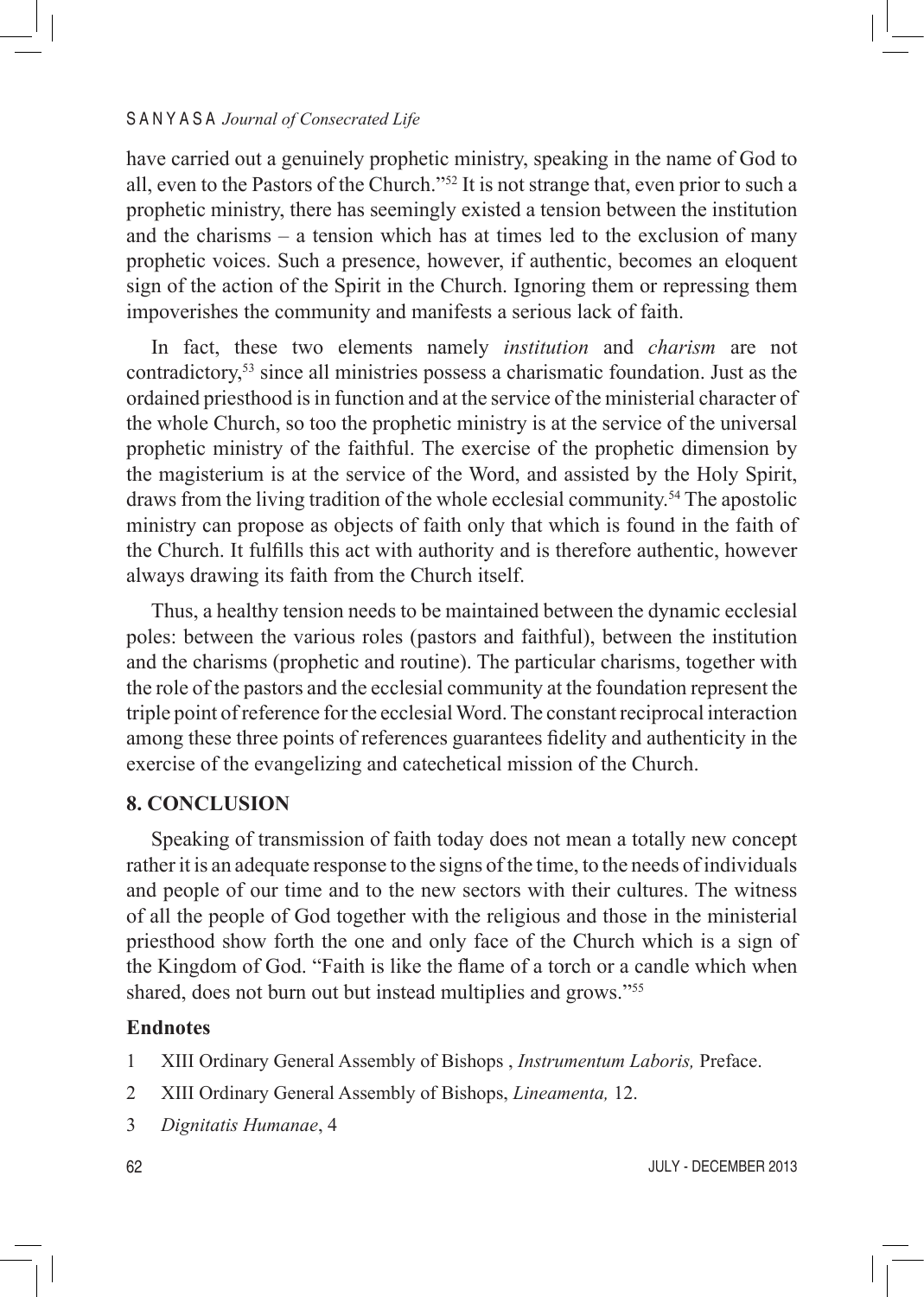- Becker K., and Morali I., (Eds), *Catholic Engagement with World Religions,* TPI, Bangalore: 2011, p.303.
- Neuner, J., and Dupuis, J., (Eds), The Christian Faith, 118, TPI, Bangalore:2001, p.44.
- *Ibidem*
- *Dei Verbum*, 5.
- Becker K., and Morali I., (Eds), *Catholic Engagement with World Religions,* p.304.
- Neuner, J., and Dupuis, J., (Eds), *The Christian Faith*, 122.
- *Lumen Gentium*, 16.
- *Lumen Gentium* 14; *Ad Gentes* 7.
- Becker K., and Morali I., (Eds), *Catholic Engagement with World Religions,* p.304.
- *Dei Verbum*, 4.
- XIII Ordinary General Assembly of Bishops , *Instrumentum Laboris,* 18.
- *Ibidem*, 19.
- Encyclical Letter *Deus Caritas est*, 1
- *Evangeli Nuntiandi*, 26.
- http://tasteofthoughts.tumblr.com/page/2
- *Lumen Gentium*, 32.
- *Dignitatis Humanae*, 14
- John Paul II, Address to the Youth of Lesotho, in *OR*, no.39, September 26, 1988, p. 8.
- *Instrumentum Laboris*, 1.
- http://www.vatican.va/roman\_curia/synod/documents/rc\_synod\_doc\_20120619\_ instrumentum-xiii\_en.html
- Cf. *Instrumentum Laboris*, 32.
- *Ad Gentes*, 6.
- *Instrumentum Laboris*, 42.
- Benedict XVI Apostolic letter, *Ubicumque et semper*.
- http://www.ronrolheiser.com/columnarchive/?id=894
- *Instrumentum Laboris*, 92.
- Rahnner, K., (Ed), Sacramentum Mundi, vol. 2, TPI, Bangalore:1978, p.320.
- *Ecclesia de Eucharistia*, 23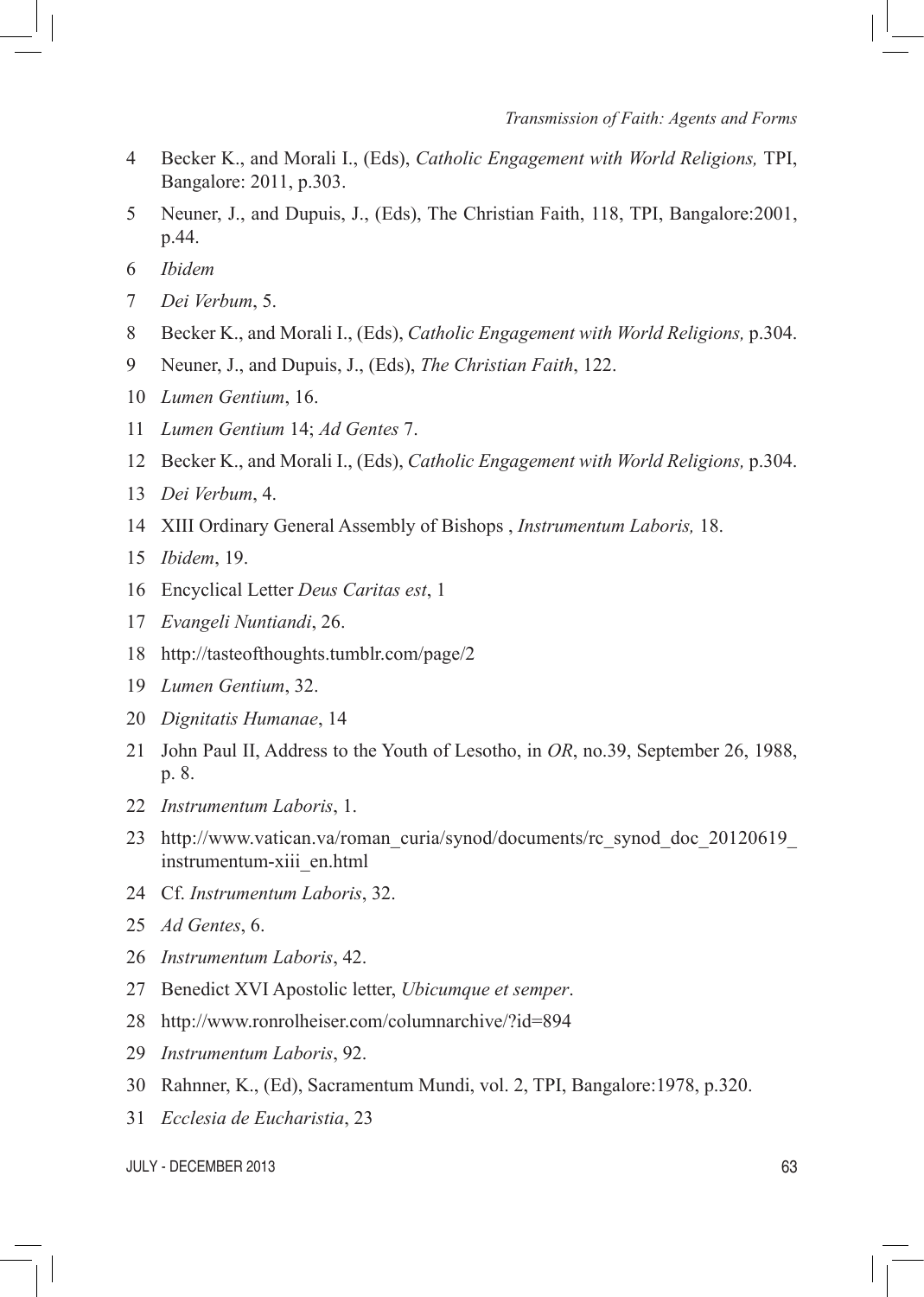- *Pastores Dabo Vobis*, 1; cf. also *BEM* 8.
- *Evangelii Nuntiandi*, 68.
- *Lumen Gentium*, 25
- *Presbyterorum Ordinis*, 6
- *Lumen Gentium*, 10.
- *Lumen Gentium*, 29
- John Paul II, Allocution to Permanent Deacons, 16 March 1985, n. 2.
- *Instrumentum Laboris*, 111.
- *Familiaris Consortio*,15.
- I*nstrumentum Laboris*, 107.
- *Evangelii Nuntiandi*, 71.
- *Catechesi Tradendae*, 68.
- *Instrumentum Laboris*, 135.
- Alberich, E., and Vallabaraj, J., *Communicating A Faith That Transforms*, Kristu Jyothi Publications, Banglaore: 2004, p123.
- *Instrumentum Laboris*, 108
- *Ecclesia in Asia*, 25;
- *Redemptoris Missio*, 51.
- *Evangelii Nuntiandi*, 69.
- *General Directory for Catechesis*, 228.
- *Instrumentum Laboris*, 114.
- *Vita Consecrata,* 84.
- *Lumen Gentium*, 4.
- *Dei Verbum*, 10.
- Pedro Pablo Elizondo, as quoted in http://www.catholicnewsagency.com/news/ faith-a-treasure-shared-by-evangelizing-reflects-mexican-bishop/.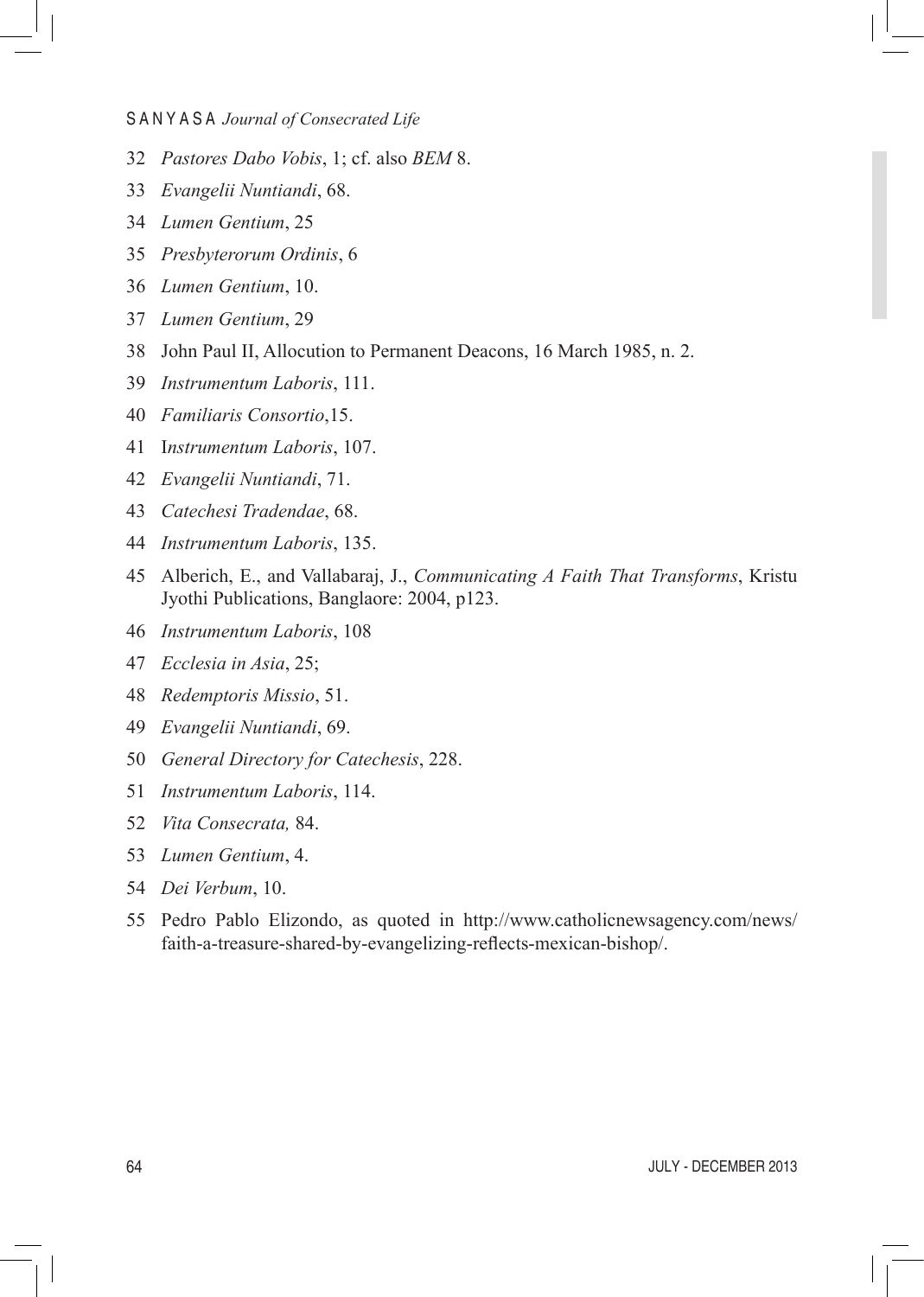# CONSECRATED LIFE IN RESPONSE TO THE CALL FOR NEW EVANGELIZATION

## **Joseph Mappilaparambil, CMF**

## **1. THE CALL FOR A** *NEW EVANGELIZATION*

Pope Benedict XVI, on October 11, 2011 published the Apostolic Letter *Porta Fidei* ('The Door of Faith') and announced a Year of Faith, starting on 11 October, 2012 and concluding with the Solemnity of Christ the King on 24 November, 2013. By launching his plan for a 'New Evangelization,' he invited everyone of good will to cooperate and work for the transmission and renewal of Christian Faith.<sup>1</sup>

The recently concluded XIII Ordinary General Assembly of the Synod of Bishops, held in Rome from 7 to 28 October 2012, on the theme *The New Evangelization for the Transmission of the Christian Faith,* was a reaffirmation, progression and consequence of the two previous Synods on *the Eucharist* and on *the Word of God*.

#### **2. WHAT IS** *NEW EVANGELIZATION***?**

For Pope Benedict XVI, 'new evangelization' or 'renewed evangelization' means "rediscovering the joy of believing and the enthusiasm for communicating the faith."2 It also means to endeavour to bring back to true Catholic faith those "who no longer consider themselves members of the Church and live a life far removed from Christ and his Gospel."3 'New' does not mean that the Gospel, as formerly preached, is 'old' or outmoded and has lost its relevance, or that a new Gospel has to be preached; it only means to reactivate or rejuvenate the existing Gospel with new vigour and vitality. It means to be new "in ardour, methods and expression."4 It is 'new', not because the old methods were incorrect or useless or are not applicable today, but the context of the proclamation has changed,

Joseph Mappilaparambil is a pioneering Claretian Missionary to North East India. He has a Masters Degree in World *Mission Studies from Catholic Theological Union, Chicago and Ph.D. from the University of Madras from the Institute of Dialogue with Cultures and Religions, Loyola College. He teaches Missiology in Oriens Theological College, Shillong. At present he is the Rector of the Claretian Minor Seminary, Umsning, Meghalaya.*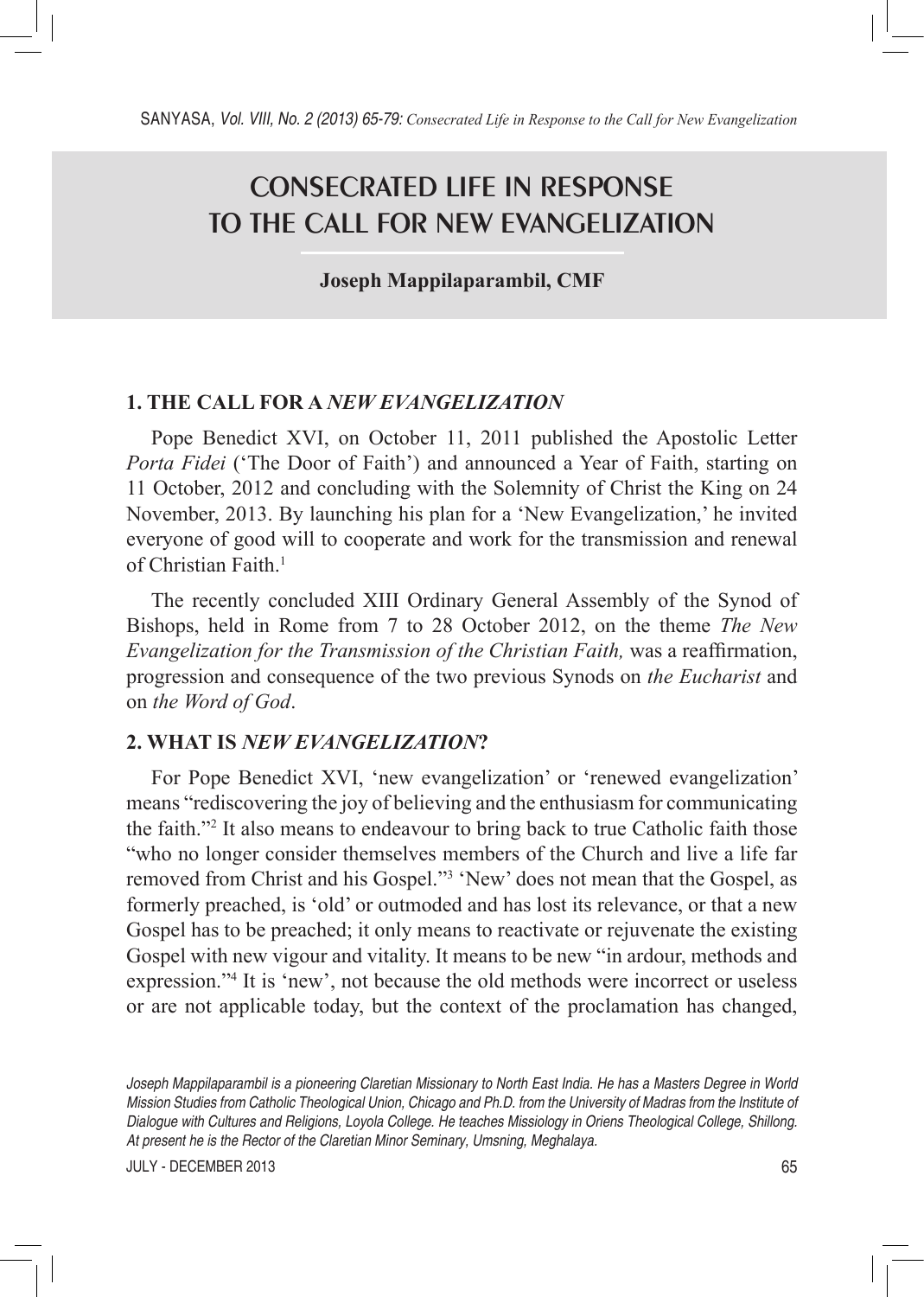and it has to suit the modern man. Today's situation is 'new' due to the vast and sweeping changes that are taking place in the social and phenomenological world. In that sense, new evangelization can be understood as a fresh proclamation of the Good News to the present world, taking into consideration its new situations, needs and challenges and the need to proclaim it with new zeal, new methods and new expressions.

Holy Father Benedict XVI called for a 'new evangelization' in order that the Church may be better prepared to address effectively the crisis in faith and to receive a new vitality in the changing situation and challenges of the modern man. During his homily during the Eucharistic celebration for the solemn inauguration of the XIII Ordinary General Assembly of the Bishops, the Pope recalled that the new evangelization is directed "principally at those who, though baptized, have drifted away from the Church and live without reference to the Christian life .... to help these people encounter the Lord who alone fills our existence with deep meaning and peace, and to favour the rediscovery of the faith, that source of grace which brings joy and hope to personal, family and social life."<sup>5</sup>

*New Evangelization* invites us to deepen our faith and commitment to Jesus, believe in the Gospel message and go forth to proclaim that Gospel. Thus it is a call to all Catholics to be evangelized and then go forth to evangelize. In a special way, New Evangelization focuses on 're-proposing' the Gospel to those who have experienced a crisis of faith. Pope Benedict XVI called for the reproposing of the Gospel to those regions awaiting the first evangelization and to those regions where the roots of Christianity are deep but that have experienced a serious crisis of faith due to secularization

#### **2.1. The Context**

The de-Christianization that began in the aftermath of the French Revolution gathered momentum and later turned into a mood of general secularism, unbelief and outright atheism. The western Christian world has become secular. The impact of it slowly engulfed the rest of the world and the Eastern countries too became its prey. The post-colonial Christian world and even some younger Churches have become its victims. What is heartening is that the Church has faced the issues and problems of today not with fear, but with unshakable hope and optimism.

The idea of a new evangelization can be traced back to the teaching of Vatican II which announced, "The Church on earth is missionary by her very nature."<sup>6</sup> A renewed thrust was given by Pope Paul VI in *Evangelii Nuntiandi* (1975), where he reaffirmed, "Evangelizing is the grace and vocation proper to the Church, her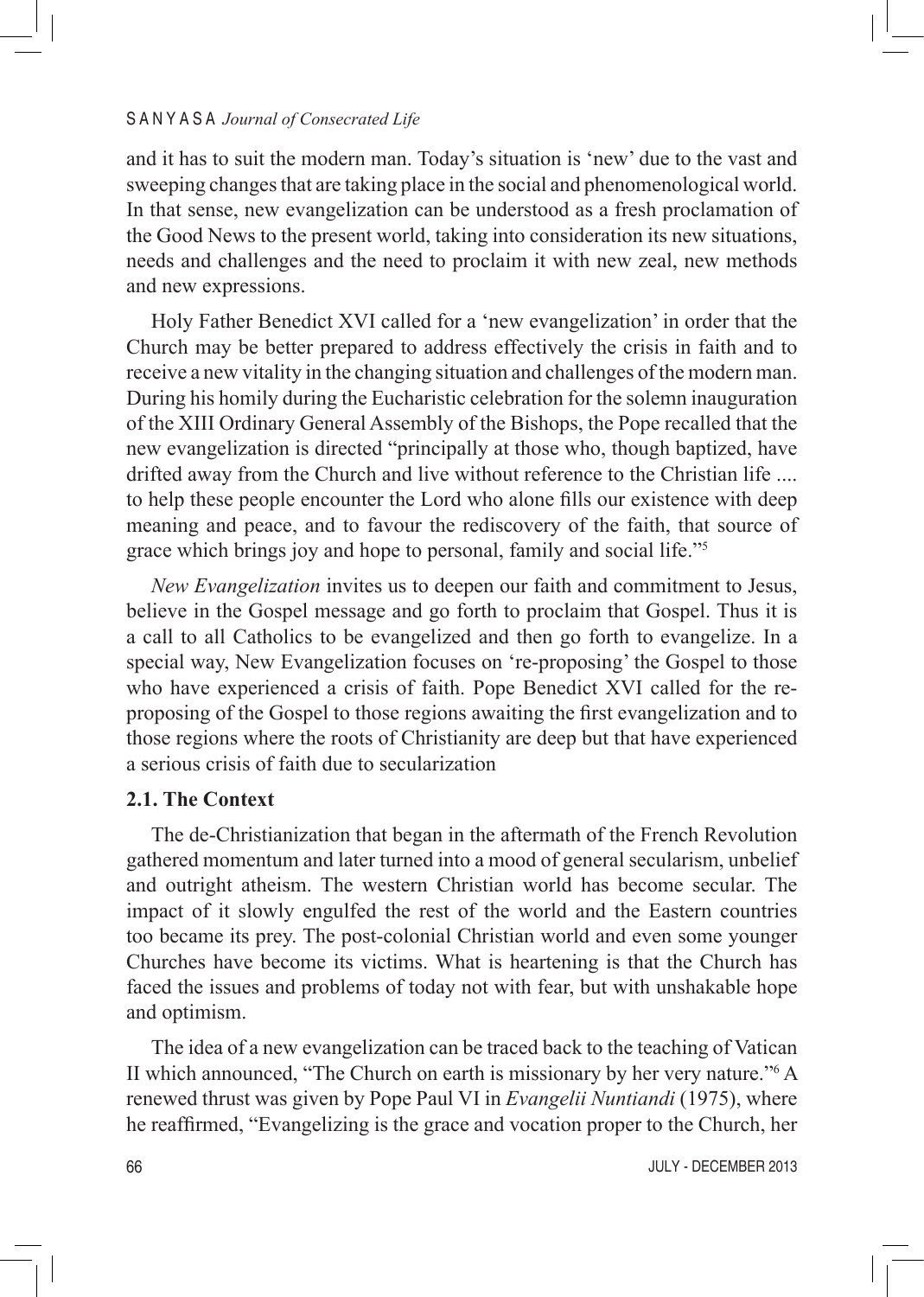deepest identity. She exists in order to evangelize."7 The Church in her entirety is missionary. With the thrust of revitalizing the evangelizing activity of the Church, the Pope used expressions such as "a fresh forward impulse," "a new period of evangelization,"8 and "renewal of humanity."9

Pope John Paul II used the term "new evangelization" for the first time in his homily at Nowa Hutay on 9 June 1979, during his papal visit to Poland.<sup>10</sup> It was further emphasized when he spoke to the Latin American Bishops at their XIX General Assembly at Port-au-Prince on 9 March  $1983$ .<sup>11</sup> He elaborated the idea more deeply in 1984 in a speech entitled 'The Building of a New Latin America'.12 He urged the Catholics to promote the new evangelization through new zeal, new methods and new expressions. In his encyclical *Redemptoris Missio,* Pope John Paul II outlined the vast horizons and new contours of the church's mission, especially to the millions who have not heard of Christ.<sup>13</sup> John Paul II sometimes used the term *new evangelization* explicitly and at other times he used the expression *a renewed evangelization* and went on to explain its intimate relationship with other forms of evangelization and affirmed it as a challenging task of the Church.14

### **2.2. The Three Types of Evangelization**

The Second Vatican Council brought a Copernican change in the Church's attitude towards salvation, mission and non-Christian religions. Until then, the Church's mission was oriented to "saving the souls" of the pagans under the traditional axiom: *extra ecclesiam nulla salus* (no salvation outside the church). The Vatican II Documents *Sacrosanctum Concilium, Lumen Gentium*, *Ad Gentes* and particularly *Nostra Aetatae* clearly articulated that there are positive elements, a deep religious sense and hidden power in other religions, and "the Catholic Church rejects nothing of what is true and holy in these religions."<sup>15</sup> *Redemptoris Missio* clearly and logically clarified that Church's "mission is one and undivided, having one origin and one final purpose; but within it, there are different tasks and kinds of activity.16 Thus *RM* identified three types of evangelization:

- **(a) Mission** *ad Gentes* is the special undertaking in which preachers of the Gospel are sent by the Church, going into the whole world to carry out the work of preaching the Gospel and implanting the Church among people who do not yet believe in Christ.<sup>17</sup>
- **(b) Pastoral Evangelization** is carrying out the pastoral care of those Christian communities who are fervent in faith and Christian living.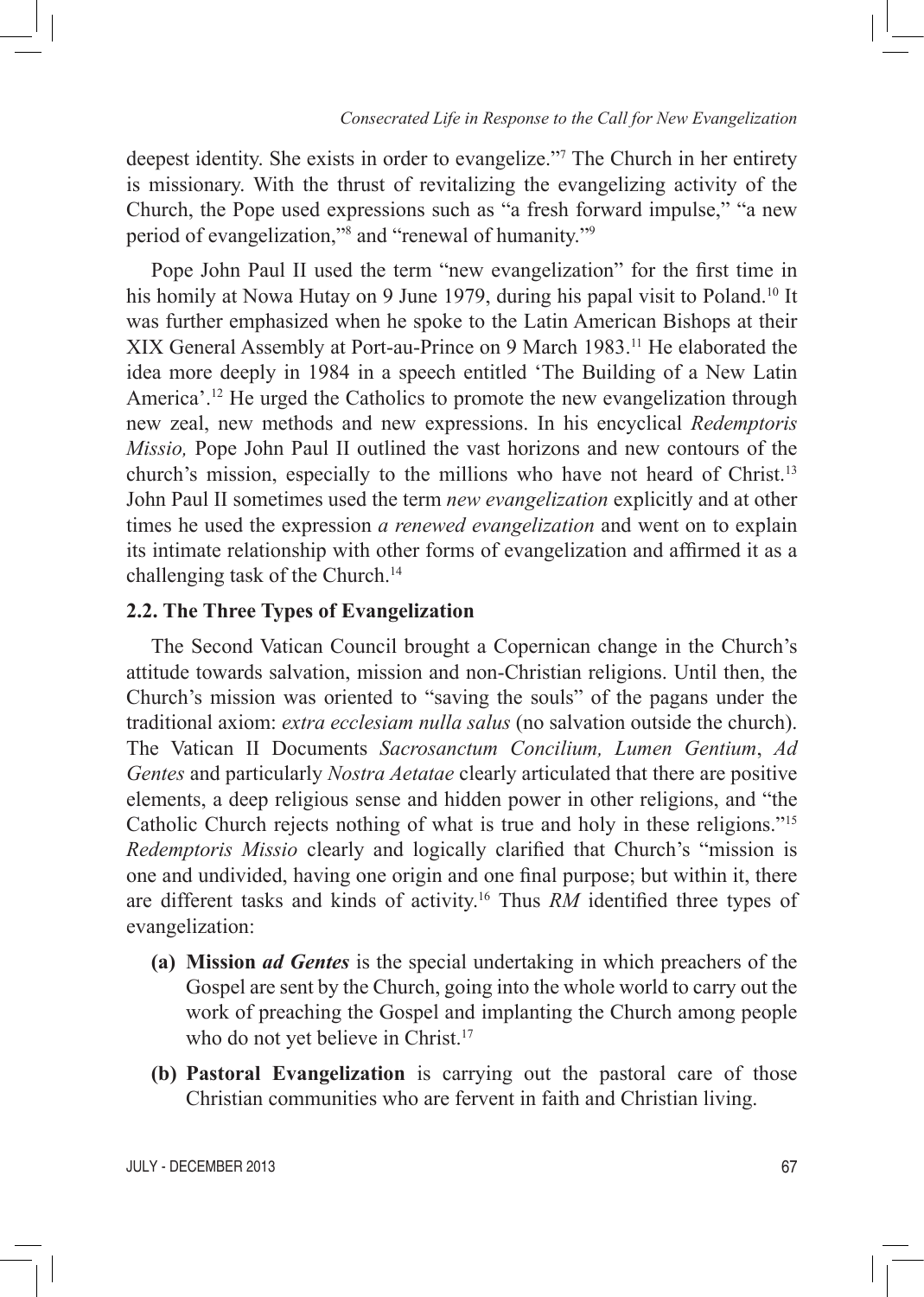**(c) The new Evangelization or re-evangelization** is addressed to those baptized who have lost a living sense of faith and who live far from Christ and his Gospel, to bring them back to the Church.18

## **2.3. Characteristics of** *New Evangelization*

Based on the different documents where this concept of *new evangelization* is presented to the believers, we may try to understand the concept through the following characteristic features:

- a) It is not new in its content; its theme is always *Christocentric*, that is, the one Gospel given in Jesus Christ, the Lord and Saviour of all mankind. Pope Benedict XVI has often reminded us that "being Christian is not the result of an ethical choice or a lofty idea, but the event of an encounter with a person – Jesus Christ, which gives life a new horizon and a decisive direction."
- b) It is inspired by the Holy Spirit, who guided Jesus' steps, and from the day of Pentecost guides the Church. The gift of the Spirit is the prime mover, the first source, the first breath of a true evangelisation.
- c) It is the responsibility of all the people of God, not just the work of a few with a special vocation. All the laity are co-responsible. As Christians, we cannot avoid the supreme duty to evangelize.
- d) It is not limited to foreign missions or to those who have not heard or do not believe the Christian message. New evangelisation is also for healthy Christian communities, as well as those Christians who have lost a living sense of faith.
- e) It is directed to individuals as well as to entire cultures and to a wide variety of socio-cultural and demographic sectors.
- f) It is not only about proclaiming the Good News of the Kingdom of God, but involves the comprehensive process of *being* Christian, about ongoing conversion and catechesis, and about creating a civilization of love.
- g) It calls for a faithful missionary spirit that springs from prayer and holiness, from hope and charity toward others.

## **3. RELIGIOUS LIFE IN CRISIS**

68 JULY - DECEMBER 2013 In this modern era, just like Christian faith, religious life is also undergoing a crisis. The Major Superiors' Meeting of 2012, held in Hyderabad, reiterated this by observing that "the life of religious is passing through a crisis of identity and commitment." They also added that "individualism has made members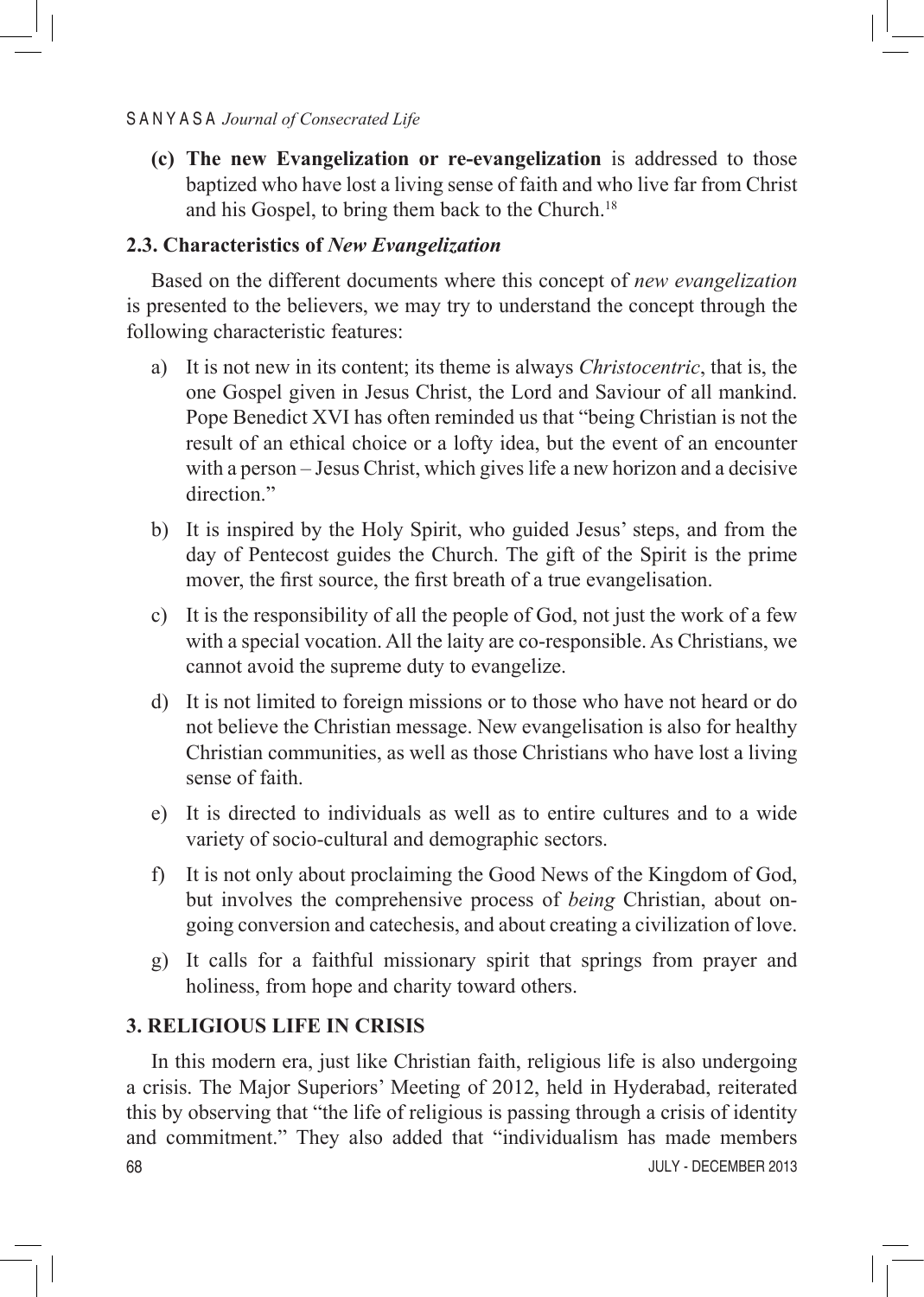#### *Consecrated Life in Response to the Call for New Evangelization*

fragile."19 Consecrated life today, according to the Major Superiors, stands in need of a re-visioning and re-grounding as its fire is dying out. The identity of religious women and men is in crisis today as it is compromised and channelized primarily to minister to the pastoral and institutional demands of the local church. This phenomenon stifles the prophetic and mystic dimension of religious life and the creative imagination of the religious women and men for creative fidelity to their original charismatic vision.

The crisis is perceptible in all areas of consecrated life, including prayer life, community living, life-style, religious vows and the spirit of service, piety, austerity etc. Unlike in the past, very few are attracted to this way of life, which gives an indication that it is undergoing a tremendous crisis. Powerful witnesses and strong role models are less and less prominent in this testing times. Besides, the alarming number of people, leaving the religious life after years of vowed life, is also a clear sign of this crisis. The reasons for this could be varied: some perceive a seeming lack of challenge in religious life; some others find the demands of religious life too high; still others feel that the secular world offers more scope and opportunities - hence it appears more attractive. Some people also feel that those who are choosing consecrated life these days are from a lower strata of society and educational background and are less committed than in the past. All of these are reasons, as the Major Superiors indicated, that compel us to renew and restore religious life, because today, more than ever, it is necessary to have persons who are lovingly dedicated to the Lord and the Gospel.

*New evangelization* demands that consecrated persons have a thorough awareness of the theological significance of the challenges of our time. In every place and circumstance, consecrated persons should be zealous heralds of Jesus Christ, ready to respond with the wisdom of the Gospel to the questions posed today by the anxieties and the urgent needs of the human heart. 20

## **4. THE RESPONSE OF CONSECRATED PERSONS TO**  *NEW EVANGELIZATION*

As stated above, today's consecrated people are going through many problems, both internal and external. Amidst the manifold challenges, the question is: What does 'new evangelization' demand a religious to be equipped with? In order to face these challenges courageously, the following steps will prove effective.

## **4.1. Deepening the Spiritual Dimension of Religious Life**

JULY - DECEMBER 2013 69 We have discussed about the identity crisis in religious life: let us take the example of the services like medical care, education and other developmental activities, which were once considered in some places as the monopoly of the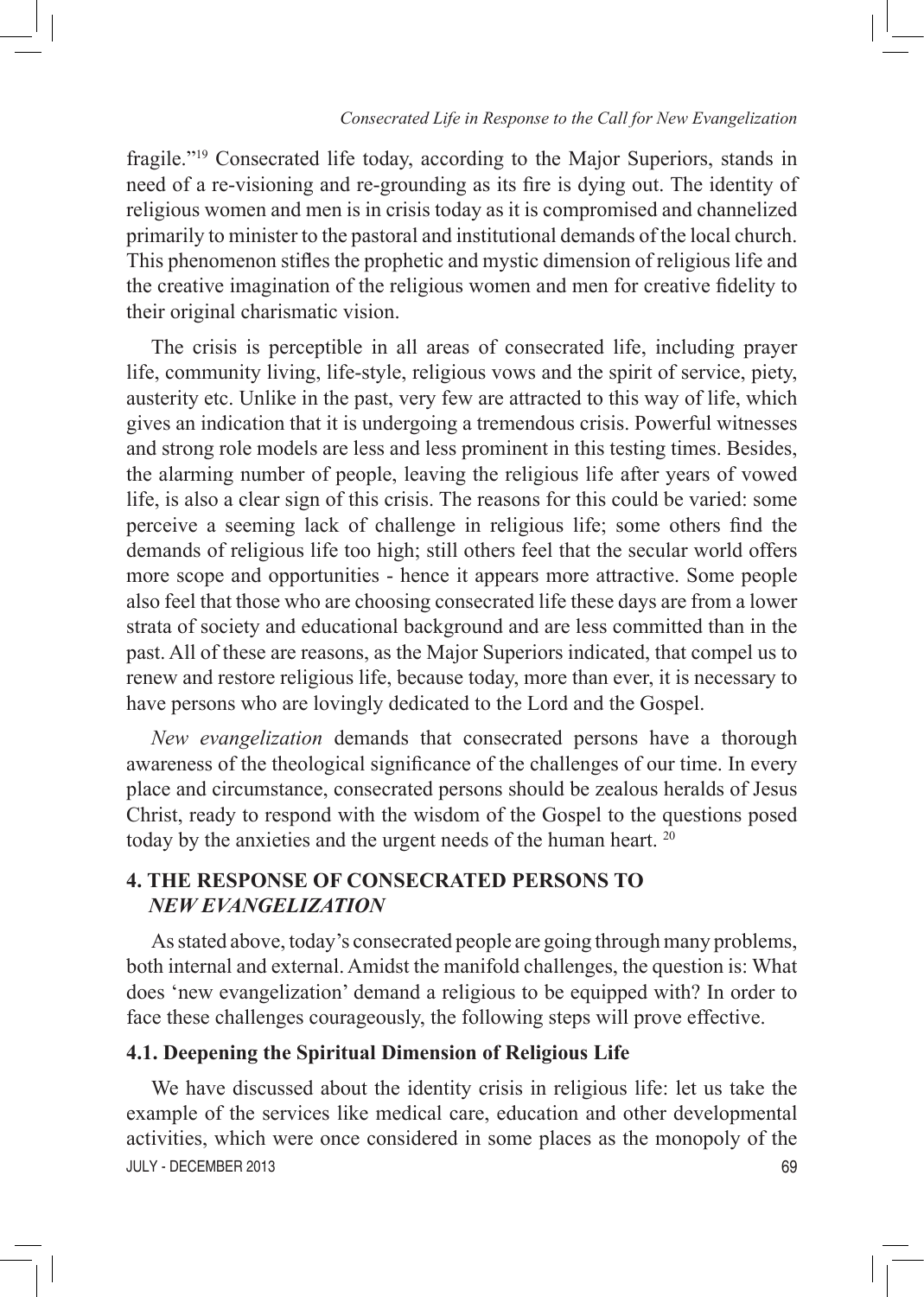religious; now they are provided more efficiently with better facilities, expertise, dedication and quality by many government and non-government organizations, often secular and non-Christian. Many committed youth and lay leaders, even non-religious and non-Christians, are rendering quality service with the sole motive of the betterment of humanity and the alleviation of suffering and poverty. Then, what is the uniqueness and specific contribution of the religious, in terms of human transformation and societal up-building? To answer this, the religious are compelled to go back to the core essence of their vocation and recover the **'**theological dimension' that gives meaning to their life and to everything that they do. Being centred in God and his plan will allow them to discover ways in which they can restore significance to their works and activities in a world that seems to be fine without Him, or that at times even tries to manipulate Him.<sup>21</sup> Without a deep spirituality, our apostolic work cannot communicate the Gospel. We have come to understand the urgent need to rekindle the inner fire that gives meaning to our lives and dynamism to our apostolic commitment.

*Vita Consecrata* emphasises that consecrated life should be nourished from the wellspring of a sound and deep spirituality. This is the primary requirement, inscribed in the very essence of consecrated life. To tend towards holiness: this is in summary the program of every consecrated life.22 The experience of God brings them closer to the essence of human persons, compels them to approach the poor and the excluded, awakens in them a new ecologic and cosmic awareness that leads to a feeling of solidarity with all of creation. Their experience of God enables them to capture his presence in the life of peoples, cultures, religions other than their own, and to place themselves at the service of all. Therefore, the first concern of a religious is to deepen one's spirituality and to recapture the Godliness placed in him/her, through an in-depth search for God. If someone asks a religious about the reason why he/she has chosen this way of life, will he/she be able to share about his/her God experience? In other words, has the religious personally experienced Christ, whom he/she claims to follow, and can he/she share that experience with others? These are guiding questions that help us to analyse the bases of our spirituality. And we have numerous models before us - persons gripped by Christ like St. Paul, possessed by God-experience like John of the Cross and Teresa of Avila, willing to work and suffer for Christ like St. Claret and St. Alphonsa, moved with a passion for Christ like Francis of Assisi and filled with compassion for His people like Mother Teresa of Kolkata.

#### **4.2. Personal Renewal and Conversion**

Consecrated persons, because of their specific vocation, are called to manifest the unity between self-evangelization and witness, between interior renewal and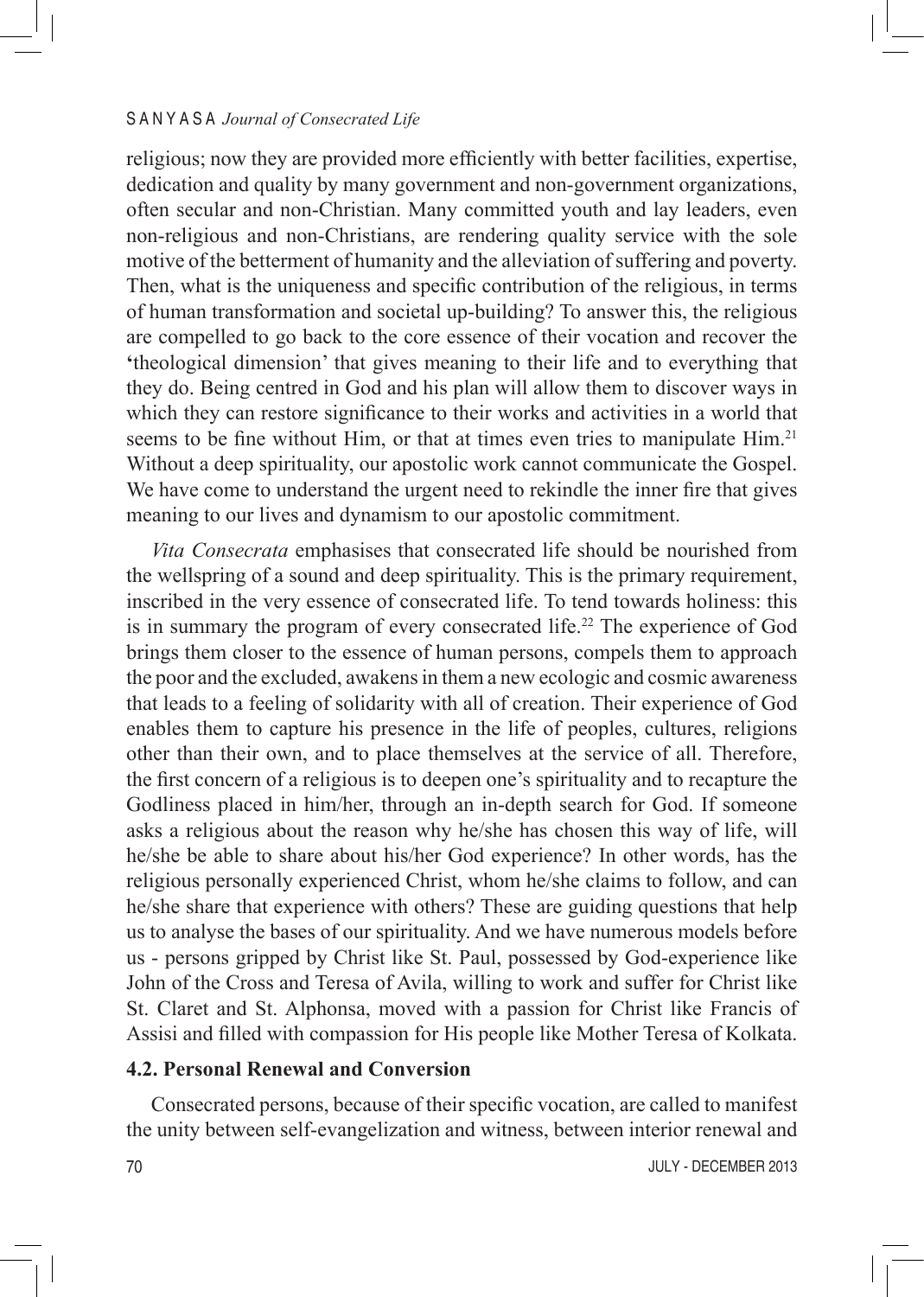#### *Consecrated Life in Response to the Call for New Evangelization*

apostolic fervour, between being and acting; needless to say that dynamism arises always from the first element of each of these pairs.23 The Pope reinforced this in the opening Mass of the Synod of Bishops in Vatican City, saying that we cannot speak of New Evangelization without a "sincere desire for conversion."24 Cardinal Timothy Dolan, Archbishop of New York and President of the United States Conference of Catholic Bishops (USCCB), at the Synod of Bishops reiterated that before you can be agents of evangelization, first you must be evangelized yourselves. Quoting Saint Bernard, Cardinal Dolan said, "If you want to be a channel, you must first be a reservoir".<sup>25</sup>

Before becoming an evangelizer, one has to pass through the tiring interior journey of renewal. True conversion or *metaneoia* has to start from within oneself; it is an ongoing, never-ending and continuous process. The evangelizer has to be evangelized first. One must first become what he/she wants to see in others.

## **4.3. Renewal of Communities through Community Living**

Community life is an essential dimension of consecrated living. The religious community is a communion of consecrated persons who profess to seek together and carry out God's will, a community of sisters or brothers with a variety of roles but with the same goal and the same passion, a community of people who share a common vision. These give religious life its meaning.<sup>26</sup> When we live together in communities, especially with persons of different backgrounds, temperaments, attitudes, nature and age-groups, of course, it can be difficult; much adjustment is required on everyone's part. It curtails individual freedom – one cannot do whatever pleases him/her; and it can demand much personal sacrifice for common good.

Hence in recent years, community living has undergone drastic changes. Some seem to consider as out-dated many of the basic tenets of community living: community prayer, common time-table, sharing life with others, sacrificing one's personal freedom etc. In some places consecrated people prefer to live in apartments and work according to one's choice, just like any non-consecrated persons. Tendencies like individualism and consumerism and a desire for comfortable lifestyle have taken precedence over the ideals of common good, renunciation, austerity, simple lifestyle and radical commitment. To conform to the worldly standards and its comforts is the acceptable norm for many religious. Religious life has become for them another profession or a comfortable way of life and a place to enjoy everything with a possibility to escape from responsibilities, a place where one can lead essentially a care-free life.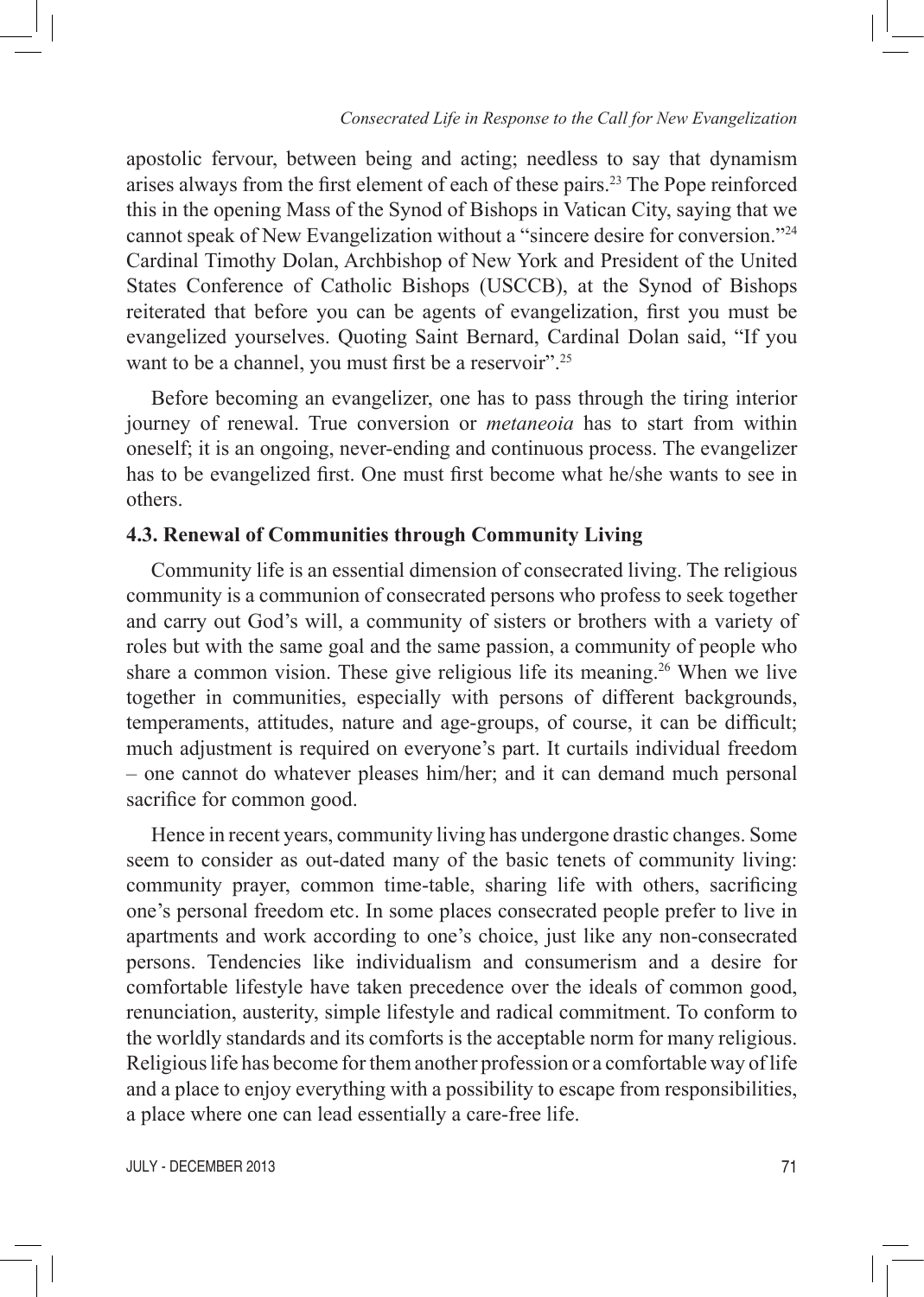Thus a candidate, who wants to join religious life today, very often does not find any challenge of renunciation and sacrifice in it. So many do not opt for such a life; and those who sincerely want to join, look for institutes where they find a certain amount of austerity, hardship, challenge and fulfilment. That could be the reason why there are comparatively more vocations even in Europe and America to some contemplative orders and Congregations where there is real challenge, renunciation and asceticism. Those who sincerely seek austerity, genuine service and radical commitment, do not find any difference between life inside religious communities and the life outside, except that there seems to be more security in religious life. Hence it is high time for a renewal of the radical living, which the founders of religious institutes had initiated.

#### **4.4. Refocusing on the Evangelical Counsels**

Dealing with the major challenges facing consecrated life today, *Vita Consecrata* explains that the evangelical counsels should not be a denial of the values inherent in sexuality, in the legitimate desire to possess material goods or to make decisions for oneself. Insofar as these inclinations are based on nature, they are good in themselves. The decision to follow the counsels, far from involving an impoverishment of truly human values, leads instead to their transformation.27 *Vita Consecrata* identifies three challenges in the area of the three vows: hedonistic culture is the first challenge against consecrated chastity, because it separates sexuality from all objective norms, often treating it as a mere diversion and consumer good, justifying a kind of idolatry of the sexual instinct.28 The second challenge today is that of materialism, which craves for possessions, heedless of the needs and the sufferings of the weakest and lacking any concern for the balance of natural resources.29 The third challenge comes from those ideas of freedom, which separate this fundamental human good from its essential relationship to the truth and to a moral norm.<sup>30</sup> To fight against these real challenges, the religious today have to be more sincere, firm and radical in the following of the evangelical counsels, instead of making a half-hearted, unintentional and lukewarm profession of the vows. The Synod on Consecrated Life speaks of "the prophetic character of the consecrated life" and its "significance for the contemporary world."31 To be prophetic, the religious have to rise from the slumber and live more radically the evangelical counsels, they profess.

## **4.5. Revival of Religious Charism**

A continuous renewal of religious life must be promoted under the impulse of the Holy Spirit and with the guidance of the Church.32 The Vatican Council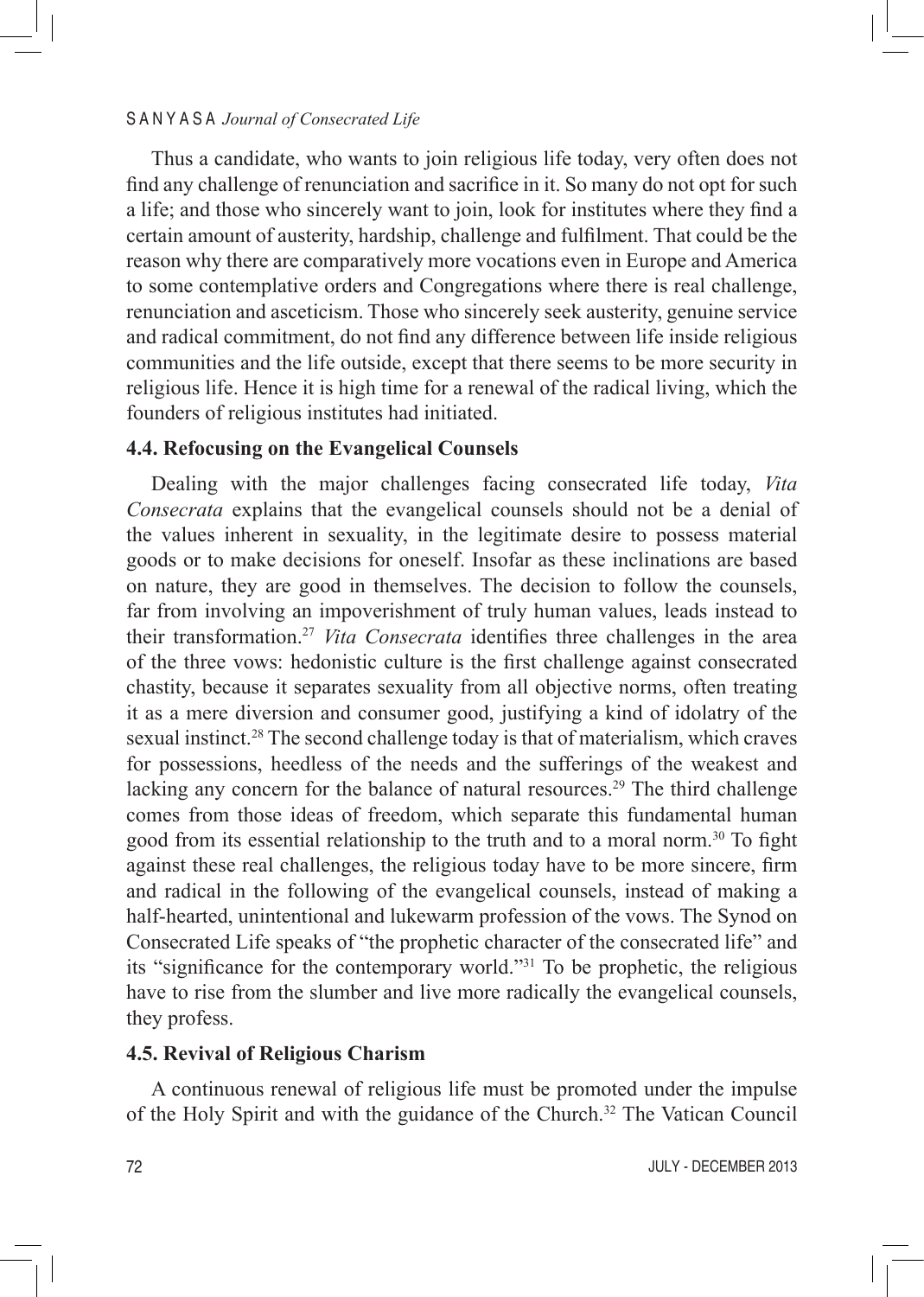### *Consecrated Life in Response to the Call for New Evangelization*

instructs that this renewal must constitute both a constant return to the sources of the authentic Christian life and to the primitive inspiration of the institutes and their adaption to the changed conditions of our time. The charism of each Congregation has to be reinterpreted, based on a prudent reading of the signs of the times, so as to make it relevant and meaningful and to attain the goal for which the founder/foundress envisioned it and thus to fulfil the will of God. In order to be faithful evangelizers, *Vita Consecrata* proposes that the Religious Institutes cultivate "fidelity to the founding charism, communion with all those who in the church are involved in the same undertaking, especially the Bishops, and cooperation with all people of good will. ... In every place and circumstance, consecrated persons should be zealous heralds of Jesus Christ, ready to respond with the wisdom of the Gospel to the questions posed today by the anxieties and the urgent needs of the human heart."33 Only if one is rooted in one's own charism and spirituality, he/she can reach out to others.

# **4.6. Savouring the Sacramental Life: Eucharist and Reconciliation**

Deliberating on the renewal of Religious Life, *Pefectae Caritatis* holds that the religious should perform the sacred liturgy, especially the holy mystery of the Eucharist, with their hearts and their lips according to the mind of the Church, and they should nourish their spiritual lives from this richest of sources. Thus, refreshed at the table of the divine Lord and the sacred altar, let them love the members of Christ as brother [and sister] ... and then dedicate themselves wholeheartedly to their mission.<sup>34</sup> The Decree on Confession for Religious, admonishes that the religious, "desiring closer union with God, should endeavour to receive the sacrament of penance frequently, that is twice a month."35 Cardinal Dolan's intervention at the Synod of Bishops reaffirms that the primary Sacrament of the New Evangelization is the Sacrament of Penance: he says, "The answer to the question 'What's wrong with the world?' is not politics or the economy, secularism, pollution, global warming...no. As Chesterton wrote, the answer to the question 'What's wrong with the world?' is two words: 'I am. I am!'" Admitting one's vulnerability leads to conversion of heart and repentance, which are fundamental invitations of the Gospel. That happens in the sacrament of Penance. So this is the sacrament of Evangelization.<sup>36</sup> A consecrated person has made a more serious and definitive option and hence has better possibilities and a graver obligation to administer and participate in the sacred Liturgy of the Church and its sacraments, than his/her lay counterparts. Sometimes we are saddened by the fact that religious do not show as much enthusiasm in liturgy as the lay people.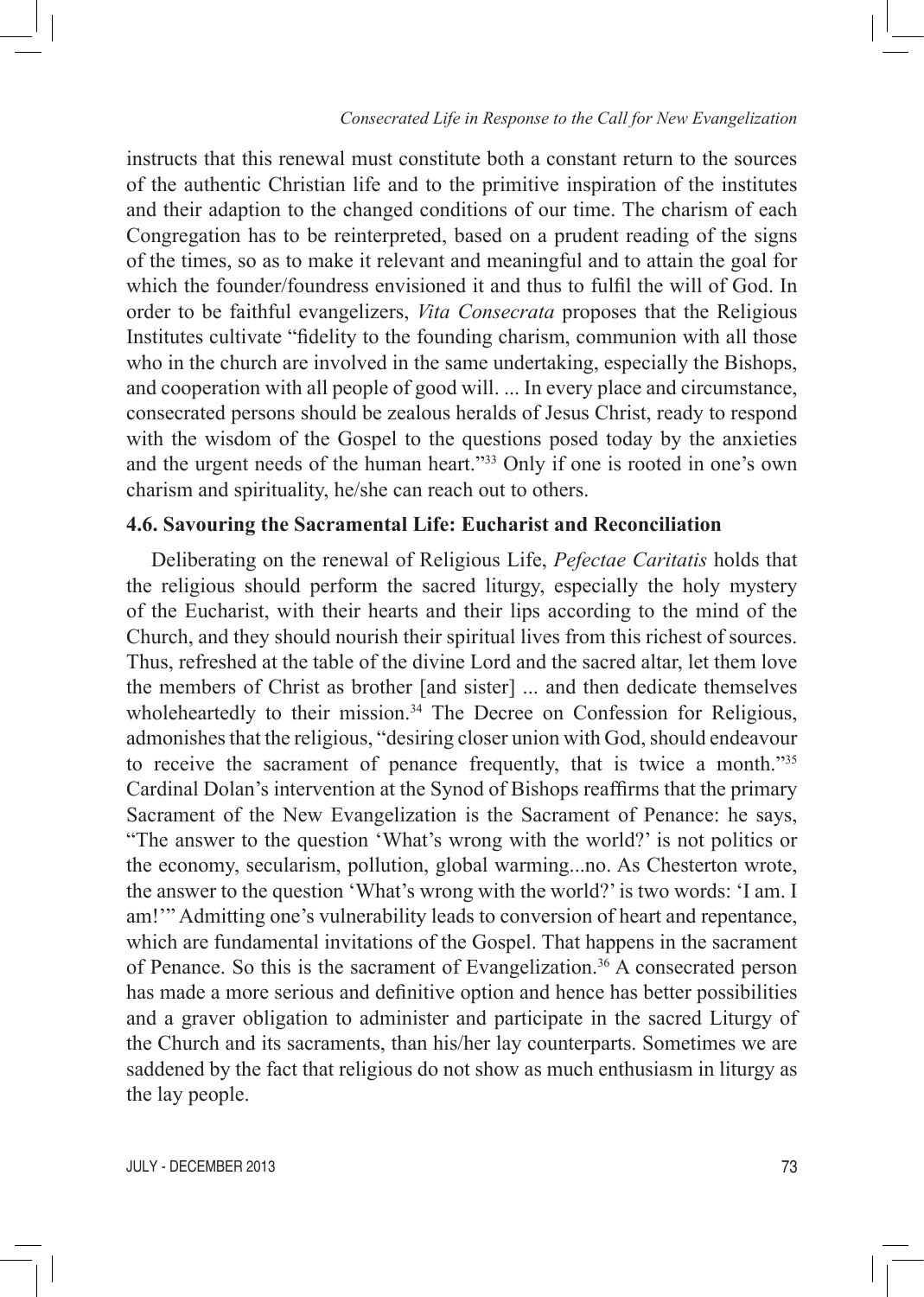### **4.7. Learning the Documents of the Church**

The publishing of the Apostolic Letter *Porta Fidei* on the occasion of the 50<sup>th</sup> year of Vatican II and the 20<sup>th</sup> year of the Catechism of the Catholic Church is an explicit invitation to familiarize and deepen one's knowledge of those two documents. In addition, the Congregation for the Doctrine of Faith admonishes all the believers, especially the candidates to priesthood and consecrated life, to deepen their knowledge of those primary documents.<sup>37</sup> Therefore, it is imperative for all consecrated persons to learn the richness of those sixteen documents of Vatican II, particularly those on Religious life (*Perfectae Caritatis*) and Missionary life (*Ad Gentes Divinitus*), so that they can immerse themselves in the richness of their teachings and thereby, live meaningfully and teach others, each according to his/her vocation.

### **4.8. Reaffirming the Centrality of the Word of God**

A consecrated person, by virtue of his/her calling, should have a special love for Sacred Scripture and study it daily, so that he/she might learn "the surpassing worth of knowing Christ Jesus" (Phil 3:8) by reading and meditating on the divine Scriptures.38 The word of God is the first source of all Christian spirituality. It gives rise to a personal relationship with the living God and with his saving and sanctifying will. ... Although the whole of sacred Scripture is "profitable for teaching" (2 Tim 3:16), and is "the pure and perennial source of spiritual life", the writings of the New Testament deserve special veneration, especially the Gospels, which are "the heart of all Scriptures".... the Founders and Foundresses were inspired by these texts in accepting their vocation and in discerning the charism and mission of their Institutes.39 For any religious, the Word of God is the Book of Life, the prime constitution to meditate on, to pray with, to learn, to live, to bear witness and to teach others.

# **4.9. Rekindling the Missionary Spirit: Consecration is for Mission**

Consecrated persons are 'in mission' by virtue of their very consecration, to which they bear witness in accordance with the ideal of their institute. Indeed, more than in external works, mission consists in making Christ present to the world through personal witness. This is the challenge, this is the primary task of the consecrated life!40 R**e**ligious life, moreover, continues the mission of Christ: *fraternal life in community for the sake of the mission.*<sup>41</sup> When we speak of 'mission' we are of course, speaking of something more than just apostolic activities. The mission reaches further than specific apostolic ministries; it permeates different dimensions of our life, all of which are called to be an announcement of the newness of the Kingdom of God. Mission is at the centre of the consecrated life and of the identity of each institute.<sup>42</sup>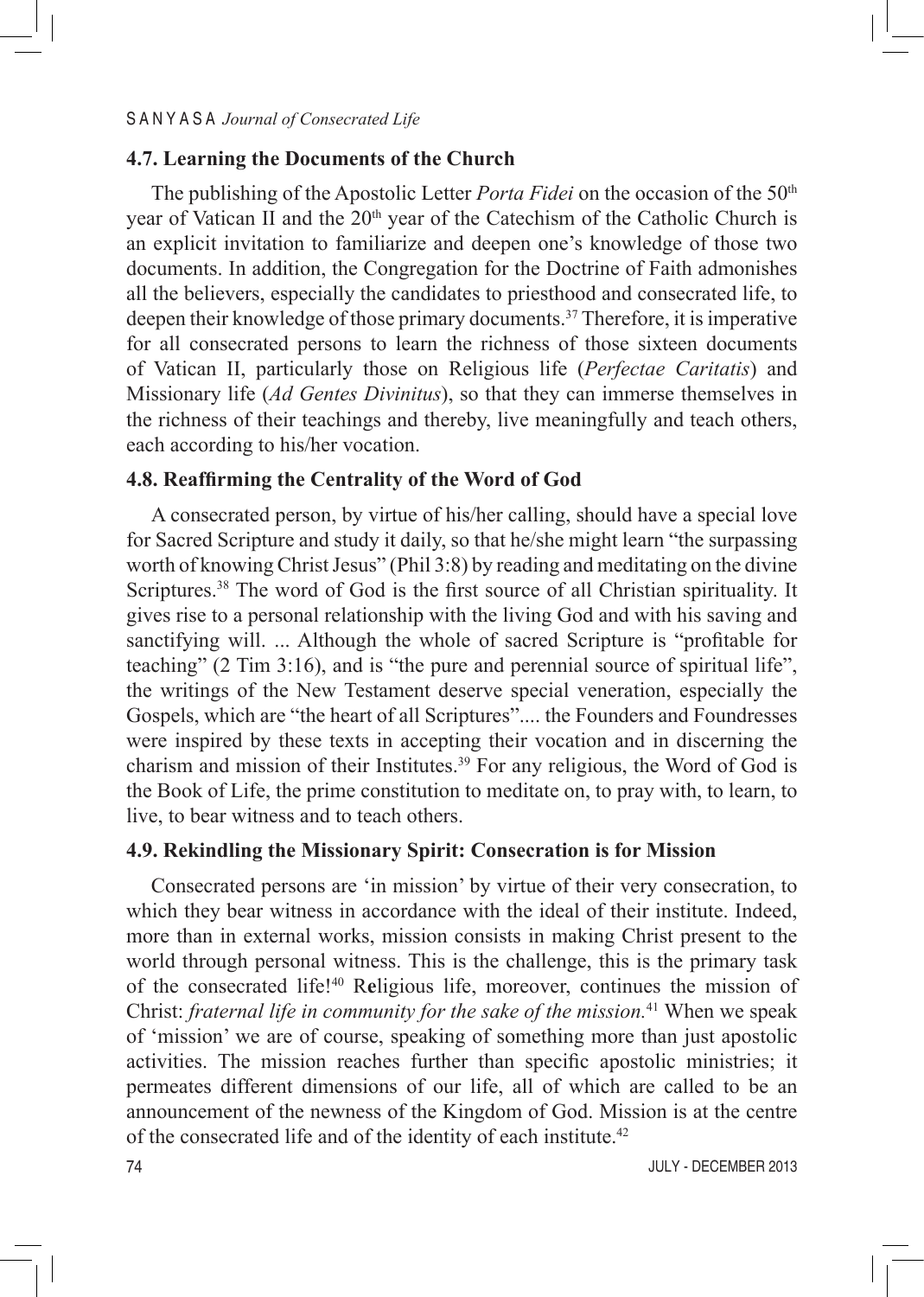### *Consecrated Life in Response to the Call for New Evangelization*

Religious life is more and more seen as a mission since the Church herself is a mission. One area, most religious Congregations have been comfortable with, is the field of missionary commitments. Pope Paul VI, in his Apostolic Exhortation *Evangelii Nuntiandi*, reinforced the idea saying, "Evangelizing is, in fact, the grace and the very vocation proper to the Church and there is a constitutive link between Christ, Church and Evangelization."43 It is her deepest identity. Pope Benedict XVI, while inaugurating the Synod of the Bishops in Rome, stressed again, "Church exists to evangelize."44

Cardinal Dolan of New York, quoting the Venerable Archbishop Fulton J. Sheen, commented, "The first word of Jesus in the Gospel was *come*; the last word of Jesus was *go*".45 The Major Superiors meeting in Hyderabad (28-31 October 2012) reiterated that mission is the heartbeat and life-spring of religious life and the Church. It is time for religious men and women to move from 'religious-life shaped mission' to 'mission-shaped religious life', where mission and creative fidelity to the charism shapes our religious life.46 Mission is in the heart of every consecrated person, whether active or contemplative, depending on one's vacation.

Indian Cardinal Telesphore Placidus Toppo, Archbishop of Ranchi, speaking at the Synod of Bishops, raised an alarm on the situation of the religious orders and threw a challenge at them. "I would like to make a humble appeal to the religious orders to become missionary again! In the history of evangelization, all the religious orders led by the Holy Spirit have done outstanding and marvellous work. Can we say the same of the Religious Congregations today? Could it be that they have begun working like multinationals, doing very good and necessary work to meet the material needs of humanity, but have forgotten that the primary purpose of their founding was to bring the kerygma, the Gospel, to a lost world? We must appreciate many Youth Groups and new Ecclesial Movements that are taking up the challenge. But, in my opinion this Synod must appeal to the Religious men and women to explicitly and directly take up the work of evangelization and transmission of the faith in collaboration with the local bishops! I would also like to call upon the Sacred Congregation for Consecrated Life to be pro-active in promoting the *sensus ecclesiae* among all religious."47

# **4.10. Reviving the Catechetical Instruction of the Faithful**

To teach the believers the essentials of Catholic faith is a fundamental responsibility of the religious. "Christians today often do not even know the central core of their Catholic faith," Pope Benedict XVI observed at his regular public audience on 17 October 2012. He said that the goal of the Year of Faith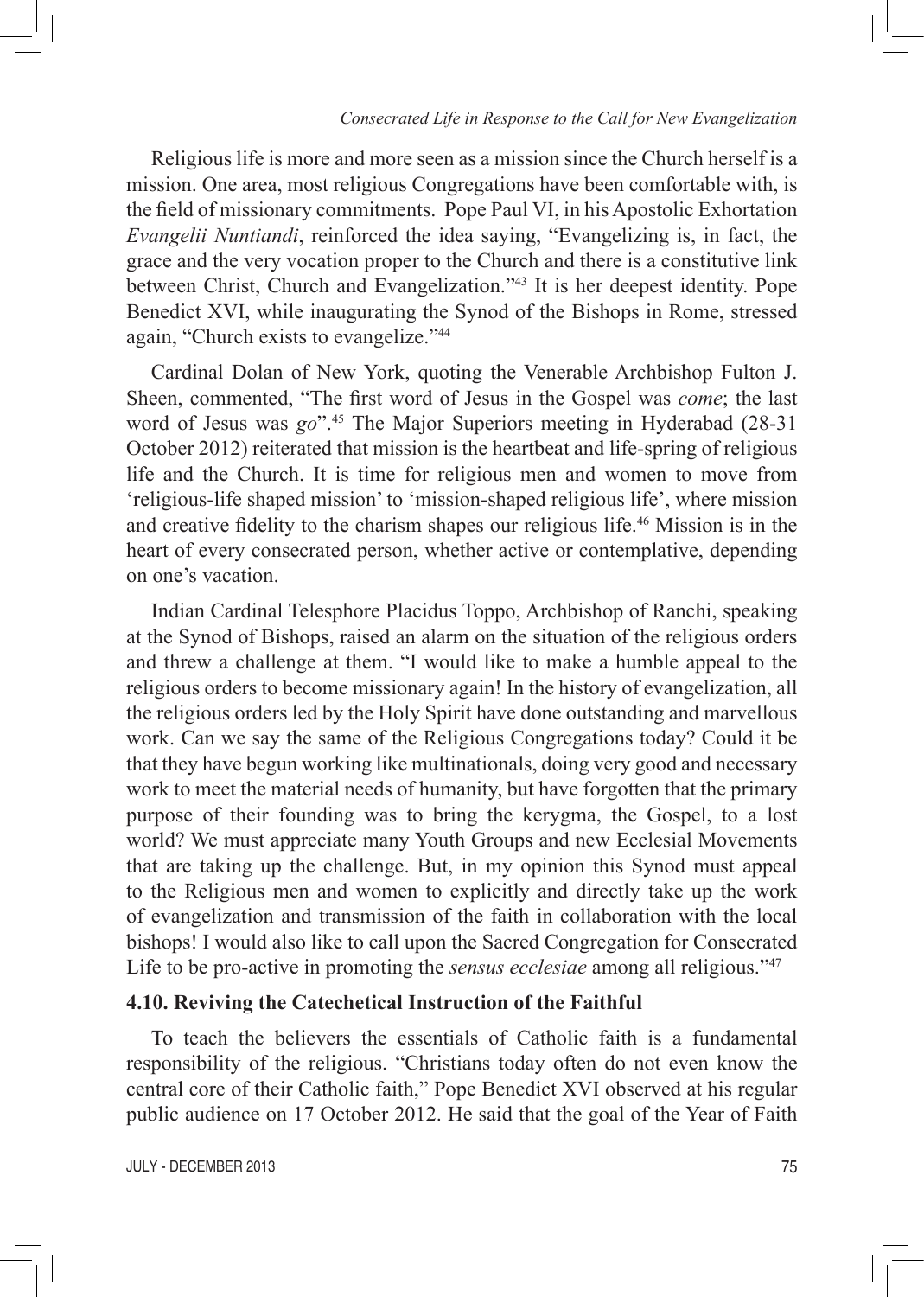is "to renew our enthusiasm at believing in Jesus Christ." "The faith," Pope said, "is not something extraneous and distant from real life, but the very heart thereof." He added that a clear and firm belief in Christian doctrine "does not limit life, but makes it human." The fundamental content of the Christian faith can be found in the Creed. Those fundamental beliefs, in turn, form the basis for Christian moral life. "It is the Church's duty to transmit the faith, to communicate the Gospel, so that Christian truths may become a light guiding the new cultural transformations, and Christians may be able to give reasons for the hope that is in them."48

Australian Prelate Archbishop Costelloe, speaking on the *New Evangelization* spoke thus: "The fundamental task for the Church of all time… is to return Christ to the heart of the Church, and return the Church to Christ."49 The major superiors gathered in Hyderabad observed that consecrated life today stands in need of a re-visioning and a re-grounding, as its fire is dying out.<sup>50</sup> How it can be done depends on the individuals and institutes themselves. One of the ways the consecrated people can make serious effort to celebrate the Year of Faith is by rekindling the faith deposited in them and spreading its flame to everyone.<sup>51</sup> Catechesis is an explicit way of spreading this flame.

### **4.11. Collaboration and Net-working among Religious Institutes**

Mission, by its very nature, needs collaboration. Mission does not exclusively belong to anyone; it belongs to God who pours out his love on all people; it means participation in the "*Missio Dei*". The differences in charism are just channels for expressing the richness of this mission, which is born of God and is a vehicle of his love for everyone. Mission is essentially "shared mission".52 The mission of the Church, the only one that Jesus entrusted to his disciples, is also the fundamental mission of each Institute of consecrated life. Therefore it is 'our' mission, although the 'our' goes beyond the limits of one's own Congregation or Institute. It is the mission of the Church to announce the Gospel of the Kingdom to all people and to serve those to whom, according to Jesus himself, it belongs: the poor, the peace makers, those who work for justice and those who suffer.<sup>53</sup>

Ours is an era of synergies. The process of globalization accelerates synergy in different spheres of life and activity. The complexity of situations and complementarities of skills provide a new opportunity; where there was just one option until quite recently, now we have many.<sup>54</sup> The mission of the Church today needs more collaborative work style and net-working among the different religious Congregations and a common witnessing to the people outside, avoiding duplication and multiplication of ministries and unhealthy competitions among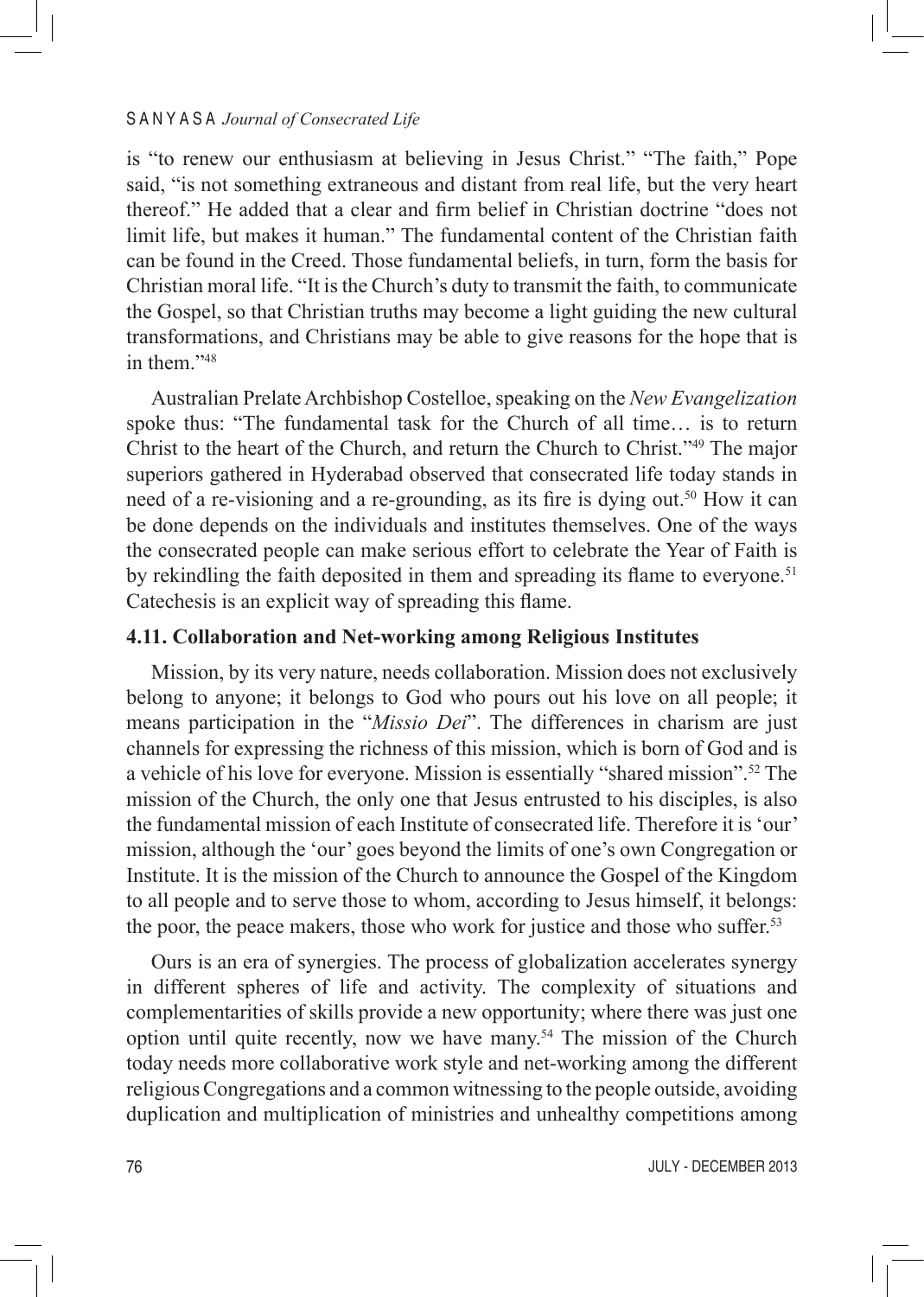# *Consecrated Life in Response to the Call for New Evangelization*

different institutes and church personnel. In some areas, the Church is threatened and viewed with suspicion, accused of foreign origin and criticised for proselytism: in such circumstances it is all the more imperative that the religious institutes and personnel work together for the common good, imitating their Master with humble service, instead of showing off their institutional power and authority. As individual Congregations, we may be able to accomplish many things with our own resources and ability; yet, through common witness, teamwork and the cooperation of others we can achieve much more. Therefore the rule of thumb should be: *never do by ourselves what we can do with the cooperation of others*.

# **CONCLUSION**

In this Year of Faith, as consecrated persons we are invited to profess our faith in the Triune God, deepen our commitment, renew our way of proclamation and become a new religious community, amidst the challenging problems of today. Religious have to break the barriers of division, war, hatred, and violence and build bridges between communities, cultures, religions and peoples. To be agents of transformation, channels of peace and messengers of reconciliation, we should go beyond a narrow outlook and ghetto mentality and be open for change and collaboration. We should feel with the Universal, Episcopal, Regional, Diocesan and Parish Church (*sentire cum ecclesia*) and cooperate to stimulate the faith of the people through a true Christian witnessing to life. Let the call to *new evangelization* and the celebration of the Year of Faith be a new spring-time to our religious communities and may we find new meaning and enthusiasm in our consecrated life! May the call to holiness inspire in us a "Passion for Christ and a Passion for Humanity" so that living the ideals of our Congregations and Institutes may be a source of joy for us!

# **Endnotes**

- 1 Pope Benedict XVII, *Porta Fidei*, 2011, 4.
- 2 Ibid, 7 & pp. 33-34.
- 3 Pope John Paul II, *Redemptoris Missio*, 1990, 33.
- 4 Lineamenta, 5
- 5 Pope Benedict XVI, Homily for the Eucharistic Celebration of XIII Ordinary General Assembly of the Bishops, Rome, 7 October 2012. Final Message of the Synod, Vatican City, 27 October, 2012, No. 2.
- 6 Vatican II, Decree on the Church's Missionary Activity, *Ad Gentes Divinitus*,  $(1965)$ , 2.
- 7 Pope Paul VI, *Evangelii Nuntiandi* (1975), 14.

JULY - DECEMBER 2013 77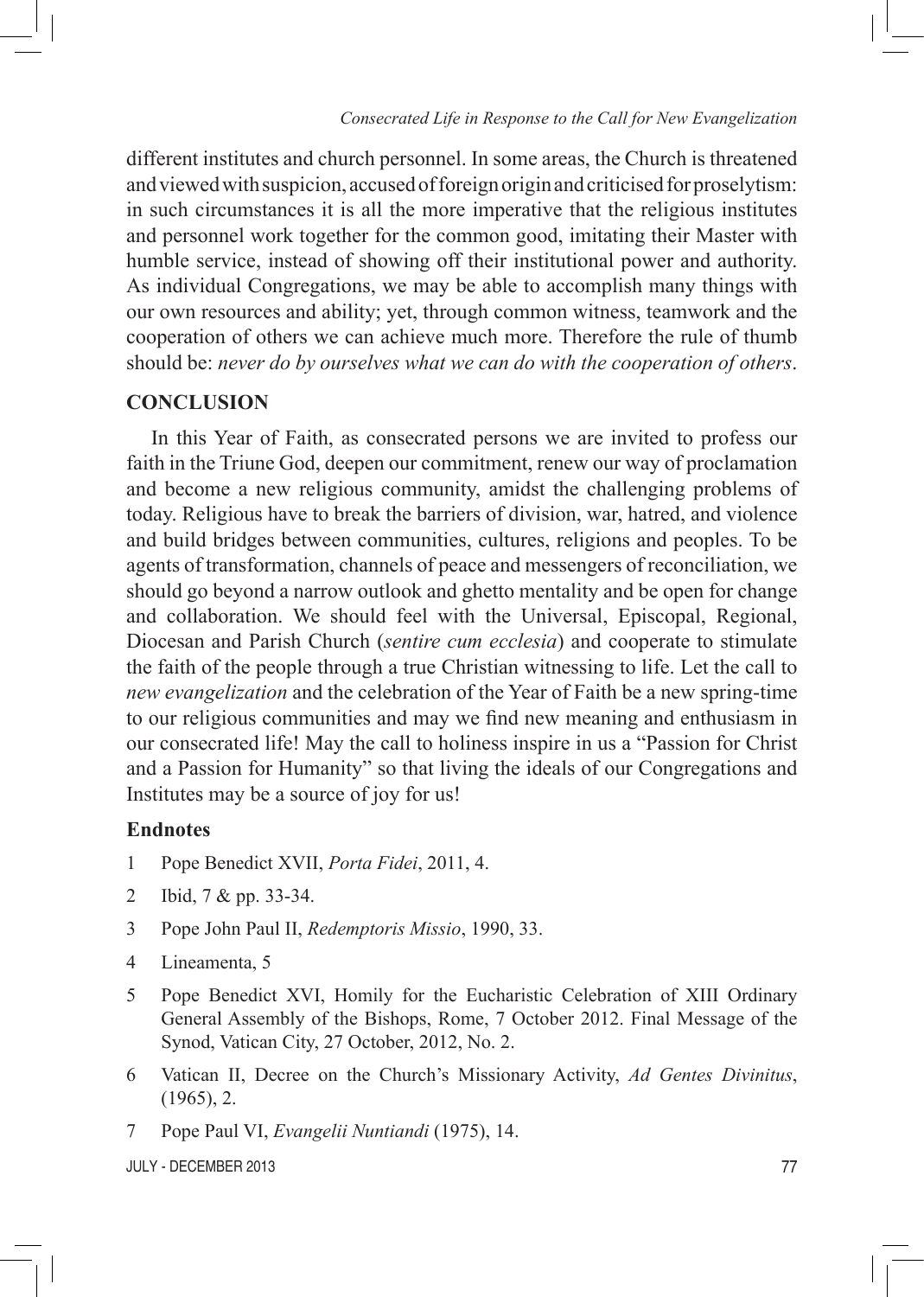- "still more firmly rooted in the undying power and strength of Pentecost, a new period of evangelization", Ibid, 2.
- Ibid, 24
- *L'Osservatore Romano* (July 16, 1979), 11.
- *L'Osservatore Romano* (April 18, 1983), 9*.*
- Pope John Paul II, Discourse to the XIX Assembly of CELAM
- Pope John Paul II, *Redemptoris Missio* (1990), 31.
- Ibid, 33 & 34.
- Vatican II, *Nostra Aetatae*, 2.
- Pope John Paul II, *Redemptoris Missio, 31*
- Vatican II, *Ad Gentes Divinitus*, (1965) 6, *Redemptoris Missio* (1990), 33, 34.
- Pope John Paul II, *Redemptoris Missio* (1990), 33.
- Matilda Monteiro, UCAN India, News Letter, Posted on October 31, 2012
- Pope John Paul II, *Vita Consecrata*, No. 81.
- Joseph M. Abella, "Missionaries" (Rome: General Curia of the Claretians Circular Letter), 2012, p. 39.
- Pope John Paul II, *Vita Consecrata*, No. 93.
- Pope John Paul II, *Vita Consecrata*, 81; The 9th Ordinary General Assembly of the Synod of Bishops, (Vatican: L'Osservatore Romano), 3-4 October 1994.
- Pope Benedict XVI, The Synod of Bishops, (Zenit.org) October 8, 2012.
- Cardinal Timothy Dolan, Archbishop of New York, Synod of Bishops, October 10, 2012.
- Congregation for Institutes of Consecrated Life and Societies of Apostolic Life, "The Service of Authority and Obedience," (Trivandrum: Carmel International Publishing House), 2008, p. 8.
- Pope John Paul II, *Vita Consecrata*, No. 87.
- Pope John Paul II, *Vita Consecrata*, No. 88.
- Ibid, 89.
- Ibid, 91.
- Pope John Paul II, *Vita Consecrata*, Nos. 84-85.
- Vatican II, *Pefectae Caritatis* 2.
- Ibid*,* 81.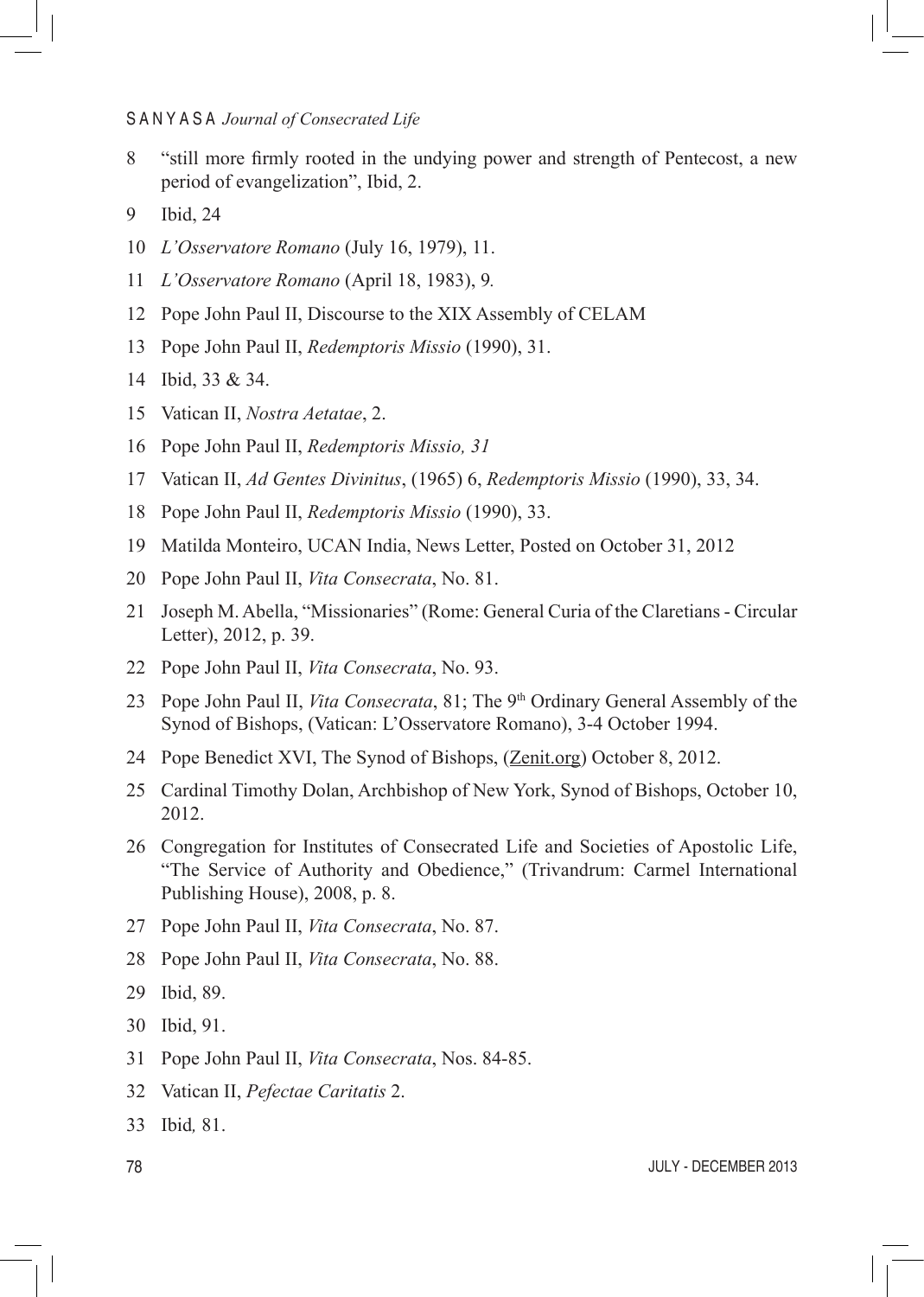- Ibid, 6.
- Vatican II, Decree on Confession for Religious (*Dum Canonicarum*), 3.
- Cardinal Timothy Dolan, 10 October, 2012.
- Benedict XVI, *Porta Fidei,* 6.
- Vatican II, *Pefectae Caritatis,* 6.
- Pope John Paul II, *Vita Consecrata*, No. 94.
- Ibid, 72.
- Ibid.
- Pope John Paul II, *Vita Consecrata,* 25; Joseph M. Abella, "Missionaries" (Rome: General Curia of the Claretians - Circular Letter), 2012, p. 25.
- Pope Paul VI, *Evangelii Nintiandi*, No 16.
- Pope Benedict XVI, (Zenit.org), Oct. 8, 2012.
- Cardinal Timothy Dolan, Synod of Bishops, October 10, 2012.
- CRI Conference, Hyderabad, CRIB via CNUA, October 28-31, 2012.
- Cardinal Telesphore Placidus Toppo, Synod of Bishops, October 10, 2012.
- UCAN News, October 17,
- Archbishop Timothy Costelloe, "Returning Christ to the Heart of the Church" (Zenit.org), 18 October, 2012.
- CRI Conference, Hyderabad, CRIB via CNUA, October 28-31, 2012.
- Ibid.
- Joseph M. Abella, "Missionaries" (Rome: General Curia of the Claretians Circular Letter), 2012, p. 57-58.
- Ibid, 26.
- Ibid, 49.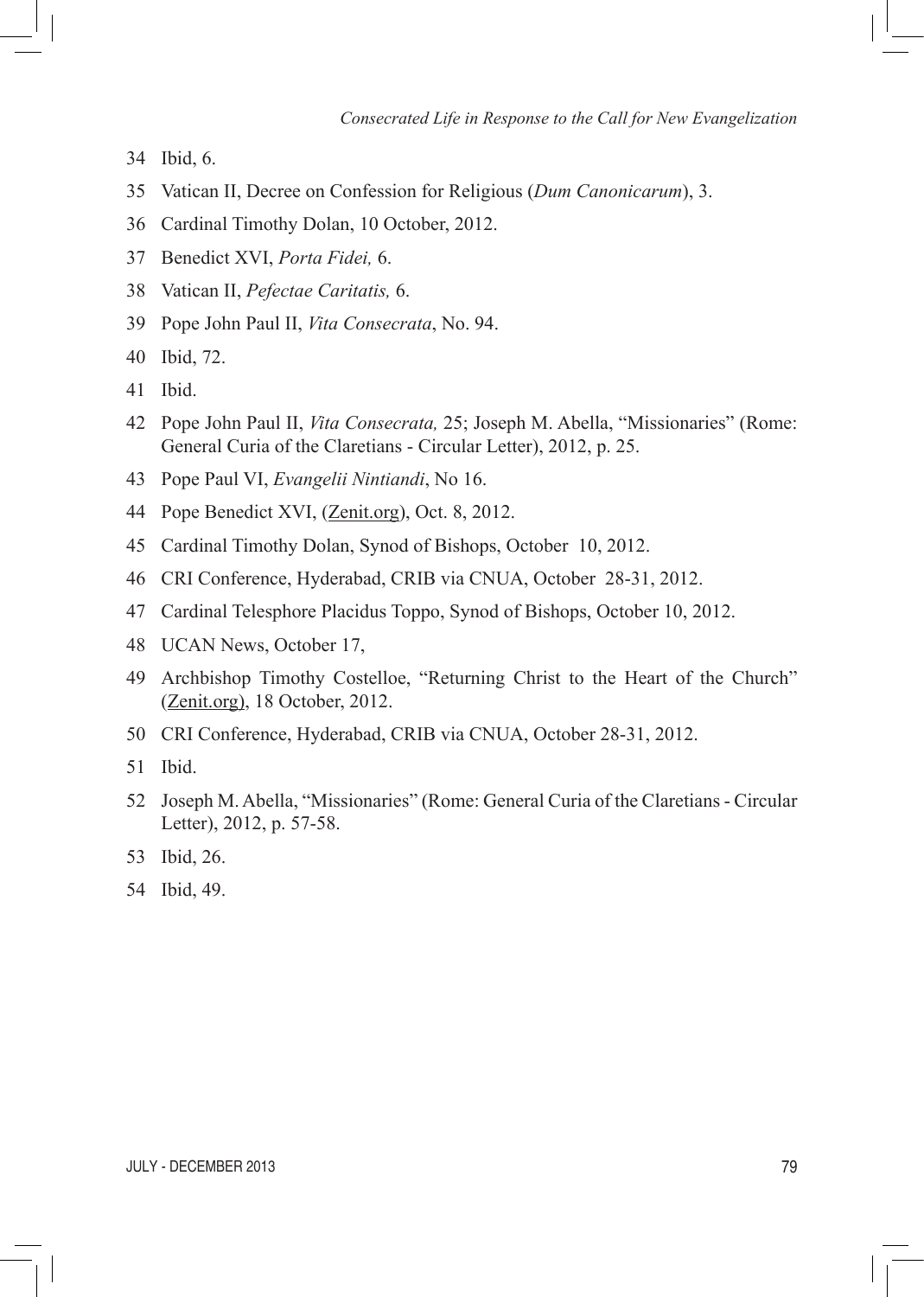$\frac{1}{\sqrt{2}}$  $\begin{array}{c} \begin{array}{c} \end{array} \end{array}$  $\frac{1}{\sqrt{1-\frac{1}{2}}}$  $\frac{1}{\sqrt{1}}$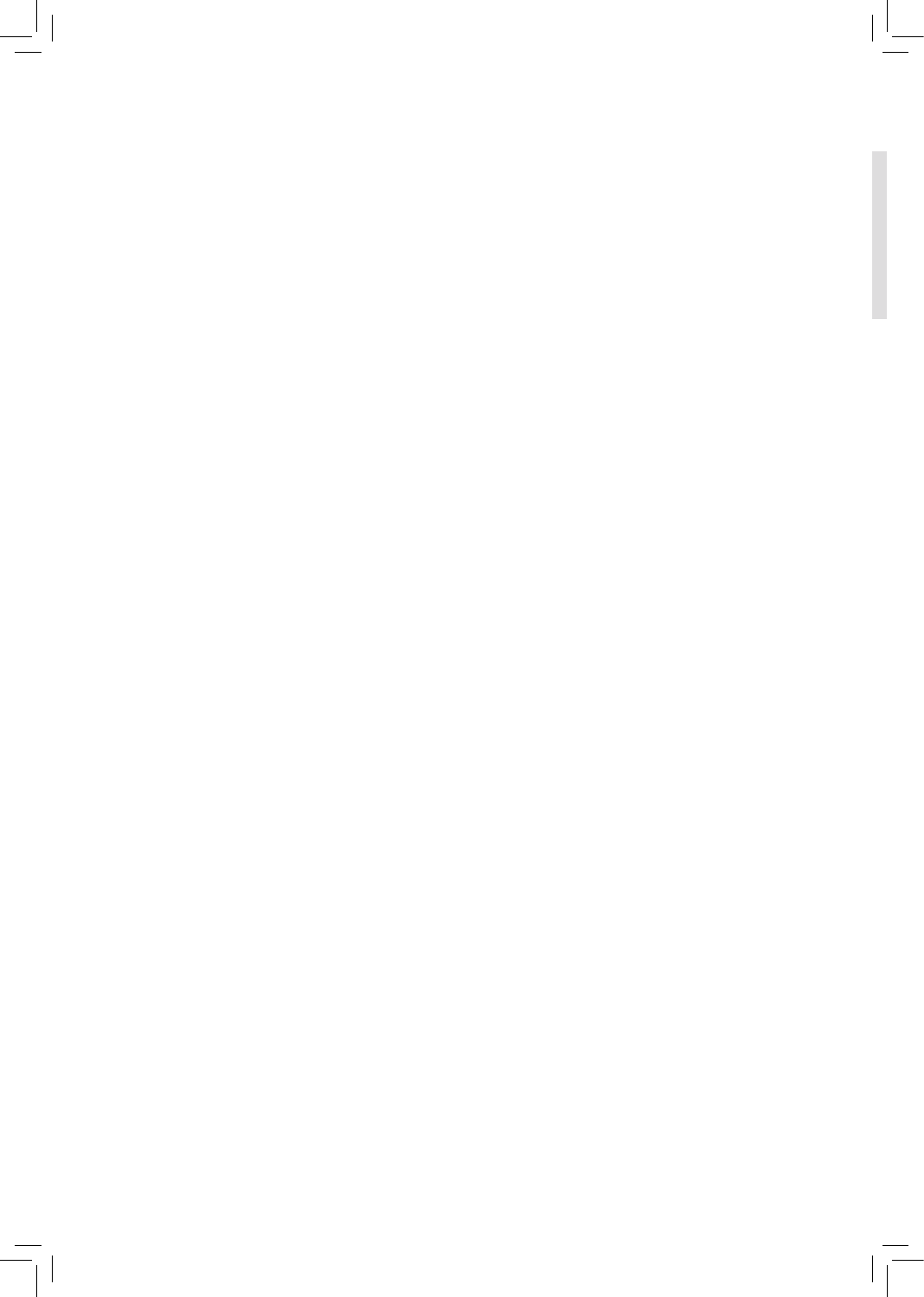# CHALLENGES TO NEW EVANGELIZATION: INDIAN CONTEXT AND THE CALL OF JUSTICE

# **M.K. George, SJ**

The article looks at the concept of New Evangelization as proposed by the Church and locates it in the social, political and economic context of India and the overall scenario of globalization and its impact with a specific purpose to identify the challenges to those in the consecrated life specifically in the area of Justice.

# **1. NEW EVANGELIZATION AND CONSECRATED LIFE**

The idea of New Evangelization was first proposed by Pope John Paul II in 1979 during his visit to Poland. He then exhorted the people: "Look to the future with commitment to a New Evangelization, one that is new in its means of expression." In his encyclical *Redemptoris Missio* (1991) he used the concept officially. He re-iterated that the New Evangelization is to find new paths and means to proclaim and live the Gospel in today's world. It is to find new frontiers of proclamation. It is a spiritual activity to re-capture the first Christian community experience.<sup>1</sup>

Further it is elaborated in relation to consecrated life: "Of this supernatural horizon of the meaning of human existence, there are particular witnesses in the Church and in the world whom the Lord has called to consecrated life. Precisely because it is totally consecrated to him in the exercise of poverty, chastity and obedience, consecrated life is a sign of a future world that relativizes everything that is good in the world. . . We exhort them to hope in situations that are difficult even for them in these times of change. . . We invite them to establish themselves as witnesses and promoters of new evangelization in the various fields to which the charism of each their institutes assigns them"2

*Dr. (Fr.) M. K. George is the Director of Indian Social Institute, Bangalore. Earlier, he was the Principal of the Loyola college of Social Sciences, Trivandrum, Kerala, India. He was a visiting fellow at the College of the Holy Cross, Worcester, USA. His research interests are Sociology of Education, Adult Education, Social Analysis and Family counseling.* 

JULY - DECEMBER 2013 **81**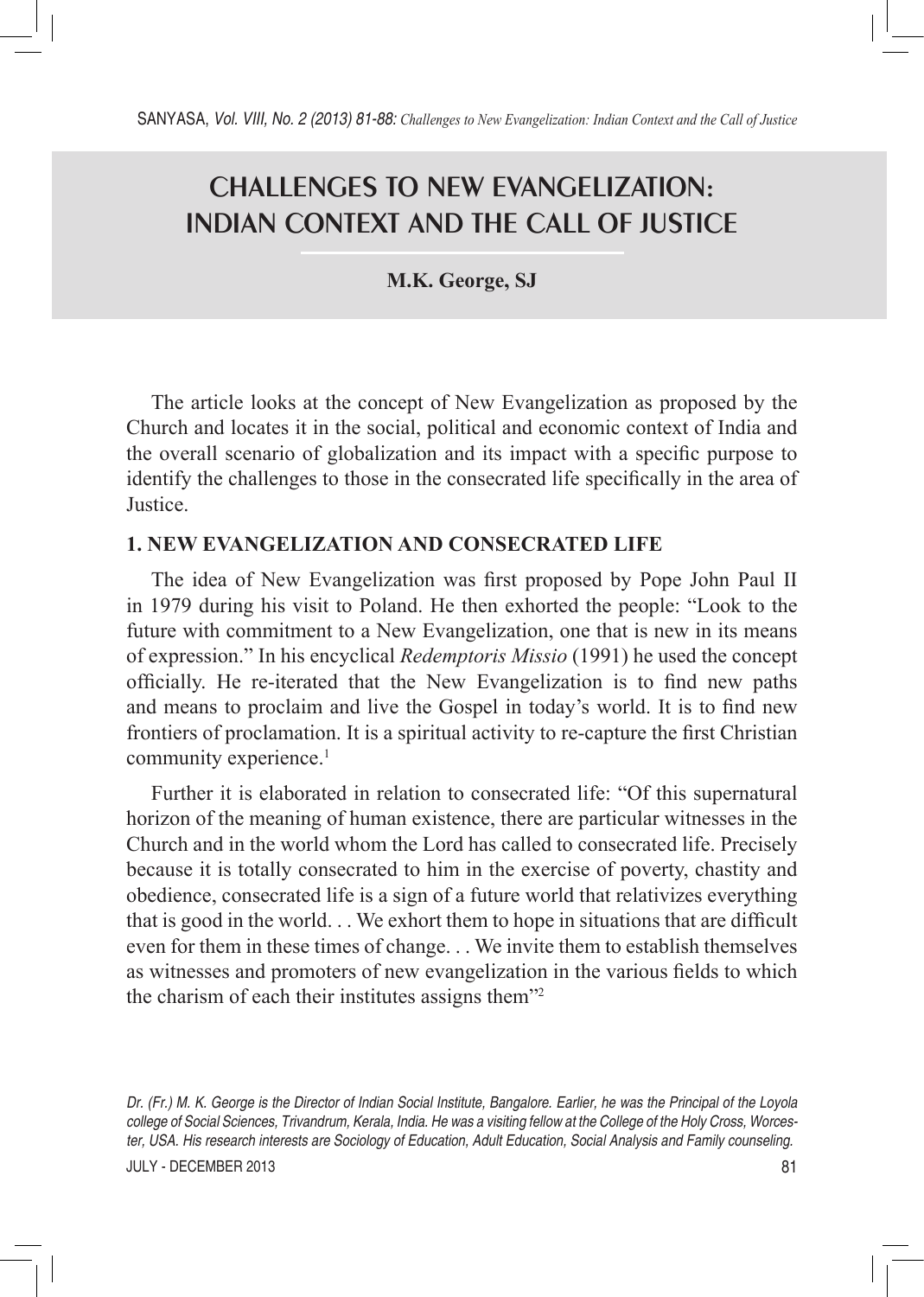How do the consecrated people live out this mandate of the Synod? The following ways are indicative of the ways in which the consecrated can respond. They need to bring the Gospel in dialogue with human culture and experience and with religions. The means are: dialogue with cultures, education and culture, formation and research, world of social communication, dialogue with scientific knowledge, taking care of the sick, being at the side of the poor, becoming partners in dialogue, and contemplating the Mystery.

Ultimately the authenticity of the New Evangelization by the Consecrated men and women will be their closeness to the poor. Placing ourselves side by side with those who are wounded by life is not only a social exercise, but above all a spiritual act because it is Christ's face that shines in the face of the poor (Mt 25: 40).

# **2. THE INDIAN CONTEXT**

To locate our call to New Evangelization, we must necessarily look at the social context where we are placed. Obviously, no simple descriptions can capture the complexity and contradictions of a society like India. With twenty eight states and seven union territories, 18 scheduled languages, 114 other languages, 216 mother tongues, 96 non-specified languages and with innumerable dialects running into thousands of languages, other cultural diversities and geographical variations, India defies any simple descriptions. Slated to the third or fourth largest economy in the world, India is enviously looked up to even by the West.

But contradictions rule this country. While one third of this country goes to bed hungry every night, the rich class is building *Antilas*. (Antila is incidentally the billion dollar home of Mr. Ambani of the Reliance Industries in Mumbai). We could summarize the Indian reality in four critical issues: Displacement, Disparity, Distress and Discrimination.

# **2.1. The Story of Displacement**

Between 60 and 65 million people are estimated to have been displaced in India since Independence, the highest number of people uprooted in the name of development in the world. According to a report, 'this amounts to around one million displaced every year since Independence. Of these displaced, over 40 percent are tribals and another 40 percent consists of dalits and other rural poor.3 The story of most displacement is a story of betrayal by the state, total pauperization and destruction of communities and cultures, in spite of some compensation. Case after case illustrates this. The latest and closest of experience (to Bangaloreans) is the very recent eviction of over 5000 poor living in the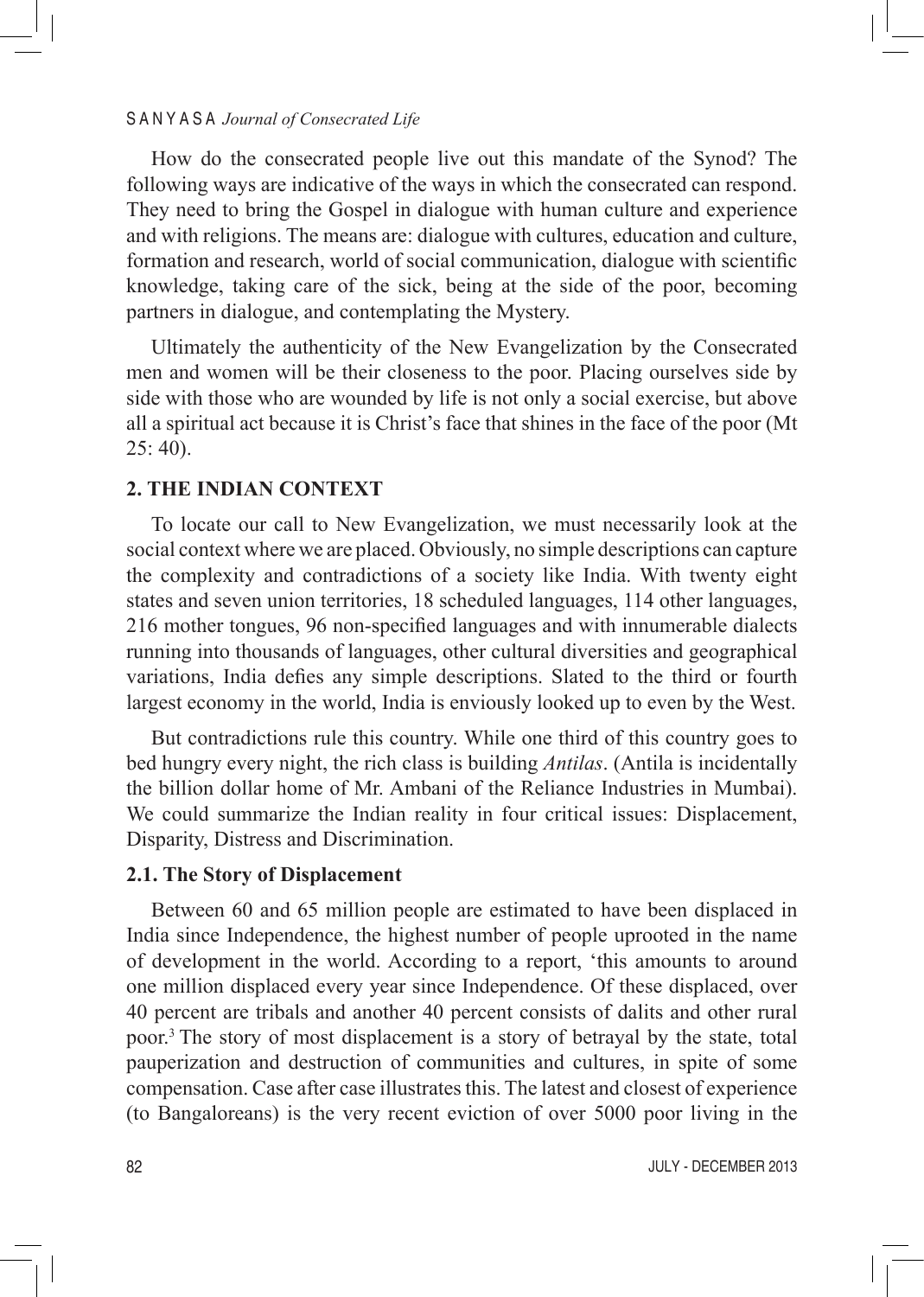quarters for the Economically Weaker Sections in Ejipura, Bangalore. Overnight with hardly any warning, over 1000 families were made homeless by the state. Million stories of displacement question the very identity of our country. It is only about 20-25 percent of the displaced who are ever resettled. In fact many of them are victims of multiple displacements.

# **2.2. Disparity**

There are two Indias: the *Shining India* and a *Slimy India*. While the first is in a rush to develop more and have already achieved the fourth or third place economically, the latter is invisible and suffering. India has such striking disparity. Even by government count, India has 29.8 per cent of her population below poverty line (BPL). Other researchers put the data even higher. For instance, the Tendulkar committee put the number of really poor at 37 per cent. The saddest part of the poor is that they are almost invisible. Indians can live without ever meeting a poor man or woman. They are segregated in the slums in cities, villages or tribal areas. Harsh Mander (2012) in his recent work *Ash in the Belly* recounts the stories of the starving millions of India.<sup>4</sup>

# **2.3. Distress**

Such disparity is bound to create distress among people. Think of the poor denied of their basic survival needs, think of the tribals who even after 66 years of Independence have no land of their own. Think of the women who are victims of violence by a patriarchal society. The recent gang rape of the young student in Delhi is representative of the distress experienced by women in general in India. Reports say that violence against women is on the increase. "Violence against women is the fastest growing crime in India", a recent study concluded. Every 26 minutes a woman is molested, every 34 minutes, a rape takes place and every 43 minutes, a woman is kidnapped, according to Home Ministry's National Crime Records Bureau<sup>5</sup>

# **2.4. Discrimination**

Behind the distress referred to above is the root cause of discrimination and exclusion. Look at the national data. Almost  $40 - 50$  per cent of Indian population, women, children, Scheduled castes, Scheduled tribes and other minorities, are discriminated against at every stage of life. Children who cannot go to school because they are of so-called lower castes, women who cannot go out for work fearing for their safety, the hundreds and thousands of men and women hounded by the state alleging them to be Maoists, the list can go on. India's reality is a predominantly discriminated reality. Discrimination is injustice and the people are already in revolt in many areas of our life.

JULY - DECEMBER 2013 83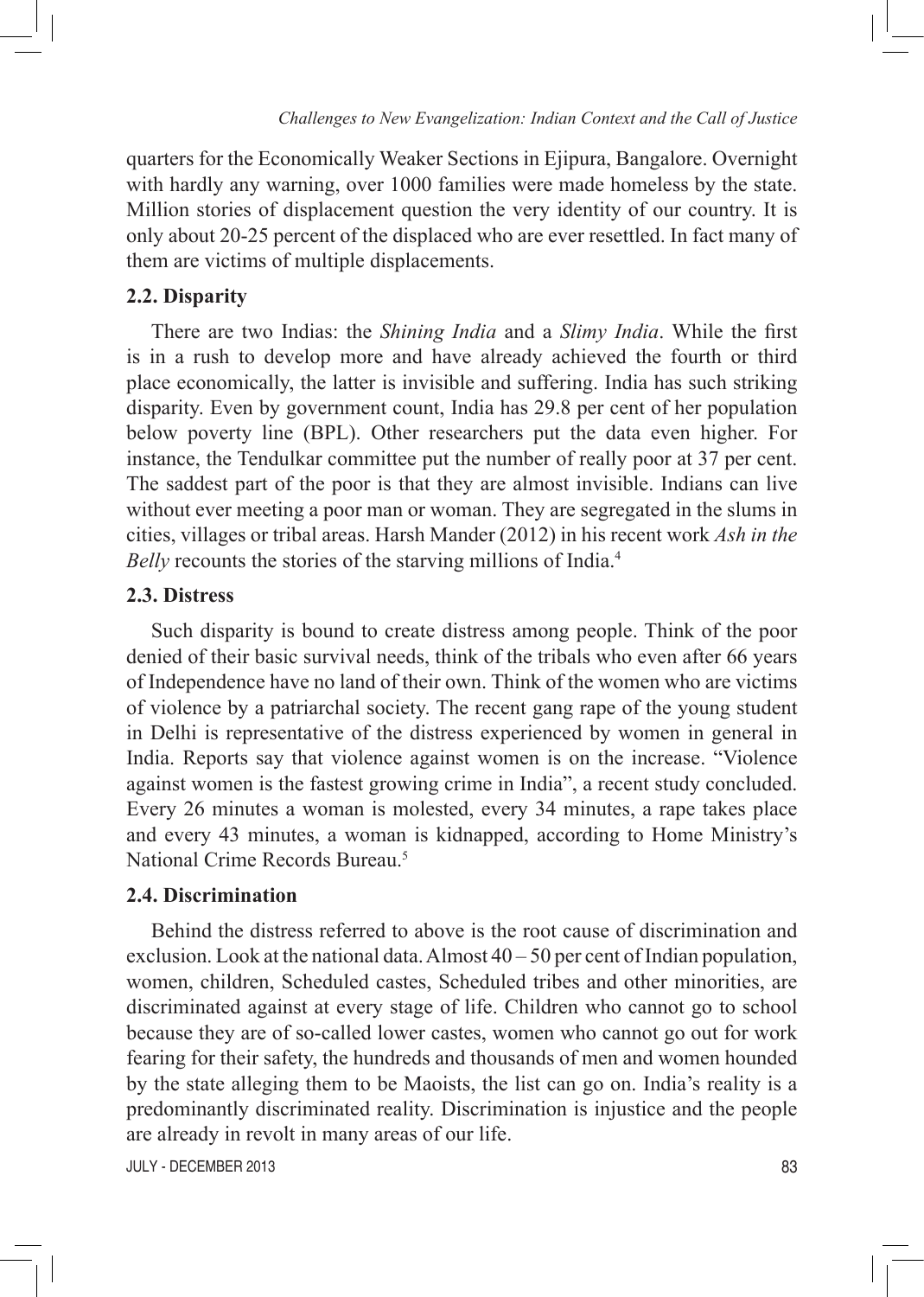### **2.5. Globalization and its Impact**

One of the defining realities in the changing world today is the phenomenon of Globalization. In fact the problems identified above are so intricately related to the intensified globalization processes that one cannot understand or deal with them without a critical knowledge of globalization and its impact.

The term globalization is relatively new, but the reality has existed from the expeditions of Christopher Columbus and of Vasco da Gama.<sup>6</sup> However, what is new is the intensity and scale of globalization assisted by the unimaginable growth in technology. Historians identify three stages of globalization: the age of direct colonialism, the period of cold war and the third phase of direct globalization.

Globalization per se is not problematic. What makes it so is the colonial or neo-liberal agenda that accompany them. In fact, there are a substantial number of people who will talk about the positive side of globalization, while another vocal group would say there is nothing positive about the globalization process itself. "Neo-Liberalism is the dominating political and economic theory in support of globalization. Central tenants of neo-liberal economic policies include the securing free trade, cultivating private ownership, supporting economic deregulation and decentralization, and fostering economic efficiency to maximize profits. Neo-liberal organizations, such as the World Trade Organization, argue that free trade raises incomes, cuts the cost of living, and stimulates economic growth."7

The critics of globalization, on the other hand, point out the enormous harm the globalization processes have done. For instance, Joseph Stiglitz, one of the most prominent critiques of globalization argues that that "globalization has not been pushed carefully, or fairly. On the contrary, liberalization policies have been implemented too fast, in the wrong order, and often using inadequate--or plainly wrong--economic analysis. As a consequence, he argues, we now face terrible results, including increases in destitution and social conflict, and generalized frustration. The culprits are the IMF and its 'market fundamentalists,' the 'Washington Consensus,' and the US Treasury."8

In the midst of such contradictory opinions and experiences, the Church also has taken differing stands. While the official church has been by and large silent about the processes and even benefitting from the rather dubious gains of globalization processes, there have always been prophetic voices challenging the evils brought about by uncontrolled globalization process and the unleashing of neo-liberal policies.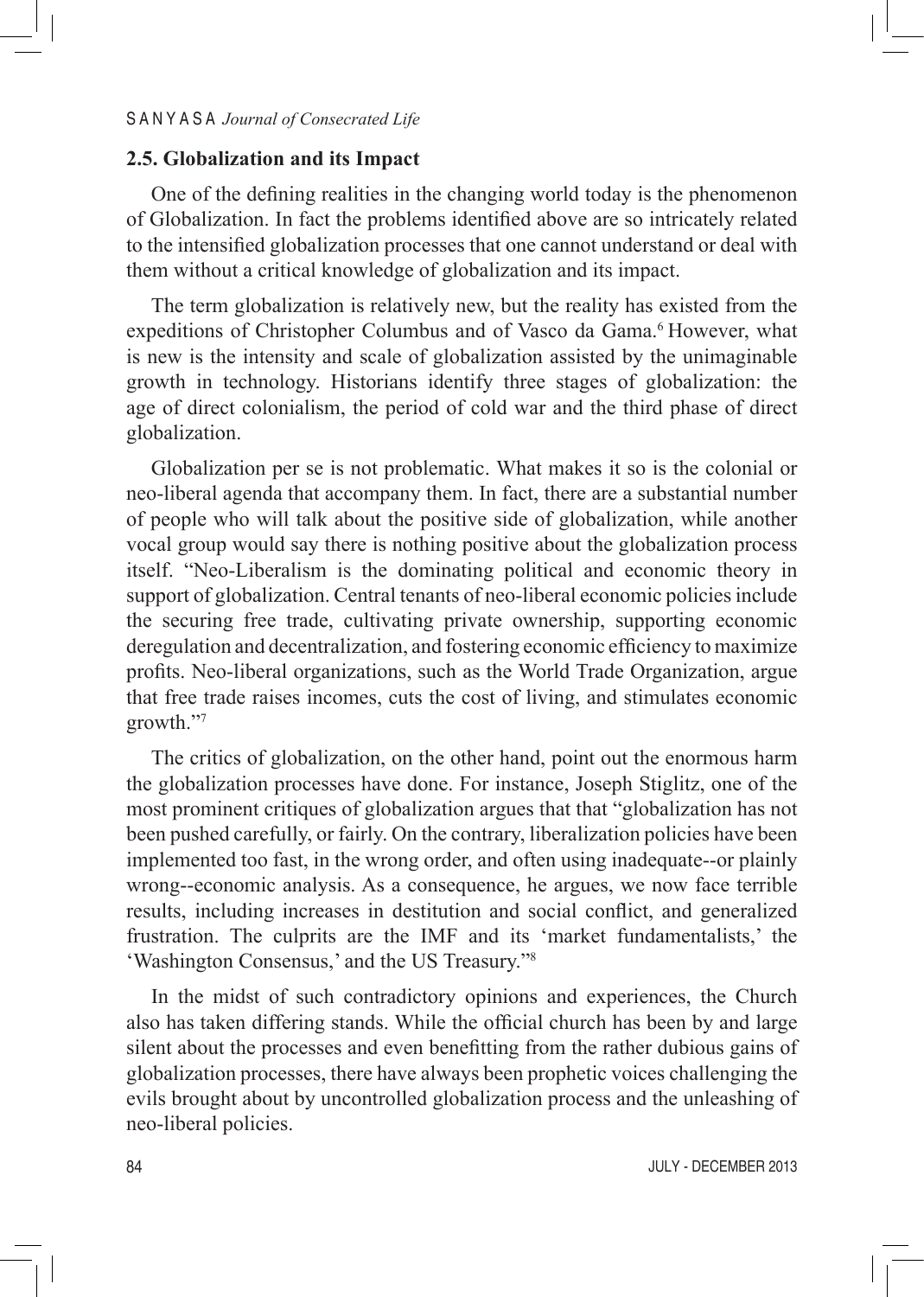### **3. AN ANALYTICAL FRAMEWORK TO UNDERSTAND THE CONTEXT**

For a meaningful involvement in the socio-political context narrated above, it is important to have a critical analytical understanding of the same. It is in the spirit of Vatican II that we do this analysis. "The joys and the hopes, the griefs and the anxieties of the men of this age, especially those who are poor or in any way afflicted, these are the joys and hopes, the griefs and anxieties of the followers of Christ. Indeed, nothing genuinely human fails to raise an echo in their hearts."9

While a variety of models are available, I would like to propose the tri-polar model of understanding social structure and its functioning. It is not as a fool proof or undebated model that this is proposed. In fact, there are questions on the very definition of civil society and controversies on its usage. For our use, we are proposing that a human society is built on a tri-polar structure: the State, Market and Civil Society.



State, in this case, refers to the instruments of ruling used by a society like the Legislature, Judiciary, Executive and their various arms. The Market refers to 'an actual or nominal place where forces of demand and supply operate, and where buyers and sellers interact (directly or through intermediaries) to trade goods, services, or contracts or instruments, for money or barter.

Marketsincludemechanismsormeansfor (1) determining price of the traded item, (2) communicating the price information, (3) facilitating deals and transactions, and (4) effecting distribution. For our discussion, Market refers to the full world of economic transactions by which any society is sustained. And finally according to the World Bank, civil society refers to "the wide array of non-governmental and not-for-profit organizations that have a presence in public life, expressing the

JULY - DECEMBER 2013 85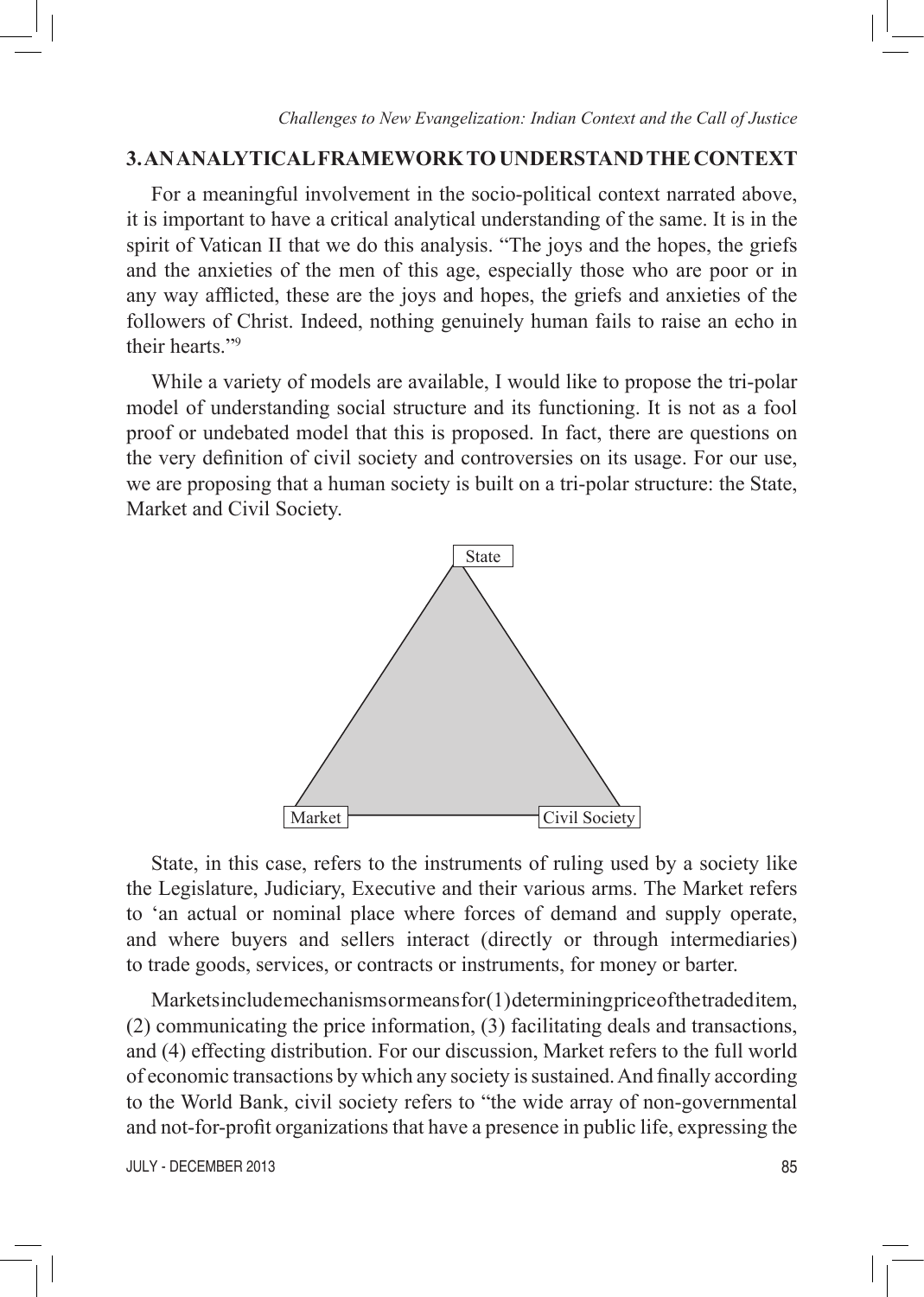interests and values of their members or others, based on ethical, cultural, political, scientific, religious or philanthropic considerations. Civil Society Organizations (CSOs), therefore, refer to a wide of array of organizations: community groups, non-governmental organizations (NGOs), labor unions, indigenous groups, charitable organizations, faith-based organizations, professional associations, and foundations<sup>"10</sup>

In a situation where the state dominates, we talk of a totalitarian state, where Market dominates we refer to a liberal capitalist society and critique the extreme forms of profit making at the cost of people. The argument is that both the State and Market have the tendencies of spinning off on their own, at the cost of people's interests. The State and the Market seem to be operating increasingly for the benefit of a few. The ideological base of neo-liberalism or market fundamentalism argues for the liberation of the market from political interference. They argue that the state should only defend private property and remove barriers to business.

As we look at the Indian polity through this model, we see increasingly collusion between the State and the Market causing enormous hardships to the ordinary people. Just one statistics, while India had growth rates around 8-9 per cent, its poor kept increasing. Even as per the official statistics, which many will argue is under stated, 25 per cent of the population is living below the poverty line. So the question is for whose interest is the state working? It is in this context that the Civil Society should act as a corrective mechanism to the wayward ways of the State and the Market. Whether the fractured nature of civil society itself makes it fit to be one corrective force is a question debated. However the argument in this paper is that Church as a member of the Civil Society has the power and responsibility to be a corrective force to the greedy market and totalitarian state. The call to the new evangelization which invariably involves work for Justice, demands of us this role. The hope that sustains us is manifested in the following quote:

"Diverse units of social identity and interest... independent of the state..., not only can restrain the arbitrary actions of rulers, but can also contribute to forming better citizens who are more aware of the preferences of others, more selfconfident in their actions, and more civic-minded in their willingness to sacrifice for the common good. At its best, civil society provides an intermediate layer of governance between the individual and the state that is capable of resolving conflicts and controlling the behavior of members without public coercion ... A viable civil society can mitigate conflicts."11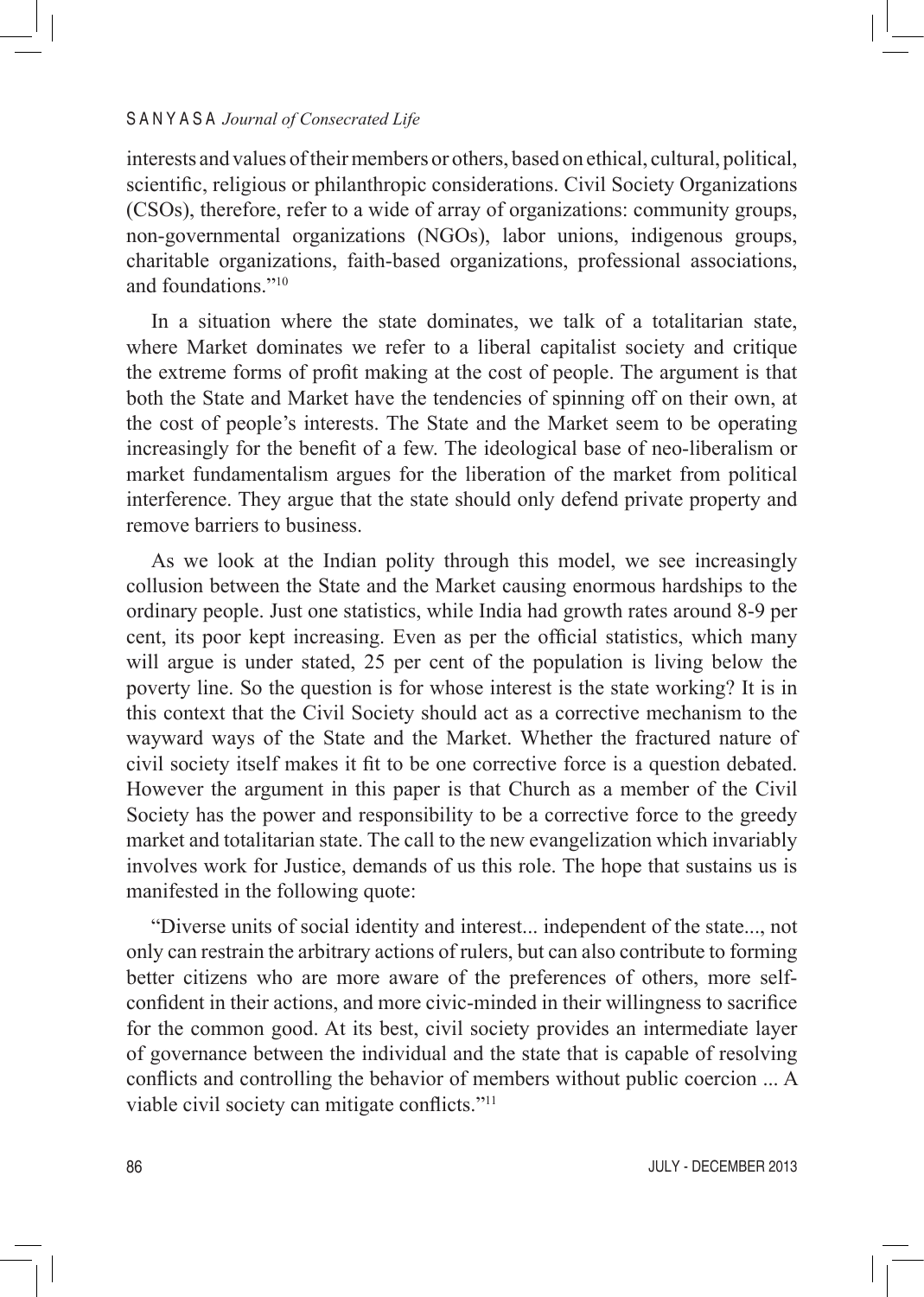# **4. THE CHALLENGE OF NEW EVANGELIZATION AND THE CONSECRATED**

The consecrated by their very vocation are exhorted to recognize the privileged place of the poor in our communities, a place that does not exclude anyone, but wants to reflect how Jesus bound himself to them. The presence of the poor in our communities is mysteriously powerful; it changes persons more than a discourse does; it teaches fidelity and makes us understand the fragility of life; it asks for prayer; in short, it brings us to Christ.

The consecrated communities are known for their charitable response to the Indian reality as manifested by almost 40 per cent of religious in India (CRI Data) involved in social work. However, the documents remind us that the gesture of charity, on the other hand, must also be accompanied by commitment to Justice, with an appeal that concerns all, poor and rich. Hence, the social doctrine of the Church is integral to the pathways of the new evangelization, as well as the formation of Christians to dedicate themselves to serve the human community in social and political life.

The challenge then is to integrate a social analysis which is critical and political with our faith mandate of new evangelization.

### **5. CONCLUSION**

We live at a time when severe crises affect the life of the consecrated men and women. The crises are of social, political, economic, spiritual and cultural dimensions. However, history tells us that crises faced by the consecrated are mostly creations of their own. In fact, the solution to these problems is to shift their focus of attention from their own navels to the concerns of the poor and marginalized. The clarion call of the New Evangelization is indeed just that. The New Evangelization calls for creative ways of proclaiming the good news, serving the poor and working for justice. This response has to be backed by sound social analysis and theories of praxis.

Finally let us remember the words from Pope Benedict XVI: "Evangelizing is not merely a way of speaking, but a form of living: living in the listening and giving voice to the father. Can anyone doubt that consecrated life is a preeminent mode of evangelizing?"12

### **Endnotes**

1 *Gilbert Choondal, Why, What, When and How of the Year of faith* , (Chennai : New Leader Publications, 2012 Sept 16-30) 10-13.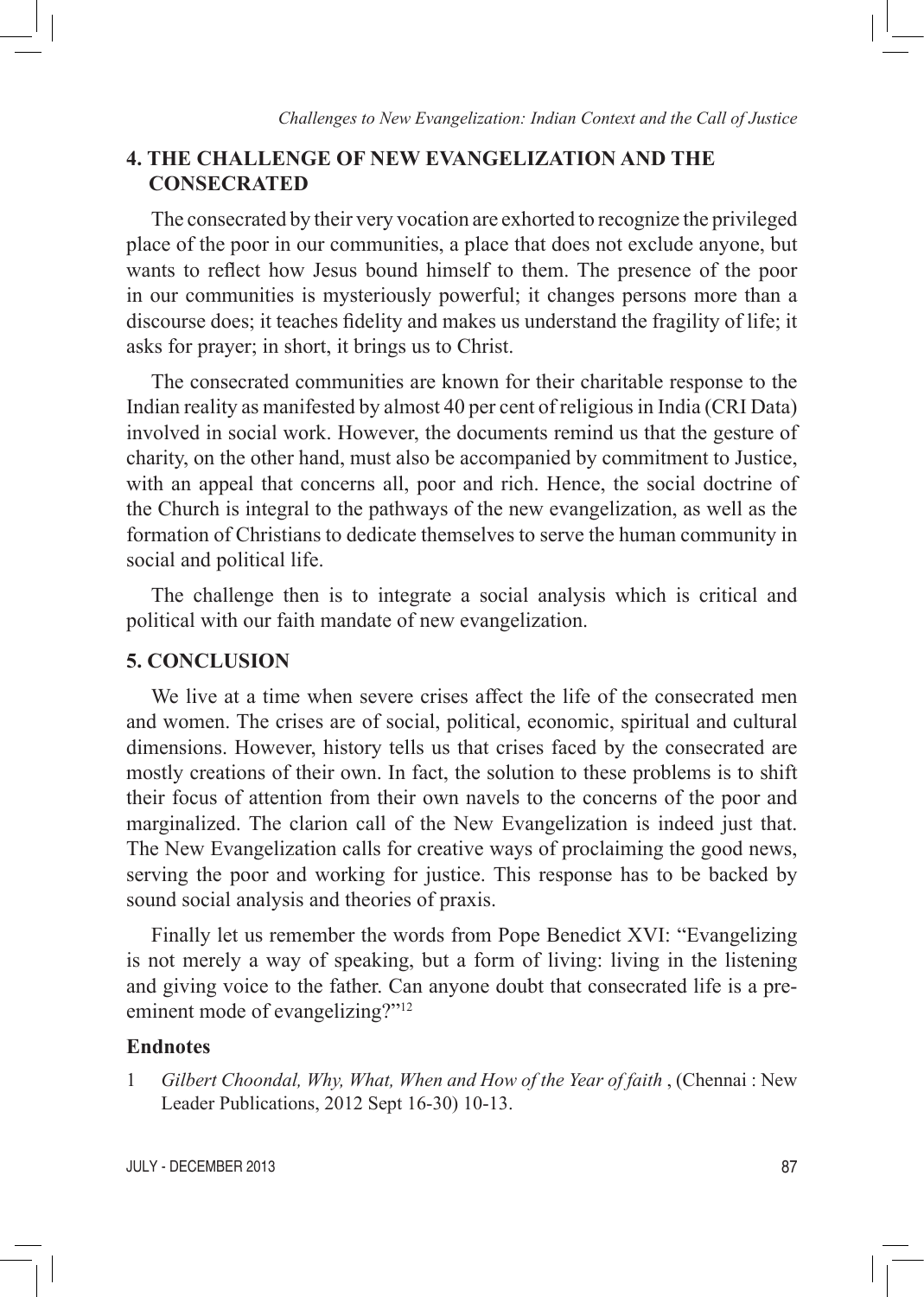- 2 Synod2012.org/2012/10/26/the-message-of-the-synod-a-syn.
- 3 AnahitaMukherji. India uproots most people for progresses in TNN June 4, 2012.
- 4 Mander, Harsh.Ash in the Belly: India's Unfinished Battle against Hunger, (Delhi: Penguin publishers 2012)
- 5 Ms. GeetanjaliMisra Executive Director, CREA, http://web.creaworld.org/files/ CREA%20%20Geetanjali%20Mishra%20speech.pdf Accessed on 20 March, 2013
- 6 Samir Amin quoted in Walter Fernandes, Globalisation in India: The Response of the Churches. Unpublished paper, April 2013.
- 7 Jennifer Murray, The Two Faces of Globalization: the Case of Women in Asia, http://lilt.ilstu.edu/critique/fall%202005/jennifer%20murray.pdf. Accessed on March 20,2013.
- 8 Sebastian Edwards. Review of Joseph E. Stiglitz's Globalization and its Discontents (New York: W.W. Norton, New York) http://www.anderson.ucla.edu/faculty/ sebastian.edwards/Stiglitz.pdf Accessed on 20 March, 2013.
- 9 Vatican II, GE. 1.
- 10 http://www.businessdictionary.com/definition/market.html Accessed on 20 March, 2013.
- 11 Bowen L. Gordon. 2006. 'Concepts in Political Science- Civil Society'http://www. mbc.edu/faculty/gbowen/civilSociety.htm
- 12 Benedict XVI. 2001, http://www.zenit.org/en/articles/cardinal-ratzinger-on-thenew-evangelization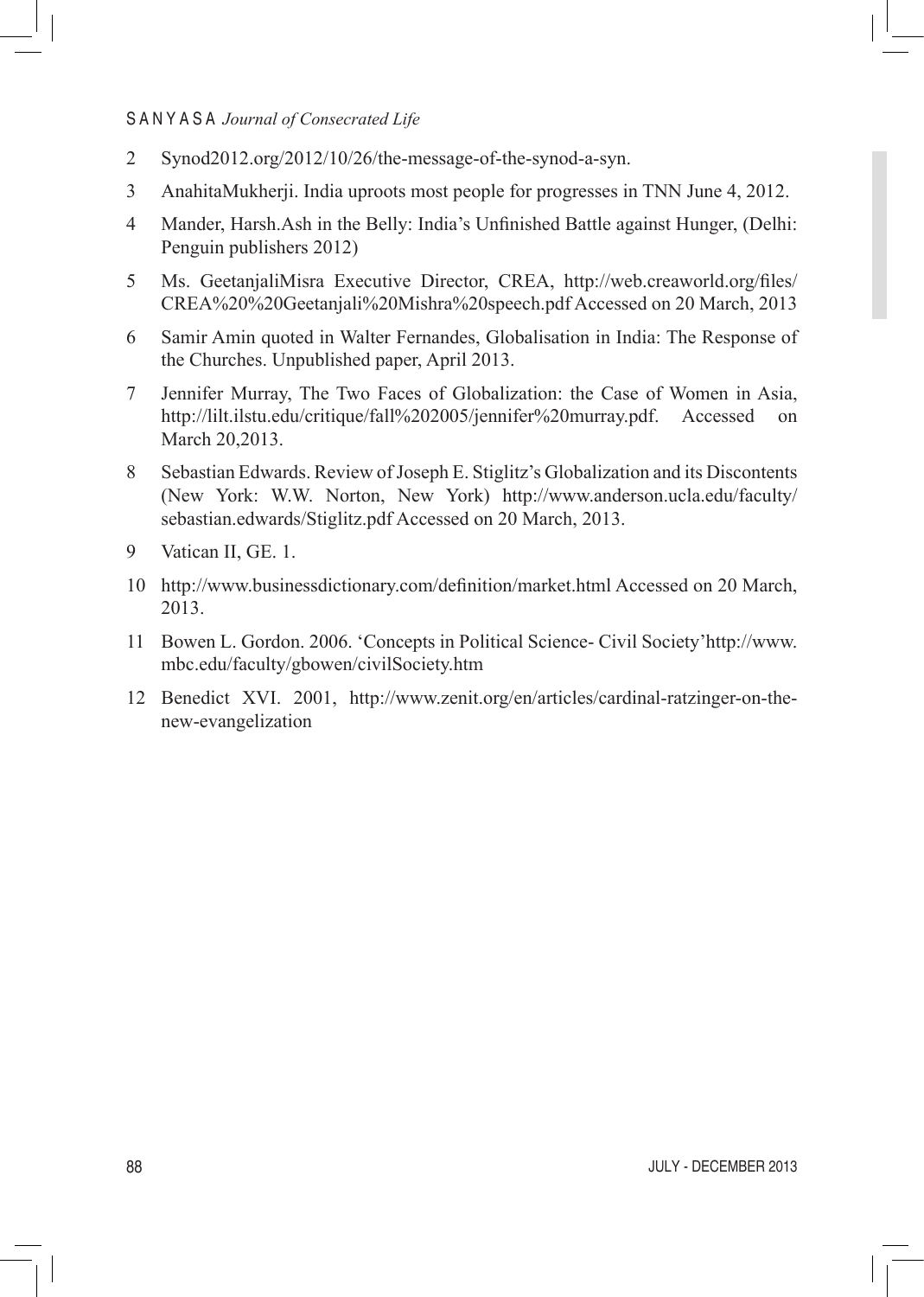# CREATIVE RESPONSES TO THE CHALLENGES OF NEW EVANGELISM: NEW AND LIVING WAYS

# **Cynthia Stephen**

The life of faith of the individual Christian can be unique and different in each case. But it is still possible to draw out universal principles which could help us understand the broader contours of a life of consecration.

In his presentation, Fr. George Mutholil highlighted a number of important ways in which this can be lived out, including ways in which the Gospel can interact with the wider society. These included: dialogue with cultures, education and culture, formation and research, world of social communication, dialogue with scientific knowledge, taking care of the sick, right involvement in politics, being at the side of the poor, partners in dialogue and contemplating the Mystery.

These have been ways in which the church in general and the religious in particular, have worked to further the coming of God's kingdom, and created multiple interfaces between the Gospel and the world at large. While Fr. George has the privilege of working with the poor as the most important part of this process, with the emphasis on the social context of ministry, I would like to speak about more clearly the tools of interaction and the ways in which these can be deployed in ministry at various levels by the Church, by the religious and by individuals, whether lay or religious.

I use the term "consecration" in a wider sense than it has been used in this conference which refers more specifically to the life of dedication through poverty, chastity and obedience of the religious in the context of the Catholic Church. I use it in the sense of the daily walk of faith of the individual believer, religious, ordained or lay, in experiencing and living out an ongoing consciousness of God's presence in his or her life. I believe our exemplar is Christ himself, who while living in this world, spent thirty years in preparation for his ministry not

*Cynthia Stephen is an independent writer and researcher working on issues of gender, poverty, development and identity. Presently she is the State Programme Director, Mahila Samakhya Karnataka, which is a Government of India project working for the empowerment of women through education.*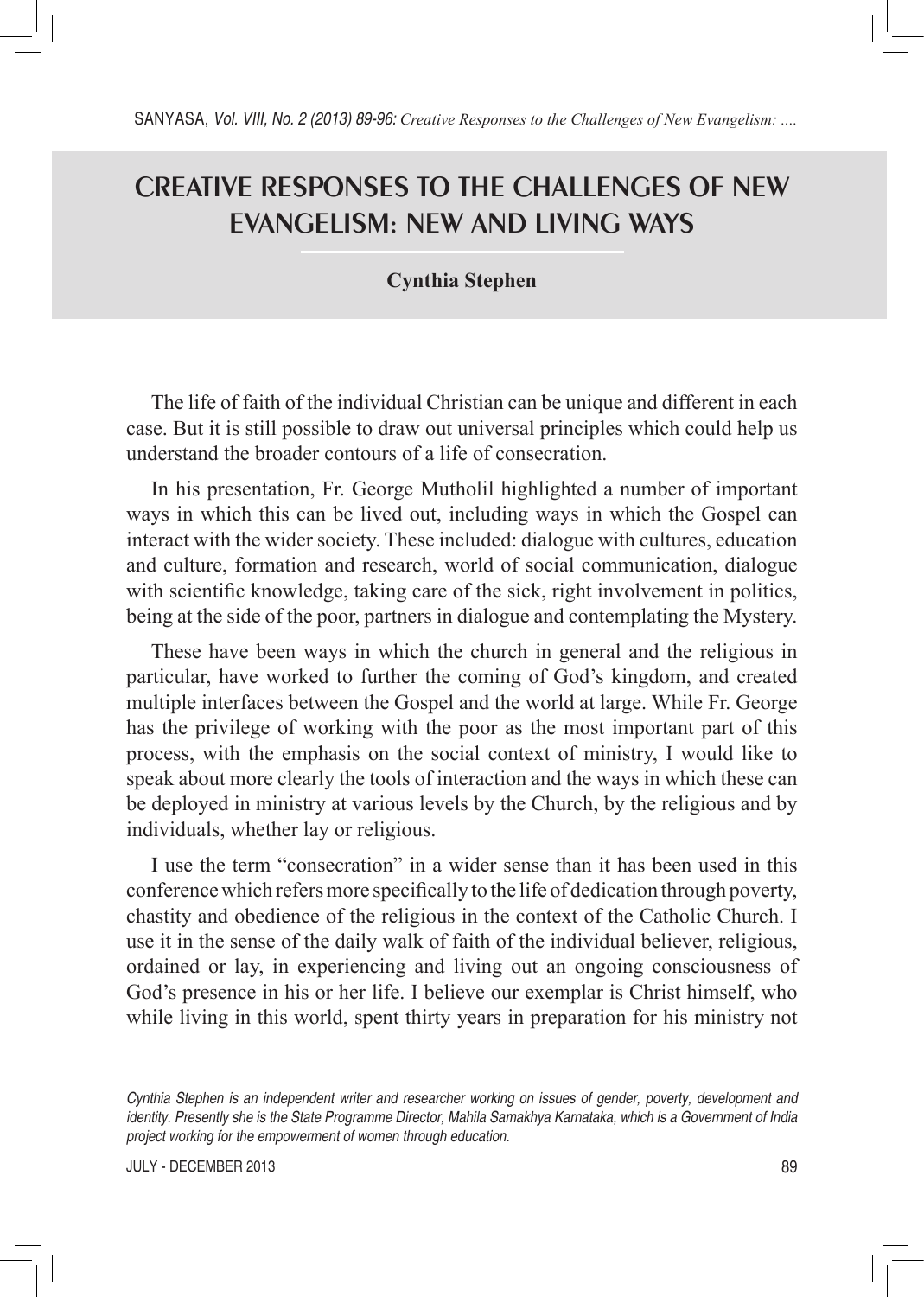only through interacting with his family, his community but also by working with his hands for a living and supporting the family, even as he spent time in study, in contemplation and in prayer. Once individuals, with full self-awareness, choose to identify with a life of faith and service, whether as religious or lay, their lives are to be considered consecrated to service. Because "man looks on the outward appearance but God looks upon the heart" (1Sam. 16:7). Thus all work of building the Kingdom, whether it relates to raising children with the best Christian values within the four walls of the home by a stay-at-home mother, 'shepherding the sheep' on the part of the ordained priesthood, or serving the poor, needy and underprivileged/marginalised by the women religious – is valuable in the sight of God.

But what of those who work in other spheres – such as the academic world, in publishing, in the media, the performing arts, in political leadership, in governance, the law, policy making, finance, management, agriculture, industry – all of which have profound impact on the way people can have and exercise influence in the world? What are the challenges one faces in these areas even as one tries to function in a manner befitting the high calling of being 'salt and light' in the world, of being a part of those with the work of the evangelization ? And what will characterise the *new evangelisation* and constitute the challenges to it?

# **1. EVANGELIZING: A CALL TO RENEWED RELATIONSHIP WITH THE WORLD**

In an address to the students of Mundelein Seminary, Chicago, Fr. Robert Barron listed seven qualities of someone living out the *new evangelisation*. Needless to say, this applies to Christians across the spectrum – whether Catholic or Protestant, lay or religious. I have ventured to paraphrase his ideas. According to him, one needs: (a) a relationship with Jesus Christ, because evangelism is about sharing a relationship, not ideas; (b) to be excited about your message, because ultimately people only listen to a message from someone who is excited about it; (c) to know the story of the people of Israel in the Old Testament, so that you connect the history; (d) to know the culture in which you evangelise so that you reach out to people in their social and cultural locations; (e) to know and value the heritage of faith, of Scripture and its scholars and their lives and work; (f) to have a missionary heart, to reach out to those who have lost contact with God, who may include those in the Church too;  $(g)$  to use various media including the new media to reach out to people as technology can be harnessed to communicate and build and nurture relationships across space and time – the sine qua non of evangelical work.<sup>1</sup>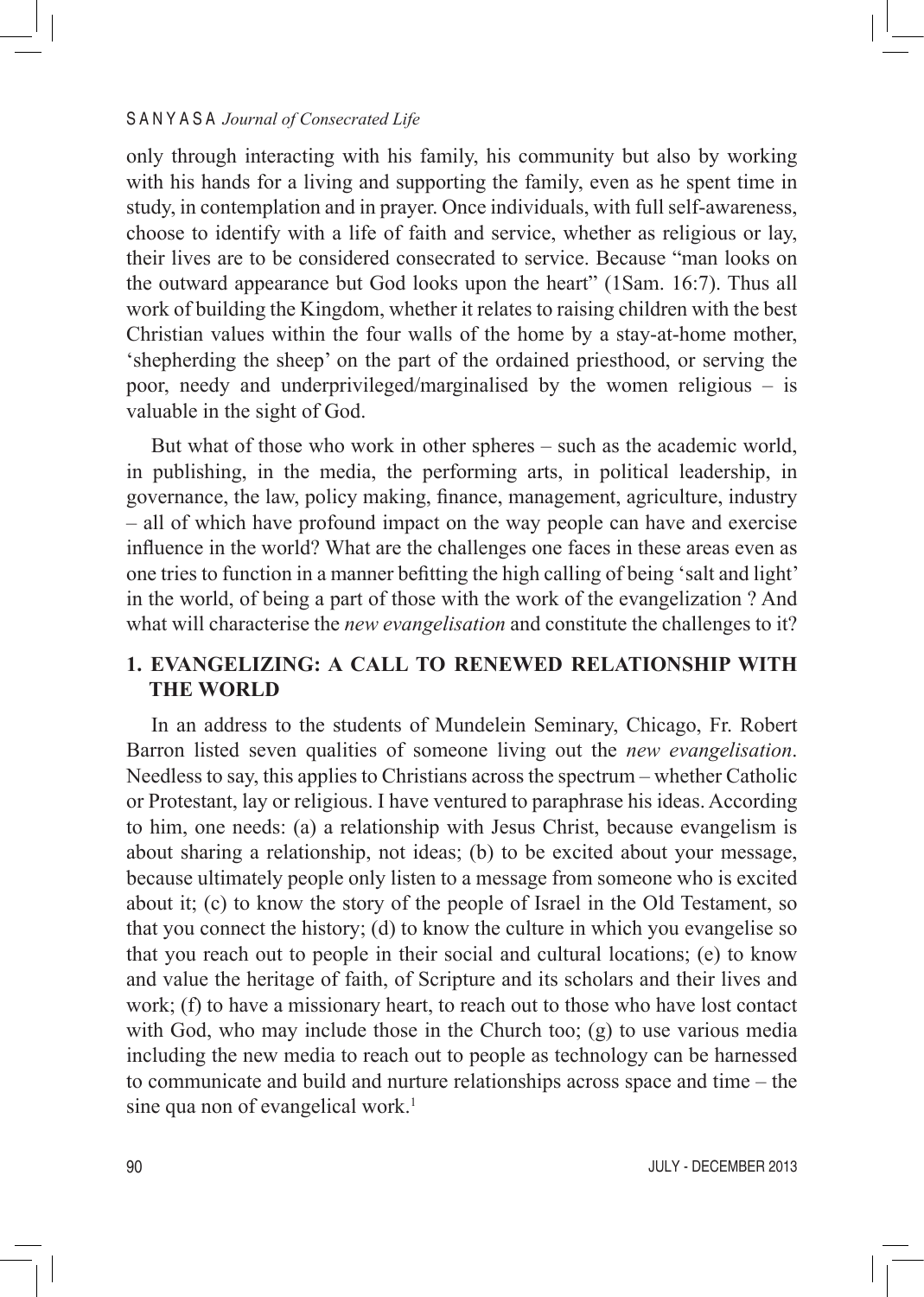### *Creative Responses to the Challenges of New Evangelism: New and Living Ways*

The challenges being faced by the ministers, the religious and those who have a calling to family life or singlehood either by choice or circumstances, would be different both in degree and complexity from those encountered by those engaged in the wider social, economic, political, cultural, economic spheres. The former may face interpersonal and intrapersonal challenges within themselves, their institutions and related circumstances. But they can also call upon spiritual, institutional and structural resources to overcome these challenges. They may operate in a less ambiguous situation vis-à-vis in their roles and responsibilities. Expectations may be straight-forward and clear; norms well set.

However, for the laity, the diversity of circumstances faced on a regular working day – for instance, in the media, as a manager in a private manufacturing or marketing firm, or as a creative artist – are vastly more complex; the outcomes could have a profound influence for good or ill on a larger number of stakeholders including a large number of publics. It must be admitted, however, that there are specific situations in which the religious might be severely targeted, such as when religious persecution breaks out.

# **2. INDIAN REALITY TODAY**

The ground reality in India places a special challenge in this context, due to its complexities. Being a multi-cultural society, full of diversities in language, food cultures, different castes, communities, regions, religions, agro-climatic zones, ethnicity, etc., there are powerful social forces such as communalism, regionalism, fundamentalism, etc operating in Indian society in an unprecedented manner. It is no longer possible, for instance, to write a story or produce a film including content that has religious overtones without being subjected to hostile receptions from a small but highly visible and noisy section of a group who will do their best to occupy the mind-space of the public by claiming to be very 'offended' at the manner in which certain scenes, conversations or visual content 'misrepresent' their religion. They are also ably aided by sections of the media, who are always willing to play along for the sensational value of such happenings, because they are spared of the need to work at producing high-quality content. This is the equivalent of a parent feeding a child potato chips and chocolate cake at every meal, because 'the child likes it' – essentially an abdication of its responsibility to produce and transmit high-quality credible content to its readers/viewers. Therefore, a high-decibel media campaign is mounted before the ever-willing TV cameras against the writer/producer/artiste till changes are forced in the content.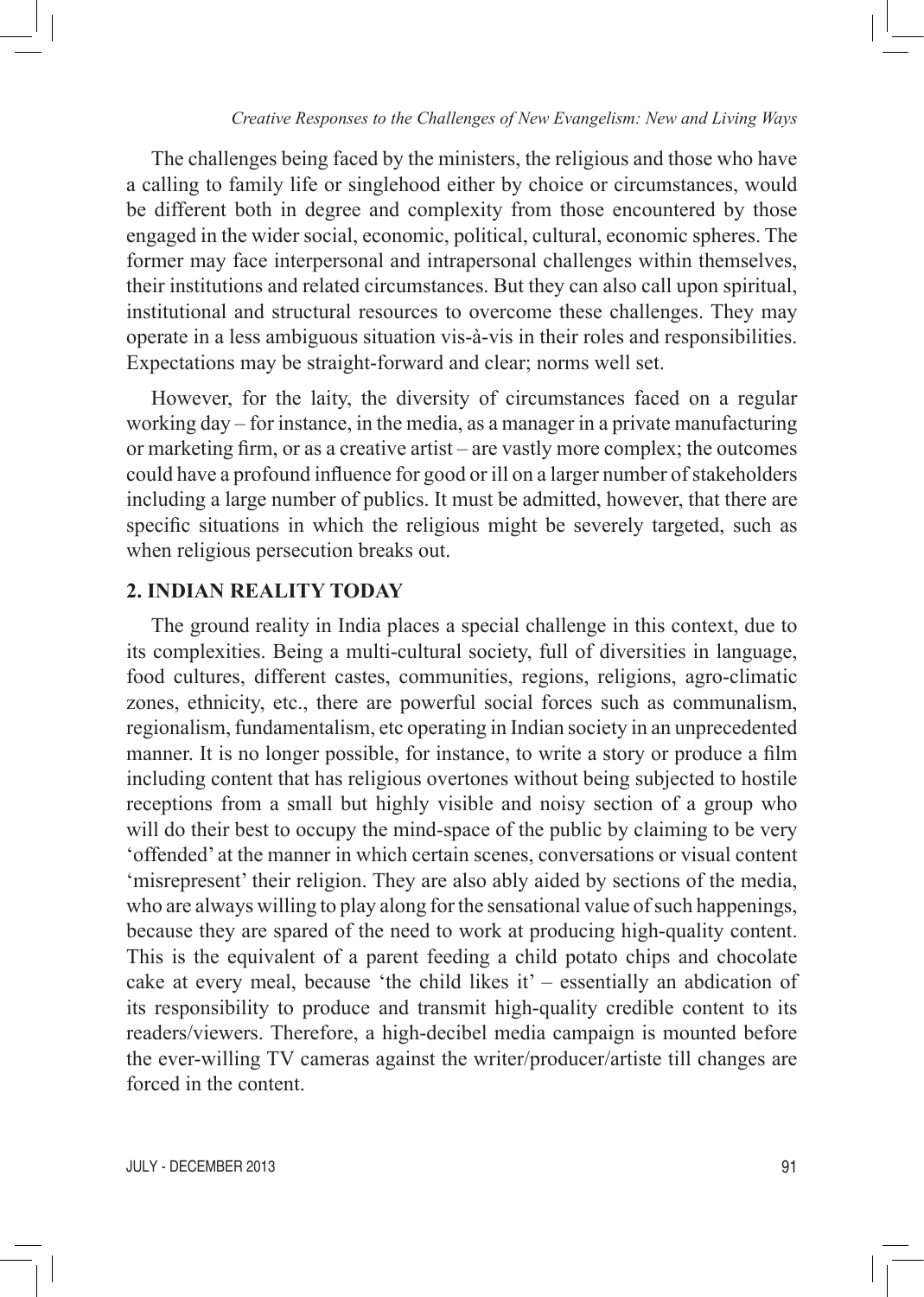This is not to deny, however, the legitimate concerns of a section of Christians who have, in 2012 and later, been active in successfully resisting hate-inspired visual representations which stereotype commonly recognised 'Christian' images of, for instance, one picture depicting Jesus with a cigarette in one hand and a can of beer in the other – which were found, shockingly, in school textbooks in a BJP-ruled state (not Karnataka) and in a calendar distributed by a Mumbai politician, or in film scenes depicting cassocked priests as indulging in violence and worse.

Another more disturbing situation is that of 'paid news', which means that commercial and political interests are likely to overrule public interest in the media, but do great harm in the sense that the credibility and independence of the press and electronic media is undermined. This leaves the entire society poorer as another important pillar of secular democracy is rendered less able to carry out its mandate as carrier of credible information and shaper of the public discourse.

In much the same way, there are concerted efforts in our society to deny the realities of structured injustice against large sections of society, including most women, the marginalised groups including dalits and tribals, children, the disabled, etc. in our society. While some sections of the Church have responded to the situation in their own way by reaching out to them, providing essential relief and longer-term support through interventions like organising them, providing educational facilities, supporting vocational education and employment, etc., there are vested interests who view this work of mercy and justice with suspicion. They feel that this is an 'underhand' method employed by mostly Christians who seek to inveigle these sections into abandoning the religion and converting to Christianity. This is not to deny some mistakes on the part of enthusiastic 'missionaries' who may employ hard-sell techniques to promote the spread of the 'Gospel.'

# **3. THE WAY FORWARD: A PATH OF FAITH, WORSHIP AND WITNESS**

According to the website of the United States Catholic Bishops "The *New Evangelization* as a journey of faith, worship and witness, presents three opportunities or audiences for the transmission of the Christian faith. They are: to engage more intently those who are faithful and need to be renewed with increased catechesis; to reach out to those who have never heard the gospel proclaimed; and to re-engage those who are baptized but have lost a living sense of the faith in their daily lives."2

In other words, it is an outreach to those who are already a part of the Church but need to be renewed, to those who are faithful, and also to those who have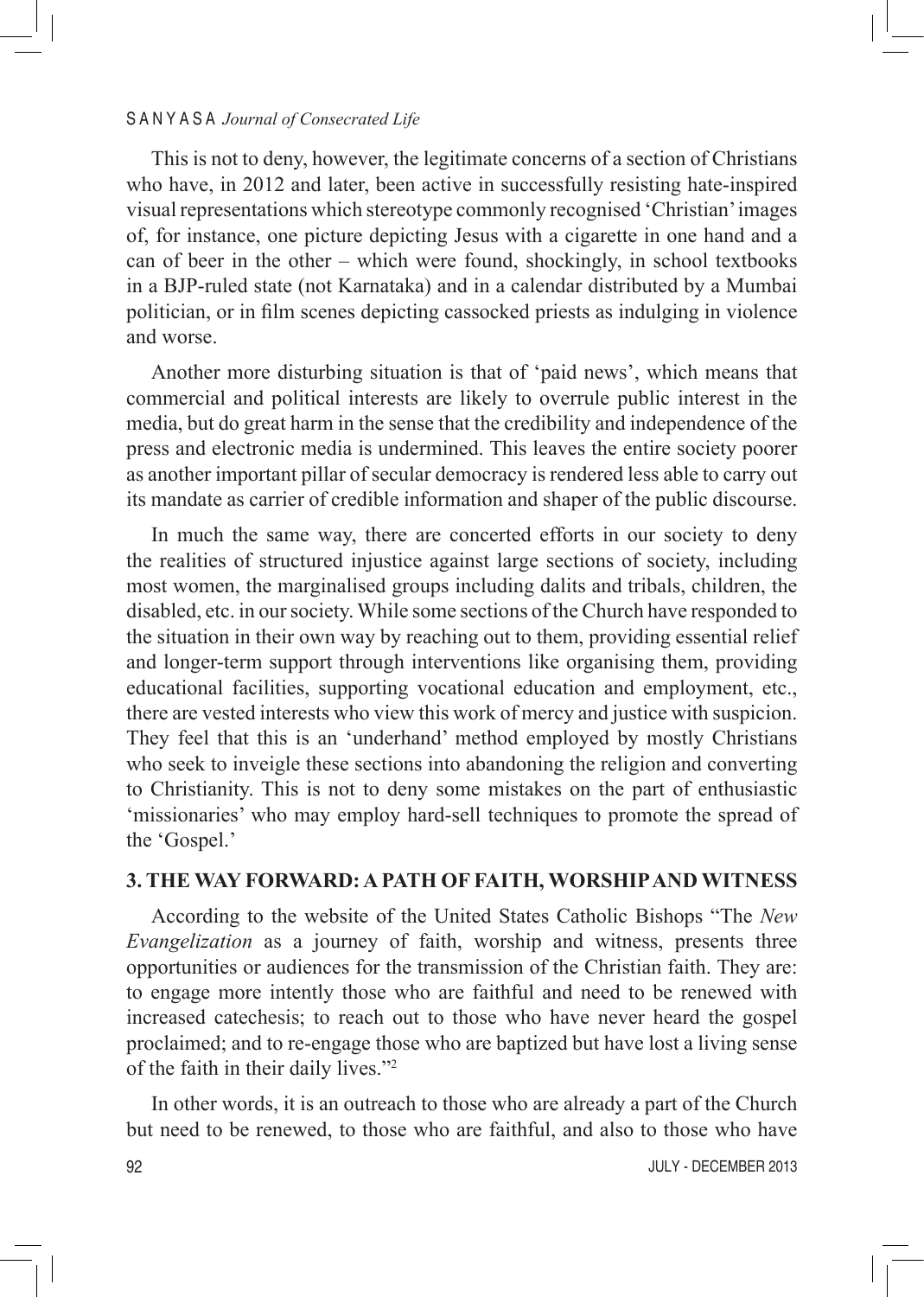never heard the Gospel. The three words Faith, Worship and Witness sum up very well the essence of the New Evangelisation. But how are we to accomplish this task?

Coming from the family which prays "Our Father", adding that we want his Kingdom to come, it is inevitable that we have to address ourselves to the work of preaching good news to the poor, healing the broken-hearted, setting the captives free, bringing sight to the blind, and proclaiming liberation to those who are oppressed (Lk 4: 18-19). In our present-day world, this is easier said than done, given the climate of mistrust and ill-will generated by our detractors. This does not mean that we give up on our charism; but rather, it means examining ourselves to find out if we have in any way contributed, knowingly or unknowingly, to the mistrust, and correcting ourselves if the criticism is warranted.

In a lecture titled "Christian Witness in a multi-religious context," Rev. Dr. Thomas Thangaraj says: "We bear witness by living *our commitment to cruciform responsibility, liberative solidarity, and eschatological mutuality.* By cruciform responsibility, we mean our readiness to take responsibility for all that happens around us the joys and sorrows of human life. It also involves seeing ourselves as partners with God . . . acknowledging that ultimate responsibility for this universe rests in God. (This) relativizes human responsibility and transforms our witness into processes of humanisation. Liberative solidarity calls us to work for the liberation of all through the liberation of those who are in bondages of all kinds – socio-political, cultural, economic, and spiritual factors . . . with a bias for those in the margins of society and politics. Eschatalogical mutuality points to the work of the Holy Spirit in drawing us all towards fullness to exercise mutuality in the light of the eschaton. . . By adding mutuality to solidarity we accomplish two things – we are able to see the people of other religions as those who bear witness to us … rescuing solidarity from any form of condescension and make it cognizant of the agency of those with whom we express solidarity."<sup>3</sup>

# **4. RESPONDING TO THE CHALLENGES**

In light of the above, perhaps, we need to recognise that the challenges to the New evangelism are three-fold: internal to the person; structural, in terms of the Church; and external, in the circumstances around us and in which we operate.

### **4.1. Internal Challenges**

JULY - DECEMBER 2013 93 In the Indian context, characterised by ancient cultural moorings, multiple languages, and a multi-religious, multi-cultural milieu, there is need for a more informed and involved approach. As Rev. Thangaraj points out, the Christian faith is a universalising religion with a clear mission to invite all others to join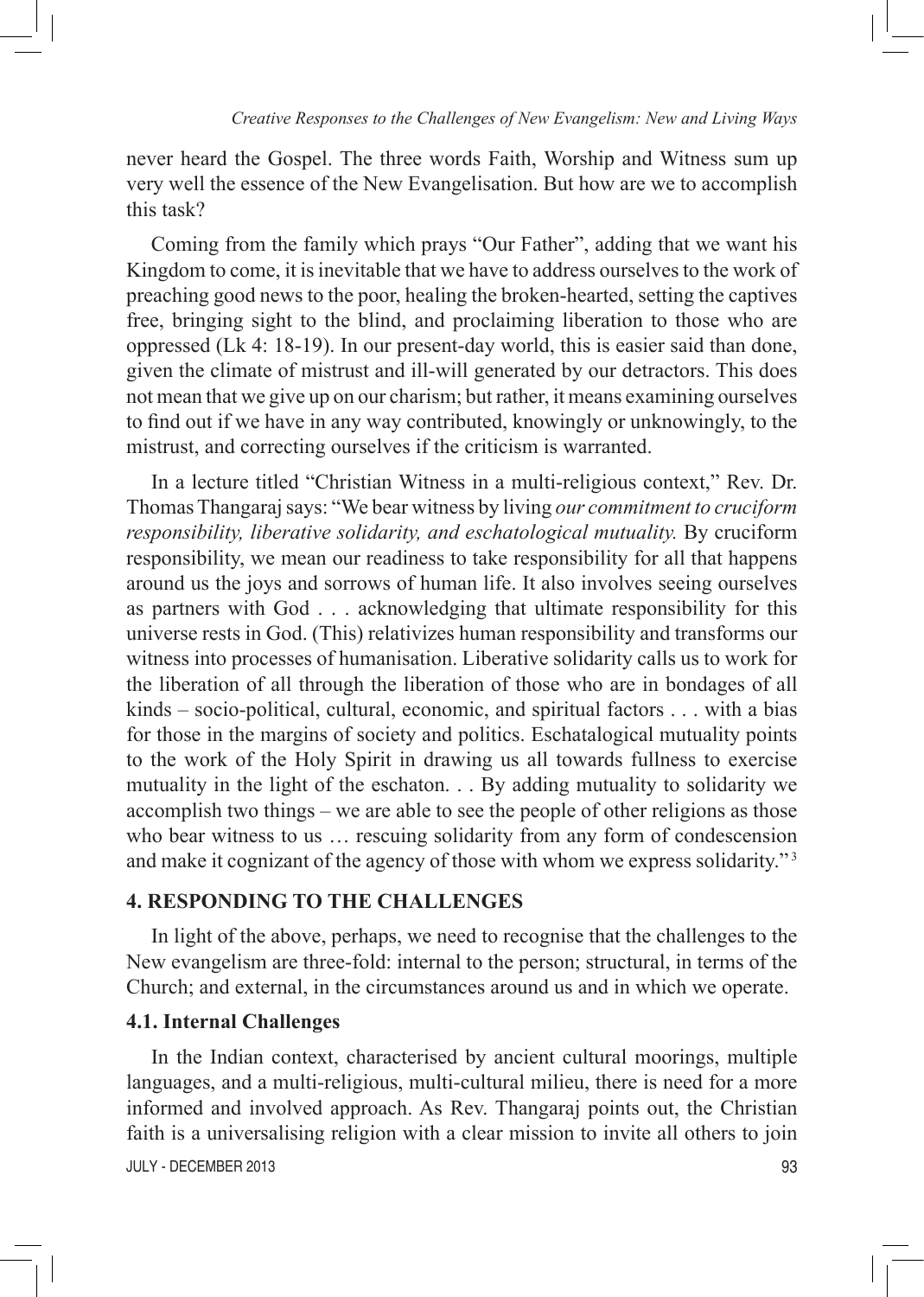its faith community. He cites Rita Gross, a scholar of religion, who says there are two types of religions: ethno religions and universalising religions. In a context of religious diversity in India which includes both kinds, there is a need to revisit the idea of Christian witness in a more pragmatic and realistic manner.

We could begin with a critical examination of our 'religious imagination,  $^{4}$ our usage of words and language ( perhaps characterising/stereotyping sections of society as ignorant, misinformed, misled, pagan?). We need to bring these ideas in line with the unconditional love, respect and acceptance of the fellow human being, exemplified by Christ. If there is no fit, we must be bold enough to apologise for these unseemly traits of thinking and change them. We need to work on our personal lives, examine and correct patterns of thought and speech which may reveal our subconscious sense of superiority over those who "do not know the Truth." We need to address this in our institutions, the churches and in our public utterances; we need to examine the language used in our publications, which could be heard or read by anyone. It is the way in which we relate to our neighbour. Are we as accepting, open and humble as befits a Christian?

# **4.2. Structural Challenges**

The second challenge is structural. As a church, are we exclusionary in our approach? Do we call impure that which God has called pure? Do we need to reexamine some of our claims and recognise that they can be termed absolutist in the eyes of one from a different religious tradition? Do we come across as people who have the principal agenda of setting up the Christian faith – and the Church as supreme, or as those who are inviting people into a personal relationship with a loving and personal God?

# **4.3. External Challenges**

As already pointed out, the third challenge is external, and varied in its manifestations. One of the chief reasons for this is because we as a church have, in many senses, withdrawn from the public sphere. Perhaps we are not fully in touch with the realities of the lives of people and institutions today. We used to be a group able to boldly speak truth to the powers that be, due to our moral stature in the public eye, especially, as people and institutions committed to the public good, delivering quality education and services to the public at large. But at the present time, we have gone into a shell. We are now guilty of retreating into elitist ivory towers, or perhaps retreated too much into the contemplative life and not identified sufficiently with the little, the least and the lost. We have not been sufficiently self-reflexive, critiquing (in a positive sense) our internal practices, norms and the quality of leadership of our institutions.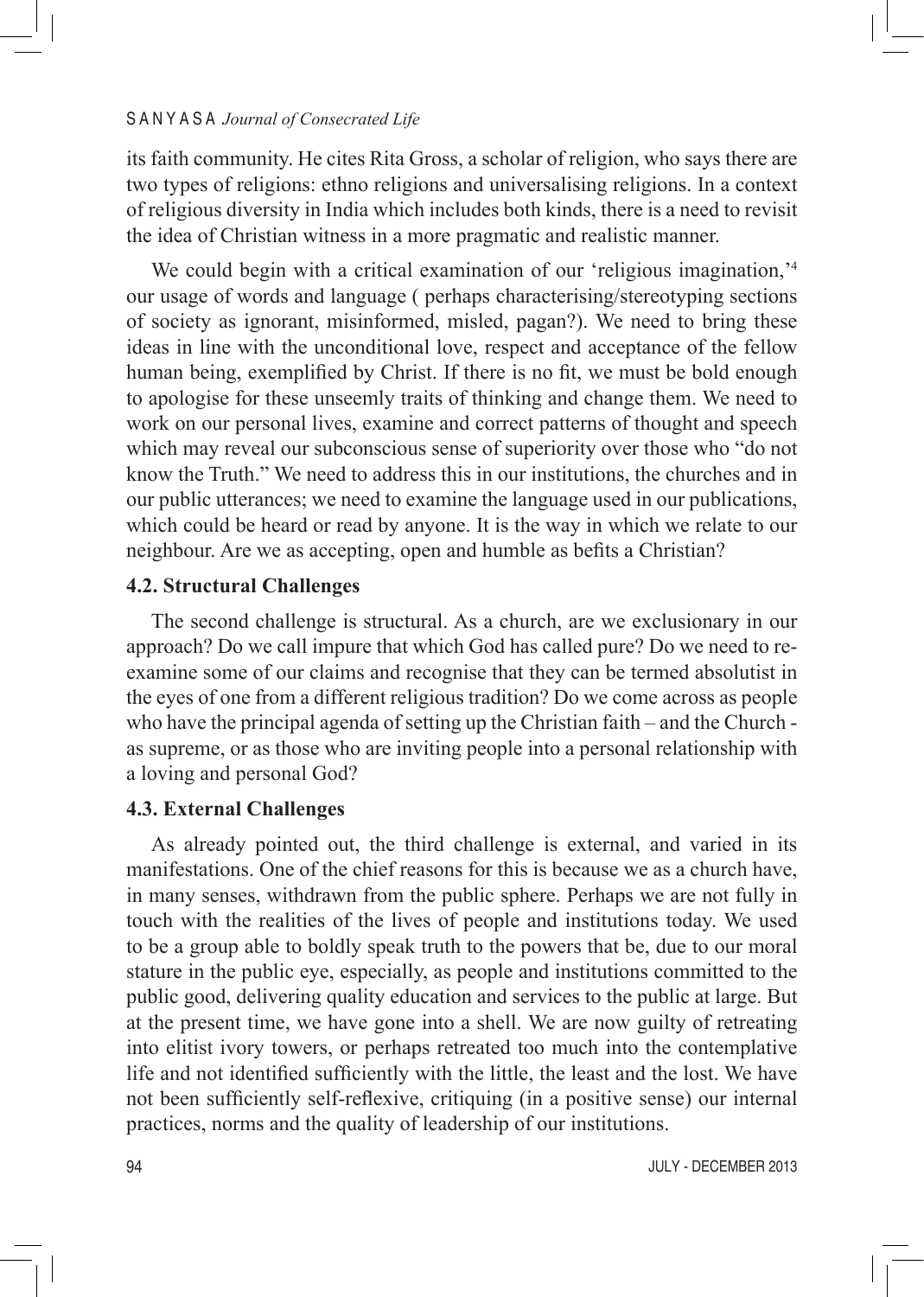### *Creative Responses to the Challenges of New Evangelism: New and Living Ways*

We have, most of all, not sufficiently valued the work of the faithful, the mothers, the women religious, and those who work in the frontline, struggling with "Principalities and Powers." We have privileged the faith, scholarship and religious experience of some categories in terms of gender, class, national identity over the experiences of other. In other words, as James says in the Bible, we have been guilty of showing favouritism (James 2:3,4), even while claiming to be worshippers of the God who does not discriminate against anyone. The world sees and judges us harshly, and rightly so. Because even the Bible says that those who have spiritual authority are judged differently from those who do not.

As a result, we have ceded moral ground and this space which has been taken over by New age gurus, politicians, scholars and other opinion leaders including the secular media. We have thus become sitting ducks for the pot-shots of numerous critics, both justified and unjustified. The outcome has been the loss of moral and ethical voice in society especially in India, causing alienation that has manifested in an increasing number of attacks on Christian missions and missionaries, places of worship and service, even homes, in India recently. Some of these attacks were so severe that they could be termed pogroms, as in the Kandhamal district of Orissa.

The challenge, therefore, is to live lives true to Christian belief and practice, which show enough love, enough 'difference', enough hope and faith to enable a glimpse of the divine to those who see us, among whom we live and work. Perhaps, in the end, the challenge is to each individual - lay or religious - to be a channel of blessing and hope, a "stained glass window" through which "the Light can shine." And more importantly to recognise that we are all engaged in spiritual warfare whose outcome has been predetermined, but which we nevertheless have to engage as individuals and institutions.

# **5. CONCLUSION**

In closing, I could do no better than to quote portions from a homily of Pope Benedict XVI himself: "I believe we are at the beginning of a great resurgence in the Catholic Church precisely for this new missionary age. Just when her opponents are ready to count the Catholic Church out, the sleeping giant is rising. Along with the needed purification of the Church, the seeds of a new springtime are beginning to sprout. For example, the ecclesial movements are flourishing; new and renewed religious communities are growing and new and renewed Colleges and Universities, desirous of being fully and faithfully Catholic, are sending out missionaries into every segment of the fields which are ripe for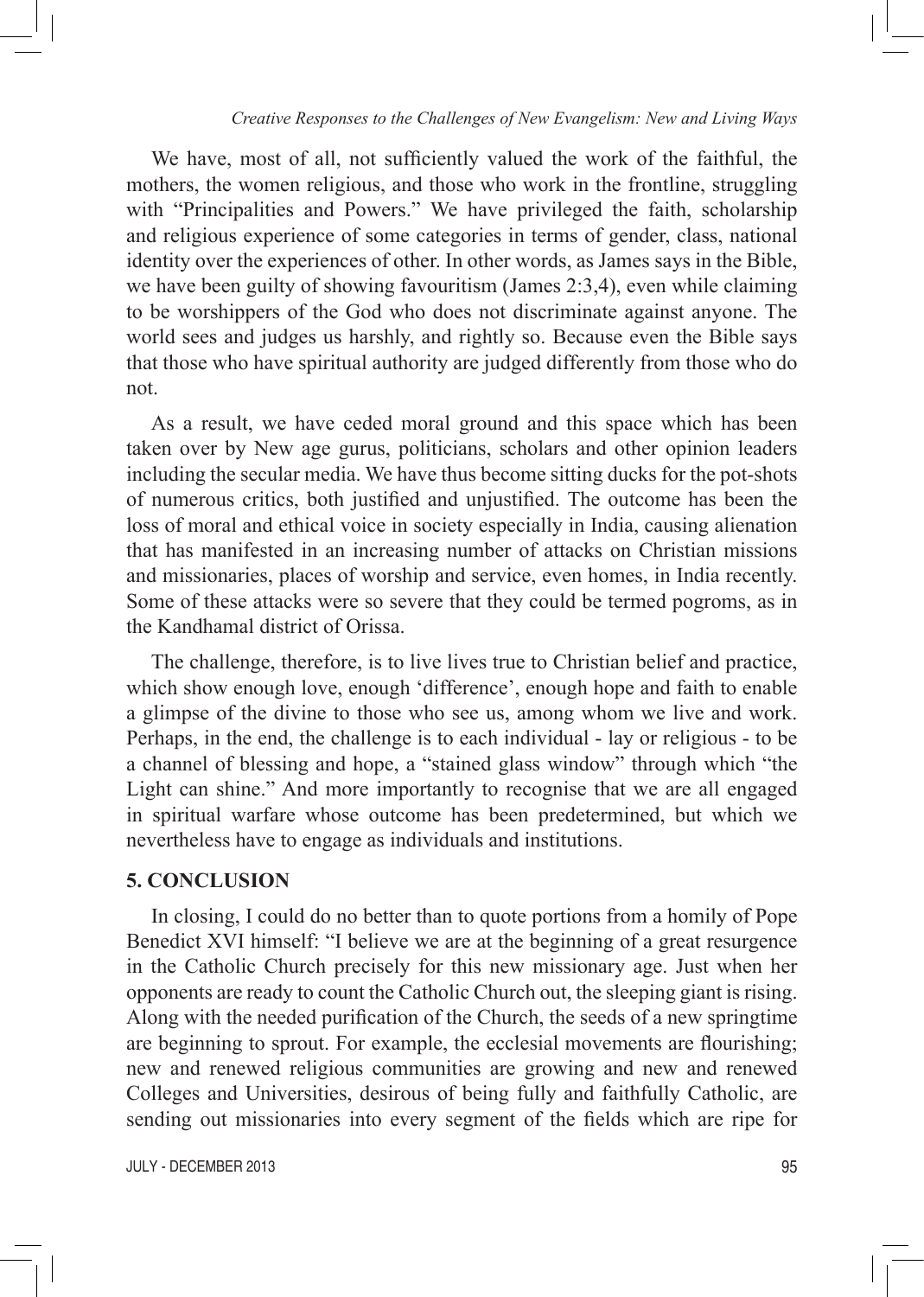harvest. There is a growing dynamically orthodox Catholic faith and life being manifested among the lay faithful. The movement of our Anglican friends into full communion, the growing number of other Christians' coming home to the full communion of the Catholic Church, the movement toward the healing of the division between East and West, are all signs of a resurgent Catholic Church at the dawn of a new missionary age.

The Lord who birthed the Church from His wounded side on Golgotha's Hill her and died for her is purifying her and renewing her by His Spirit to continue his redemptive work until he returns to bring it to completion. He has been raised from the dead and walks with our feet. This is the Dawn of a New Missionary Age. We are all missionaries. He still sends us out two by two and - equips us with all we need to continue His mission."5 The Challenge is to walk that Emmaus road, knowing that the Saviour is by our side.

### **Endnotes**

- 1 http://www.osv.com/tabid/7621/itemid/10311/Father-Barrons-seven-tips-for-New-Evangelization.aspx, accessed on 8<sup>th</sup> Feb 2013.
- 2 http://www.usccb.org/about/strategic-plan.cfm, accessed on 11<sup>th</sup> March 2013. See also *Disciples Called to Witness the New Evangelisation,* (Washington DC.: US Conference of Catholic Bishops, 2012)
- 3 Dr. Thangaraj, formerly of Tamil Nadu Theological Seminary, Madurai, is now Visiting Professor of World Christianity, at Boston University School of Theology, and is working on a book, *Journeying through Diversity: Crossing Boundaries as a Spiritual Practice* . See M. Thomas Thangaraj, *The Common Task*, (London: Abington Press, 1999).
- 4 Mark Juergensmeyer, *Terror in the Mind of God: The Global Rise of Religious Violence*, (Berkeley: University of California Press, 2000), .6.
- 5 http://www.catholic.org/homily/yearoffaith/story.php?id=49628, accessed on 8<sup>th</sup> Feb 2013